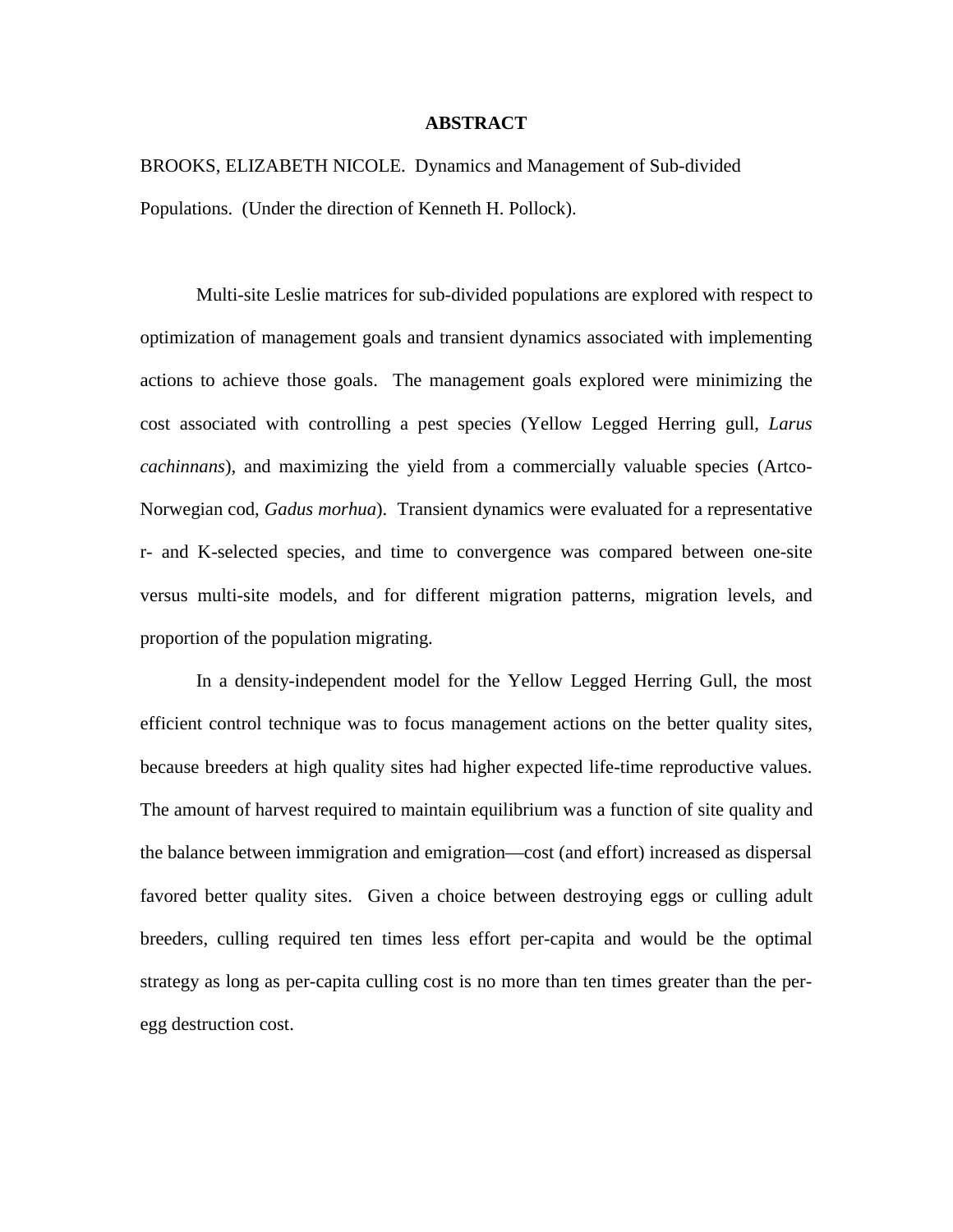A density-dependent model of Arcto-Norwegian cod revealed that the theoretical yield was maximized from harvesting age 6 individuals. If only the minimum age harvested could be controlled, then the constrained yield was maximized from harvesting ages five and older. Yields were compared between a reserve model with 25% of fishing area closed and a no-reserve model. Yields in the reserve model exceeded the nonreserve model when transfer rates out of the reserve were higher, when higher fecundity was realized in the reserve (which could result from improved habitat quality), and when fishing rates in the non-reserve model were 1.5 and 2.0 times the optimal level.

In both a density-independent and a density-dependent context, I showed that the optimal strategy could be determined from inspection of elements of the left eigenvector (i.e. reproductive value) divided by a vector of age specific harvest value (or cost of control action, in the case of a pest species). The maximum sustained yield was obtained when the age class with the smallest ratio was harvested; the minimum cost comes from removing individuals with the largest ratio. In one-site models, the optimal strategy involved the harvest of no more than two age classes, where the second (younger) age class had the second smallest ratio (for maximization) or largest ratio (for minimization). However, in multi-site models, the presence of migration permitted the replenishment of age classes beyond the one fully exploited in a harvested site, and thus the optimal strategy could involve the harvest of more than two age classes.

Optimal solutions to the above models corresponded to equilibrium conditions. However, the amount of time between the implementation of a management action and the attainment of equilibrium can be great. Analysis of transient dynamics revealed that the time to convergence is affected by many factors. I defined convergence as the time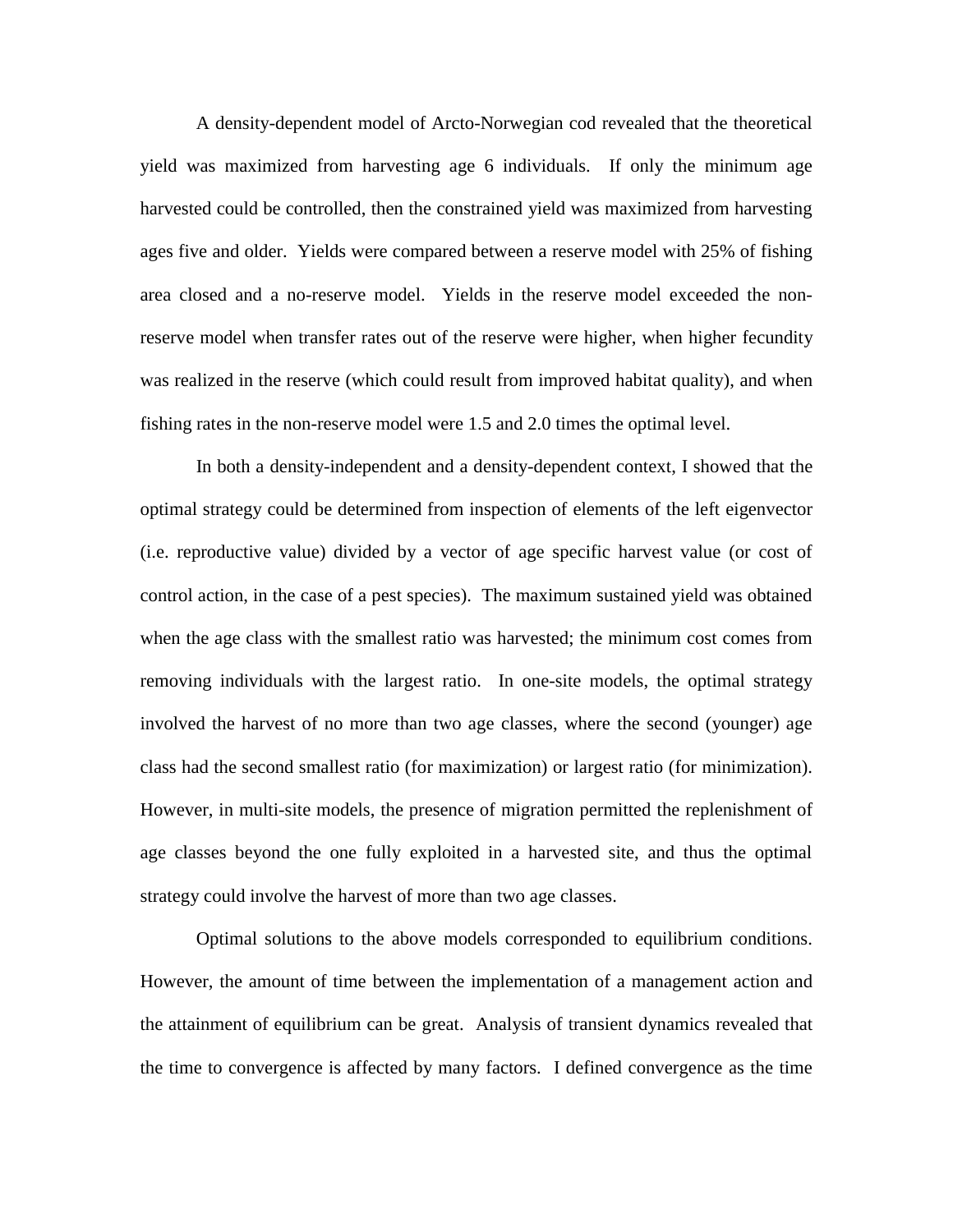when a measured population growth rate (and the growth rate in all subsequent years) was within 1% of the asymptotic growth rate (corresponding to equilibrium for a given action). Comparing single-site versus multi-site models, the multi-site models converged more slowly. Multi-site models that incorporated low levels of migration and migration in only the first age class (as opposed to migration in all age classes) converged slowest. Models for the longer-lived K-selected species generally converged more slowly than the short-lived r-selected species, although for some migration patterns (particularly when emigration out of the site receiving a management action exceeded immigration into that site) models for both species converged quickly.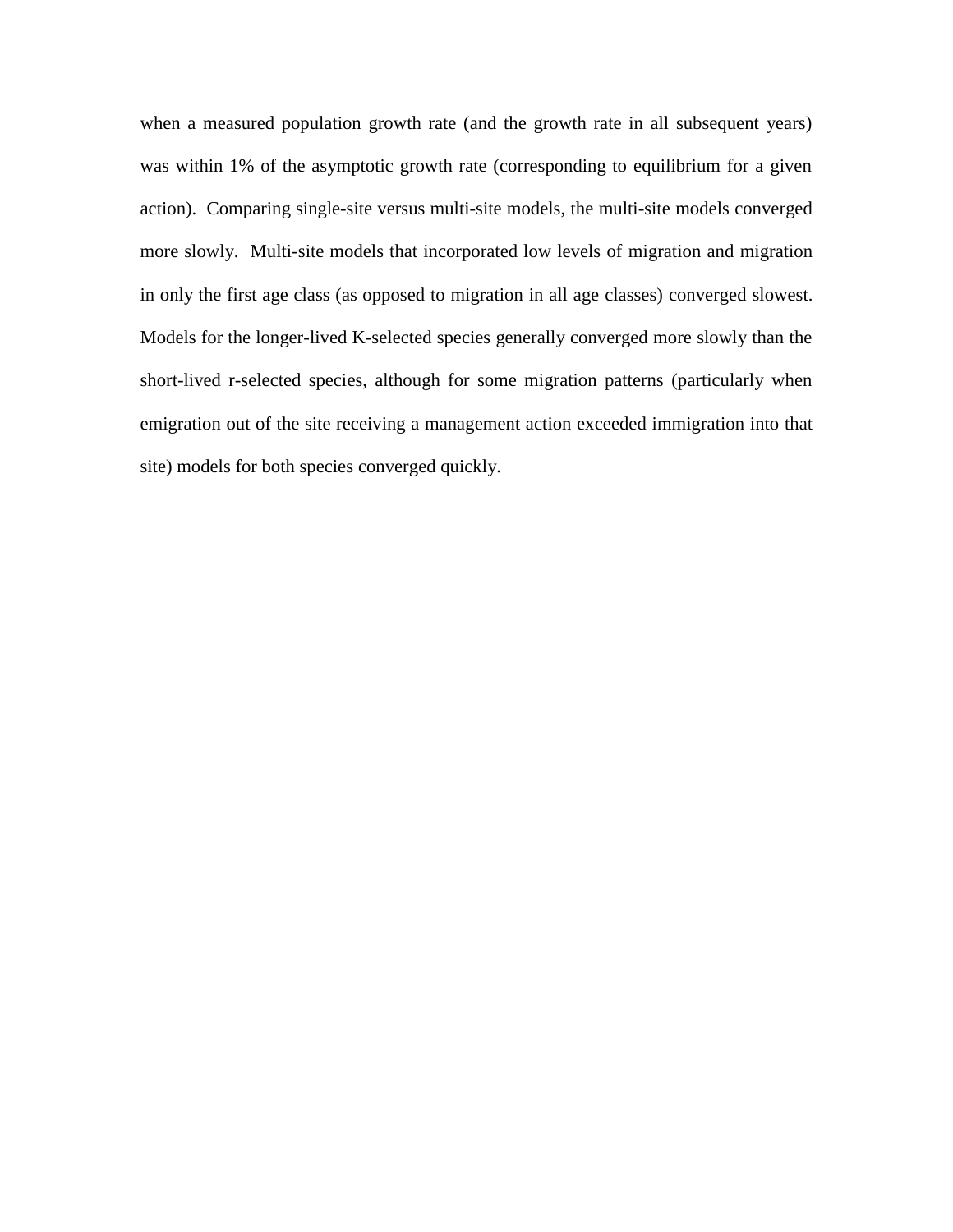# **Dynamics and Management of Sub-divided Populations**

by

# **Elizabeth N. Brooks**

A dissertation submitted in partial satisfaction of the

requirements for the degree of

Doctor of Philosophy

in

# **Biomathematics**

in the

# GRADUATE SCHOOL

at

# NORTH CAROLINA STATE UNIVERSITY

2000

\_\_\_\_\_\_\_\_\_\_\_\_\_\_\_\_\_\_\_\_\_\_\_\_\_\_\_ \_\_\_\_\_\_\_\_\_\_\_\_\_\_\_\_\_\_\_\_\_\_\_\_\_\_\_

\_\_\_\_\_\_\_\_\_\_\_\_\_\_\_\_\_\_\_\_\_\_\_\_\_\_\_ \_\_\_\_\_\_\_\_\_\_\_\_\_\_\_\_\_\_\_\_\_\_\_\_\_\_\_

Dr. Kenneth H. Pollock Dr. George R. Hess Chair of Advisory Committee

Dr. Joseph E. Hightower Dr. Theodore R. Simons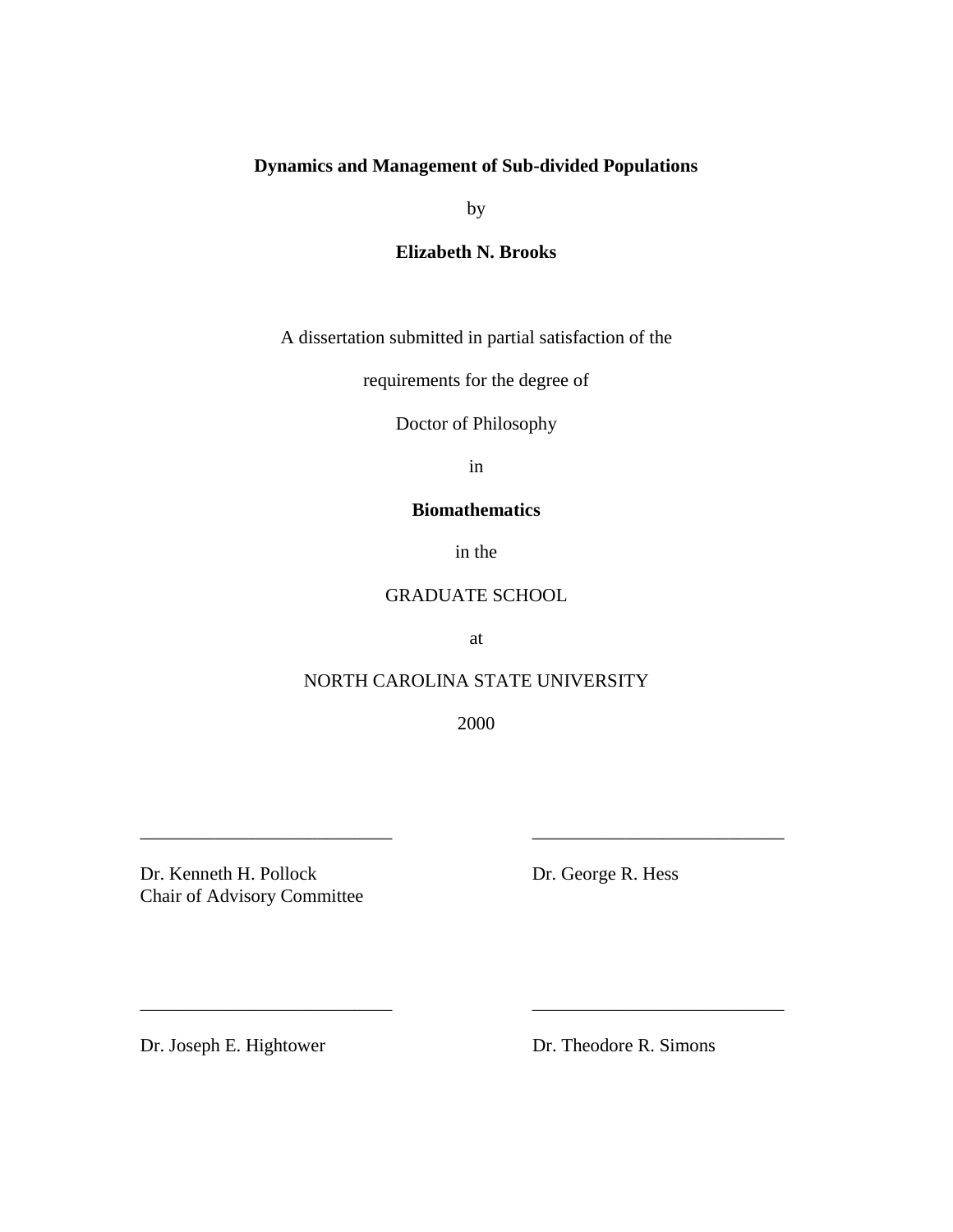To my mother, Brenda M. Brooks,

to my father, Kenneth F. Brooks (5 April 1938 – 22 April 2000),

to my brother, Jeffrey J. Brooks,

and to my sister, Colleen N. Brooks.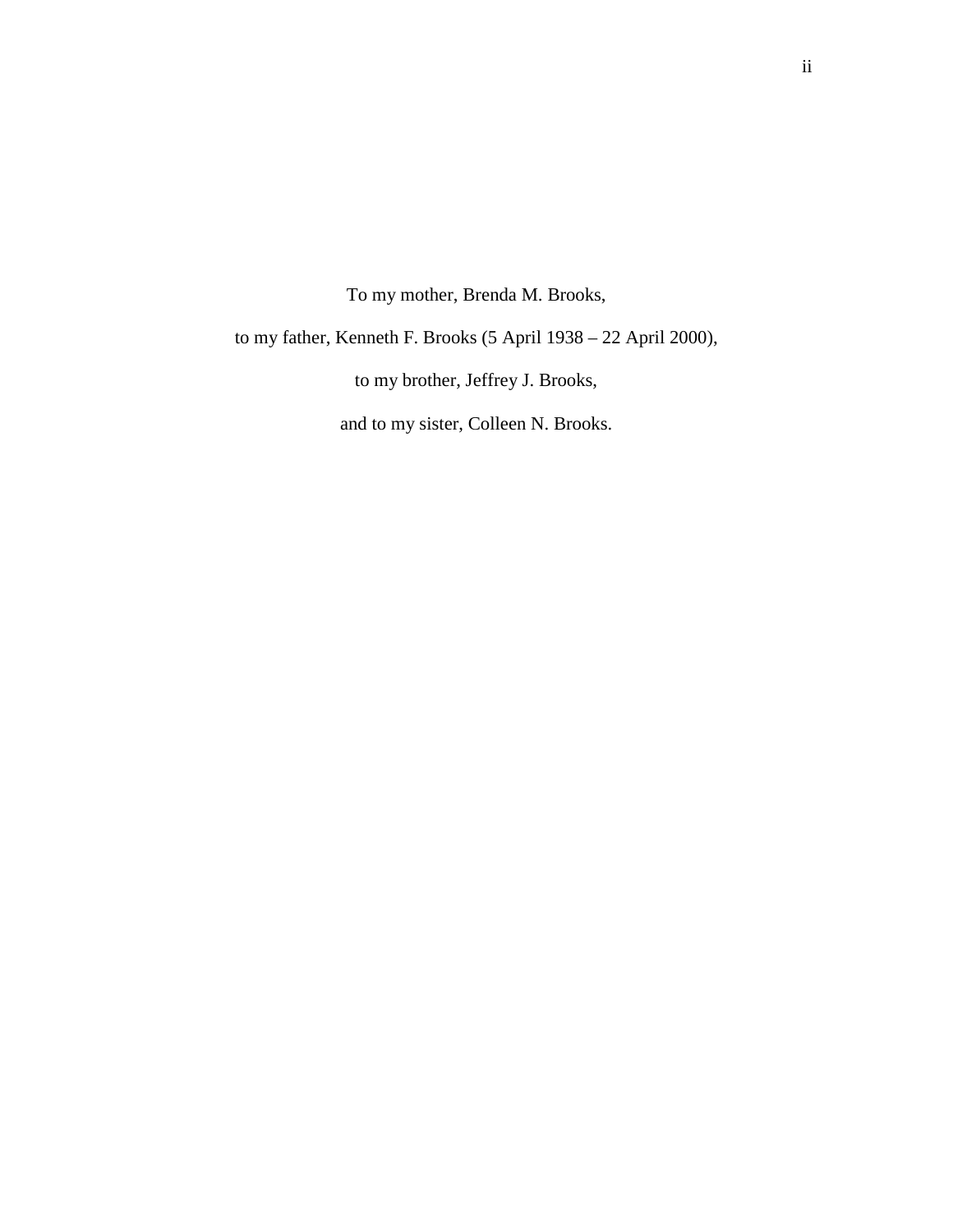### **Biography**

Elizabeth Nicole Brooks was raised in Pittsburgh, Pennsylvania. She attended Washington and Jefferson College in Washington, Pennsylvania, double majoring in mathematics and biology. She graduated with a Bachelor of Arts in May of 1994 and enrolled in the Biomathematics Program at North Carolina State University in Raleigh, North Carolina in August 1994. She defended her Master's of Biomathematics in September 1996. She was awarded a Chateaubriand Fellowship and from December 1998 to December 1999 she worked in the biometry laboratory of Dr. Jean-Dominique Lebreton in Montpellier, France and attained a masterful command of "franglais." She defended her PhD in Biomathematics 15 December 2000, and will begin a post-doc at the Cooperative Institute for Marine and Atmospheric Studies at the Rosensteil School of Marine and Atmospheric Studies, University of Miami. She looks forward to challenging research opportunities and is eager to add "spanglish" to her arsenal of foreign language assault skills. Miami promises to be an interesting environment, though she fears she may find the climate perspirationally challenging.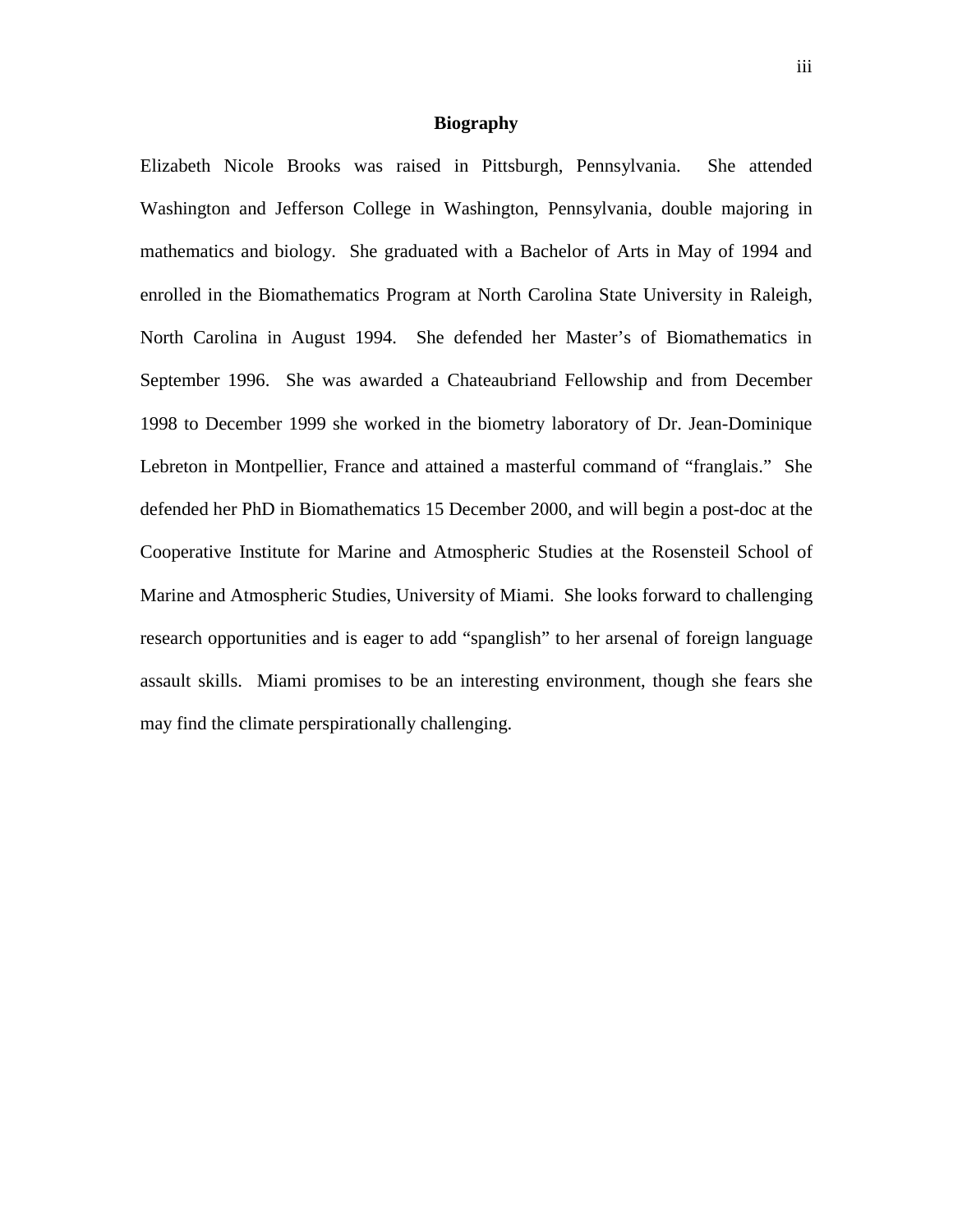#### **Acknowledgements**

A box bird trying to box a button bird found himself buttoned in his own box and said, "I have learned about buttons." The button bird unbuttoned the box bird and smiled, "You have nobody to thank but yourself and me."

> -Carl Sandburg in: Fables, Foibles, and Foobles

As for me, I've got plenty of people to thank…

Thanks to my committee for convening late in the semester; to George Hess for working with me in the Preparing the Professoriate Program; Joe Hightower for offering such a cool applied course (Quantitative Fisheries Management)—all I will ever need to know about Excel I learned in that class; and Ted Simons for agreeing to sign on to my committee rather late in the game. Special thanks to Ken Pollock for his mentoring and for providing funding for my graduate education with Research Assistantships that allowed me to participate in some very interesting work. As an advisor, he was sensitive, encouraging, and gave me the freedom to pursue topics that interested me. Also, an excellent sportsman with **annoyingly** consistent strokes! I hope we will have more opportunities for collaboration and tennis in the future. Also, thanks to Steve Ellner, an excellent teacher and excellent role model—always exemplifying what Biomathematics can be.

Thanks to the teachers I have had over the years, many of whom were not just teachers but were friends, as well.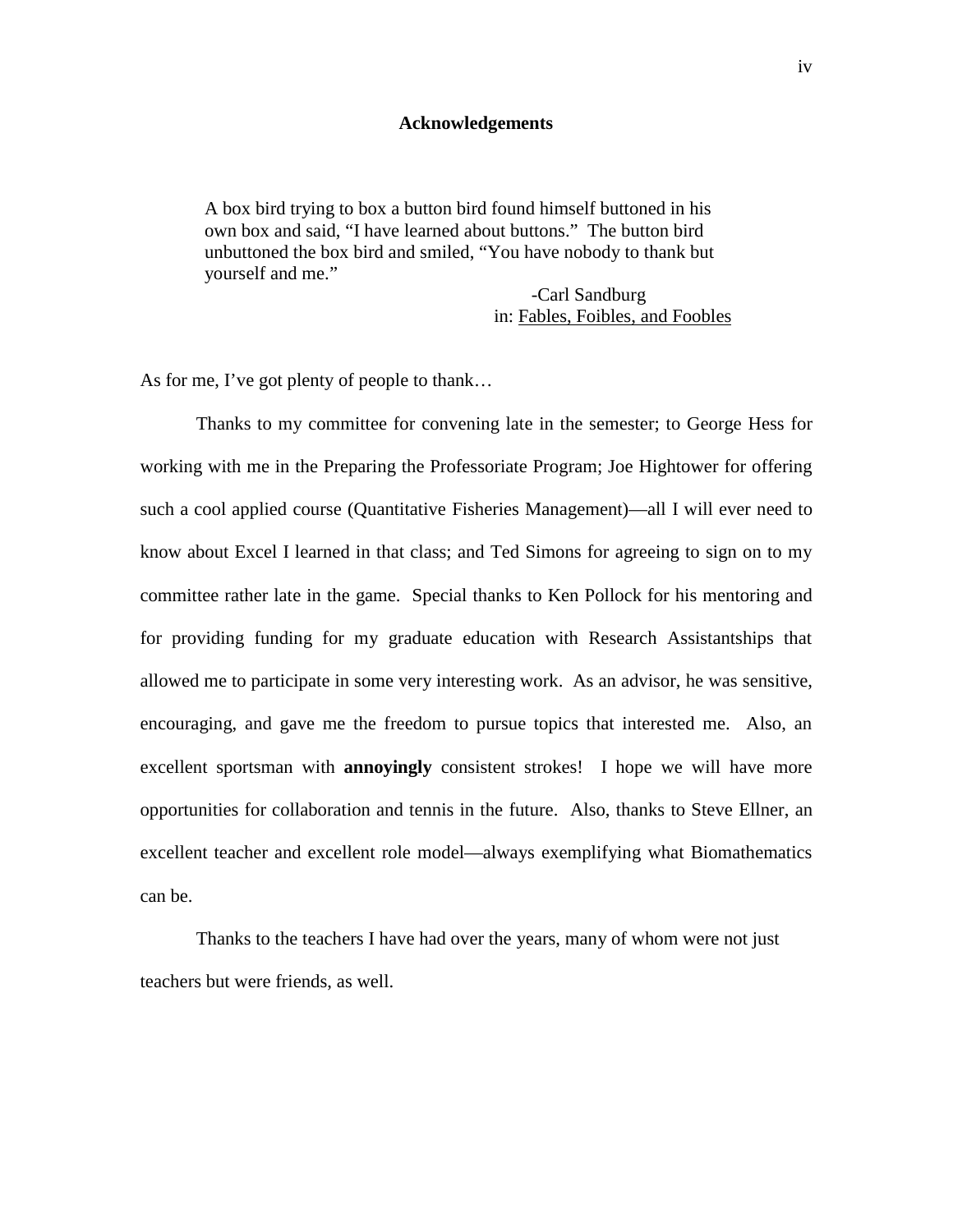Thanks to family and friends, especially my cohort in the Biomathematics Program and "honorary" statistics students that were *nearly* cool enough to have been a part of Biomath. Thanks also to Tom Kepler and family for hosting some "intellectually stimulating" BMA gatherings. Many thanks to Ann Ethridge, tender of the flock, Mother Goose to all, and occasional whip-cracker.

Thanks to Terry Byron and Nalin Dayabhai, the (former) dynamic duo of departmental computing, whose generosity and patience were greatly appreciated. Thanks also to the friendly faculty and staff in the Department of Statistics.

Special thanks to the Equipe Biometrie for making me feel welcome in beautiful Montpellier, and especially Jean-Dominique Lebreton for accepting me into his laboratory and finding the time to work with me.

Thanks to all the musicians for making the interminably long hours in front of my computer more pleasant: Miles Davis, Duke Ellington, John Coltrane, Lester Young, Thelonious Monk, Charlie Parker, Dizzy Gillespie, Ella Fitzgerald, Billie Holiday, Cannonball Adderley, Charles Mingus, Art Blakey, Charlie Haden, Bela Fleck, Cassandra Wilson, Us3, Wynton Marsalis, Sam Cooke, Ray Charles, James Brown, Marvin Gaye, and good ol' JT.

Thanks to Carl Sandburg, who wrote one of the funniest collections of "poems" that I read this year. Here are two more from Fables, Foibles and Foobles that still make me laugh:

A Fly, a Flea, and a Floohoo talked about books and reading. The Fly said he reads two books a day and forgets one. The Flea said he reads two books a day and forgets both. The Floohoo said he opens two books every day and starts to read, "Then I shut 'em up and lock 'em away because if I didn't I would read 'em and if I read 'em I would read 'em and weep.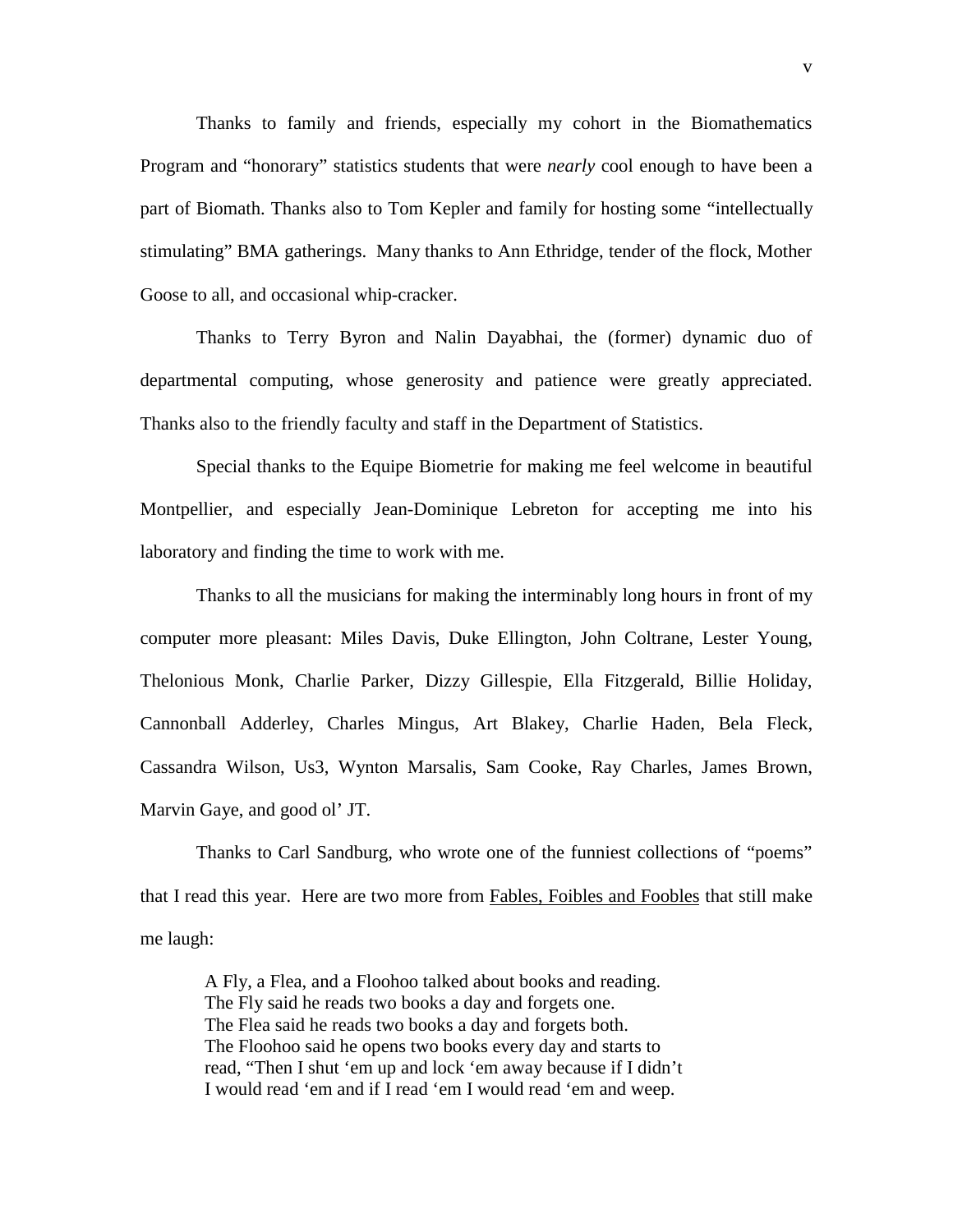A Fly, a Flea, and a Flitwit talked about books and how to appreciate them. The Fly said, "When I read a book I tell you that book gets appreciation, on every page from me it gets appreciation." The Flea did a little thinking. "When I read a book I just read it because if I appreciate and appreciate I get a little headache over my left ear." The Flitwit shook one bleem and then another bleem out of his head and said, "When I read a book I like lickerish and the more books the more lickerish and what I appreciate is the lickerish."

And now an *Ode to Raleigh*:

The Weather is hot. Hot. Hot. Hot. The Weather is like that. Whether you like it or not. Not. Not. Not.

Thanks to my Soulmate for his encouragement and humor.

One more…

Last but not least, I'd like to thank yeast.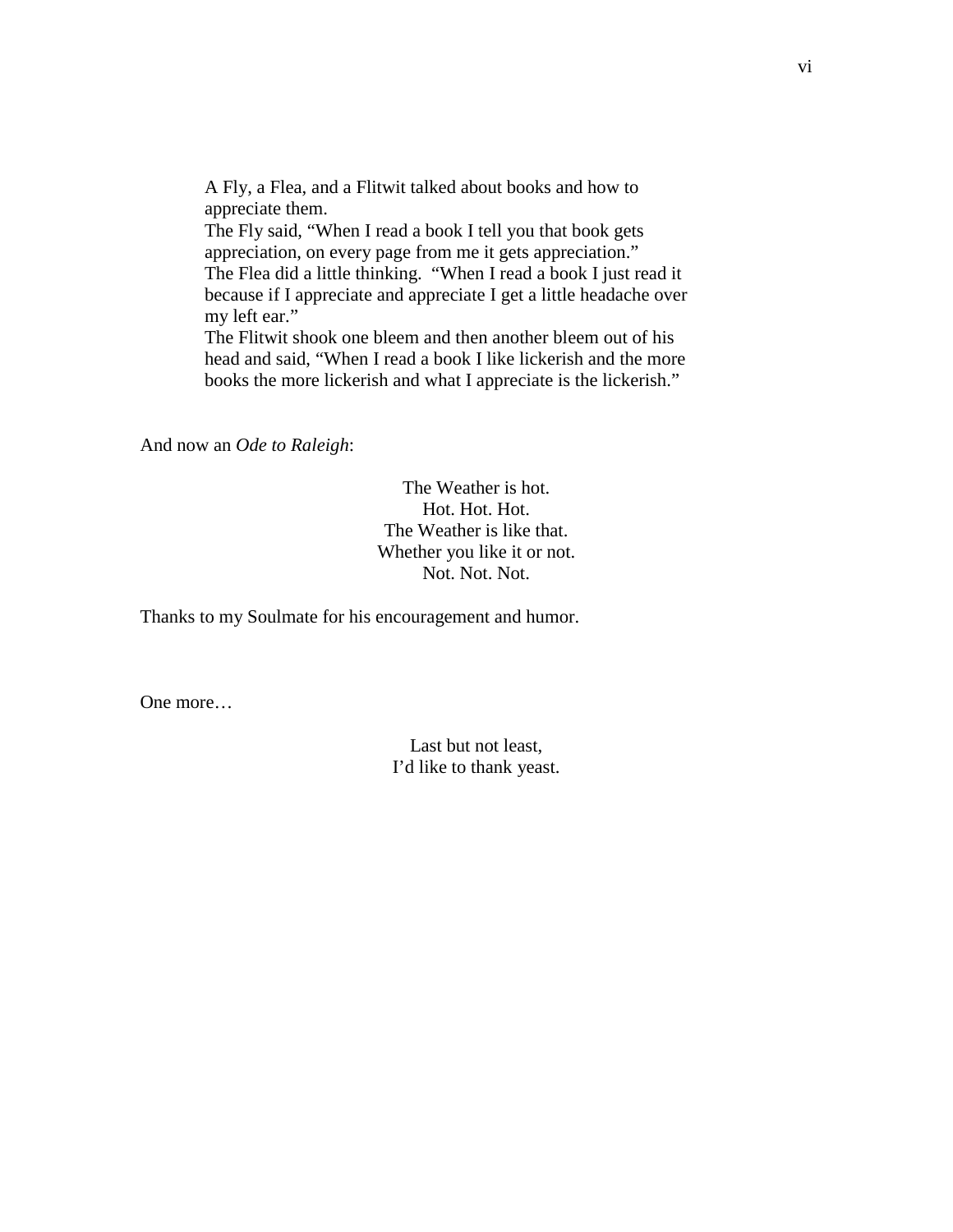# **Contents**

| <b>List of Tables</b>                                                            | viii |
|----------------------------------------------------------------------------------|------|
| List of Figures                                                                  | X    |
| Chapter 1. Introduction                                                          | 1    |
| Chapter 2. Optimizing Removals to control a metapopulation: Application to the 5 |      |
| Yellow Legged Herring Gull (Larus cachinnans)                                    |      |
| Chapter 3. Optimal harvesting strategies based on reproductive values in         | 46   |
| age-structured density-dependent populations                                     |      |
| Chapter 4. An analysis of transient dynamics and convergence times in            | 99   |
| sub-divided populations                                                          |      |
| Chapter 5. Future Research                                                       | 144  |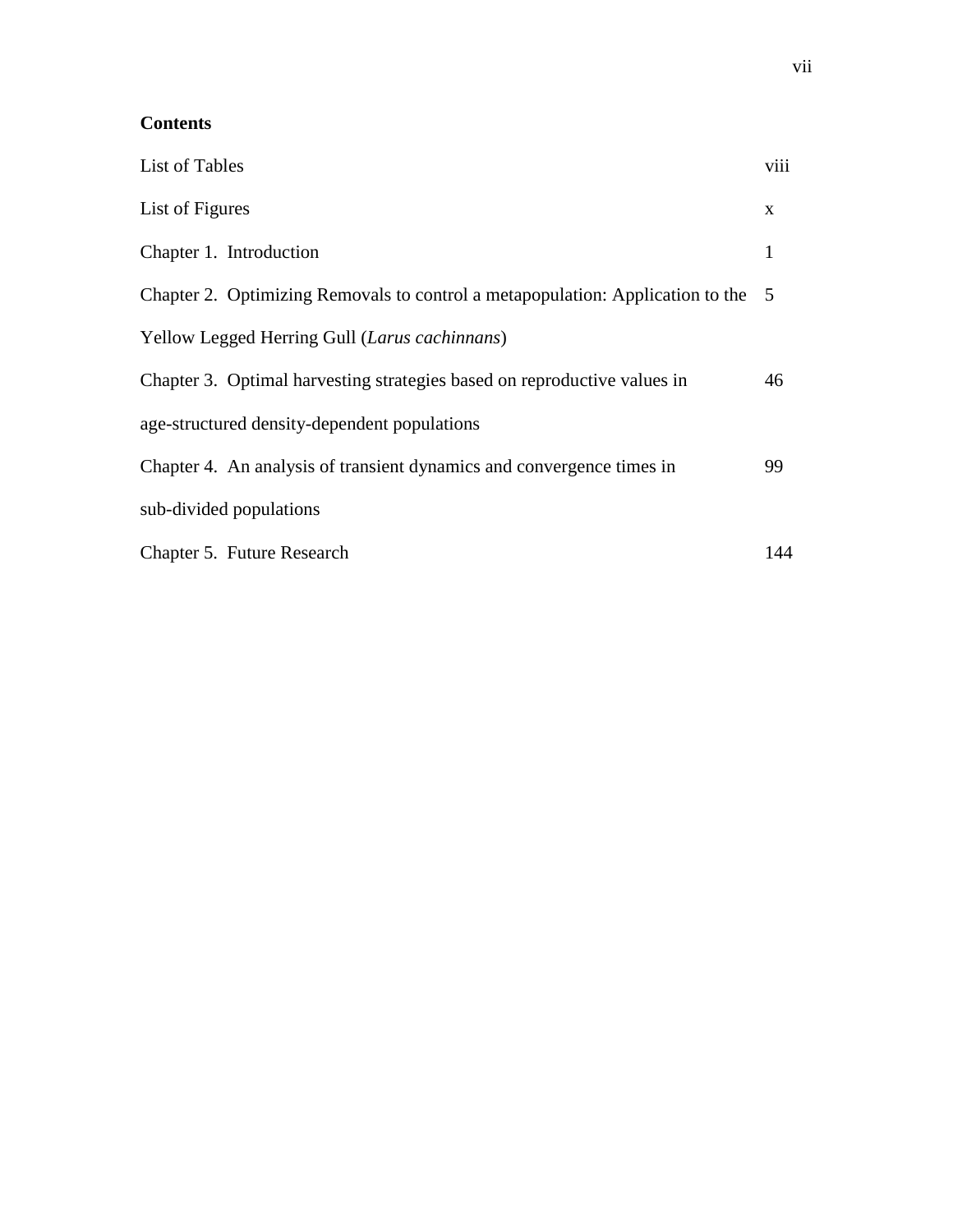# **List of Tables**

# **Chapter 2**

| 1. Notation and format of component matrices $(R, G, H)$ , and sub-matrices $(R_i, G_i)$ ,<br>and $H_i$ ) in a pre-birth census multi-site matrix, $M = (I-H) \times G \times R$ .                                                                                           | 38 |
|------------------------------------------------------------------------------------------------------------------------------------------------------------------------------------------------------------------------------------------------------------------------------|----|
| 2. The multi-site matrix for the YLHG model.                                                                                                                                                                                                                                 | 39 |
| 3. Comparison of 1-site unconstrained and constrained optimization solution and<br>relative harvest cost ( $T_{EFFORT}$ ) between all 3 methods.                                                                                                                             | 40 |
| 4. Comparison of multisite unconstrained optimization solution and relative<br>harvest cost ( $T_{\text{EFFORT}}$ ) between 1-step sensitivity approximation (1step), and a<br>Newton-Raphson iterative estimation (NR).                                                     | 41 |
| 5. Comparison of multisite constrained optimization solutions (assuming age<br>determination was impossible in the field) and relative harvest cost ( $T_{EFFORT}$ )<br>between 1-step sensitivity approximation (1step), and a Newton-Raphson iterative<br>estimation (NR). | 42 |
| 6a. Comparison of unconstrained egging solutions for 1-site and multi-site models.                                                                                                                                                                                           | 43 |
| 6b. Comparison of constrained egging solutions for 1-site and multi-site models.                                                                                                                                                                                             | 43 |
| <b>Chapter 3</b>                                                                                                                                                                                                                                                             |    |
| 1. Age-specific annual survival probability, annual fecundity rates, and weight-at-<br>age for Arcto-Norwegian cod (Gadus morhua).                                                                                                                                           | 80 |
| 2. Equilibrium values for unharvested population in one site model.                                                                                                                                                                                                          | 81 |
| 3. Vector of age-specific reproductive value $(v_i)$ divided by age-specific weight<br>(weight <sub>i</sub> ).                                                                                                                                                               | 82 |
| 4. 2-site model equilibrium values for unharvested population with no migration<br>$(R = Reserve, NR = Non-Reserve).$                                                                                                                                                        | 83 |
| 5. One-site constrained MSY for different combinations of harvested age classes.                                                                                                                                                                                             | 84 |
| 6. One-site constrained MSY assuming control of only the minimum age class<br>recruited is possible.                                                                                                                                                                         | 85 |
|                                                                                                                                                                                                                                                                              |    |

assuming control of only the minimum age class recruited is possible.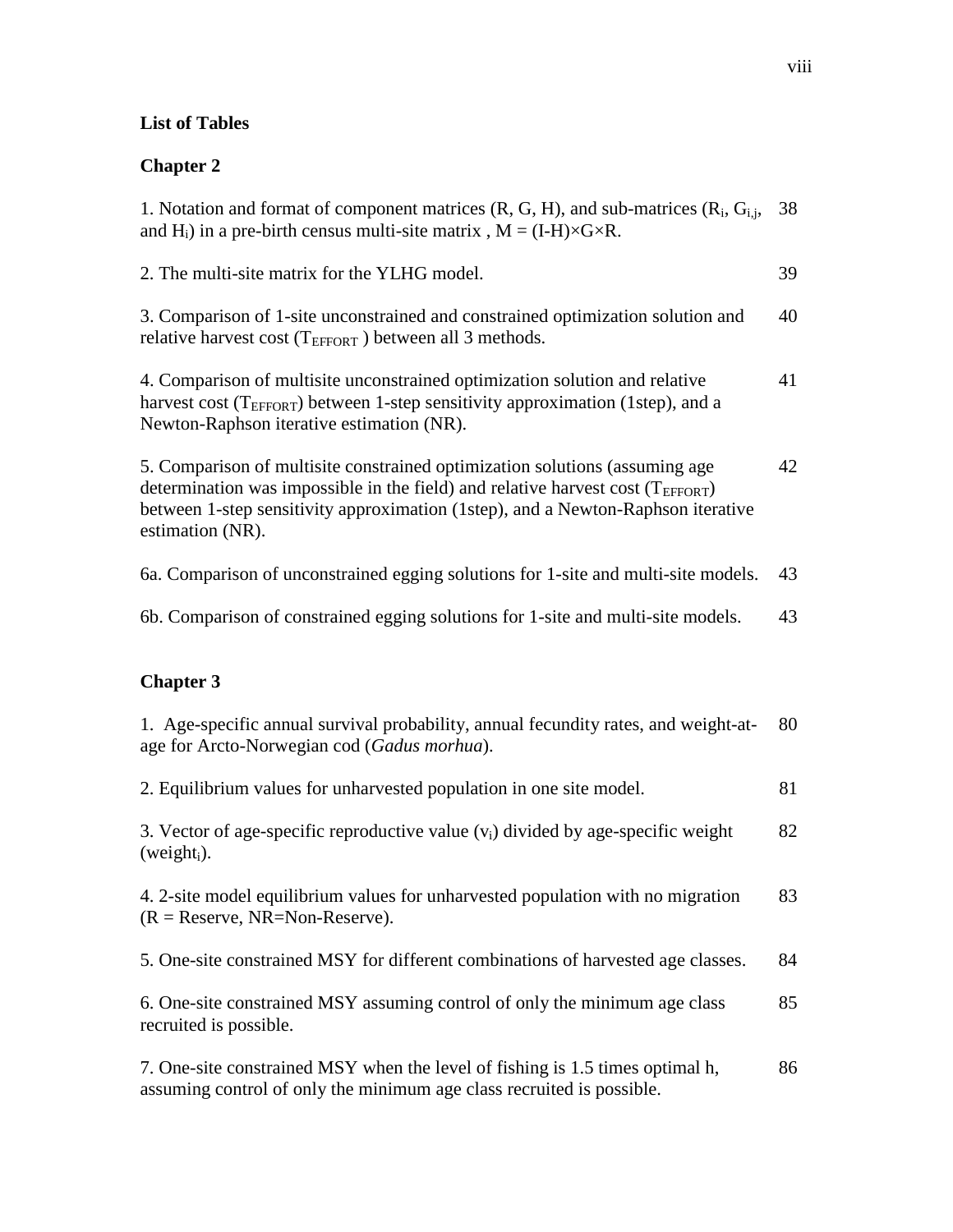| 8. One-site constrained MSY when the level of fishing is 2.0 times optimal h.                                                                                                            | 87  |
|------------------------------------------------------------------------------------------------------------------------------------------------------------------------------------------|-----|
| 9. MSY for different combinations of harvested age classes in the Non-Reserve<br>area.                                                                                                   | 88  |
| 10. MSY for different combinations of minimum age harvested in the Non-<br>Reserve area.                                                                                                 | 89  |
| 11: MSY for different combinations of minimum age harvested in the Non-<br>Reserve area when fecundity improves in the Reserve.                                                          | 90  |
| <b>Chapter 4</b>                                                                                                                                                                         |     |
| 1. Age-specific fecundity $(f_x)$ and survival $(s_x)$ parameters for hypothetical r- or K-<br>selected species.                                                                         | 124 |
| 2. Elasticities of $\lambda$ to all survival (e(s <sub>s</sub> )) and fecundity (e(f <sub>x</sub> )) parameters for both r-<br>and K-selected models.                                    | 125 |
| 3. Population growth rates for 1-site models with no altered vital rates, or when<br>either the survival or fecundity to which $\lambda$ has greatest elasticity is decreased by<br>50%. | 126 |
| 4. Population growth rates for 2-site models of r-selected species when either the<br>survival or fecundity to which $\lambda$ has greatest elasticity is decreased by 50% at site<br>1. | 127 |
| 5. Population growth rates for 2-site models of K-selected species when either the<br>survival or fecundity to which $\lambda$ has greatest elasticity is decreased by 50% at site<br>1. | 128 |
| 6. Population growth rates for 3-site models of r-selected species when either the<br>survival or fecundity to which $\lambda$ has greatest elasticity is decreased by 50% at site<br>1. | 129 |
| 7. Population growth rates for 3-site models of K-selected species when either the<br>survival or fecundity to which $\lambda$ has greatest elasticity is decreased by 50% at site<br>1. | 130 |
| 8. Number of years to convergence within 1% of asymptotic $\lambda$ for 2-site models of<br>r-selected species when either the survival or fecundity to which $\lambda$ has greatest     | 131 |

elasticity is decreased by 50% at site 1.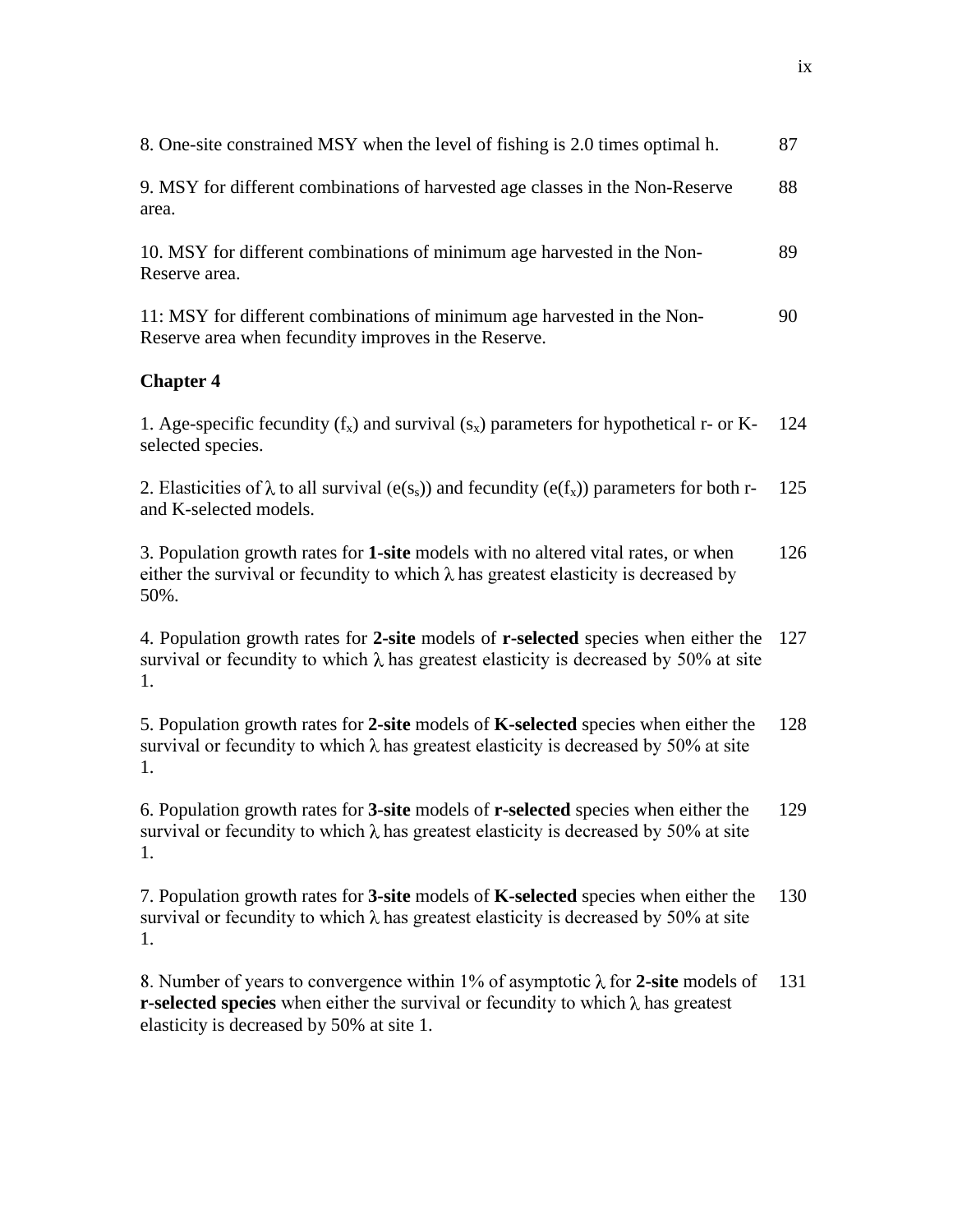9. Number of years to convergence within 1% of asymptotic  $\lambda$  for 2-site models of 132 **K-selected** species when either the survival or fecundity to which  $\lambda$  has greatest elasticity is decreased by 50% at site 1.

10. Number of years to convergence within 1% of asymptotic  $\lambda$  for **3-site** models of **r-selected** species when either the survival or fecundity to which  $\lambda$  has greatest elasticity is decreased by 50% at site 1.

11. Number of years to convergence within 1% of asymptotic  $\lambda$  for **3-site** models of **K-selected** species when either the survival or fecundity to which  $\lambda$  has greatest elasticity is decreased by 50% at site 1. 134

# **List of Figures**

## **Chapter 2**

| 1a. The 1-step estimation method. | 44 |
|-----------------------------------|----|
| 1b. The NR estimation method.     |    |

## **Chapter 3**

| 1. Ricker curves used in models.                                                                                         | 93 |
|--------------------------------------------------------------------------------------------------------------------------|----|
| 2. MSY vs time starting from unharvested equilibrium population<br>(one site model).                                     | 94 |
| 3. MSY trajectory when minimum size is increased from equilibrium<br>population harvested at ages 3-12 (one site model). | 94 |
| 4. MSY vs time in 2-site model from unharvested equilibrium<br>$(migration=0.75$ into vs 0.25 out of Reserve).           | 95 |
| 5. MSY vs time in 2-site model from unharvested equilibrium<br>$(migration=0.5$ each way).                               | 95 |
| 6. MSY vs time in 2-site model from unharvested equilibrium<br>(migration= $0.15$ into vs 0.1 out of Reserve).           | 96 |

133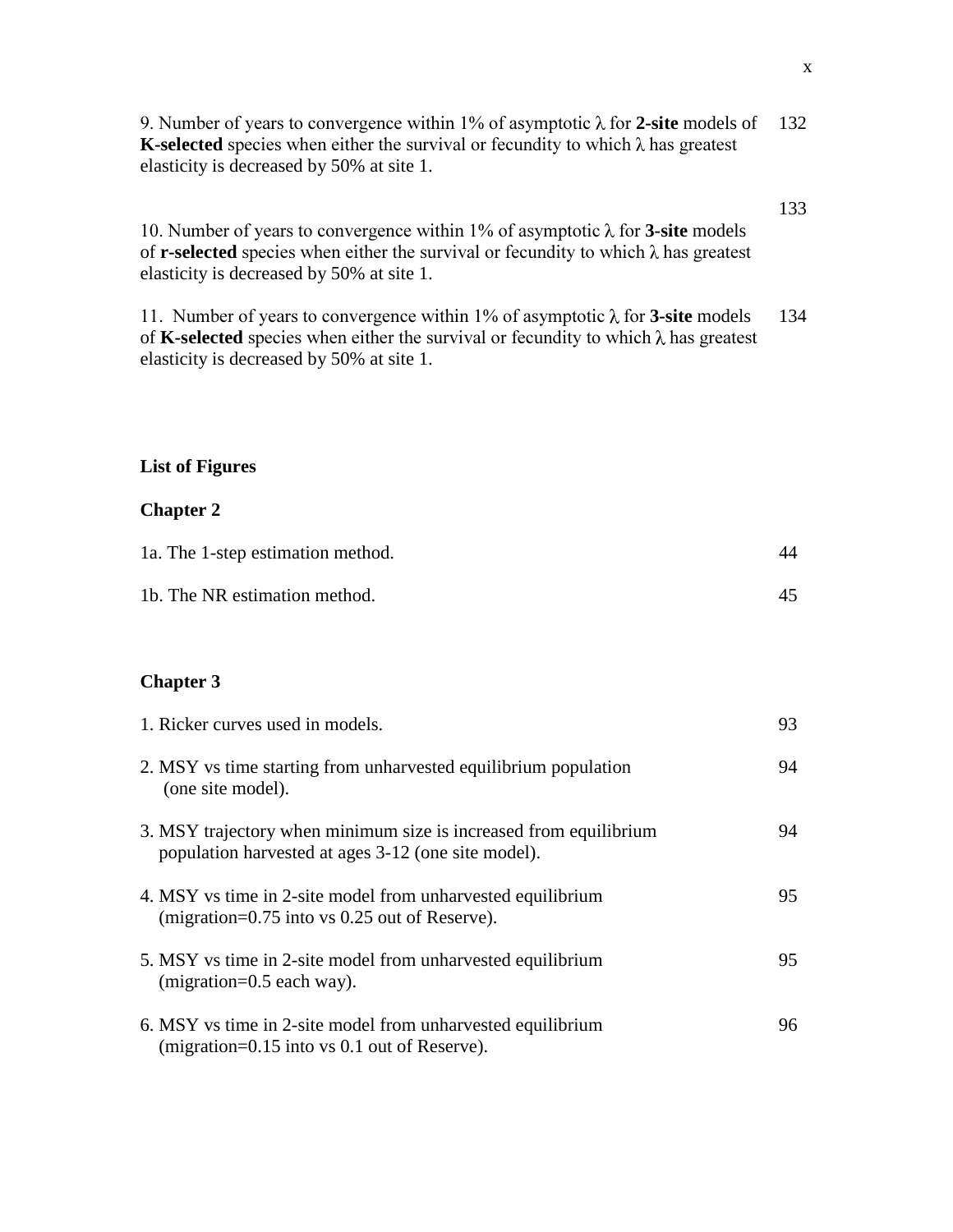| 7. MSY trajectory when minimum size is increased from ages 3-12<br>(migration=0.75 into vs 0.25 out of Reserve).                                                                                  | 96  |
|---------------------------------------------------------------------------------------------------------------------------------------------------------------------------------------------------|-----|
| 8. MSY trajectory when minimum size is increased from ages 3-12<br>(migration is 0.5 each way)                                                                                                    | 97  |
| 9. MSY trajectory when minimum size is increased from ages 3-12<br>(migration 0.15 into vs 0.1 out of Reserve)                                                                                    | 97  |
| 10. MSY for alternative management scenarios                                                                                                                                                      | 98  |
| <b>Chapter 4</b>                                                                                                                                                                                  |     |
| 1. Elasticity of population growth rate $(\lambda)$ to survival increases with generation<br>length while elasticity to fecundity decreases.                                                      | 135 |
| 2. Schematic of 1-, 2-, and 3- site models.                                                                                                                                                       | 136 |
| 3a. Population growth rate of 1-site versus 2- and 3-site models after s <sup><math>\hat{ }</math></sup> was<br>lowered by 50% in site 1 for an r-selected species.                               | 137 |
| 3b. Population growth rate of 1-site versus 2- and 3-site models after s <sup>*</sup> was<br>lowered by 50% in site 1 for a K-selected species.                                                   | 137 |
| 4a. Years to convergence (at system-level in multi-site models) for 1-, 2- and 3-<br>site models when s <sup>*</sup> is decreased by 50% at site 1 for an r-selected species.                     | 138 |
| 4b. Years to convergence (at system-level in multi-site models) for 1-, 2- and 3-<br>site models when s <sup>*</sup> is decreased by 50% at site 1 for a K-selected species.                      | 138 |
| 5a. Years to convergence at the system-level in 2- and 3- site models after s <sup>*</sup> is<br>decreased by 50% at site 1 for an r-selected species.                                            | 139 |
| 5b. Years to convergence at the system-level in 2- and 3- site models after s <sup>*</sup> is<br>decreased by 50% at site 1 for a K-selected species.                                             | 139 |
| 6a. Transient dynamics of population growth rate for a 2-site model of a K-<br>selected species when s <sup>*</sup> is decreased at site 1 (MORE IN pattern).                                     | 140 |
| 6b. Transient dynamics of population growth rate for a 2-site model of a K-<br>selected species when s <sup>*</sup> is decreased at site 1 (MORE OUT pattern).                                    | 140 |
| 7a. Transient dynamics of population growth rate for a 2-site model of a K-<br>selected species when s <sup>*</sup> is decreased at site 1 (migration is assumed to occur in all<br>age classes). | 141 |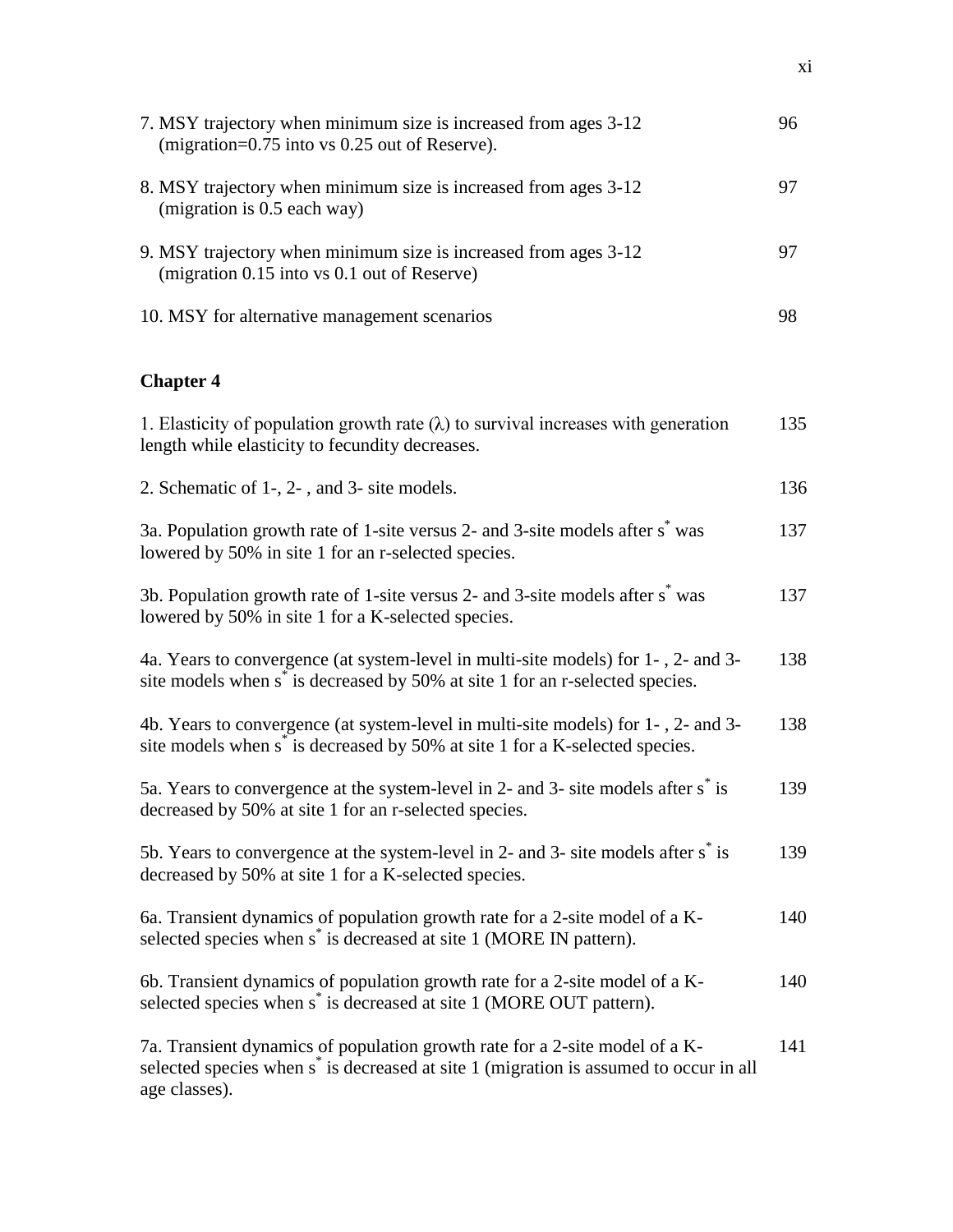| 7b. Transient dynamics of population growth rate for a 3-site model of a K-<br>selected species when s <sup>*</sup> is decreased at site 1 (migration is assumed to occur in all<br>age classes).        | 141 |
|----------------------------------------------------------------------------------------------------------------------------------------------------------------------------------------------------------|-----|
| 8. Transient dynamics of population growth rate for a 3-site model of a K-selected<br>species when s <sup>*</sup> is decreased at site 1 (migration is assumed to occur in only the<br>first age class). | 142 |
| 9a. Difference in years to convergence at the system-level of K-selected species<br>and r-selected species when migration occurs in the first age class only.                                            | 143 |
| 9b. Difference in years to convergence at the system-level of K-selected species<br>and r-selected species when migration occurs in all age classes.                                                     | 143 |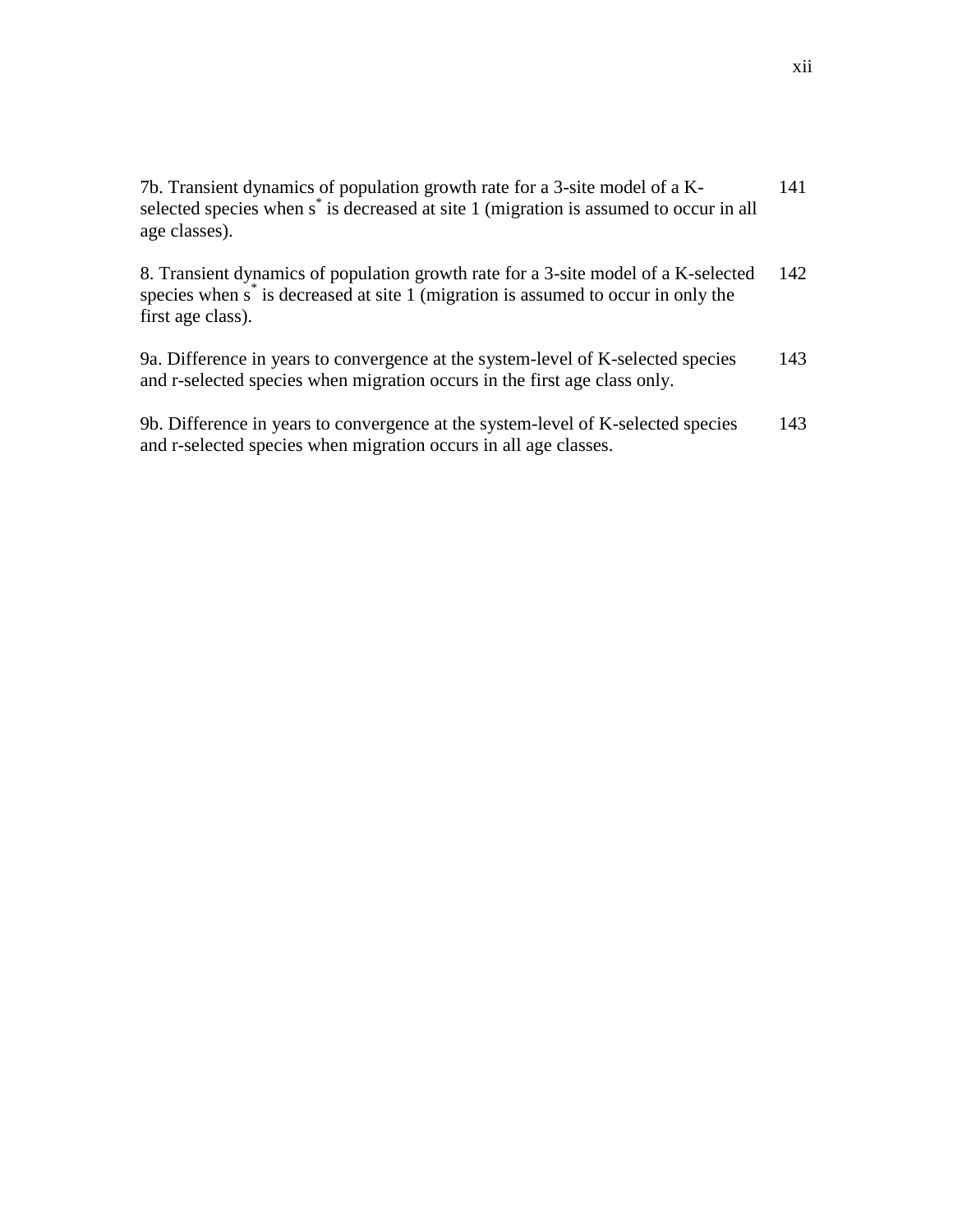#### **Chapter 1: Introduction**

1 What it be

Perhaps the simplest, and most straightforward way of introducing this thesis is to deconstruct the title: "Dynamics and Management of Sub-divided Populations." I'll start at the end and work my way backwards.

1.1 "Connect the dots…"

The sub-divided aspect of populations is at the core of this thesis. Some populations are naturally disjoint due to the geographic separation of their habitat (fish on coral reefs, insects on patchily distributed vegetation, e.g.). Other populations have become disjoint due to man fragmenting (via harvesting, supplanting, or otherwise destroying) their habitat (spotted owl, e.g.). The spatial separation does not always imply isolation, however, as many times "local" populations are linked by individuals changing sites.

Throughout this thesis, I model populations that exhibit a spatial structure and which are connected by migrating individuals within various age classes. In some cases, I examine high levels of migration (as high as 75%) and other populations with possibly very low exchange of individuals (5%). The amount of movement, and the direction of movement will be seen to have significant consequences for the model dynamics.

When speaking of sub-divided populations, one generally imagines subpopulations that inhabit geographically distinct habitats. However, this need not be the case. A species may inhabit contiguous habitat, with only a fraction experiencing different mortality forces as a result of managers "sub-dividing" the area into an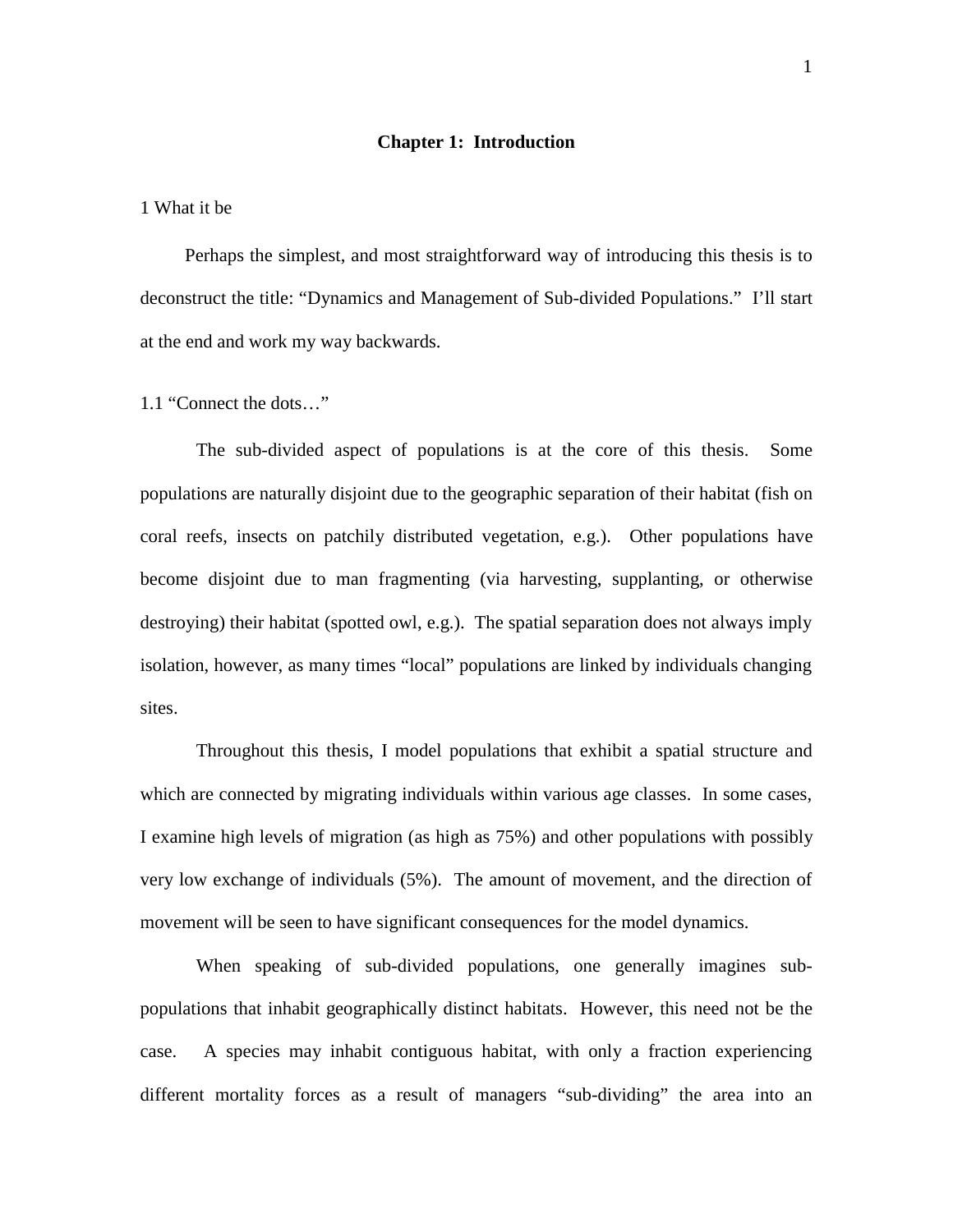exploitable portion (hunting and fishing are permissible) and a reserve portion (closed to all hunting and fishing). An example of this can be found in Chapter 3 in my model for Arcto-Norwegian cod (*Gadus morhua*).

Regardless of the nature of spatial separation, all populations are modeled by a multi-site Leslie matrix. All models are deterministic and density-independent except for the Atlantic cod, which incorporates density-dependent survival into the first age class. These models are employed for a variety of purposes, from estimating the best way to reduce a pest population, to maximizing harvest of a commercially valuable species, to studying the expected transient dynamics following a perturbation in one of the life history parameters. All of the modeling questions are united by the fact that they attempt to address potential management issues for sub-divided populations.

# 1.2 "Speaking of management…"

This brings us to the second keyword in the thesis title: "management." The recognition that populations are not discrete closed systems has important implications. First, the amount of influx/outflow of individuals at different sites influences the dynamics of the whole system. More importantly, applying a management action at one site can cause changes beyond the treated site. This strongly suggests that a wider approach be considered and potential repercussions be examined beyond the immediate stated goal. A useful way to evaluate potential outcomes and risks is with models.

Population management in practice, population management in theory, and population modeling overlap in their intentions but not necessarily in their implementation. One reason for this is that extrinsic social and political factors cannot easily be included in scientific models, yet they are a significant component of the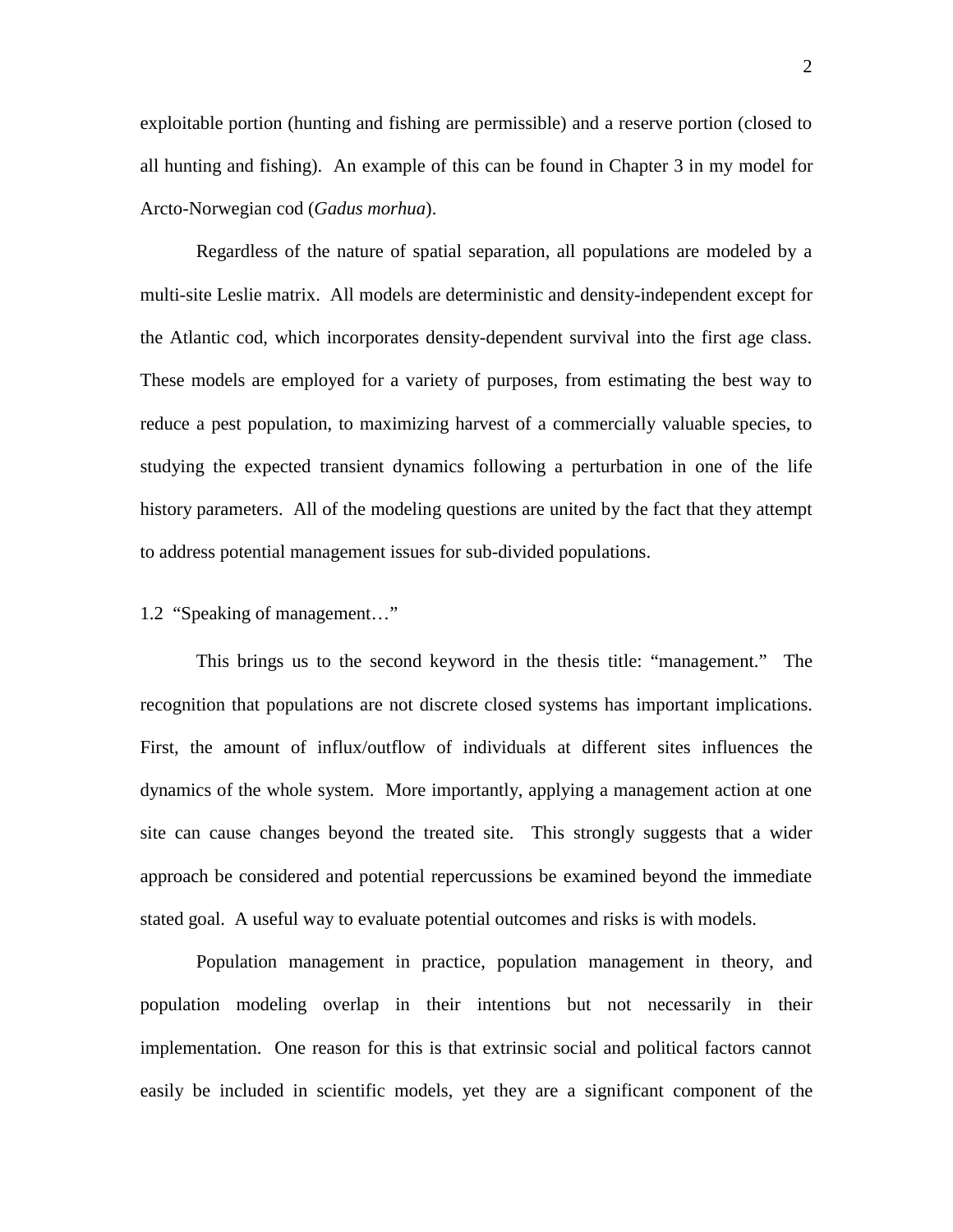decision-making process that governs management action. Cost or value, by nature a quantifiable factor, can be incorporated into theory and models. Ideally, management decisions are guided solely by respect for what is best for a given population, however, the reality is that economics often determines the scope of potential actions. A natural course of action is to ask what is the best we can do given a specific set of economic constraints. This can be addressed by using optimization theory.

The first two modeling endeavors approach the optimization problem from opposite points of view: minimization of cost associated with a management action for a pest species, and maximization of value from harvesting a commercially valuable species. A new optimization methodology, which is biologically intuitive and straightforward to calculate from matrix models, is derived to solve these two problems. The final modeling endeavor examines the transient effects on a population following an action that lowers a vital rate (survival or fecundity) at one site (this could result from the application of a control measure to one site or it could be due to an environmental event).

## 1.3 "At last, the beginning…"

Many populations exhibit spatial structure and are connected by the movement of individuals, and this needs to be taken into account when planning courses of management action. Therefore, we need a mathematical way of evaluating the result of implementing the planned action. Transient analysis looks at the initial dynamics following perturbation of a system formerly at equilibrium. In the last modeling section, I examine transient dynamics and measure the amount of time required for convergence to asymptotic values. I compare this for two species with very different life-histories (a short-lived, r-selected species and a long-lived K-selected species). This exploration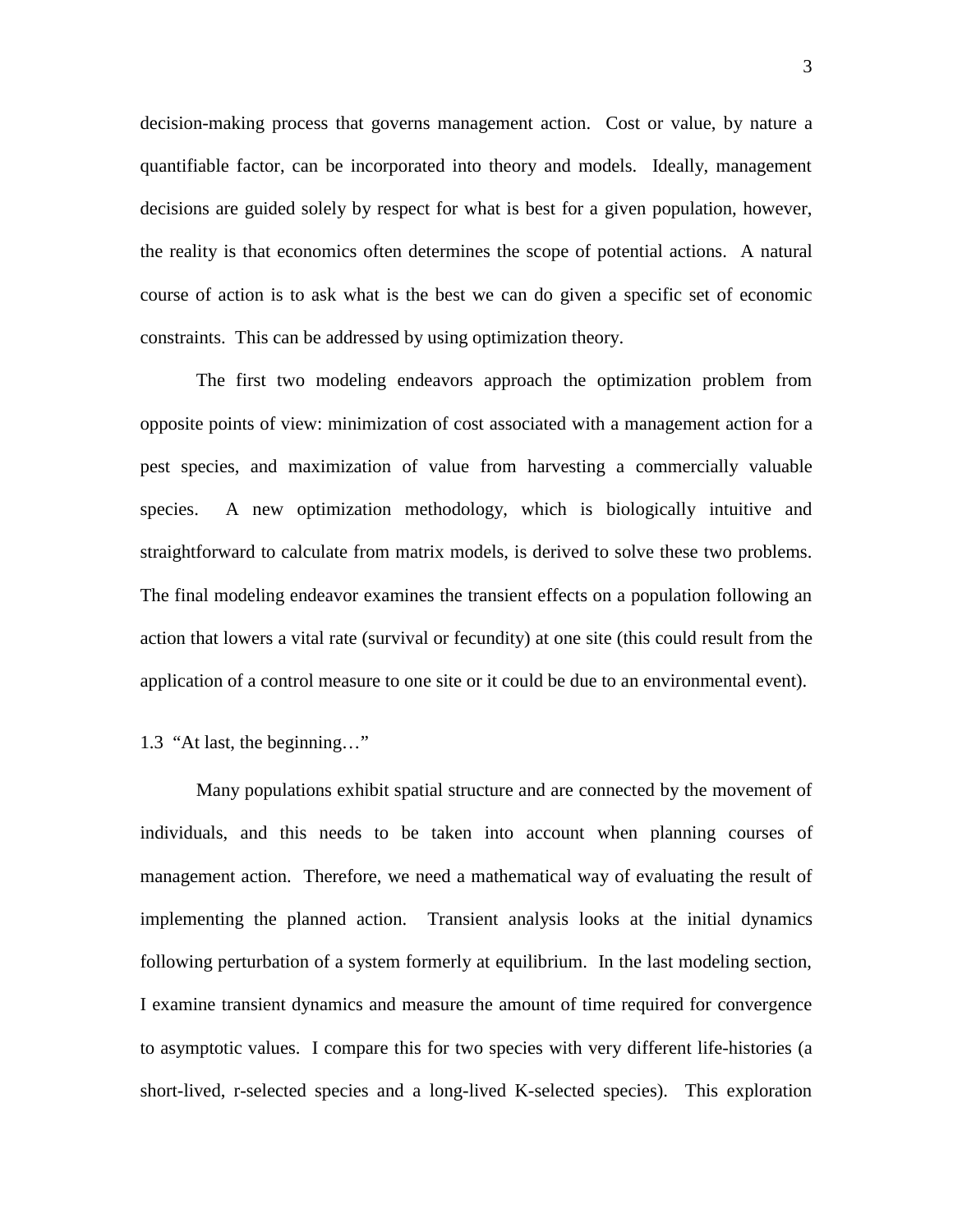reveals general patterns and emphasizes the importance of accounting for spatial structure of, and migration between, sub-populations.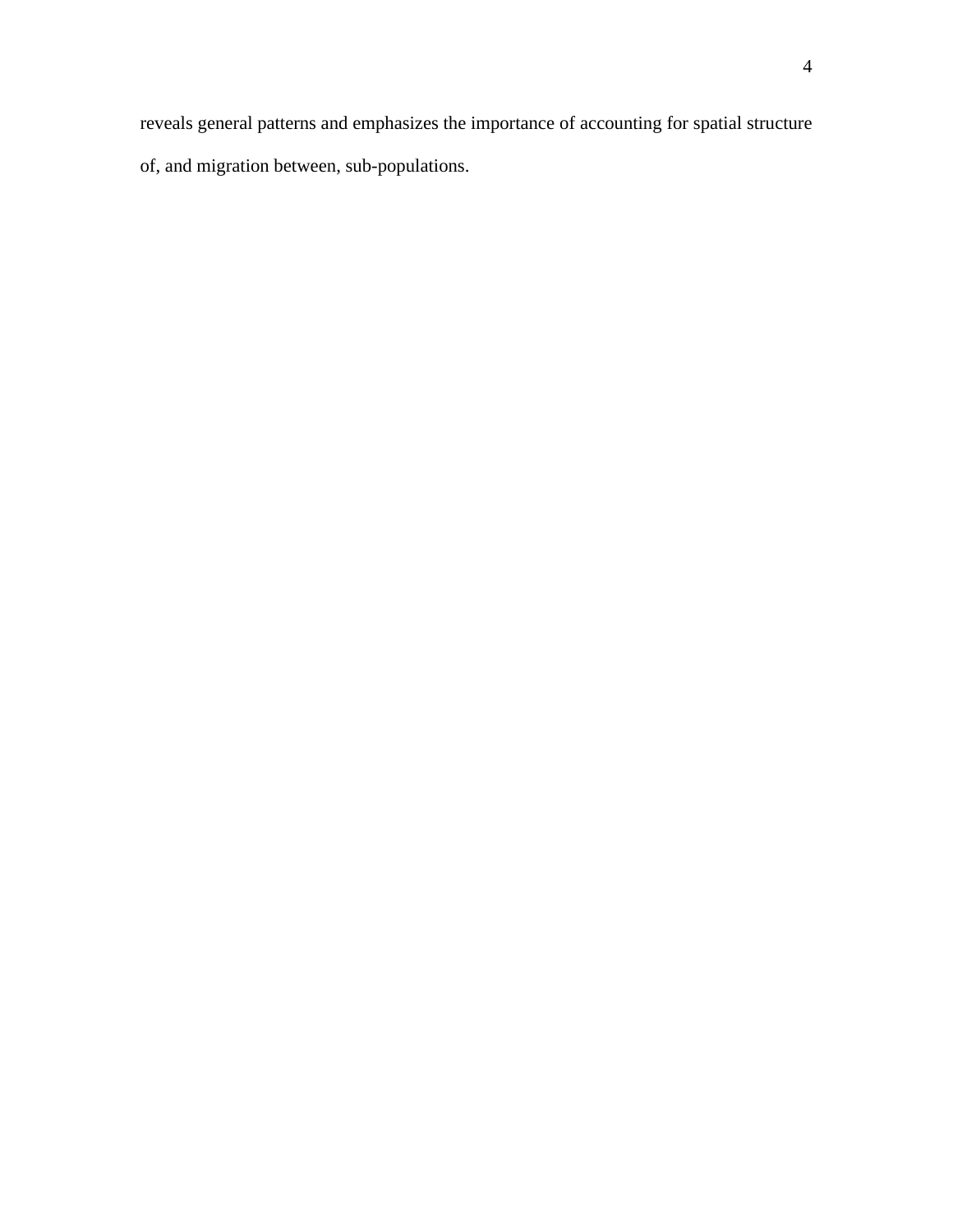## **Chapter 2: Optimizing removals to control a metapopulation:**

# **Application to the Yellow Legged Herring Gull (***Larus cachinnans***)**

Elizabeth N. Brooks<sup>1,2</sup> and Jean-Dominique Lebreton<sup>1</sup>

<sup>1</sup>Centre d'Ecologie Fonctionnelle et Evolutive, CNRS, 34293 Montpellier Cedex 5,

France<sup>2</sup> permanent address: Biomathematics Graduate Program, Department of Statistics,

North Carolina State University, Raleigh, North Carolina 27695-8203 USA

(Telephone) (919) 515-2546

(Fax) (919) 515-1909

(email) enbrooks@unity.ncsu.edu

*Submitted to Ecological Modeling 5 December 1999 Revised and resubmitted 5 September 2000 Accepted 6 October 2000*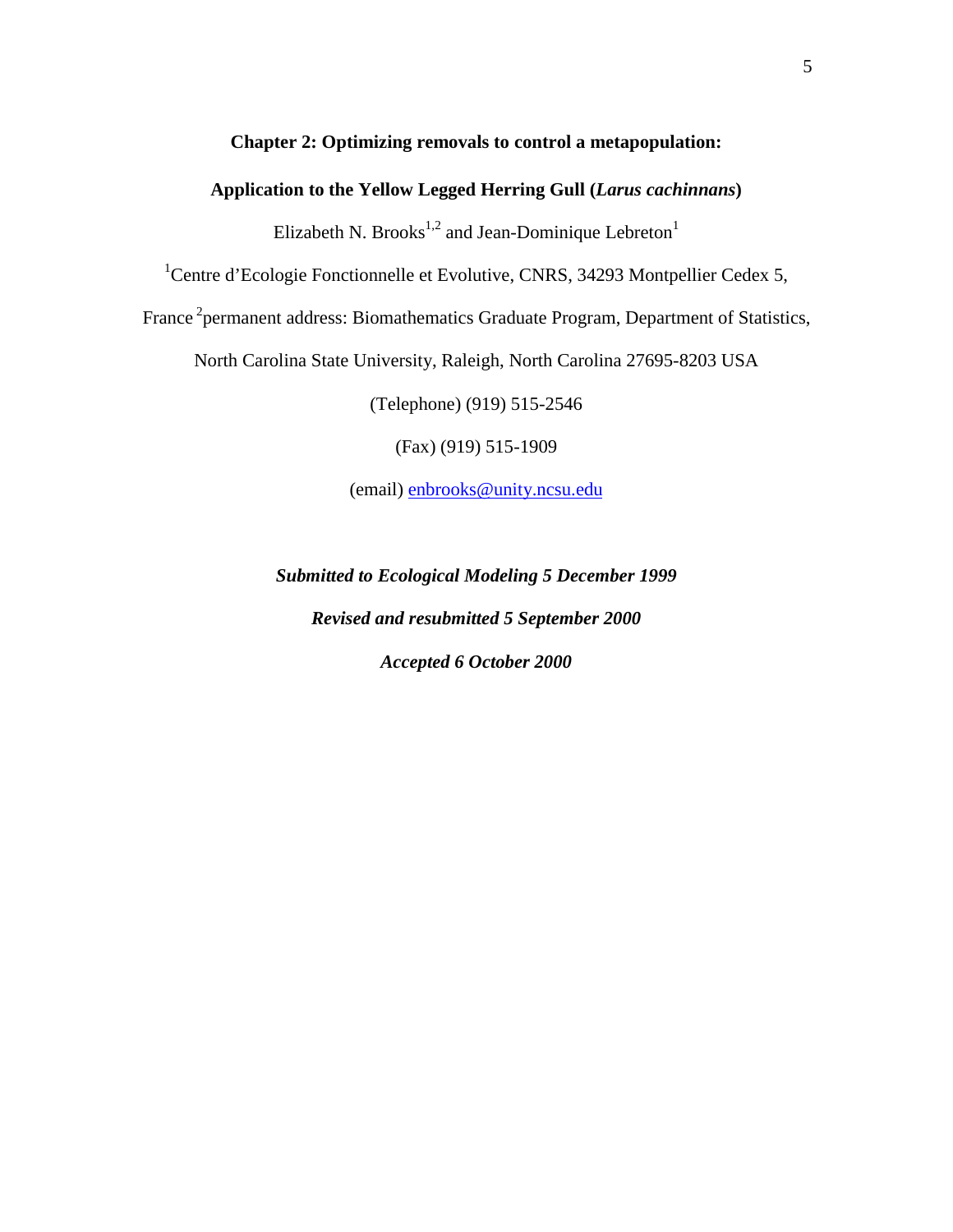*Abstract:* The standard one-site harvest maximization problem is extended to consider minimizing the cost associated with removing individuals from an annually increasing "nuisance" or "pest" population exhibiting spatial structure (i.e. a metapopulation). We investigate the problem using a linear, deterministic, multi-site matrix. A new approach for estimating the optimal harvest strategy based on sensitivity analysis, rather than linear programming is presented. We show that the optimum stage class(es) to harvest can be determined from stage/site specific reproductive values (i.e. the components of the left eigenvector), weighted by stage/site specific harvest costs. The amount of harvest that should be directed at the determined stage(s) can be estimated from sensitivities. This method is illustrated for a Mediterranean gull, the Yellow Legged Herring Gull (*Larus cachinnans*). Results obtained from the sensitivity analysis method (both a "one-step" approximation and an iterative Newton-Raphson algorithm) are compared with linear programming solutions. As expected, the iterative sensitivity method yields the same solutions as linear programming, while the "onestep" approximation underestimates the level of harvest. Several constrained optimizations are investigated to address spatial limitations and difficulties associated with age-determination.

*Key words: Optimal harvesting; Leslie Matrix; Metapopulation; sensitivity analysis;* Larus cachinnans *; spatially structured populations; bird pests.*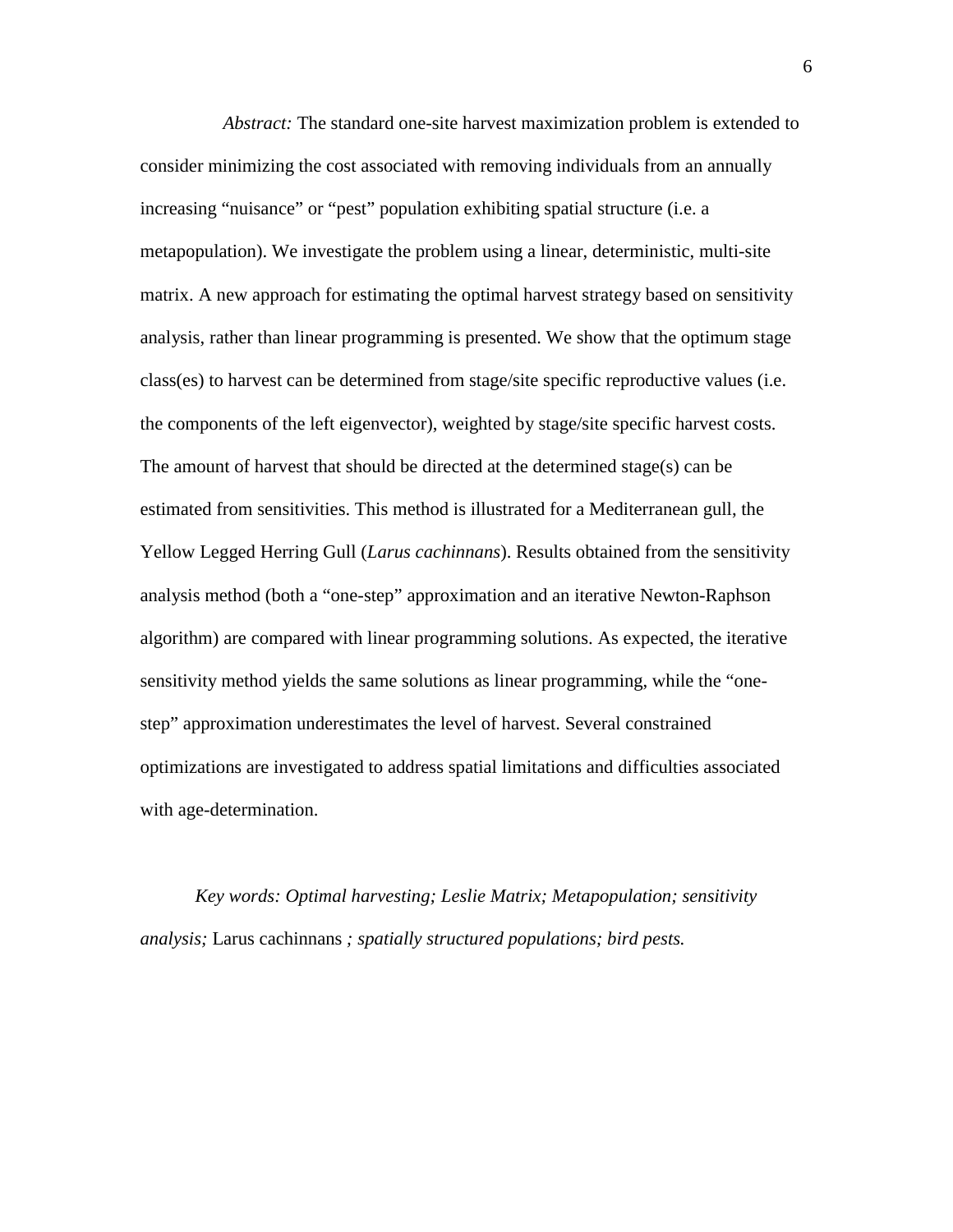The idea that population dynamics results can be used to understand the effect of additional mortality induced by man in exploited populations can be traced back to Baranov (1918) (in Vilim 1977). More recently, the effect of harvesting was investigated using matrix models: Usher (1966; 1969a-b) considered the problem of maximizing harvest, constrained to be proportional to a stable size structure. Lefkovitch (1967) evaluated the effect of a given removal strategy on population growth rate, but did not address yield maximization. Beddington and Taylor (1973) and Rorres and Fair (1975) demonstrated analytically that the optimum unconstrained harvesting strategy involved at most two age classes, by partial removal of one age class and complete removal of a second (older) age class. This type of optimization problem can be solved easily by linear programming, and the maximum yield is then obtained when harvesting occurs after reproduction, as shown by Doubleday (1975). The bimodal nature of the optimal solution is explained by the fact that complete harvest of an age class in a one-site model reduces the maximum age, thus eliminating the possibility of harvesting additional age classes beyond the fully exploited class (Rorres 1976; Reed 1980). It results from the "Fundamental Existence Theorem" of linear programming theory (Getz and Haight 1989). Getz and Haight (1989) summarize the methodology for linear, linear-stochastic, and non-linear matrix models (both age- and stage-structured) and provide numerous applications of optimal harvesting theory.

Despite the variety of applications, optimal harvesting has been studied and applied most frequently from the point of view of maximizing the harvest from an exploited population (either in terms of number or overall value when prices/costs differ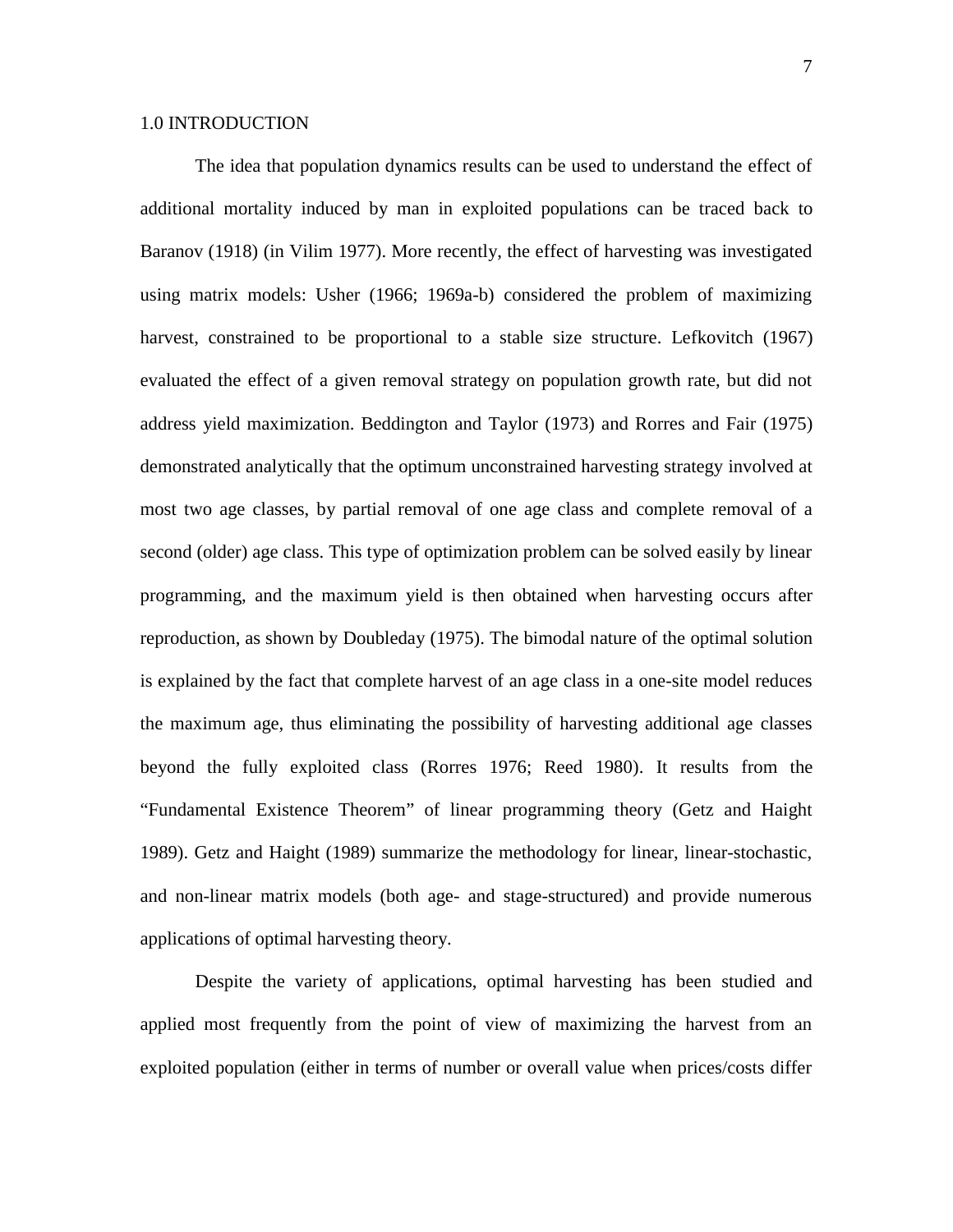between classes). The opposite problem of minimizing the harvest or its cost for a maximal effect on population size or growth rate, typical in population management (see e.g. Coulson 1991), has been addressed rarely (see Harwood 1978 in a grey seal population) and never in an optimization context.

Additionally, harvesting studies of populations exhibiting both spatial and age (or stage) structure have been infrequent. Tuck and Possingham (1994) modelled a two-site hypothetical fish metapopulation by two finite difference equations, and used dynamic programming to investigate the optimal harvest strategy. They compared yield estimates from their spatial model to two different non-spatial models, and concluded that yields are maximized when spatial structure and site productivity are taken into account, as the "non-spatial" approaches underestimated allowable harvest in this case. McCullough (1996), without using quantitative models, concluded that metapopulations do not provide much promise for profitable or sustainable harvesting due to the sensitivity of "sink" populations to over-harvesting. However, he restricted his analysis to the typical "source-sink" case, where "sinks" have non-zero extinction probabilities. In such a particular case, harvesting sinks would tend to increase the occurrence of local extinctions, thereby reducing the likelihood of achieving a sustainable harvest. There is thus a clear need for a general theory of optimal harvesting in metapopulations, in the broad sense of a set of sub-populations interconnected by dispersal.

Here, we extend the traditional one-site harvest optimization problem in two directions. First, to a minimization context, where it is desired to minimize the cost needed to control an overabundant or "nuisance" species—i.e. we will consider minimizing the cost of "removals" rather than maximizing the yield of harvests. Second,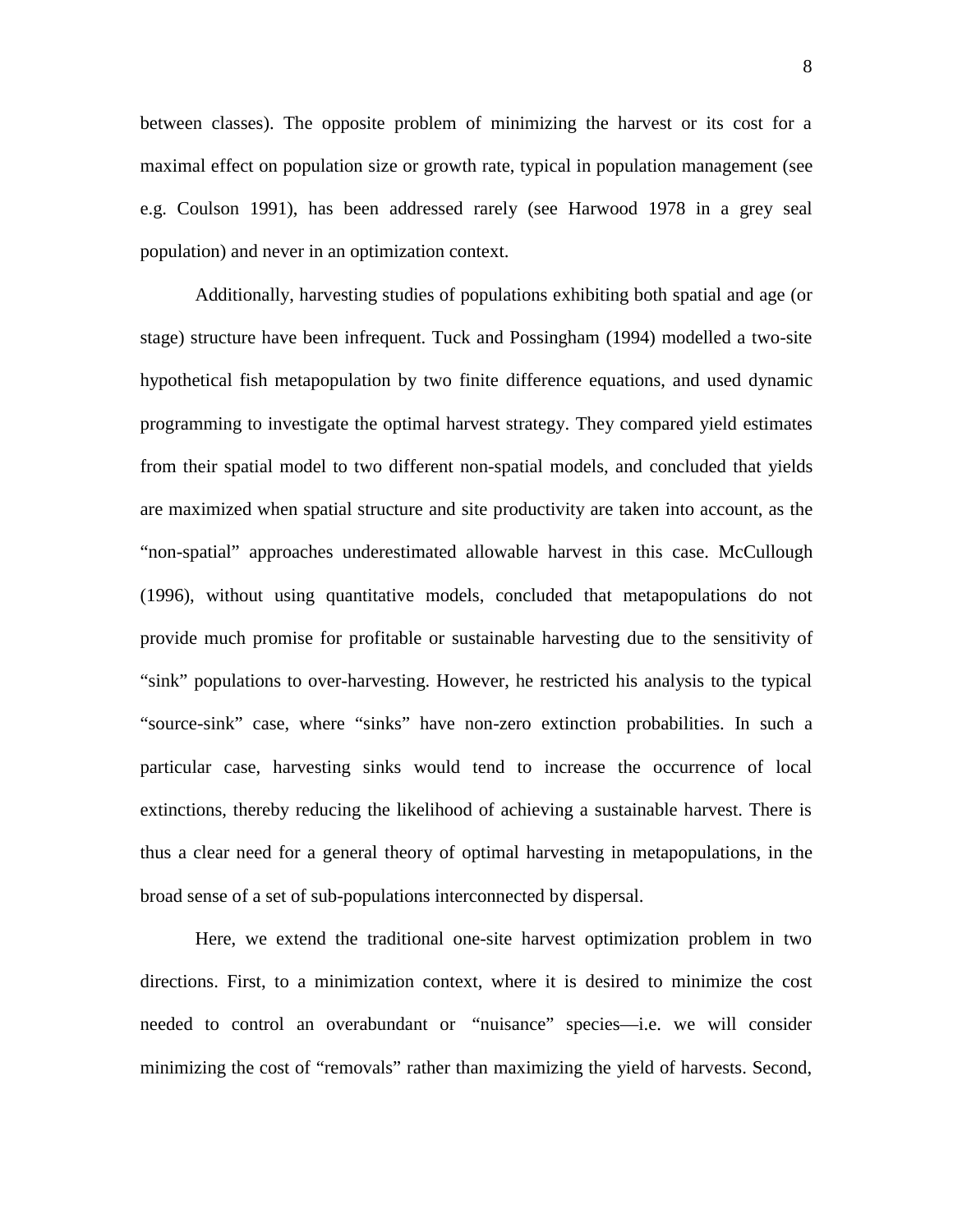the standard one-site problem will be extended to a metapopulation setting, via multi-site matrix models (Le Bras 1971; Rogers 1974; Lebreton 1996).

We use an explicit approach to the harvesting problem based on sensitivity analysis, where reproductive values play a central role (Caswell 1989). Since the reproductive values can be viewed as the relative contribution of an individual to the ultimate growth of the population, this approach will provide an intuitive interpretation of the optimal solution in terms of life history traits. A connection between optimal harvesting and reproductive value had first been suggested by McArthur (1969). He speculated that maximal harvest by a predator would come from removing individuals with the smallest reproductive value. Law (1979) concluded that this point was valid only when reproductive values were calculated under harvesting.

Previous studies have approached optimal harvesting (primarily in a fisheries context) by using linear programming (Rorres 1976; Getz and Haight 1989, and references therein), dynamic programming (Walters 1975; Hilborn 1976; Mangel 1985), graphical techniques (Hilborn 1985; Hightower and Lenarz 1989), or by simulating various alternative strategies and comparing the resulting yields (Ricker 1958; Hilborn 1979; Jensen 1996). Some of these techniques are reviewed in Hilborn and Walters (1992). These methods are all strictly numeric or theoretical in their approach and can be computationally complex. Also, the simulation approach can be inefficient if there are very many competing strategies to simulate. In contrast, our method is very straightforward and has direct biological interpretation. It is perfectly suited to age/stage structured populations represented by matrix models because the calculations require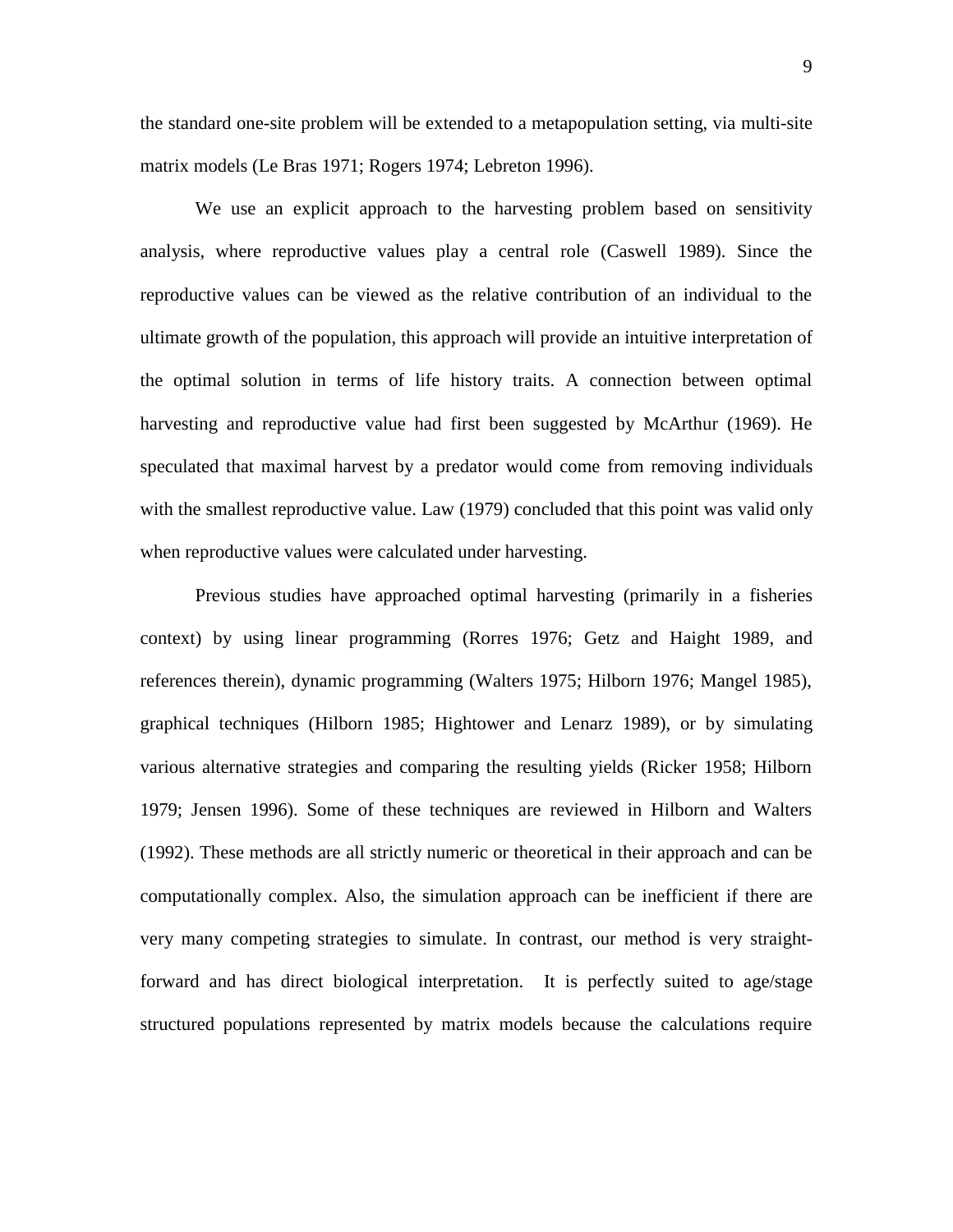only eigenvectors and sensitivities which are easily calculated with any linear algebra software.

Our work was motivated by concern over the rapid growth in the western Mediterranean of Yellow Legged Herring Gull (*Larus cachinnans*, YLHG hereafter) populations. The control of similarly growing populations took place in Spain, on the Mediterranean coast north of Barcelona (Bosch et al. 2000) and in Portugal north of Lisbon (Berlengas islands) (Morais et al. 1998). In both cases, population control was done by culling breeding adults on a large colony. In France some local culling took place to protect sensitive waterbird colonies in the Camargue and some egging took place on islands off Marseilles (N. Sadoul, pers. comm**.**). In such a context, models can be of great help in assessing the validity of various empirical actions (Benton and Grant 1999). However, as in many population management or conservation biology issues, the available data do not make it possible to build a specific model, based for instance on documented estimates of dispersal between existing colonies. It thus seems unavoidable to address this type of problem with a theoretical model and to provide general principles. Therefore, we apply multi-site harvest optimization to a hypothetical YLHG population and compare the results from various techniques (sensitivity analysis, linear programming).

#### 1.1 The Yellow Legged Herring Gull

In the Western Mediterranean, the YLHG is the most abundant sea bird species and has been present since at least 1859 (Vidal et al. 1998a). Due to an increase in the amount of human-produced garbage, which is concentrated in large, open land-fills, and an increase in the amount and availability of offal from fisheries, a rapid growth in gull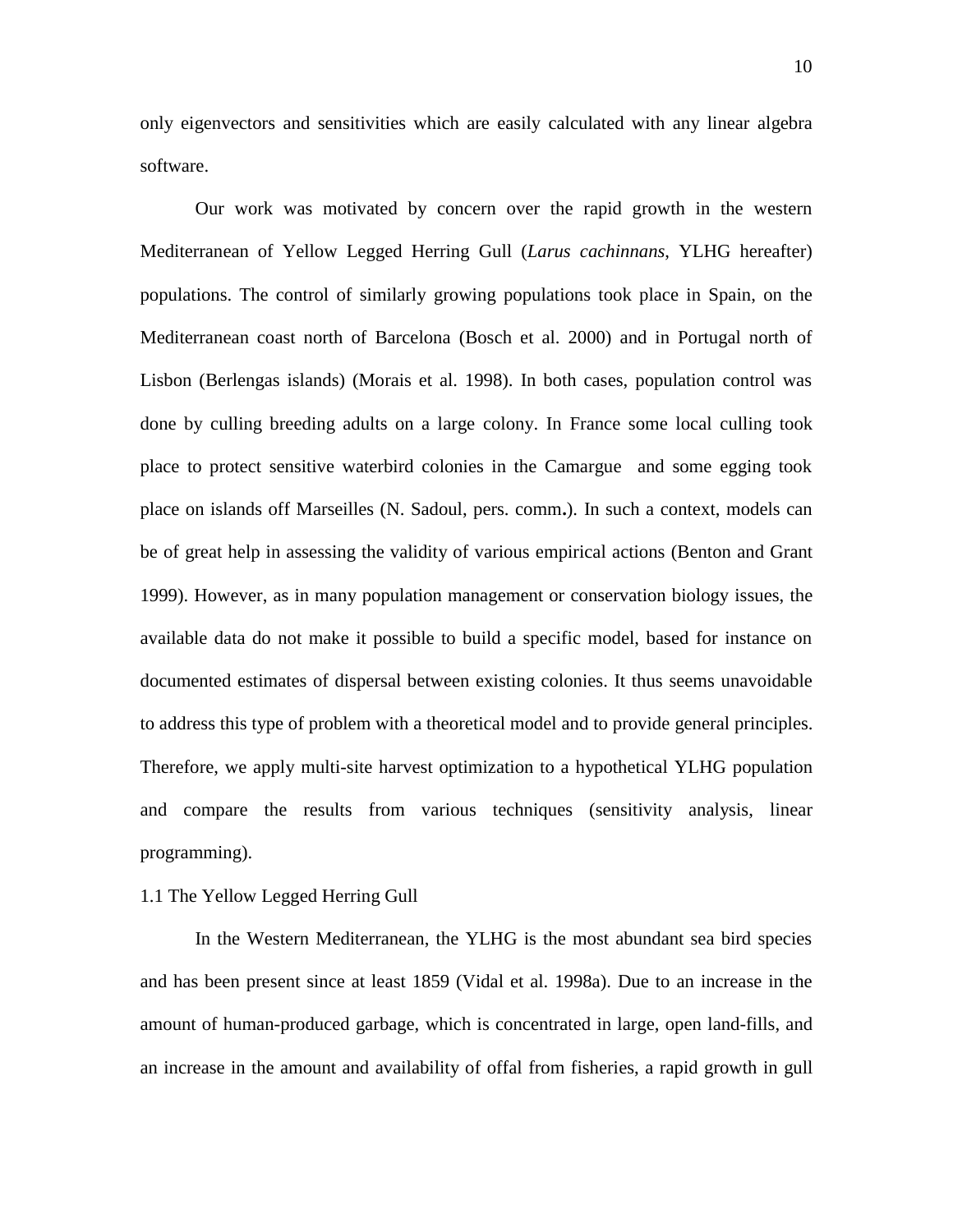populations of 5-15% per year has been observed over the last several decades (Vidal et Bonnet 1997; Vidal et al. 1998b). This species (as well as other large gulls) is considered to be a pest due to the great variety of damage it causes: collision with aircraft, pollution and fouling due to feces, decline of more desirable indigenous bird species due to predation and/or loss of space, and vegetative and agricultural degradation (Murton and Westwood 1976; Coulson 1991; Feare 1991; Cezilly et al. 1993; Cadiou 1997; Vidal et al. 1998a; Vidal et al. 1998b). In roof-nesting urban colonies, there is both noise and fecal pollution, as well as damage to roofing (Cadiou 1997).

The YLHG is an undesirable presence in the Mediterranean, but it is a protected species (Spaans et al. 1991; Cezilly et al. 1993). Partial eradication to prevent further population increases is an acceptable management objective. The existence of several possible control actions ("egging"—the destruction of eggs, and "culling"—the killing of adults) which differ in cost and efficacy necessitates an examination of which harvest strategy can achieve the greatest impact on population growth while incurring the least cost. Lacking per-capita costs for each action, we optimize total effort (proportion of individuals removed from the population) needed to stabilize population growth. However, since the unconstrained "optimal" action is not always tractable, we will also investigate several constrained optimizations.

#### 2.0 MODELLING AND OPTIMIZATION TECHNIQUE

#### 2.1 The Multi-site Matrix

Our approach is based on matrix models, generalized to several sites. For simplicity, we consider birth pulse populations with a time step of one year. We account for the following events between censusing periods: survival/stage transition,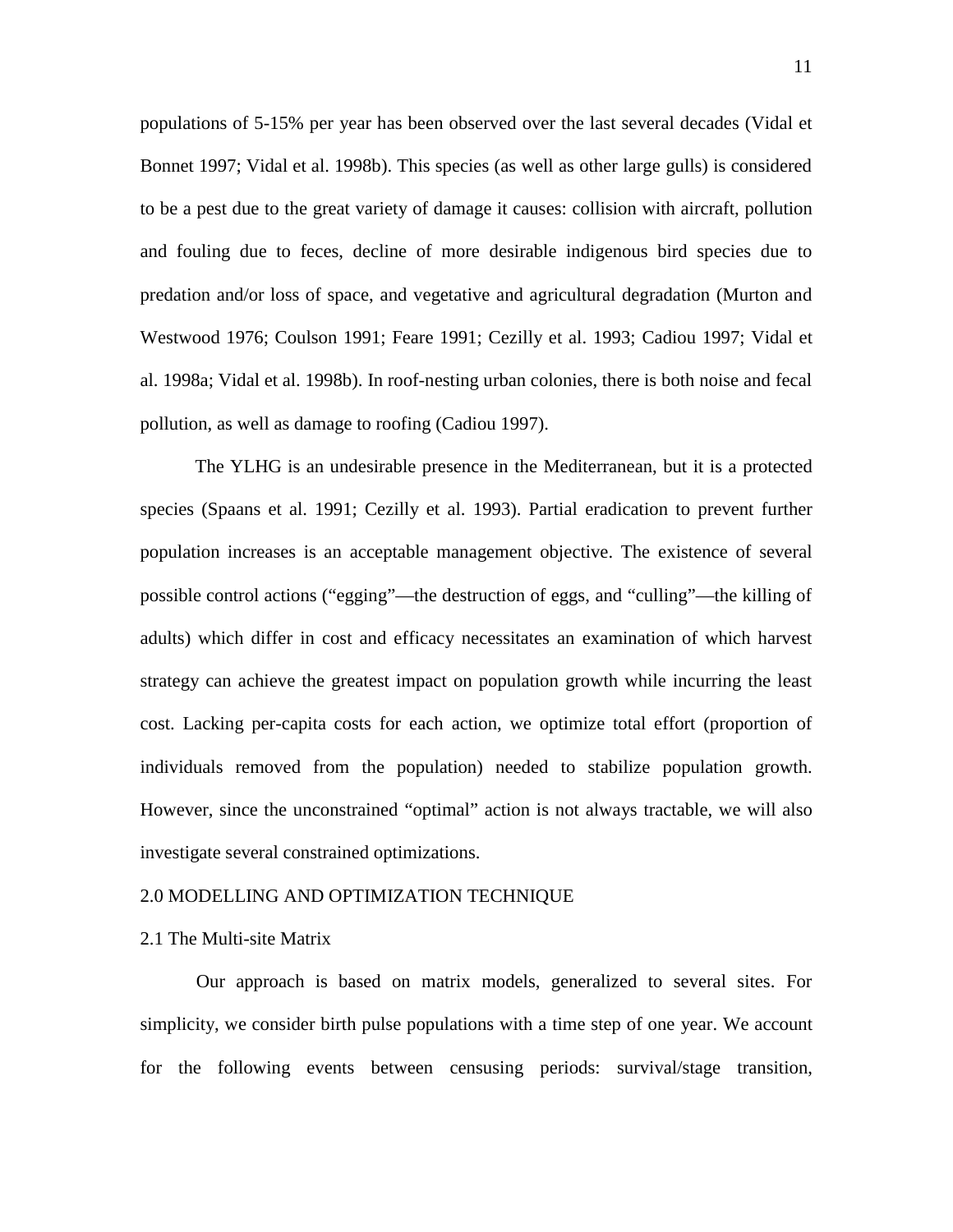reproduction, and survival from harvest (given by the matrices G, R, and (I-H), respectively). The overall transitions of individuals within the year are obtained by multiplying these three component matrices in the appropriate order (Table 1). In the standard one-site Leslie or Lefkovitch matrix, all entries in the component matrices are scalar with rows and columns corresponding to stage classes. By comparison, entries in a multi-site matrix are stage- and site-specific. We choose to nest sites within stage classes (though one could also nest stage within sites—see Caswell 1989; Lebreton 1996). Thus, the multi-site component matrices have entries that are themselves matrices (i.e. "submatrices", see Table 1).

Harvest will be minimized when it occurs before reproduction, i.e. after individuals have already experienced annual mortality (Doubleday 1975). Our multisite matrix, M, corresponding to a pre-birth census, is  $M=(I-H)^*G^*R$ . By pre-birth census we mean that individuals are counted just prior to reproducing. This form of the model was our choice and is not a requirement for the method we introduce later.

For a metapopulation with *p* distinct sites and *n* stage classes (stages 1, 2, …, n), the population vector, N, has dimension  $np \times 1$ , with elements N<sub>stage, site</sub> (elements are grouped into *n* stages, and then indexed according to the *p* sites). In general, we have

$$
N(t+1) = MN(t) = (I - H)GRN(t)
$$
 (1)

The function of each component matrix can be understood by examining the result of premultiplying the vector N first by R, then by G, and then by  $(I-H)$ . R is a matrix whose first row contains  $p \times p$  sub-matrices,  $R_i$ ,  $(i=1,2,...,n)$  representing stage/site-specific reproduction. These are generally assumed to be diagonal, with entries  $r_{i,j}$  (i=stage, j=site), so that any migration occurring after birth is incorporated into the first year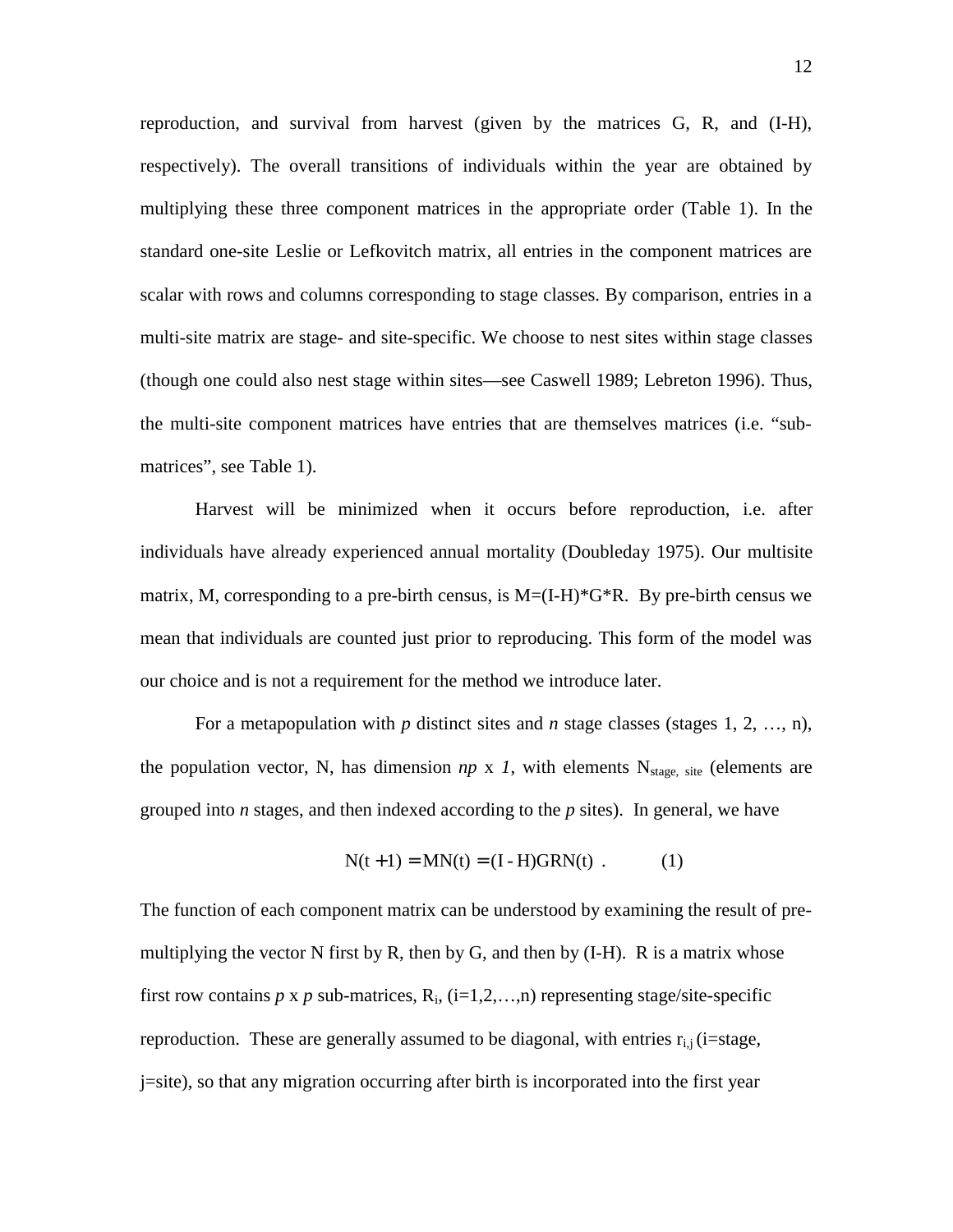survival/dispersal sub-matrix  $(G<sub>1,0</sub>)$  (Lebreton 1996). The remainder of R is diagonal with *p* x *p* identity matrices,  $I_k$  (k=1, 2, …,n). Thus, R has dimension  $(n+1)p \times np$ . Premultiplying N by R maps the  $np \times 1$  vector N to an  $(n+1)p \times 1$  vector, which now contains the "zero" stage class (i.e. newborns) as well as the original stage classes 1,2,…,n. The validity of this is that we are assuming a birth-pulse, where reproduction occurs as one very brief event per time step.

The matrix G is composed of  $p \times p$  sub-matrices  $G_{i,j}$ , containing information about transitions from stage j to i. We consider the simplest case where individuals grow at most by a single stage-class per time step, i.e. either  $i=j$  or  $i=j+1$ . For  $G_{i,j}$ , with  $i=j$ , we have the survival/dispersal of individuals who remain in the same stage-class for a given time step ; when  $i=j+1$ , then we have the survival/dispersal of individuals who grow into the next stage class in a given time step. G maps the  $(n+1)p$  stage classes  $(0, 1, 2, ..., n)$ to *np* stage classes  $(1, 2, ..., n)$ , so G has dimension *np* x  $(n+1)p$ . Thus, there will be a sub-matrix  $G_{n,n}$  which represents survival/dispersal of individuals in the last stage-class (an "absorbing" class). Entries in  $G_{i,j}$  will be of the form  $g_{k,l}^{i,j}$  where the superscripts denote transition from stage j to i (matching those on  $G_{i,j}$ ). The subscripts denote migration from site 1 to site k, and so diagonal elements of  $G_{i,j}$  indicate individuals censused in the same site at times t and  $(t+1)$ , while off-diagonal elements represent migration during this time interval.

For generality, we have not separated the processes of survival, dispersal and growth. This could be done by specifying separate stage/site-specific matrices for each process and multiplying them in the appropriate order for a given time-step. However,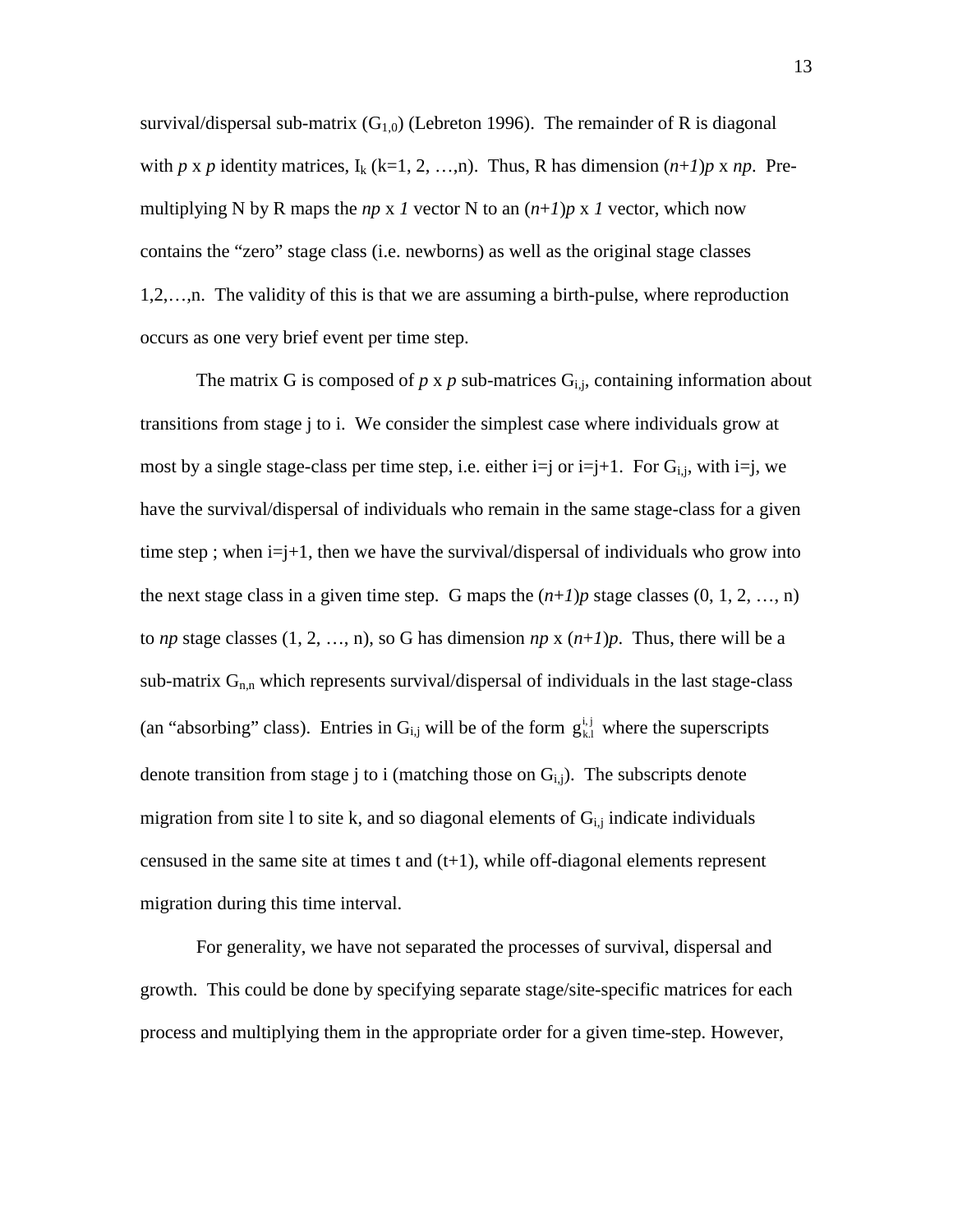parameter estimates for each process would then be required (see Hestbeck et al. 1991, e.g.).

Lastly, we premultiply by  $(I-H)$ . H is a diagonal matrix composed of  $p \times p$  submatrices,  $H_i$  (i=1,2,...,n), which are also diagonal. Each  $H_i$  contains elements of the form  $h_{ij}$ , which give the proportion harvested in site j for stage i. We denote as h the vector containing the diagonal elements of H. The dimension of H (and thus I) is *np* x *np*, so pre-multiplying N by (I-H) returns the *np* x *1* vector of individuals that survived or escaped harvesting in the present time step.

By direct multiplication of the harvest and stage transition matrices ((I-H)G), we are assuming an additive structure among mortality forces. If in fact harvest mortality lessens population pressures and risks associated with interspecific competition, or if the timing of harvest affects seasonal mortality by reducing density and lowering vulnerability to climatic or habitat limitations, then a more compensatory relationship might be expected (Anderson and Burnham 1976; Koko and Lindstrom 1998**)**. Among large gull populations, we have no evidence for compensatory mortality, and thus we assume parsimoniously that harvesting mortality is additive to natural mortality.

For a population with a single annual birth pulse, under mild conditions of connectivity between sites, the matrix M will have a single dominant eigenvalue which is real and positive (Lebreton 1996). Following the notation of Caswell (1989), λ, the dominant eigenvalue of matrix M, gives the annual growth rate of a population. In a metapopulation context,  $\lambda$  represents the overall multiplication rate of the system (Lebreton 1996). **w**, the right eigenvector of M associated with  $\lambda$ , gives the stable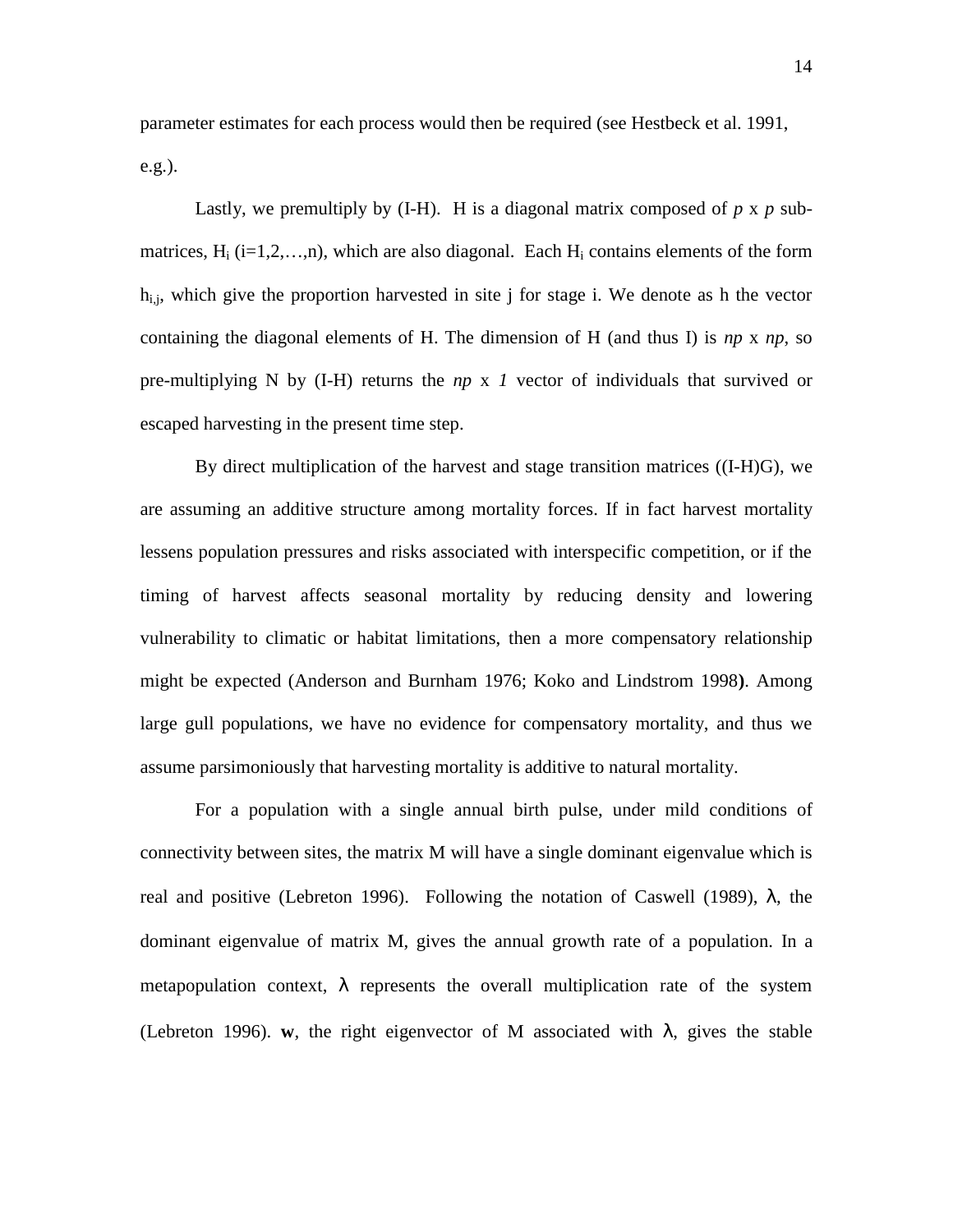stage/site structure; **v** is the associated left eigenvector and gives reproductive values per stage and per site (Lebreton 1996).

### 2.2 Derivation of Sensitivity Analysis Method

This optimization problem deals with identifying a method of reducing population growth for the smallest total cost. Thus, we are assuming that there is more than one management option, and that removal costs vary according to population stage class.

For an unharvested population with growth rate  $\lambda^*$  > 1.0, we seek a harvest strategy that will maintain the population at a predetermined size (i.e. achieve a population growth rate after harvesting equal to 1.0). Recall that the vector h contains the diagonal elements of the harvest matrix, H. The total cost associated with a given harvest strategy  $(T_{\text{COST(h)}})$ is defined to be:

$$
T_{\text{COST(h)}} = \sum_{i,j} c_{i,j} h_{i,j} x_{i,j} X \tag{2}.
$$

 $c_{i,j}$  is the per-capita stage- and site-specific harvest cost,  $h_{i,j}$  is the proportion harvested in each stage/site,  $x_{i,j}$  is the proportion of individuals in stage class *i* in site *j* at equilibrium, and X is the total equilibrium population size. The optimum strategy is found by solving:

$$
\min_{h>0} T_{\text{COST}(h)} \tag{3}
$$

such that

$$
N(t+1) = (I - H)GRN(t) = N(t).
$$
 (4)

We begin our derivation by considering the sensitivity of population growth rate to harvest of any given stage/site class,  $h_{i,j}$ . The sensitivity of  $\lambda$  to an entry  $m_{i,j}$  in matrix

M is 
$$
\frac{\partial v}{\partial n_{i,j}} = \frac{v_i w_j}{\langle vw \rangle}
$$
 (Caswell 1989), where  $\langle vw \rangle$  gives the scalar product of vectors v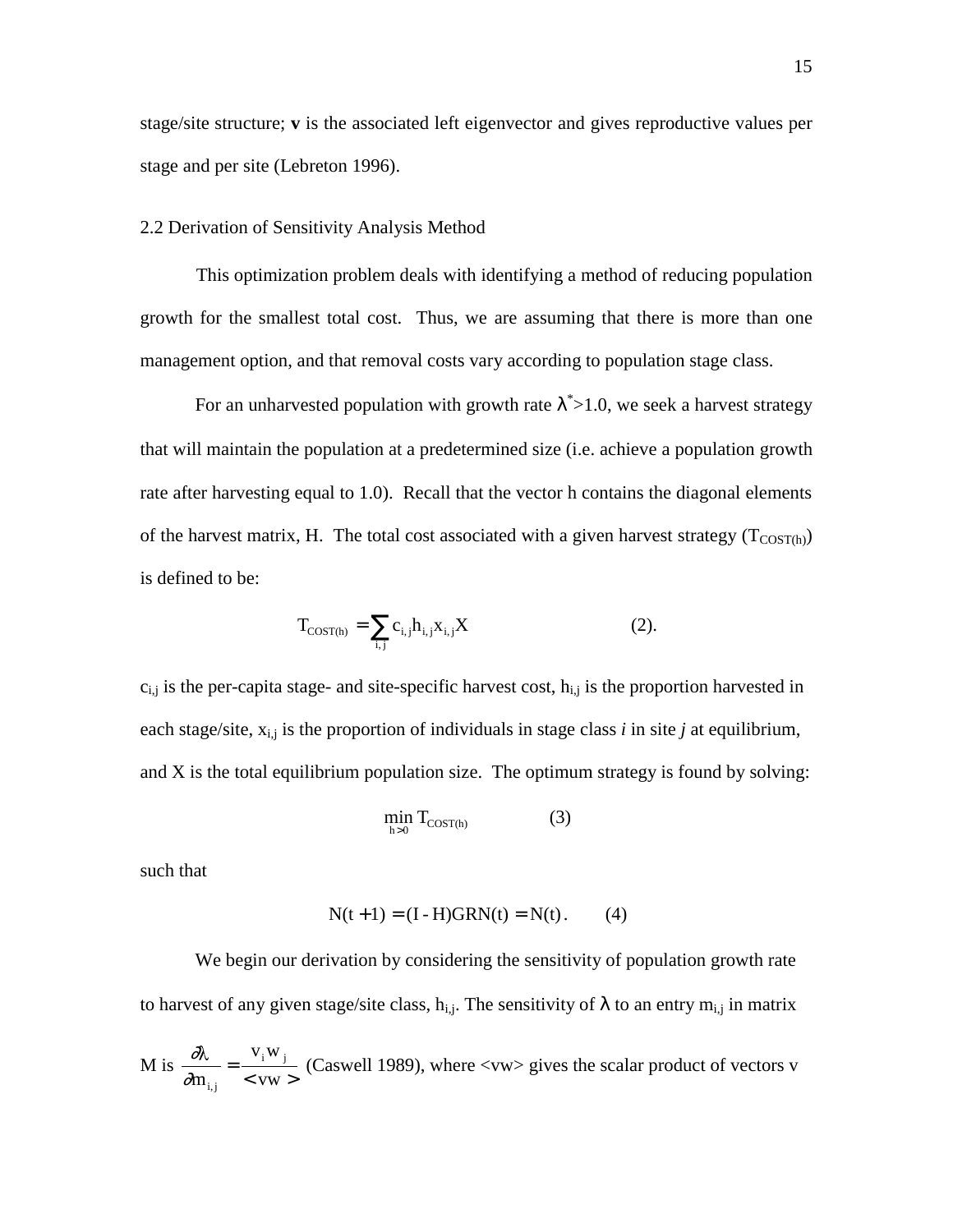and w. When  $m_{i,j}$  is a function of a lower level parameter,  $\theta$ , the sensitivity of  $\lambda$  to  $\theta$  is, by the chain-rule (e.g., p127 in Caswell 1989) :

$$
\frac{\partial \lambda}{\partial \theta} = \sum_{i,j} \frac{\partial \lambda}{\partial m_{i,j}} \frac{\partial m_{i,j}}{\partial \theta}.
$$
 (5)

Applying (5) to our matrix, M, we have:

$$
\frac{\partial \lambda}{\partial h_{i,j}} = \frac{-v_{i,j} \sum_{k=1}^{p} (w_{i-1,k} g_{j,k}^{i,i-1} + w_{i,k} g_{j,k}^{i,i})}{< vw >}
$$
 (6).

The eigenvectors v and w are indexed in the same manner as the population vector, N. Now, if  $\lambda$  were a linear function of  $h_{i,j}$ , then we would have

$$
\frac{\Delta\lambda}{\Delta h} = \frac{\partial\lambda}{\partial h} \tag{7}
$$

 $\lambda(h_{i,j})$  being non-linear, (7) is in general a first order approximation. However, if we

consider  $\frac{8}{\lambda h^2}$ i, j 2 ∂h  $\frac{\partial^2 \lambda}{\partial x^2}$ , we will find that the sensitivity of h<sub>i,j</sub> diminishes as h<sub>i,j</sub>→1.0, i.e. as there

are fewer survivors in the harvested stage (see Kirkland and Neumann 1994, Caswell 1996 for discussions of the second derivative of matrix entries with respect to λ). Thus, for at least some portion of the interval  $[1.0, \lambda^*]$ , we will find the approximation to be quite satisfactory. We will discuss later a method that will converge on the exact  $h_{i,j}$ .

Given that (7) is an approximation, we have

$$
\frac{\Delta\lambda}{\Delta h_{i,j}} \approx \frac{-v_{i,j}\sum_{k=1}^{p} (w_{i-1,k}g_{j,k}^{i,i-1} + w_{i,k}g_{j,k}^{i,i})}{\langle vw \rangle} \tag{8}.
$$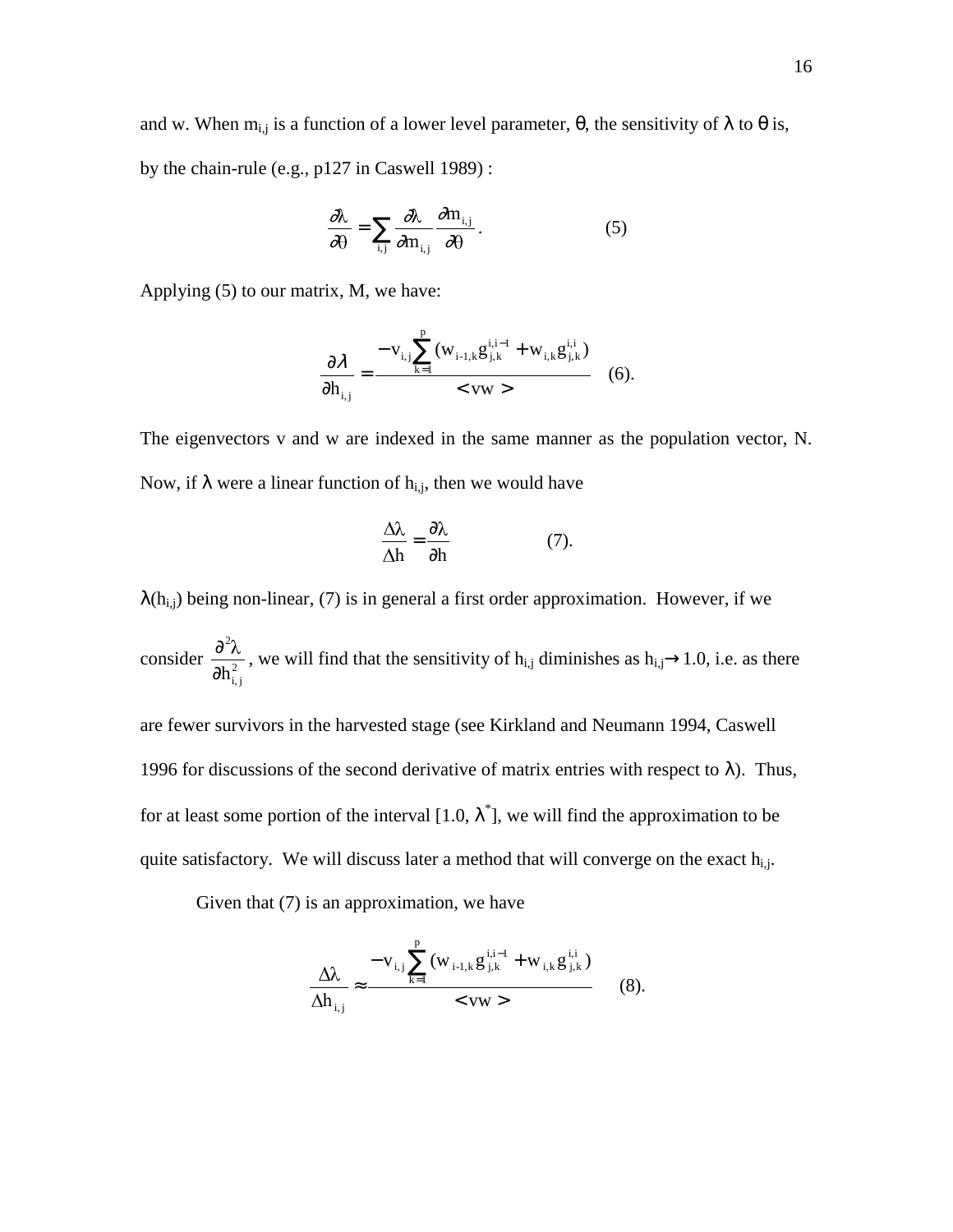In (8),  $\Delta\lambda = \lambda^*$ -1.0 and  $\Delta h_{i,j} = 0$ -  $h_{i,j} = -h_{i,j}$ . We scale the eigenvectors so that <vw> = 1.0. From Mw= $\lambda$ w, the term inside the summation is equal to w<sub>i,j</sub> (after some algebra and using p.102 in Caswell 1989).

Introducing these simplifications into (8) and rearranging terms, we get the following estimate of  $h_{i,j}$ :

$$
\hat{\mathbf{h}}_{i,j} = \frac{\Delta \lambda}{\mathbf{v}_{i,j} \mathbf{w}_{i,j}} \quad (9).
$$

With this estimate, the cost associated with harvesting stage i in site j, by substitution into (2), is:

$$
\hat{\mathbf{T}}_{\text{COST(h_{i,j})}} = \frac{\Delta\lambda}{\binom{\mathbf{V}_{i,j}}{c_{i,j}}} \mathbf{X} \qquad (10).
$$

Notice that  $x_{i,j} = w_{i,j}$  when  $\lambda = 1.0$ , and so the cost is a function of "surplus individuals"  $(ΔλX)$  and the ratio of reproductive value to removal cost for the given stage/site class.

From examination of (10), it is clear that the minimum cost for maintaining a fixed population size (equations 3 and 4) will be achieved by harvesting the stage/site class with the largest reproductive value to harvest cost ratio. Once this class is determined, the amount that needs to be harvested can be estimated from (9). Also from (9), we see that the amount of harvest needed to attain equilibrium is inversely proportional to the sensitivity of survival in the harvested class. Since the larger a parameter's sensitivity the greater its effect on  $\lambda$ , we expect that the optimal harvesting solution will be associated with large sensitivities. However, sensitivity depends in part on the proportion of individuals in a given class (an element of the right eigenvector) and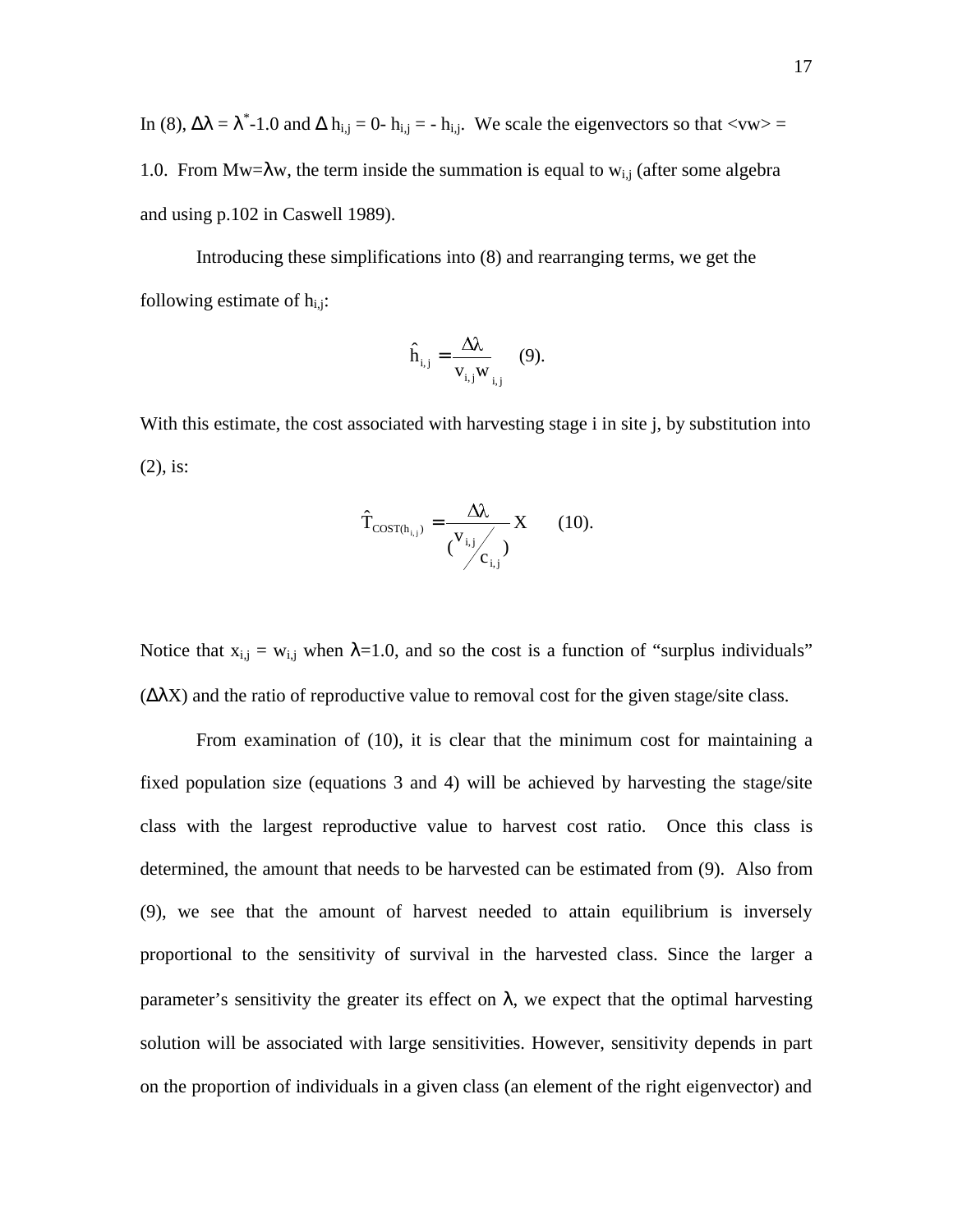should not be used alone as a criterion for determining harvest strategies because it may not always indicate the stage/site category with the greatest per-capita reproductive value.

Of course, it is always possible that the stage class selected for harvesting can be completely removed without reducing  $\lambda$  to 1.0. When this happens, one selects the stage class with the second largest reproductive value:harvest cost ratio for additional harvest. This procedure can be repeated until  $\lambda = 1.0$  is achieved. In the one-site age-structured case, at most two age-classes will be harvested in the optimal solution because the complete harvest of one age-class also eliminates all older individuals (Rorres 1976; Reed 1980; Getz and Haight 1989). However, in a multi-site context, the complete harvest of an age class in a given site does not necessarily eliminate all older individuals since there is the possibility of immigration from other sites. Thus, the two age class result found in earlier papers is particular to the one-site case.

## 2.3 Iterative estimation of harvest

Our estimate,  $\hat{h}_{i,j}$ , essentially comes from taking one "step" from  $\lambda^*$  in the unharvested population using the slope (sensitivity) at that point (see Fig. 1a). As noted previously,  $\lambda$ ( h<sub>ij</sub>) is concave, so the estimate will be biased low for large  $\Delta\lambda$ . This problem can be overcome by using an iterative approach to estimating  $h_{ij}$ , such as the Newton-Raphson method (Fig. 1b):

$$
\hat{h}_{i,j}^{(n+1)} \approx \frac{\lambda_{\text{obj}} - \lambda(\hat{h}_{i,j}^{(n)})}{\left[\partial \lambda / \partial \hat{h}_{i,j}\right]_{h_{i,j}^{(n)}}} + \hat{h}_{i,j}^{(n)} \qquad (11).
$$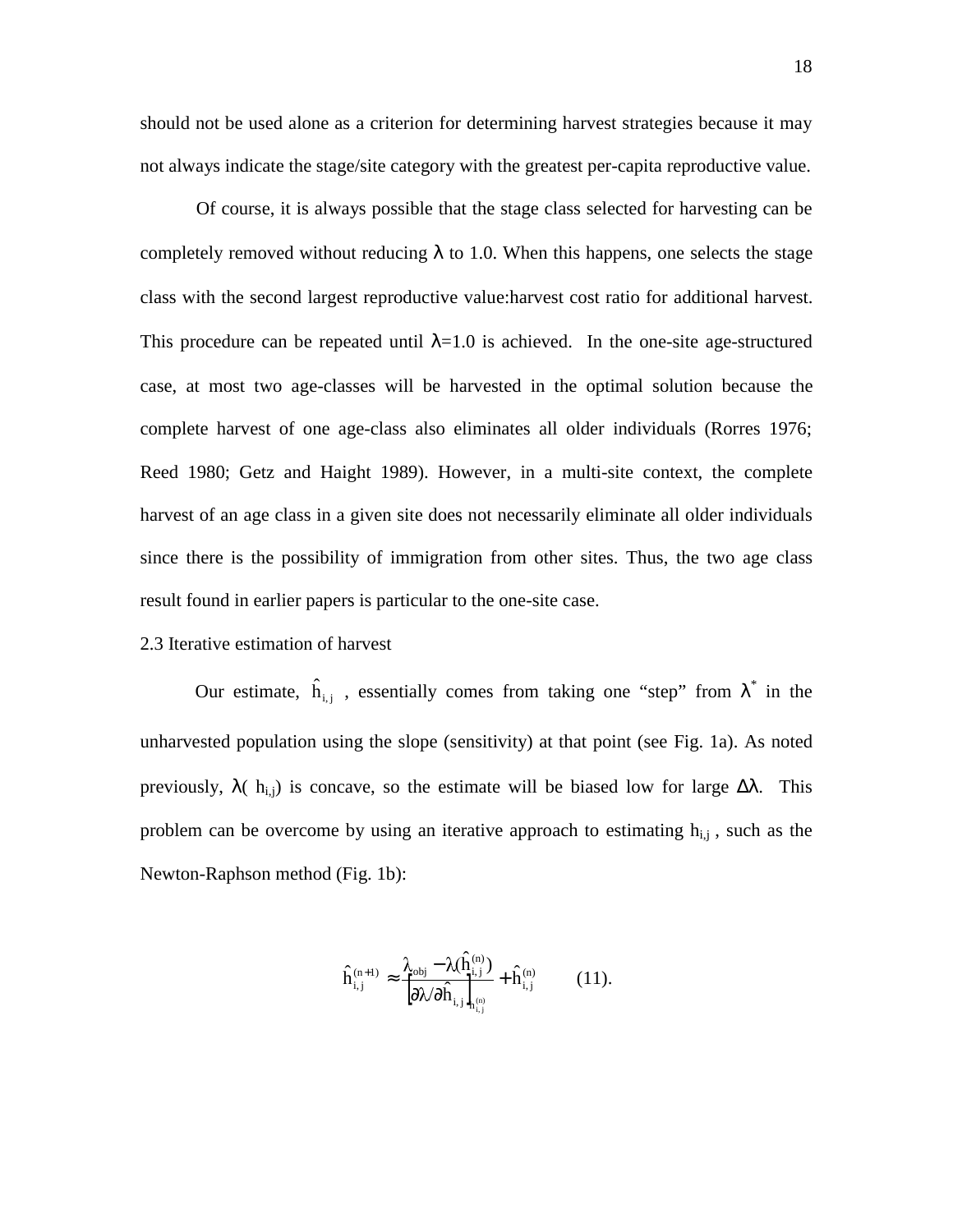$\lambda_{obj}$ , the objective function value, is equal to 1.0 since we want to maintain the population at a constant level. This method estimates  $h_{i,j}$  iteratively by using the slope  $\left(\frac{0}{\lambda \widehat{h}^{(n)}}\right)$  $\hat{\partial h}^{(n)}_{i,j}$  $\frac{\partial \lambda}{\partial \zeta_{\alpha\beta}}$ ) at each successive point and finding the intersection with the line  $\lambda=1$ . Under

mild assumptions, the process converges, i.e.  $\hat{h}_{i,j}^{\infty} = h_{i,j}$  (see, e.g. Fletcher 1987).

### 2.4 Constrained Harvesting

It may often be the case that the optimal harvest strategy cannot be implemented, possibly stages cannot be targeted exclusively (e.g., if age cannot be exactly determined in the field) or perhaps some sites present logistical difficulties. In these cases, one compromises the optimal strategy for a more tractable solution. Suppose, for instance, that the optimal strategy is to harvest z% of stage i in site j  $(h_{i,j} = z)$ . However, if one cannot separate classes  $i-1$ ,  $i$ , and  $i+1$  in the field, then we must find a new h that will reduce  $\lambda^*$  to 1.0. This new h is estimated by taking a linear combination of the sensitivities of  $\lambda$  to harvest in those classes as follows:

$$
\Delta\lambda \approx \sum \left( \Delta h_{i-1,j} \frac{\partial \lambda}{\partial h_{i-1,j}} + \Delta h_{i,j} \frac{\partial \lambda}{\partial h_{i,j}} + \Delta h_{i+1,j} \frac{\partial \lambda}{\partial h_{i+1,j}} \right) (12).
$$

Next, introducing the constraint  $h = h_{i-1,j} = h_{i,j} = h_{i+1,j}$ , we have:

$$
\Delta\lambda \approx -h \sum \left( \frac{\partial \lambda}{\partial h_{i-1,j}} + \frac{\partial \lambda}{\partial h_{i,j}} + \frac{\partial \lambda}{\partial h_{i+1,j}} \right) \quad (13),
$$

and finally:

$$
\hat{\mathbf{h}} = \frac{-\Delta\lambda}{\sum \left( \frac{\partial\lambda}{\partial \mathbf{h}_{i-1,j}} + \frac{\partial\lambda}{\partial \mathbf{h}_{i,j}} + \frac{\partial\lambda}{\partial \mathbf{h}_{i+1,j}} \right)}
$$
(14).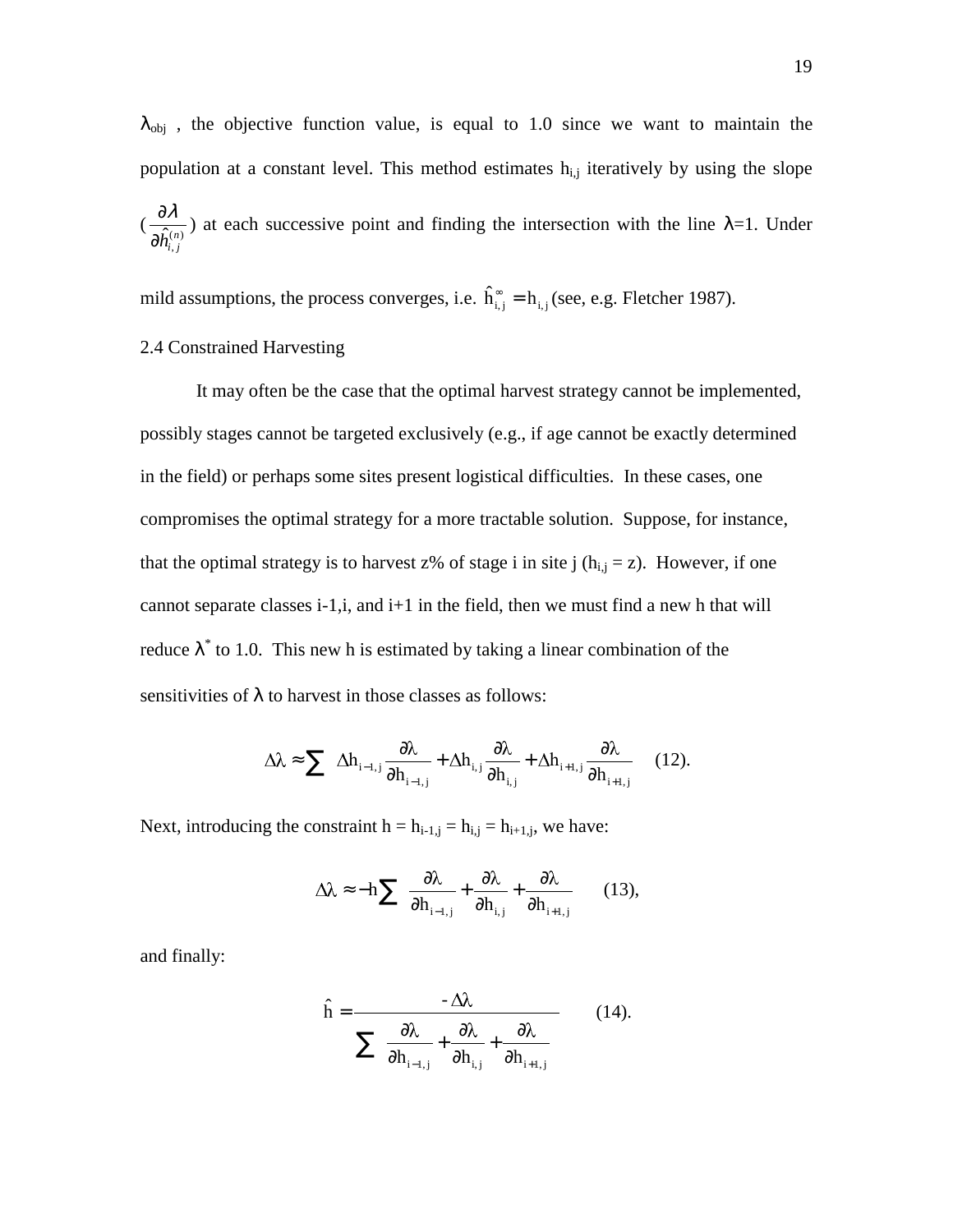In the denominator, the sensitivities are calculated as in  $(6)$ , and will be negative. As in the unconstrained optimization problem,  $\hat{h}$  can be estimated iteratively by slight modification to (11).

One may easily check that the results in this section hold for more general stagestructured multisite matrices, as well as for the age-structured Leslie matrix, which is a special reduced form of stage-structured models. As an illustration, in the YLHG example we will consider classes based on site, age and breeding status (breeder/non breeder) rather than site and age only.

### 3.0 THE YLHG MODEL

### 3.1 Model structure

We consider a two-site matrix with age classes one through six. Ages four, five, and six are partitioned into breeders (B) and non-breeders (NB), giving a total of nine categories (Table 2). We designate the two sites as "GOOD" or "POOR", in reference to the relative reproductive success attained by birds breeding there. One can imagine the difference in fecundity derives from differences in quality of the sites—in access to a food source or reduced exposure to nest predation, for example. We assume the sex-ratio is 1:1 (Migot 1992), and model only the female segment of the population.

We assume no migration occurs among reproductive adults, because they generally show high site fidelity and often return to the same territory in the same colony year after year (Tinbergen 1953; Yesou 1991). Since it is well known that philopatry is not 100%, and has been reported as low as 30% for the Herring Gull, a close relative (Parsons and Duncan 1978; Coulson 1991; Wanless et al. 1996), the breeding colonies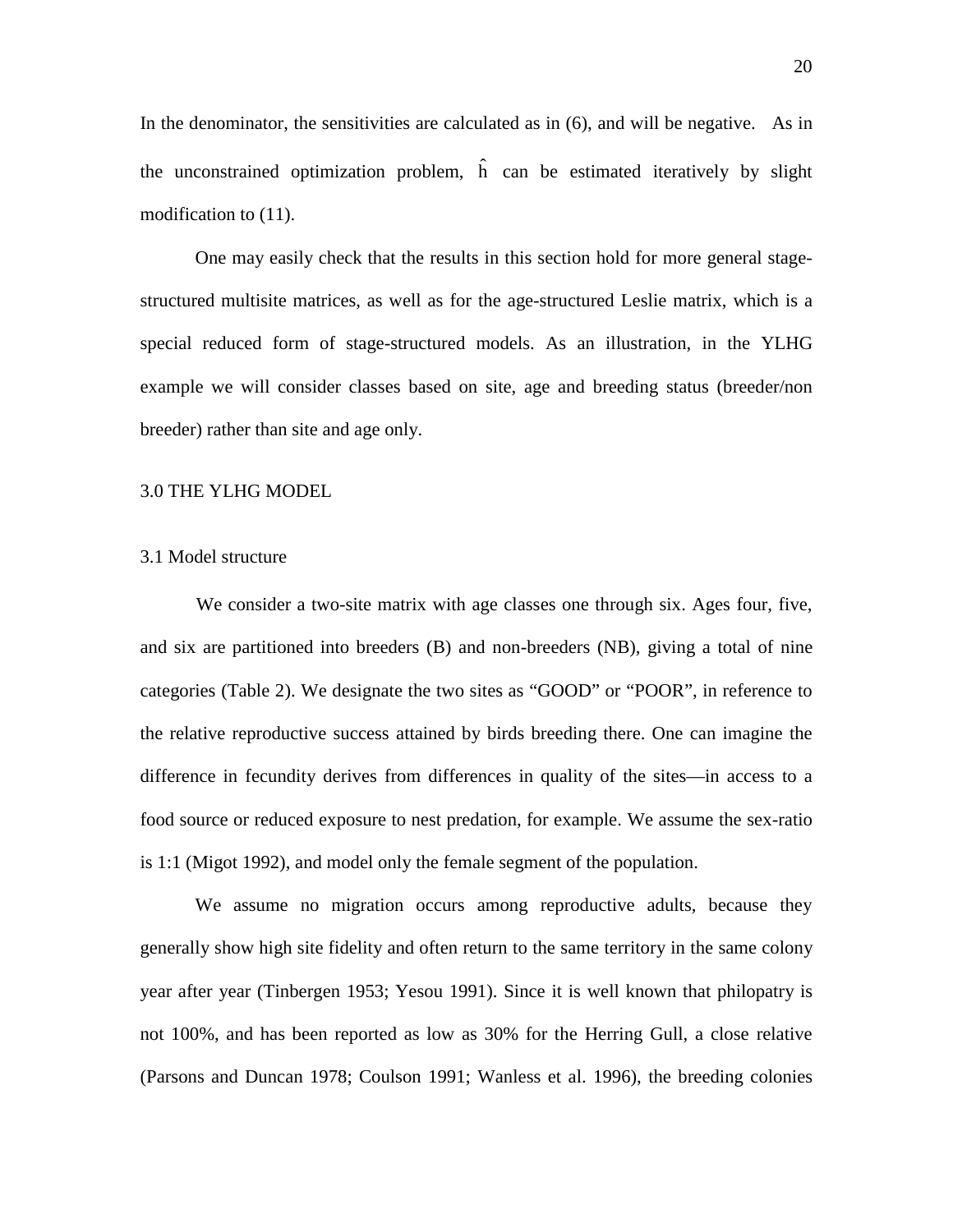may be considered as sub-populations which are connected predominantly by recruitment dispersal. A general movement pattern seems to be a wide dispersal of first-year birds, an even greater dispersal by second-year birds, followed by a contraction in dispersal from the third year on (Parsons and Duncan 1978). Our model incorporates dispersal into the first two age classes.

We will present a one-site model in addition to the two-site case to serve as a point of comparison. The single site corresponds to the GOOD site in the metapopulation, and we will use results from this model to illustrate the consequences if one ignores spatial structure and focuses control actions only on the most productive site.

#### 3.2 Types and costs of harvesting

The costs associated with each type of management action depend on the life stages to which they are applied. We recognize the following three stages: eggs; breeding adults; juveniles and non-breeding adults. Breeding adults are killed by placing a narcotic bait in the nest, and three visits are required to kill both members of a breeding pair and then to collect the carcasses (N. Sadoul, pers. comm.). Eggs are destroyed by application of an oil-based spray which inhibits hatching or by injection with water (Wanless et al. 1996). Juveniles and non-breeders, which have no established territory, are very difficult to reach--presumably "untouchable". No estimate of per-capita costs are available, but we know *a priori* that culling is more costly than egging.

In the examples which follow, we report not the total cost associated with a culling or egging operation  $(T_{COST})$ , but rather the proportion of each age/site class which must be removed (h<sub>i,j</sub> in eq.1) and also a total "effort", calculated as  $T_{\text{EFFORT}} = \sum_{i,j}$  $T_{\text{EFFORT}} = \sum h_{i,j} x_{i,j}$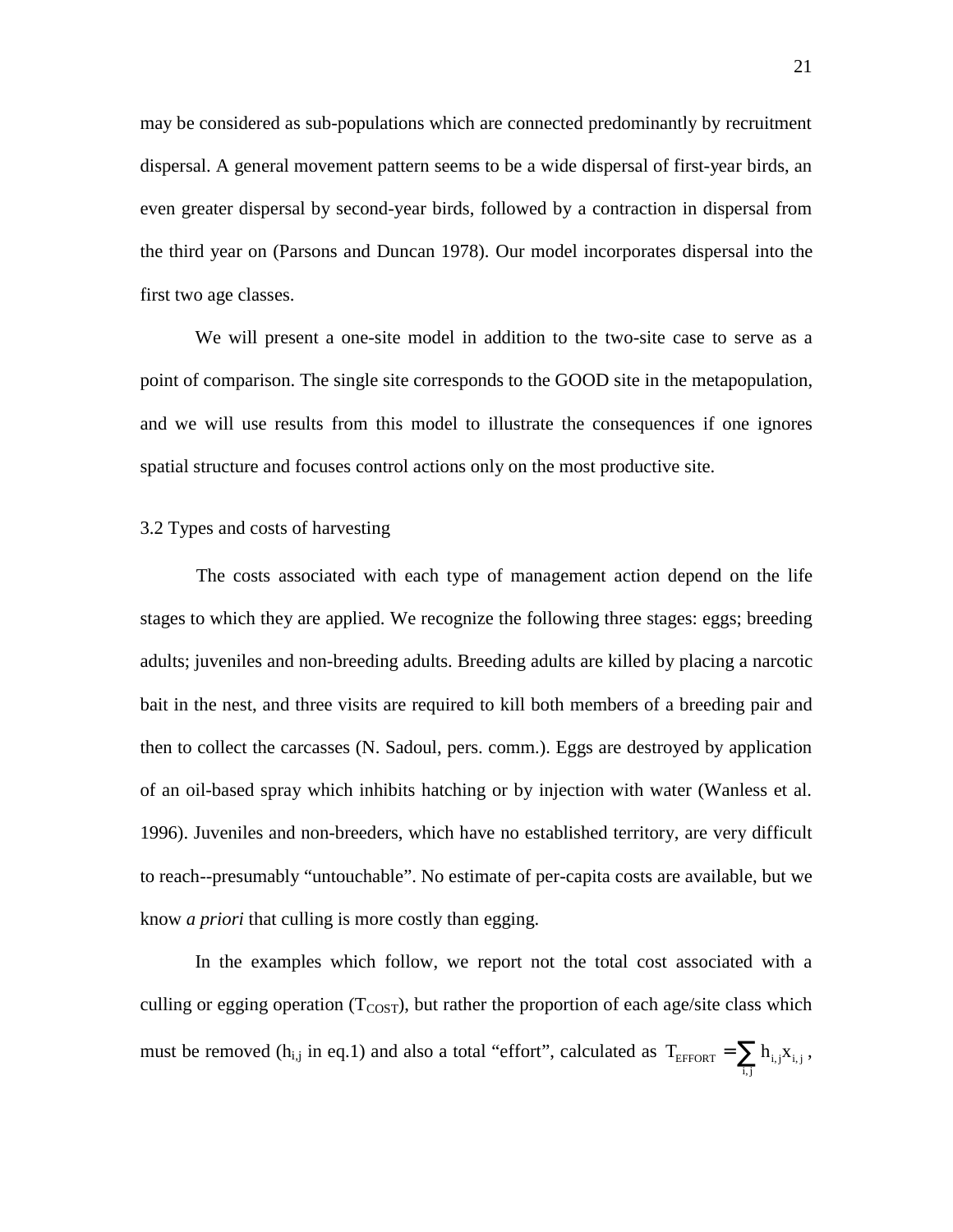needed to bring the population to equilibrium. The total cost of any control action could be calculated from this if one obtains an estimate of both age/site-specific cost and total population size at equilibrium  $(c_{i,j}$  and X in eq. 1). Thus, despite the fact that we lack an estimate of costs associated with each action, we can compare  $\hat{h}$  and  $T_{EFFORT}$  for culling versus egging to determine how intense the action must be in each case.

## 3.3 Parameter Estimates

Long-term individual data are lacking for the YLHG in the Western Mediterranean, so our parameter estimates are taken from the literature on Herring Gulls (*Larus argentatus*, HG hereafter), a closely related species. Large-scale population studies have been carried out on the HG on the Isle of May, Scotland (Chabrzyk and Coulson 1976; Duncan 1978; Coulson et al. 1982) and also Treberon Island, France (Migot 1987; Pons and Migot 1995). Survival is lowest in the first year of life, with estimates ranging from 0.55 to 0.83 (Migot 1987; Lebreton et al. 1995). Beyond the firstyear, survival is greater (estimates range from 0.8 to 0.935 per year) and does not appear to vary with age (Chabrzyk and Coulson 1976; Duncan 1978; Lebreton et al. 1995; Pons and Migot 1995; Wanless et al. 1996). We use survival probabilities of 0.7 for first-year survival of 0.89 for the second-year and beyond. We selected these values because they were contained in the majority of published confidence intervals.

Recruitment into the breeding segment of the population is graduated, with first time breeding occuring in 14% of 4-year old birds, 69% of 5 year olds, and 92% of 6 year olds (Chabrzyk and Coulson 1976). All birds over the age of 6 are considered to be fully recruited. The average clutch size is 3 eggs, and the average number of fledged chicks per nest ranges from 0.68 to 1.88 or more (Parsons 1975; Camberlain and Flote 1978; Kilpi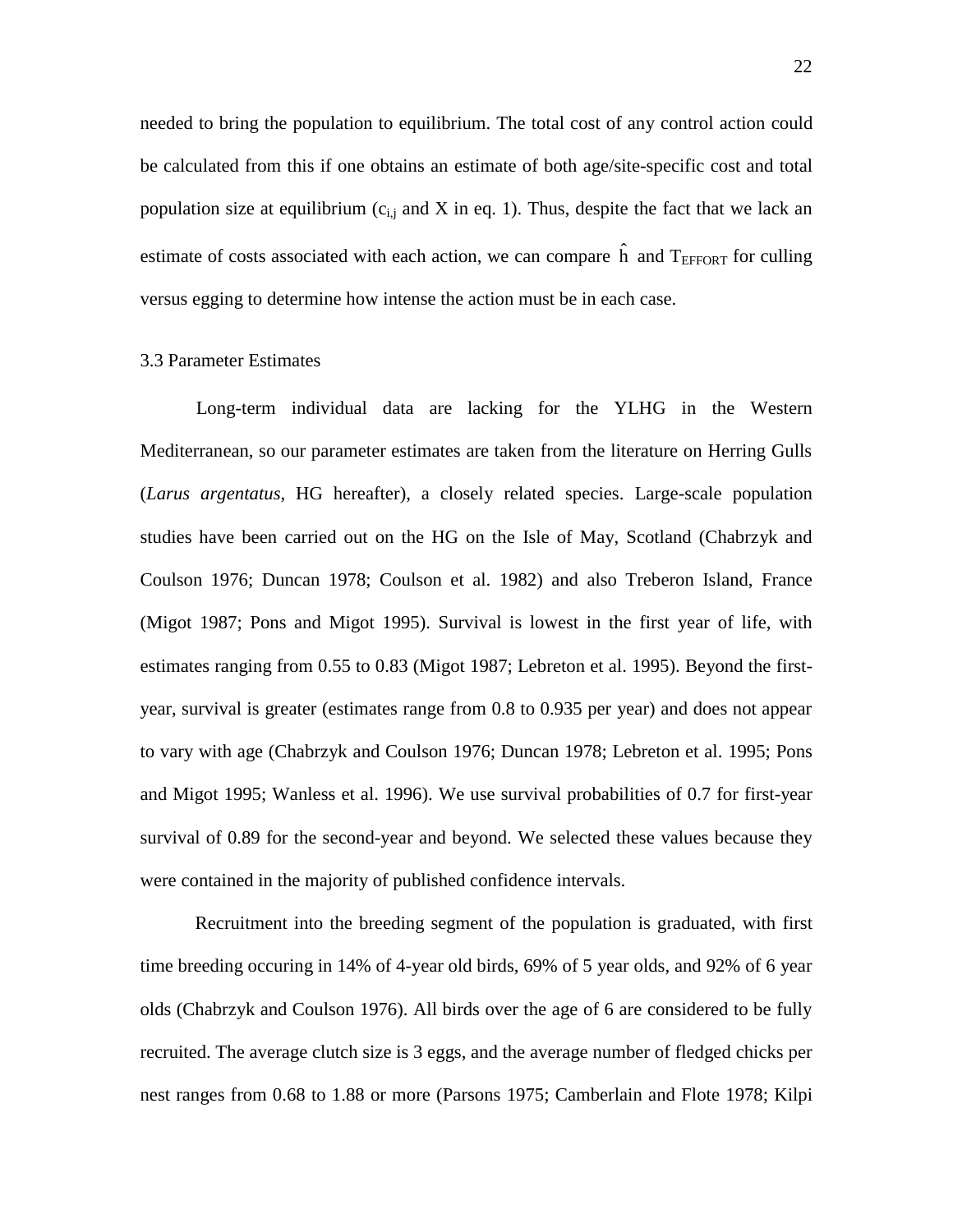1989; Pons and Migot 1995; Bosch and Sol 1998). Thus, each breeding couple produces on average 0.34 to 0.94 female offspring per breeding season. We arbitrarily assume values of 0.75 and 0.55 for the annual production of female fledglings in the GOOD and POOR site, respectively.

To evaluate the effects of differences in recruitment between the GOOD and POOR site, we assume equal dispersal (emigration=immigration=0.5) of young from both sites in the first year, and explore 3 different scenarios for second year dispersal: (a) equal dispersal of 0.5 from both sites in the second year; (b) 0.7 emigrate from the POOR site, 0.35 emigrate from the GOOD site; (c) 0.7 emigrate from the GOOD site, 0.35 emigrate from the POOR site. These scenarios encompass the limit of the range of estimated dispersal (Coulson 1991).

#### 3.4 Optimizations

For both one- and two-site models, we perform two separate optimizations for adult culls. The first optimization is unconstrained, while in the second we constrain the optimal solution to involve all breeding adults. The constrained optimizations are motivated by the fact that exact age determination may be impossible in the field, so one may be forced to apply culling to all breeders (either on one or both sites for the two-site model) rather than a particular age class of breeders. For this case, we estimate one parameter,  $\hat{h}_{\text{breeders}}$ , by taking a linear combination of sensitivities to harvest of each breeding age class (as outlined in section 2.4).

In all egging scenarios, we estimate the proportion of clutches that would need to be destroyed ( $\hat{h}_{\text{clutions}}$ ) to bring the population to equilibrium. For the metapopulation, we estimate  $\hat{h}_{\text{clucthes}}$  by either focusing on clutches in the good site first and then, if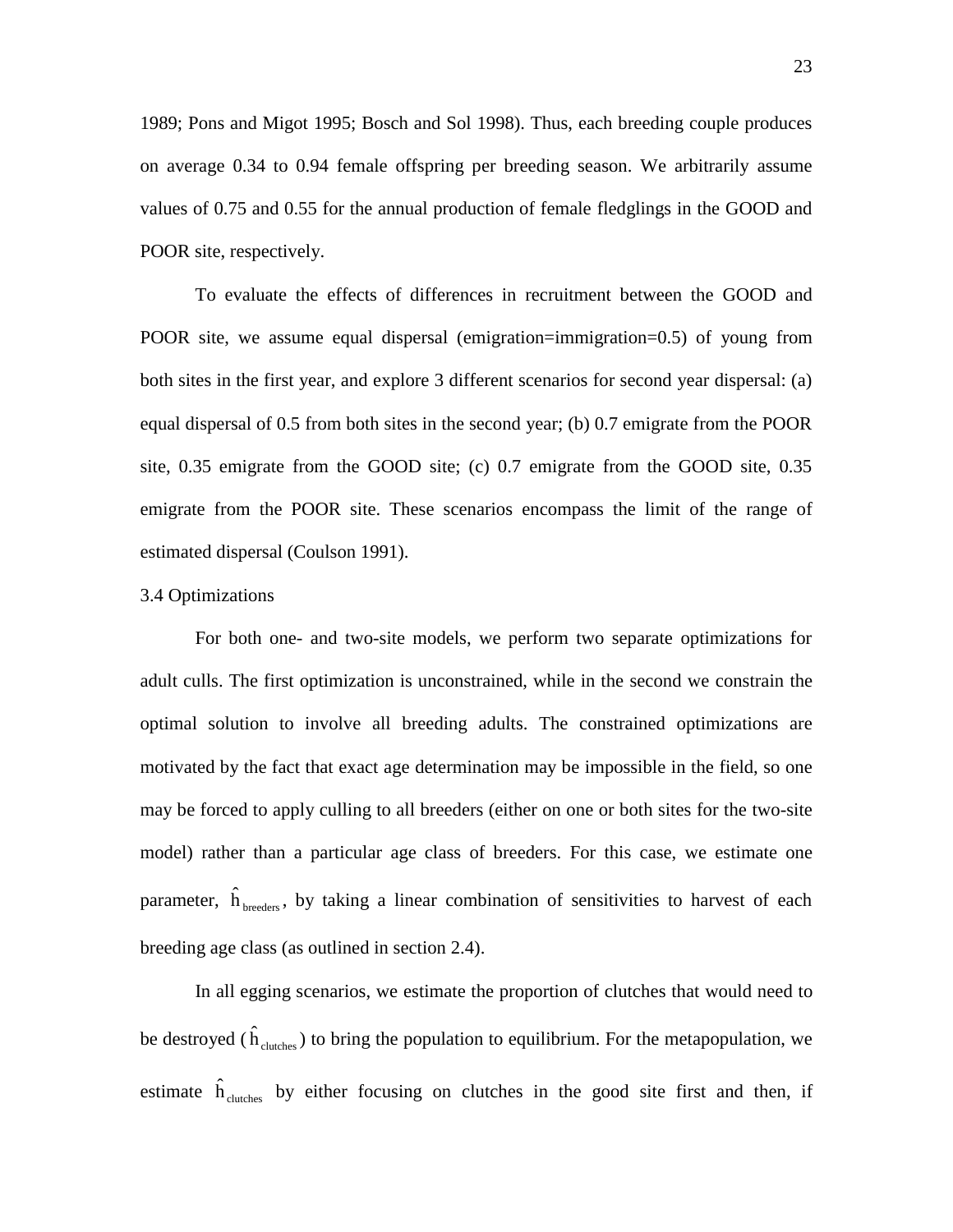necessary, estimating additional egging needed on the poor site, or we estimate  $\hat{h}_{\text{clucthes}}$ assuming that egging is done equally on both sites.

Finally, we compare results between the three methods already described: the standard linear programming technique (LP), the one-step approximation using sensitivity results (1step), and a Newton-Raphson iterative estimate using sensitivities  $(NR)$ . Our programs were written with MATLAB<sup>®</sup>, and we used the function, **lp**, from MATLAB<sup>®</sup> to obtain LP solutions.

### 4.0 RESULTS

## 4.1 One-site example with adult culls

For the unconstrained optimization, both LP and NR gave identical results: harvest 22.67% of 6<sup>+</sup> breeders (see Table 3a). The 1step approximation underestimates the amount of necessary harvest by  $10\%$  (20.40% of 6<sup>+</sup> breeders), resulting in a slightly lower estimate of total effort. Because as expected LP and NR converge to the same solution, we report only 1step and NR results in all subsequent tables.

In the constrained optimization (Table 3b), the NR method predicted that 17.49% of the breeding population would need to be killed (and at only a slightly higher relative cost than if only 6<sup>+</sup> breeders were targeted). The 1step method underestimated the amount of necessary harvest by 5.5%.

In both one-site examples, using the one-step approximation would result in an increasing annual population (less than 1% for both the unconstrained and constrained case).

4.2 Multi-site example with adult culls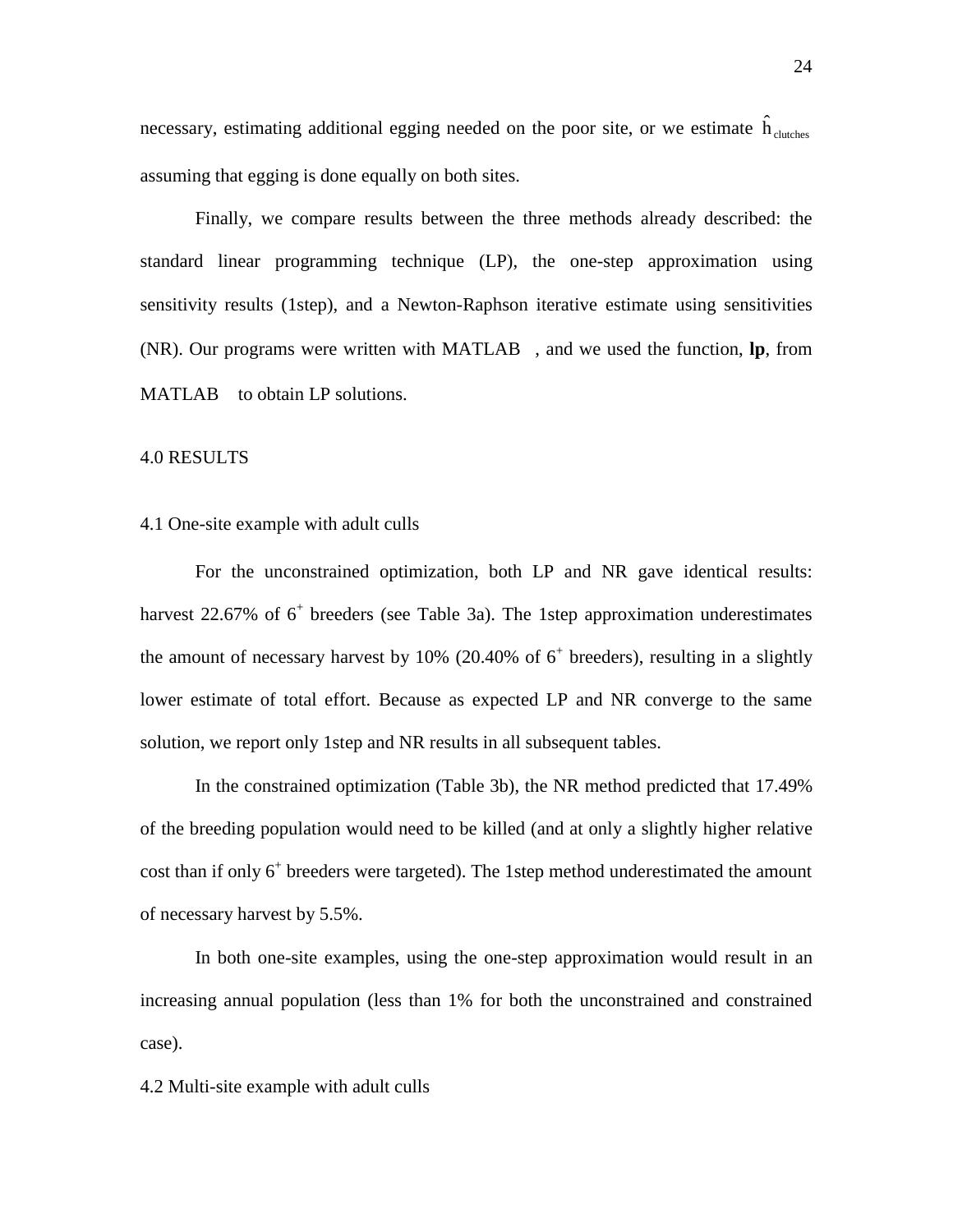The estimated amount of harvest and effort for all three dispersal scenarios for the unconstrained optimization is given in Tables 4a-c. The one-step approximation underestimates in the two cases with unequal second year dispersal. For cases (a) and (c), when migration out of the GOOD site is greater than or equal to migration into the GOOD site, the harvesting strategy involves a complete harvest of all breeders on the GOOD site and a partial harvest on the POOR site of  $6<sup>+</sup>$  breeders. The least costly case is (c), because more birds migrate to the POOR site, where fecundity is lower, and consequently the population growth rate is the lowest. The  $6<sup>+</sup>$  breeders in the GOOD site have the greatest reproductive value, and so in case (b), where more birds immigrate into the GOOD site, we see that the population can be regulated simply by harvesting this age class. However, (b) is the most costly case because population growth rate is highest ( $\lambda =$ 1.0929).

We explored two constrained scenarios (distinguished by superscripts 1 and 2 in Tables 5a-c). In the first, we estimated the proportion of all breeders (on both sites) that would need to be killed. In the second, we assumed all breeders on the GOOD site were killed and estimate the additional proportion of breeders on the POOR site that would need to be killed (for case (b) we estimated only the proportion of breeders to be killed on the GOOD site since a total harvest of breeders there reduced  $\lambda$  below 1.0). For the case with equal second year dispersal, (a), there was no difference between the constrained and unconstrained model estimates of effort for culling a proportion of all breeders on the POOR site or just 6<sup>+</sup> breeders in the POOR site. For the other constrained scenarios, the estimated effort is greater due to the fact that the most fecund individuals cannot be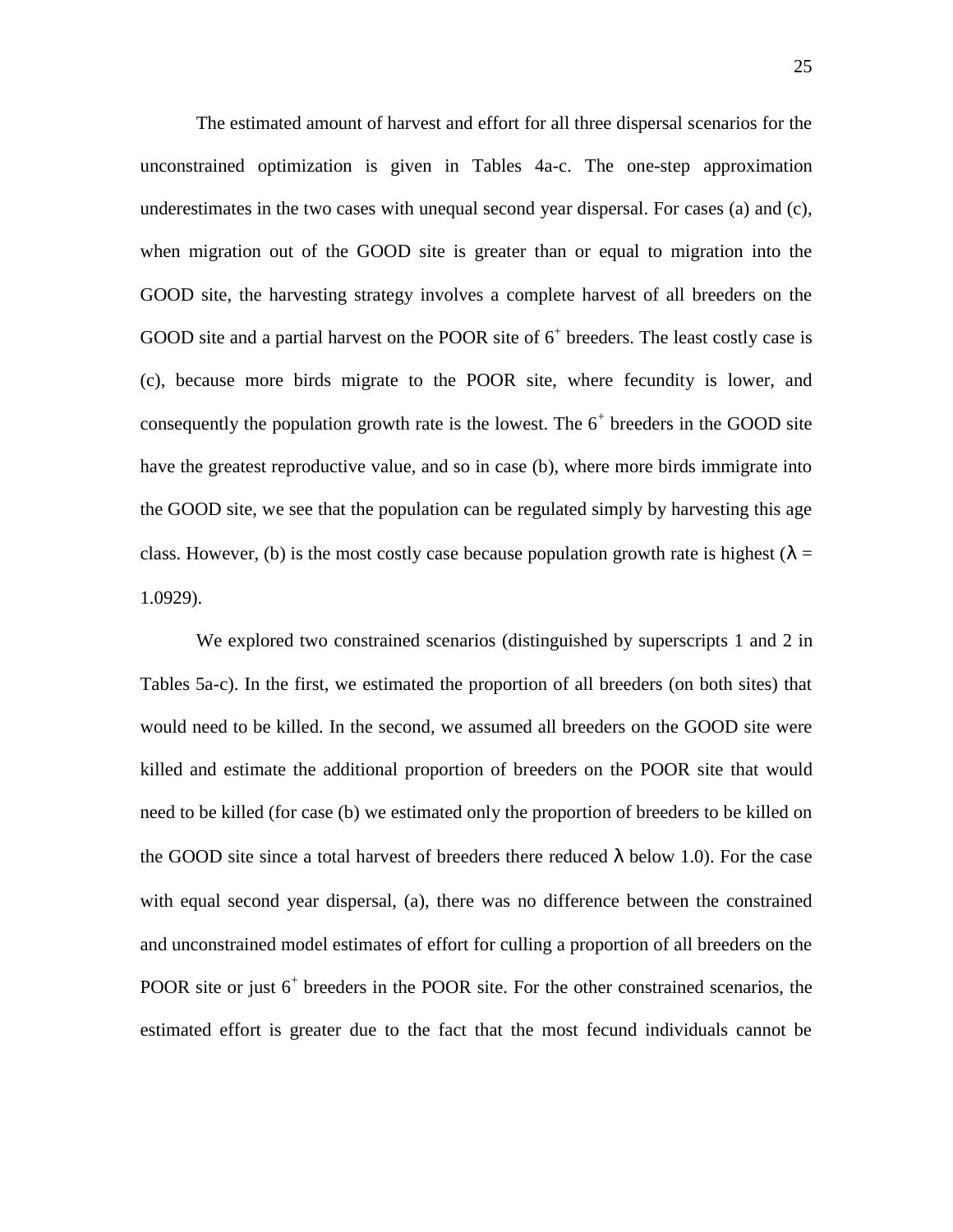isolated with certainty and so the culling effort must be applied across several ages and/or sites.

Cost and harvest strategy differ depending on the pattern of dispersal. As more birds migrate into the GOOD site, there is a greater proportion of breeders in the population attaining high reproductive success. This increases both the population growth rate and management costs needed to maintain equilibrium

We looked at the consequences of applying solutions derived for the one-site model to the GOOD site in the metapopulation model. Depending on which migration pattern is assumed, harvesting 22.67% of 6+ breeders or 17.49% of all breeders on the GOOD site yields  $\lambda$ 's ranging from 1.0321 to 1.0543, all of which indicate an increasing population. Clearly, recognizing spatial dynamics is necessary to achieve management objectives.

## 4.3 Egging results

For a one-site model, we would need to destroy 65.76% of clutches to achieve a stable annual population, while a multi-site model requires a 100% clutch destruction in the good site and some additional egging in the poor site (except for case b, Table 6a). Assuming egging is performed equally at both sites (Table 6b), between 52% - 63% of clutches need to be destroyed, depending on dispersal. As expected, the estimated effort for this constrained scenario is slightly higher due to the fact that some efficiency is lost by not focusing more intensely on the good site.

Comparing the control effort expended for culling versus egging, we find that egging requires the destruction of 6-7 times as many clutches as breeding couples (i.e. approximately 10 times as many eggs as adults).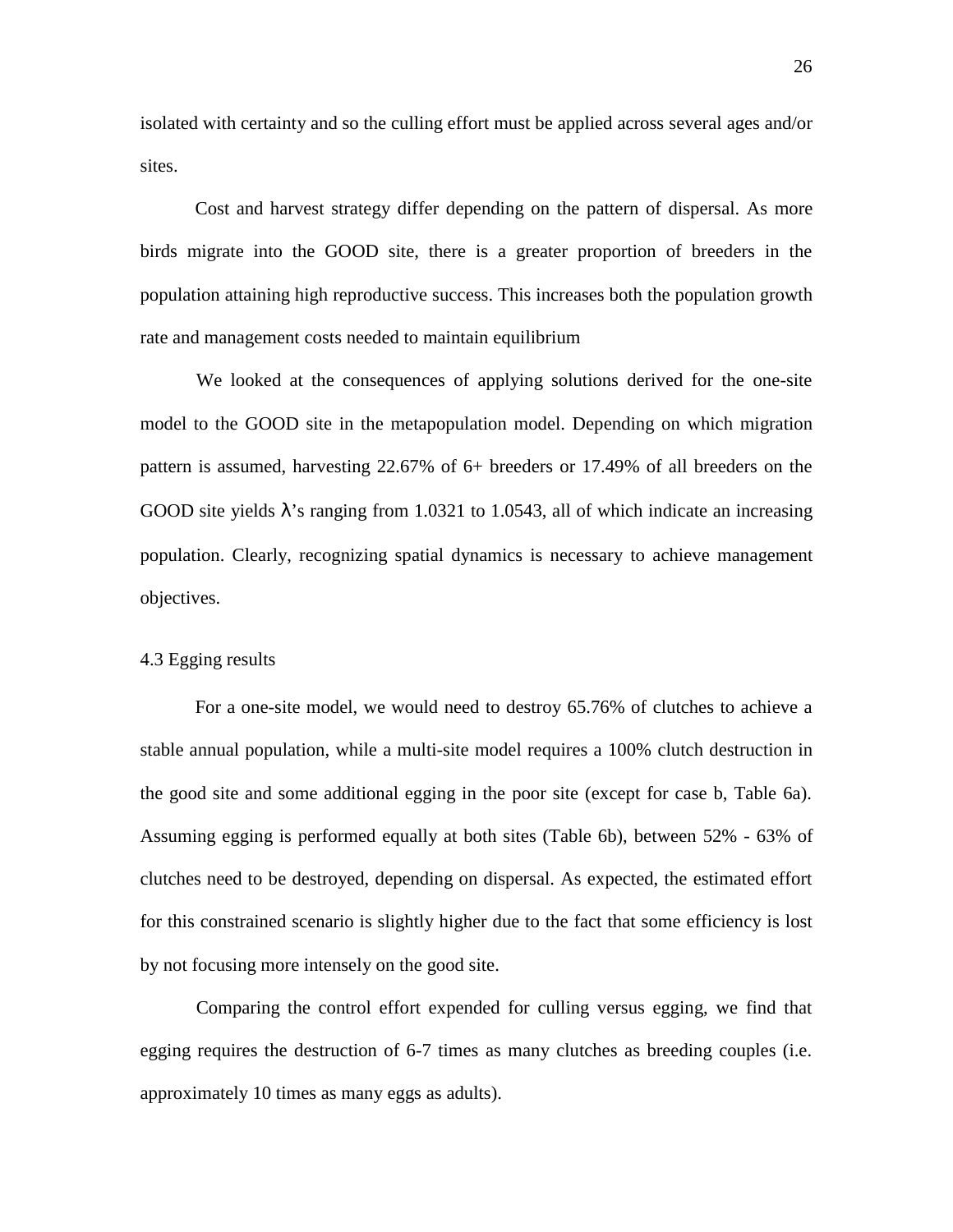Our general approach confirms the role of reproductive values in determining optimal harvesting strategies (MacArthur 1969; Law 1979) An intuitive criterion for determining which age classes to harvest is based on inspection of  $v_{i,j}/c_{i,j}$  values. In particular, costs are minimized by harvesting the stage class with the greatest  $v_{i,j}/c_{i,j}$ value. Furthermore, we demonstrate that the amount of harvest required for the selected stage classes can be determined by sensitivity analysis, and is inversely proportional to the sensitivity of survival in the selected stage class. This approach provides a link between a standard form of analysis for matrix models—sensitivity analysis—and a standard application of matrix models—harvest optimization.

The iterative NR technique converges to the same solutions as linear programming. The 1step method provides a good approximation, only slightly underestimating the true harvest. However, when the true harvest required is large, the estimate is particularly low. In general,  $\lambda(h_{i,j})$  is a concave function on the interval [0,1], and the non-linearity increases with  $\Delta\lambda$ , leading to a negative bias in harvest estimates. A parameter's sensitivity, which gives the first derivative with respect to  $\lambda$ , is only valid in a small neighborhood, and making large extrapolations can be expected to produce biased predictions (Caswell 1996 ; Benton and Grant 1999).

By inclusion of spatial structure in the matrix models, we demonstrated how the pattern of dispersal affects the optimal harvesting strategy. First, the optimal solution is no longer limited to the harvest of only two age classes. Although in our models dispersal was limited to the first two age classes, we still obtained solutions involving more than two classes because breeding recruitment was graduated and thus non-breeding adults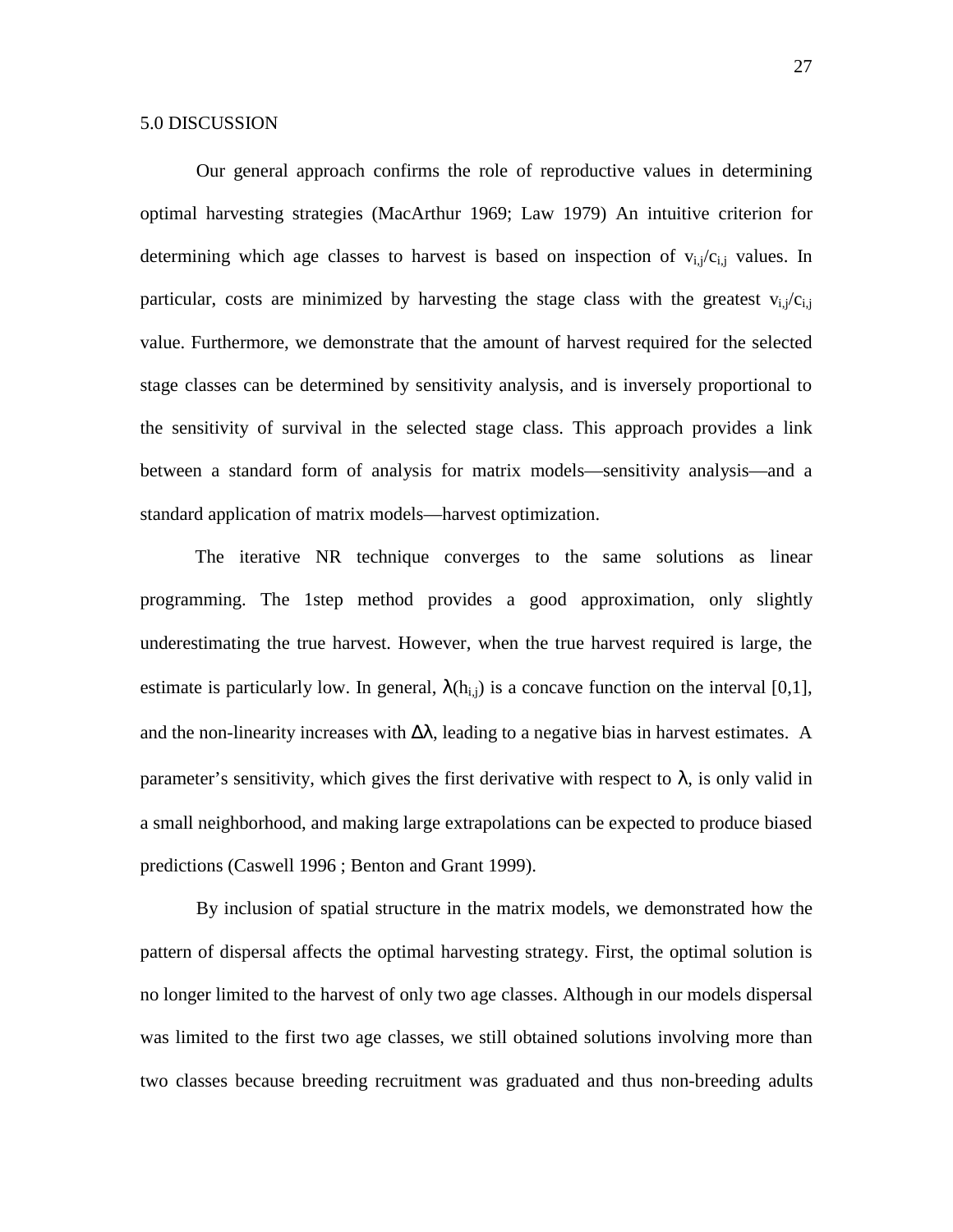escaped the cull. Second, when sites differ in quality (such as higher survival or fecundity), the most efficient technique is to focus control actions on the better quality site (cf Defos du Rau 1995). If effort cannot be targeted directly at specific age classes (due to practical limitations), then applying control measures to age classes other than the most productive increases the amount of effort and cost that needs to be expended. However, except possibly for commercially raised animals where ages are known exactly, it will generally not be possible to precisely target the age classes identified in the optimal solution.

The amount of harvest required to maintain equilibrium is a function of site quality and the balance between immigration and emigration—both  $\lambda$  and T<sub>EFFORT</sub> increase as dispersal favors more productive sites. However, one should not isolate productive sites and manage them as closed populations, as we demonstrated by evaluating the effects of implementing one-site harvest strategies to a metapopulation. In our example, this led to an annually increasing system  $(\lambda > 1.0$  for all dispersal scenarios). The reason for this is that both our GOOD and POOR sites, when examined separately, had positive growth rates. Therefore, growth on the POOR site, which was not subjected to harvesting, more than compensated for the reduction in numbers on the GOOD site.

By comparing the estimates of per-capita culling and egging effort needed to prevent the population from increasing, we see that culling requires nearly ten times less effort per-capita. Thus, the optimal solution will be to cull breeding adults as long as the per-capita culling cost is no more than 10 times greater than the per-egg cost of egging. This difference in effort can be explained by the great difference in sensitivity of  $\lambda$  to adult survival versus newborn survival. Among long-lived species, we find a consistent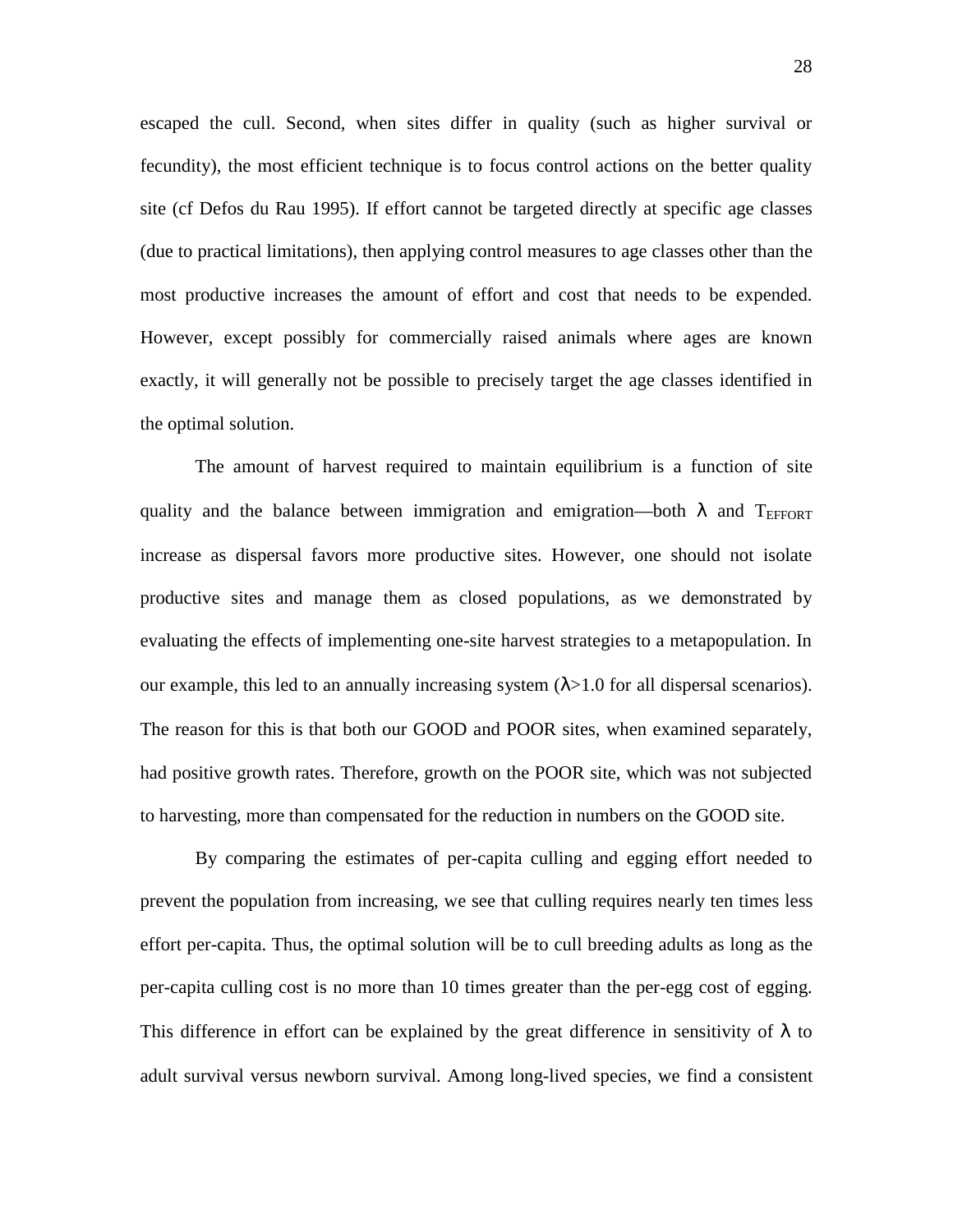trend of a much higher sensitivity to survival than to fecundity (Lebreton and Clobert 1991).

While the most effective treatment appears to be the culling of breeding adults, we have not modelled any secondary effects such an action might induce. As has been observed on the Isle of May (Coulson et al. 1982), initial cullings remove the oldest individuals and also reduce colony density, which seems to facilitate recruitment of younger first-time breeders. This is a negative side-effect, particularly if young breeders achieve the same reproductive success as experienced adults as some observations have suggested (Coulson et al. 1982; Kilpi 1989; Annett and Pierotti 1999). However, studies of other long-lived sea birds have suggested that birds defer recruitment to an older age because of a reproduction cost which lowers survival when the first breeding attempt is too young (Wooller and Coulson 1977; Pyle et al. 1991; Pyle et al. 1997). Thus, if culling facilitates the recruitment of younger breeders, this is perhaps mitigated by a consequent reduction in survival.

Culling could also impact dispersal recruitment. Several authors have suggested that birds must first receive a positive stimulus before selecting a breeding site (Chabrzyk and Coulson 1976; Duncan 1978). Potential recruits witnessing a cull may be discouraged from recruiting to that site the following year, and thus culling could reduce breeding populations at that site further than anticipated while potentially shifting the problem to another site. Bosch et al. (2000) found some evidence of this after heavy culling on the Medes Islands, Spain. The overall effect on  $\lambda$  would depend on the quality of the site where recruitment eventually occurs—if it is a colony with lower fecundity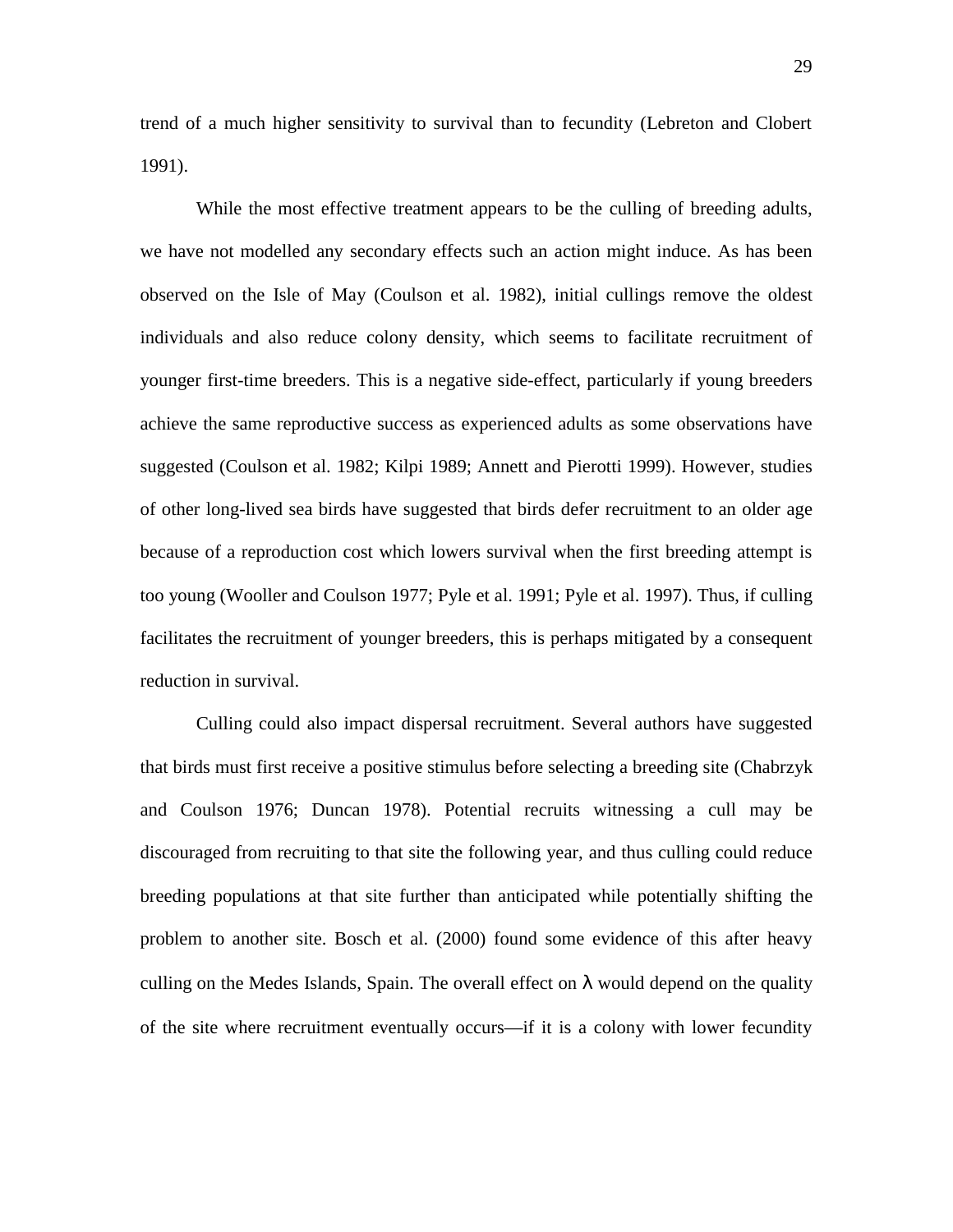than the one culled,  $\lambda$  will be decreased further; if it is to a colony with higher fecundity, then  $\lambda$  will not be decreased as much as anticipated.

The possible effect of density on reproductive success (Kilpi 1989) or recruitment (Chabrzyk and Coulson 1976; Duncan 1978) are also not taken into account here. One may argue that a vigorous culling regimen may maintain the populations below a level where density effects occur. On the other hand, one may also reduce the population to a point where it is *released* from density effects that may have already been present, which could allow acceleration or deceleration in recruitment rates and in population growth rates.

A caution about the interpretation of our results--the optimal solutions are obtained from an equilibrium perspective. This means that we solve for the solution which yields the optimal equilibrium age/site structure (the culling of which is least expensive). This is mathematically convenient, but ignores two points: transient effects will be observed when the optimal solution is applied to a non-equilibrium population structure; also, it does not consider the "optimal trajectory" for reaching the optimal solution. These shortcomings were pointed out by Harley and Manson (1981), who added additional constraints to the optimization problem so that a smooth approach to the optimal solution was found.

Previous culling actions were performed on HG colonies under the assumption that individual colonies represented closed populations (Coulson 1991). However, it is well known that there is much exchange between colonies, and as even our simplified models reveal, the rates of exchange have important implications for the management of a metapopulation. We believe that the specification of a management action will depend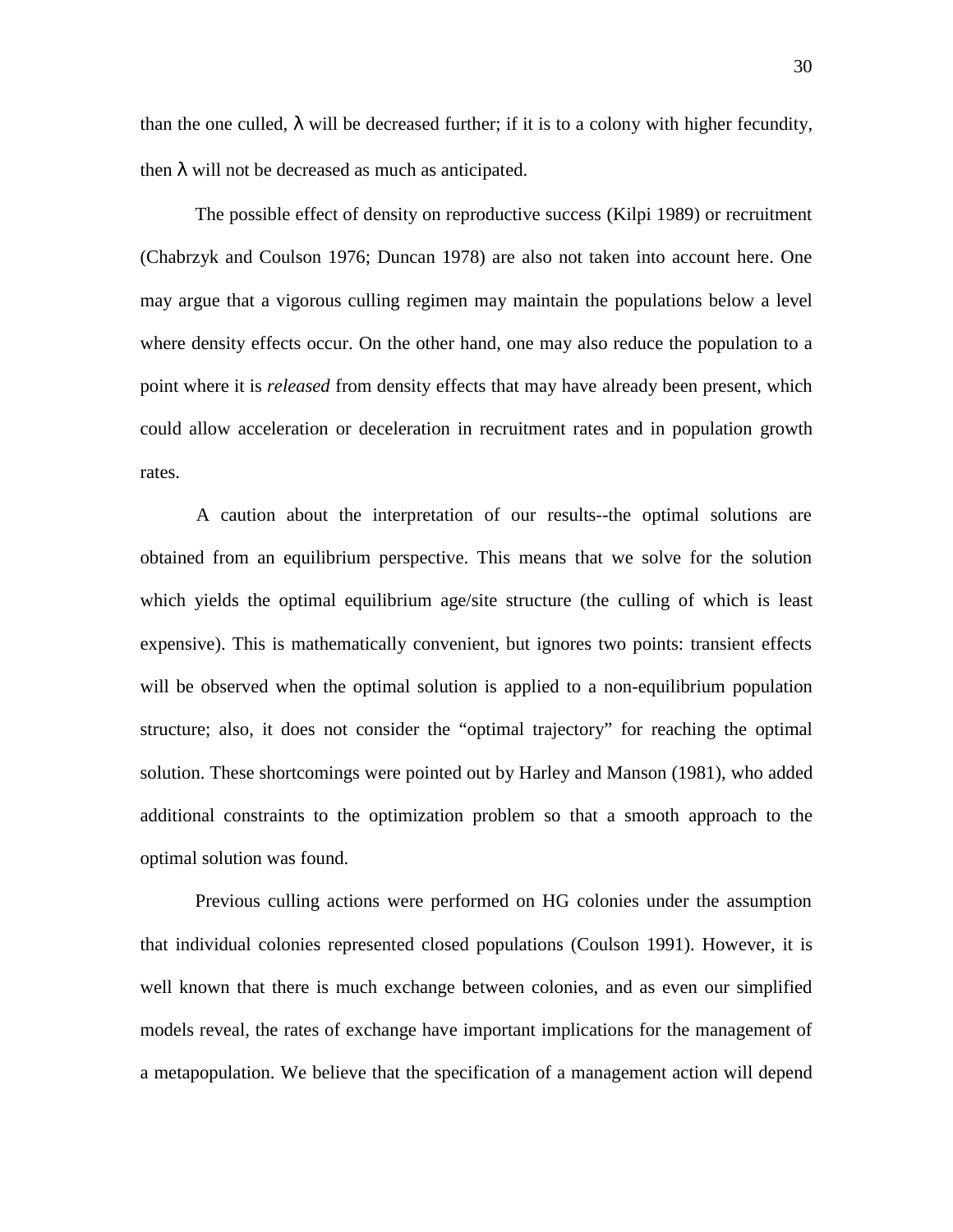on a solid understanding of which colonies are interacting, and measurement of fecundity, survival, and dispersal at the colony-level. The best way to gain this understanding will be through the analysis of resightings and recoveries, and so we emphasize the importance of continuing the banding of both chicks and breeding adults.

# ACKNOWLEDGEMENTS

E.N.B. and J.-D.L. thank M. Lesnoff for valuable discussions and aide with MATLAB , and E.N.B. thanks G. Tavecchia for helpful discussions. E.N.B. was supported by a Chateaubriand Fellowship during the period of this research.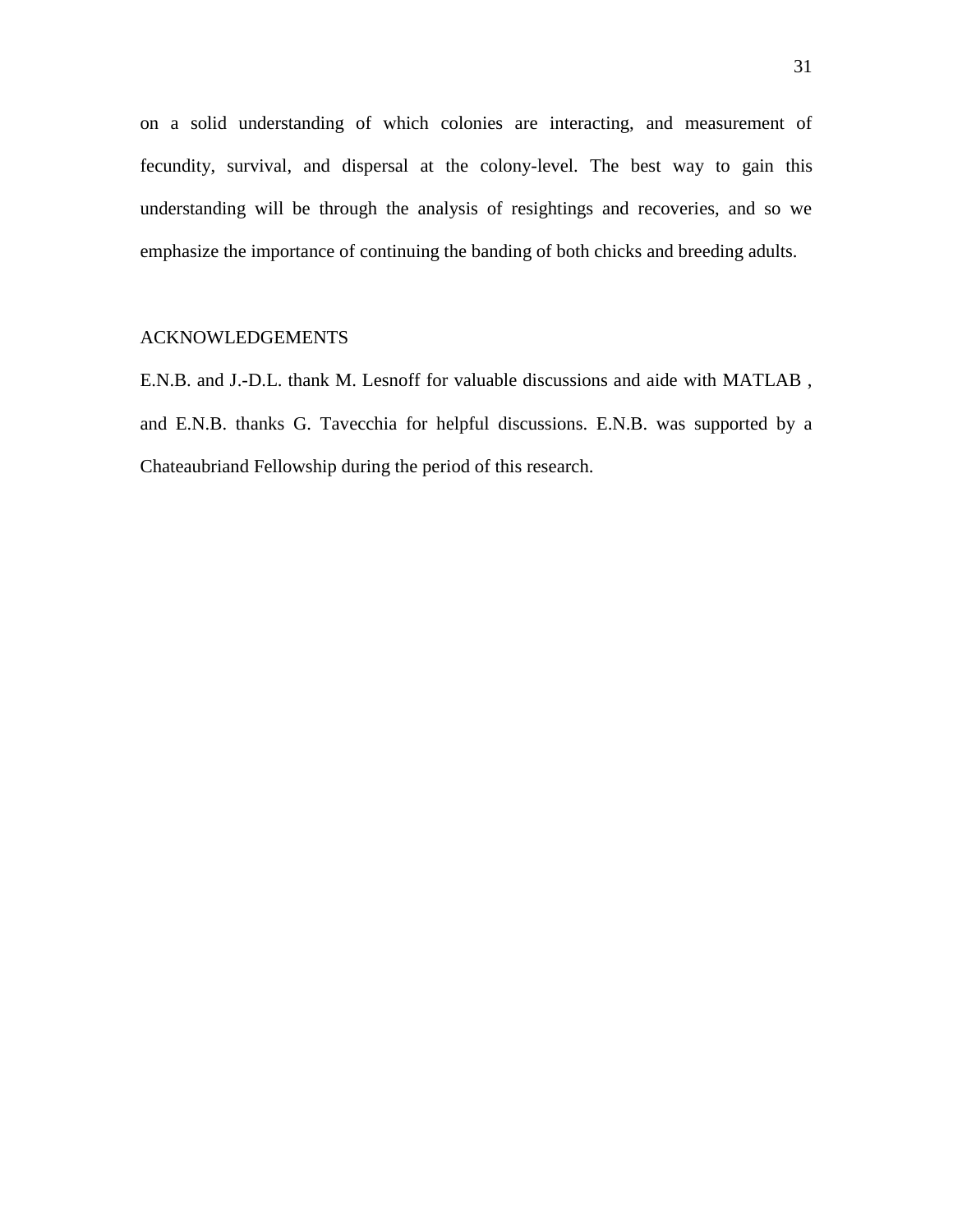#### LITERATURE CITED

Anderson, D.R. and Burnham, K.P., 1976. Population ecology of the mallard VI. The effect of exploitation on survival. Wash. D.C., U.S. Dept. Of the Interior Fish and Wildlife Service.

Annett, C.A. and Pierotti, R., 1999. Long-term reproductive output in Western gulls: consequences of alternative tactics in diet choice. Ecology, 80(1):288-297.

Baranov, T.I. 1918. On the Question of the Biological Basis of Fisheries. Nauch. Issledov. Iktiol. Inst. Izv., I, (1) 81-128, Moscow*.*

Beddington, J.R. and Taylor, D.B., 1973. Optimum age specific harvesting of a population. Biometrics, 29:801-809.

Blockpoel, H. and Spaans, A.L., 1991. Introductory remarks: Superabundance in gulls: causes, problems and solutions. Acta XX Congressus Internationalis Ornithologica, 44:2361-2364.

Bosch, M. and Sol, D. 1998. Habitat selection and breeding success in Yellow-legged Gulls *Larus cachinnans*. Ibis, 140:415-421.

Bosch, M., Oro, D., Cantos, F.J., and Zabala, M. 2000. Short-term effects of culling on the ecology and population dynamics of the yellow-legged gull. J. Appl. Ecol. 37:369- 385.

Cadieau, B., 1997. Problemes poses par les goelands en France. Paris, Societe pour l'Etude et la Protection de la Nature en Bretagne/Ministere de l'Environnement et du Cadre de Vie. (unpub. Report)

Camberlain, G. and Flote, D., 1978. Le Goeland argentate en Bretagne. Paris, Societe pour l'Etude et la Protection de la Nature en Bretagne/Ministere de l'Environnement et du Cadre de Vie. (unpub. Report)

Caswell, H. 1989. Matrix Population Models. Sinauer, Sunderland, Mass. 328 pp.

Caswell, H. 1996. Second derivatives of population growth rate: calculation and applications. Ecology, 77(3):870-879.

Cezilly, F., Pineau, O., and Sadoul, N., 1993. Consequences de l'expansion demographique du goeland leucophee, *Larus cachinnans*, en region Provence-Alpes-Cote d'Azur: Bilan prospectif et recommandations. Arles, France, Station Biologique de la Tour du Valat. (unpub. Report)

Chabrzyk, G. and Coulson, J.C., 1976. Survival and recruitment in the Herring Gull (*Larus argentatus*). J. Anim. Ecol., 45:187-203.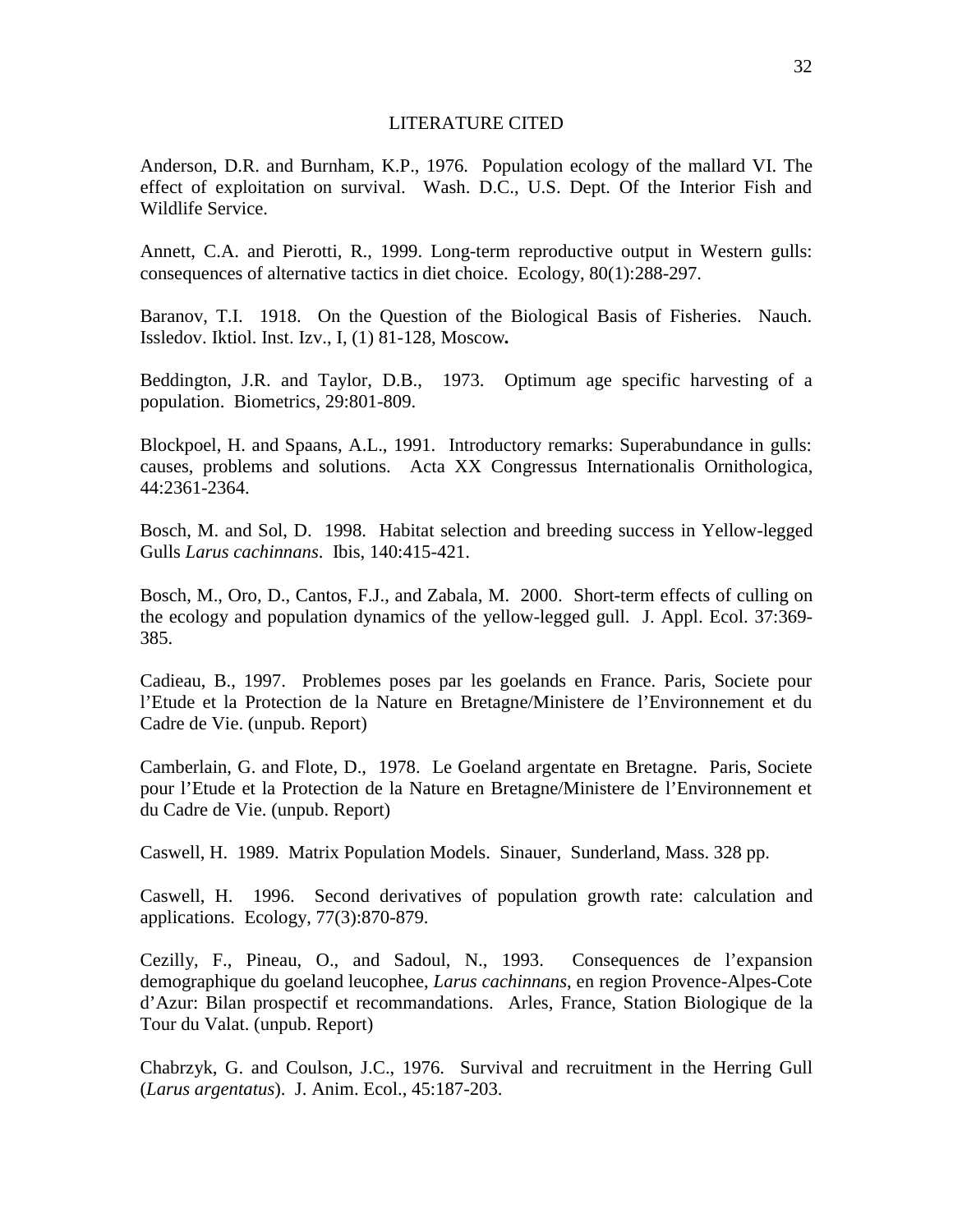Clark, C.W. 1976. Mathematical Bioeconomics. Wiley, New York.

Clark, C.W. and Mangel, M. 1979. Aggregation and fishery dynamics: a theoretical study of schooling and the purse-seine fishery. Fisheries Bulletin 77:317-337.

Coulson, J.C., Duncan, N., and Thomas, C., 1982. Changes in the breeding biology of the Herring Gull (*Larus argentatus*) induced by the reduction in the size and density of the colony. J. Anim. Ecol., 51:739-756.

Coulson, J.C. 1991. The population dynamics of culling herring gulls and lesser blackbacked gulls. In: C.M. Perrins, J.D. Lebreton and G.J.M. Hirons (Editors), Bird population studies: relevance to conservation and management, Oxford University Press, Oxford, pp.479-97.

Defos du Rau, P. 1995. Application d'un modele demographique spatialise a la gestion de populations : le cas du Goeland leucophee *Larus cachinnans*. Unpub. DEA, Montpellier, France.

Doubleday, W.G. 1975. Harvesting in matrix population models. Biometrics, **31**:189- 200.

Duncan, N. 1978, The effects of culling Herring Gulls (*Larus argentatus*) on recruitment and population dynamics. J. Anim. Ecol., 15:697-713.

Feare, C.J. 1991. Control of bird pest populations. In: C.M. Perrins, J.D. Lebreton and G.J.M. Hirons (Editors), Bird population studies: relevance to conservation and management, Oxford University Press, Oxford, pp.463-87.

Fletcher, R. 1987. Practical methods of optimization. Wiley, New York.

Getz, W.M. and Haight, R.G., 1989. Population Harvesting. Princeton Univ. Press, Princeton, NJ, 391 pp.

Grey, D.R. and Law, R., 1987. Reproductive values and maximum yields. Func. Ecol., 1:327-330.

Harley, P.J. and Manson, G.A., 1981. Harvesting strategies for age-stable populations. J. Appl. Ecol., 18:141-147.

Hestbeck, J. B., Nichols, J.D., and Malecki, R.A. 1991. Estimates of movement and site fidelity using mark-resight data of wintering Canada geese. Ecology 72(2): 523-533.

Hightower, J.E., and Lenarz, W.H. 1989. Optimal harvesting policies for the widow rockfish fishery. Am. Fish. Soc. Symp. 6:83-91.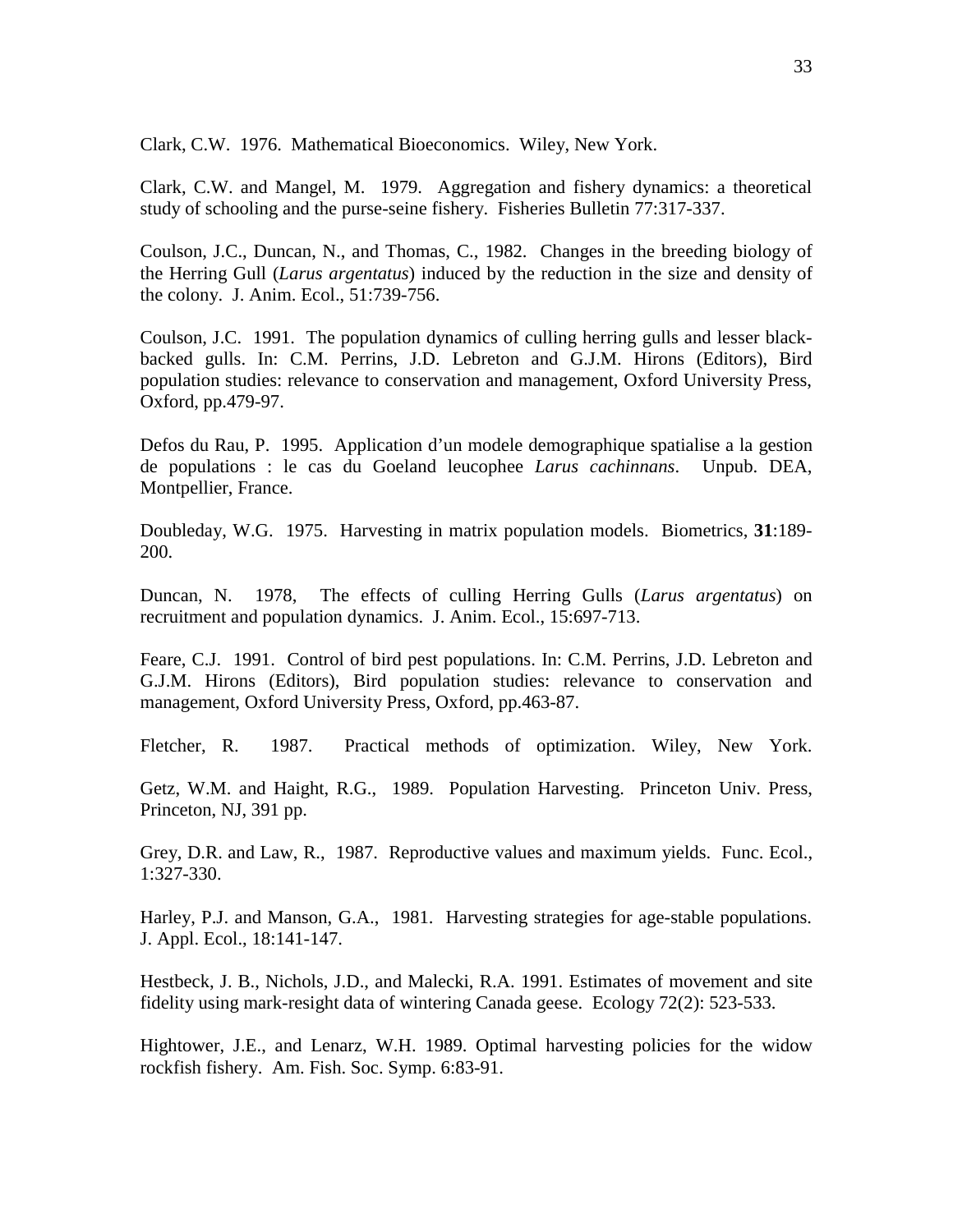Hilborn, R. 1976. Optimal exploitation of multiple stocks by a common fishery: a new methodology. J. Fish. Res. Bd. Can. 33:1-5.

Hilborn, R. 1979. Comparison of fisheries control systems that utilize catch and effort data. J. Fish. Res. Bd. Can. 36:1477-1489.

Hilborn, R. 1985. A comparison of harvest policies for mixed stocks fisheries. Lecture Notes in Biomathematics 61:75-87.

Hilborn, R., and Walters, C.J. 1992. Quantitative Fisheries Stock Assessment. Chapman and Hall, NY.

Jensen, A.L. 1996. Density-dependent matrix yield equation for optimal harvest of agestructured wildlife populations. Ecol. Model. 88:125-132.

Kilpi, M. 1989. The effect of varying pair numbers on repruduction and use of space in a small Herring Gull *Larus argentatus* colony. Ornis Scand., 20:204-210.

Kirkland, S.J. and Neumann, M., 1994. Convexity and concavity of the Perron root and vector of Leslie matrices with applications to a population model. SIAM J. Matrix Anal. Appl., 15(4):1092-1107.

Koko, H. and Lindstrom, J., 1998. Seasonal density dependence, timing of mortality, and sustainable harvesting. Ecol. Model., 110:293-304.

Law, R. 1979. Harvest optimization in populations with age distributions. Amer. Nat., 114(2):250-259.

Le Bras, H. 1971. Equilibre et croissance des populations soumises a des migrations. Theor. Pop. Bio. 2:100-121.

Lebreton, J-D. and Clobert, J., 1991. Bird population dynamics, management, and conservation: the role of mathematical modelling. In: C.M. Perrins, J.D. Lebreton and G.J.M. Hirons (Editors), Bird population studies: relevance to conservation and management, Oxford University Press, Oxford, pp. 105-125.

Lebreton, J-D., Morgan, B.J.T., Pradel, R., and Freeman, S.N., 1995. A simultaneous survival rate analysis of dead recoveries and live recapture data. Biometrics, 51:1418- 1428.

Lebreton, J-D., 1996. Demographic models for subdivided populations: the renewal equation approach. Theor. Pop. Biol., 49(3):291-313.

Lefkovich, L.P., 1967. A theoretical evaluation of population growth after removing some age groups. Bull. Ent. Res., 57:437-445.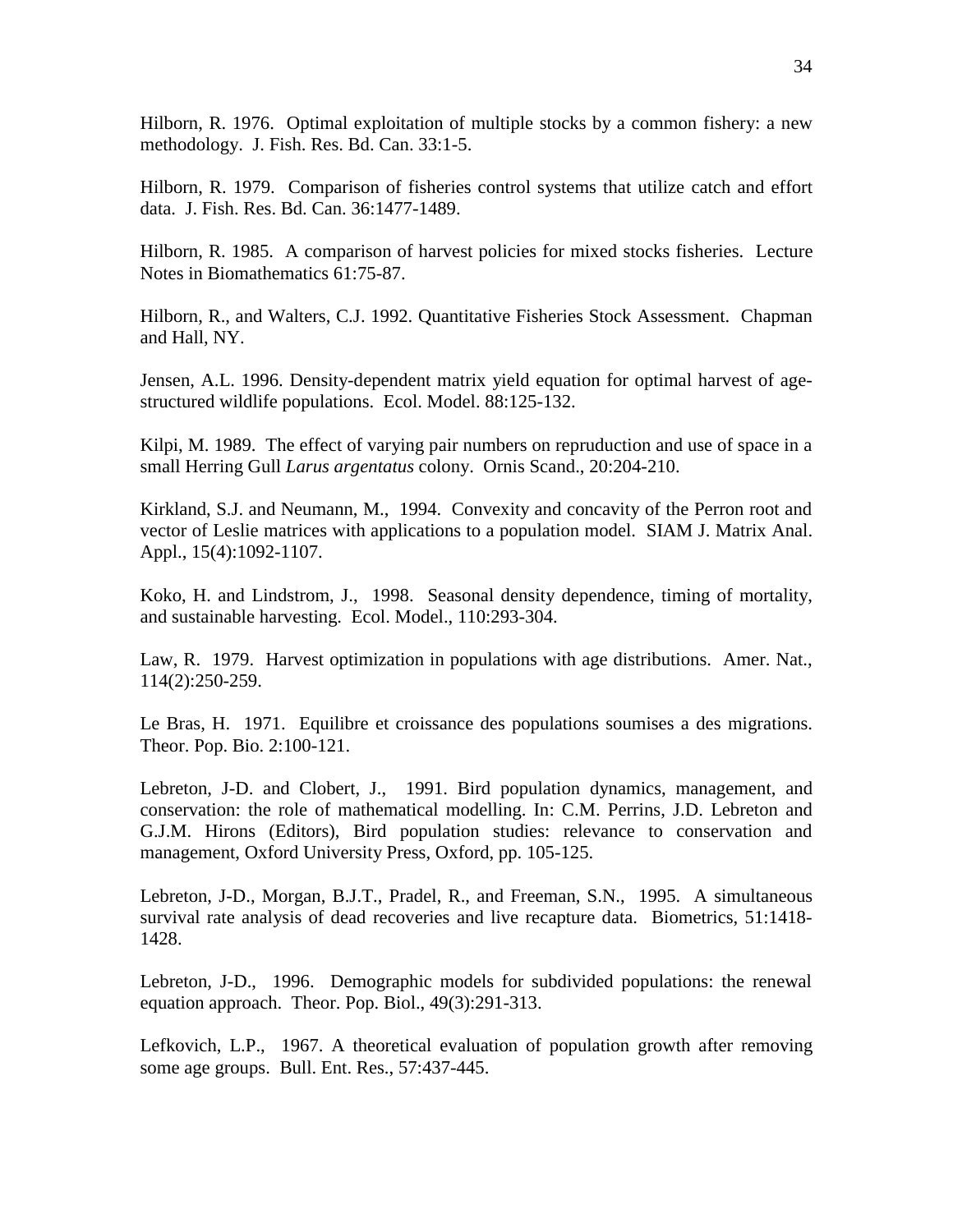MacArthur, R.H., 1960. On the relation between reproductive value and optimal predation. Proc. Natl. Acad. Sci. USA 46:143-145.

Mangel, M. 1985. Decision and Control in Uncertain Resource Systems. Academic Press, NY.

McCullough, D.R., 1996. Spatially structured populations and harvest theory. J. Wildl. Mgmt. 60(1):1-9.

Migot, P. , 1987. Elements de biologie des populations de Goelands argentes *Larus argentatus* Pont en Bretagne: approche demograhpique. Unpub. doctoral thesis, Univ. Paris VI, Paris.

Migot, P., 1992. Demographic changes in French herring gull *Larus argentatus* populations. Ardea, 80:161-169.

Morais, L., Santos, C., and Vicente, L., 1998. Population increase of Yellow-legged gulls *Larus cachinnans* breeding on Berlenga Island (Portugal), 1974-1994. Sula, 12(1):27-37.

Murton, R.K. and Westwood, N.J., 1976. Birds as pests. In: T.H. Coaker (Editor), Applied Biology, vol.I. Academic Press, London, pp89-181.

Parsons, J., 1975. Seasonal variation in the breeding success of the herring gull: an experimental approach to pre-fledging success. J. Anim. Ecol., 44:553-573.

Parsons, J. and Duncan, N., 1978. Recoveries and dispersal of herring gulls from the Isle of May. J. Anim. Ecol., 47:993-1005.

Pons, J.-M. and. Migot, P., 1995. Life-history strategy of the herring gull: changes in survival and fecundity in a population subjected to various feeding conditions. J. Anim. Ecol., 64:592-599.

Pugasek, B.H. and Diem, K.L., 1983. A multivariate study of the relationship of parental age to reproductive success in California gulls. Ecology, 64(4):829-839.

Pyle, P., Spear, L.B., Sydeman, W.J., and Ainley, D.G., 1991. The effects of experience and age on the breeding performance of Western gulls. Auk, 108:25-33.

Pyle, P., Nur, N., Sydeman, W.J., and Emslie, S.D., 1997. Cost of reproduction and the evolution of deferred breeding in the western gull. Behav. Ecol., 8:140-147.

Reed, W.J., 1980. Optimum age-specific harvesting in a nonlinear population model. Biometrics, 36: 579-593.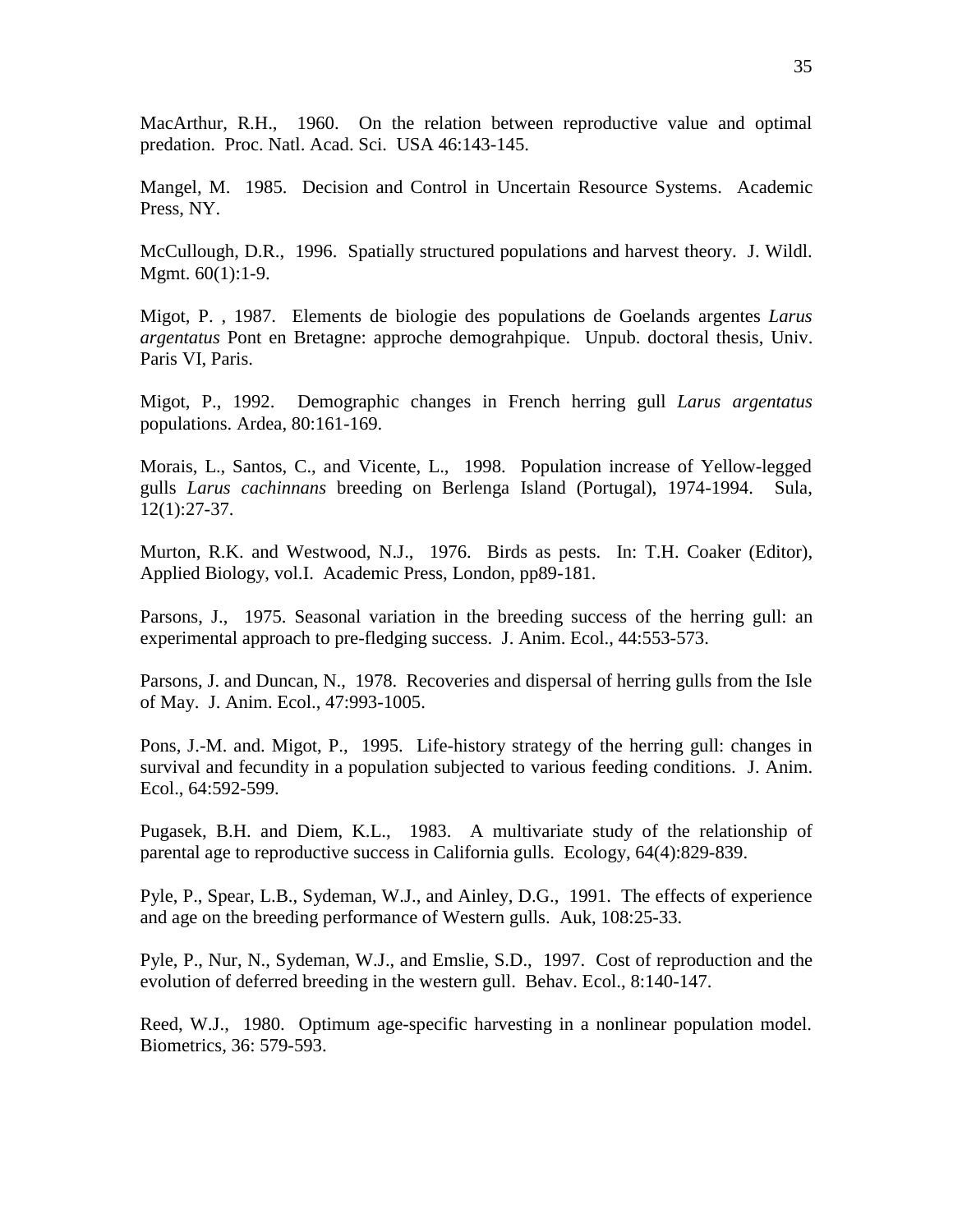Ricker, W.E. 1958. Maximum sustained yields from fluctuating environments and mixed stocks. J. Fish. Res. Bd. Can. 15:991-1006.

Rogers, A., 1974. The multiregional net maternity function and multiregional stable growth. Demography, 11:473-481.

Rorres, C. and Fair, W., 1975. Optimal harvesting policy for an age-specific population. Math. Biosci., 24:31-47.

Rorres, C., 1976. Optimal sustainable yields of a renewable resource. Biometrics, 32: 945-948.

Spaans, A.L., Coulson, J.C., Migot, P., Monaghan, P., Pruter, J., and Vauk, G., 1991. The Herring Gull in North-west Europe. Acta XX Congressus Internationalis Ornithologica, 44:2365-2371.

Tinbergen, N., 1953. The Herring Gull's World. Collins, London.

Tuck, G.N. and Possingham, H.P., 1994. Optimal harvesting strategies for a metapopulation. Bull. Math. Biol., 56(1):107-127.

Usher, M.B., 1966. A matrix approach to the management of renewable resources, with special reference to selection forests. J. Appl. Ecol., 3:355-367.

Usher, M.B., 1969a. A matrix momdel for forest management. Biometrics, 25:309- 315.

Usher, M.B., 1969b. A matrix approach to the management of renewable resources with special references to selection forests—two extensions. J. Appl. Ecol., 6:347-348.

Vidal, E. and Bonnet, V., 1997. Utilisation des materiaux de nidifiction par le goeland leudophee (*L*. *cachinnans*). Alauda, 65(4): 301-305.

Vidal, E., Medail, F., and Tatoni, T., 1998a. Is the yellow-legged gull a superabundant bird species in the Mediterranean? Impact on fauna and flora, conservation measures, and research priorities. Biodiv. and Conserv., 7:1013-1026.

Vidal, E., Medail, F., Tatoni, T., Roche, P., and Vidal P., 1998b. Impact of gull colonies on the flora of the Riou Archipelago (Mediterranean Islands of south-east France). Biol. Cons., 84(3): 235-243.

Vilim, E. 1977. Theory of Fishing. In: P. Greenburg (editor), Selected Works on Fishing Gear, vol.3, Keter Publishing House, Jerusalem, pp. 2-41.

Walters, C.J. 1975. Optimal harvest strategies for salmon in relation to environmental variability and uncertain production parameters. J. Fish. Res. Bd. Can. 32:1777-1784.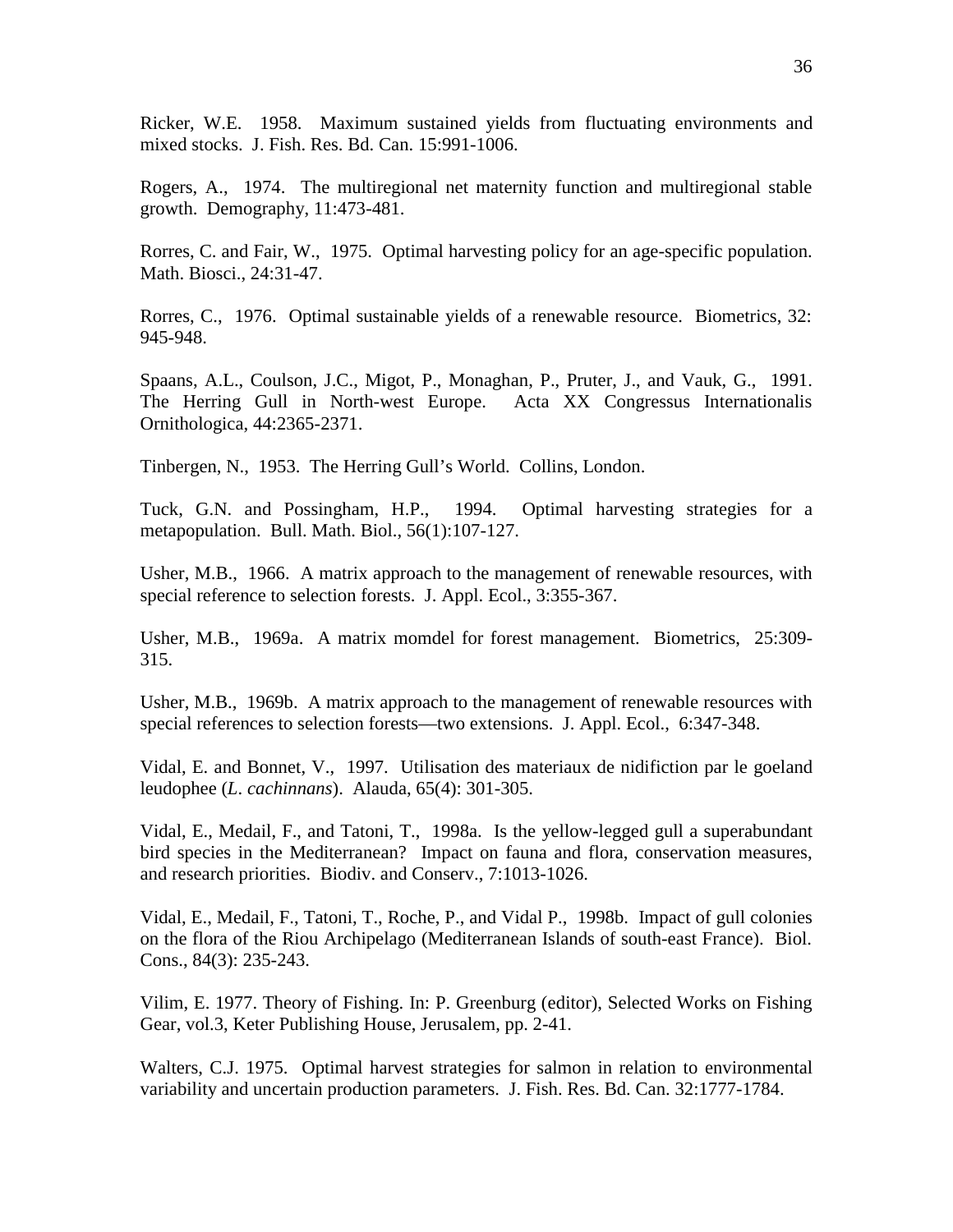Wanless, S., Harris, M.P., Calladine, J., and Rothery, P., 1996. Modelling responses of herring gull and lesser black-backed gull populations to reduction of reproductive output: implications for control measures. J. Appl. Ecol., 33:1420-143.

Wooller, R.D. and Coolson, J.C., 1977. Factors affecting the age of first breeding of the kittiwake *Rissa tridactyla*. Ibis, 119:339-349.

Yesou, P., 1991. The sympatric breeding of *Larus fuscus*, *L*. *cachinnans*, and *L*. *argentatus* in western France. Ibis, 133:256-263.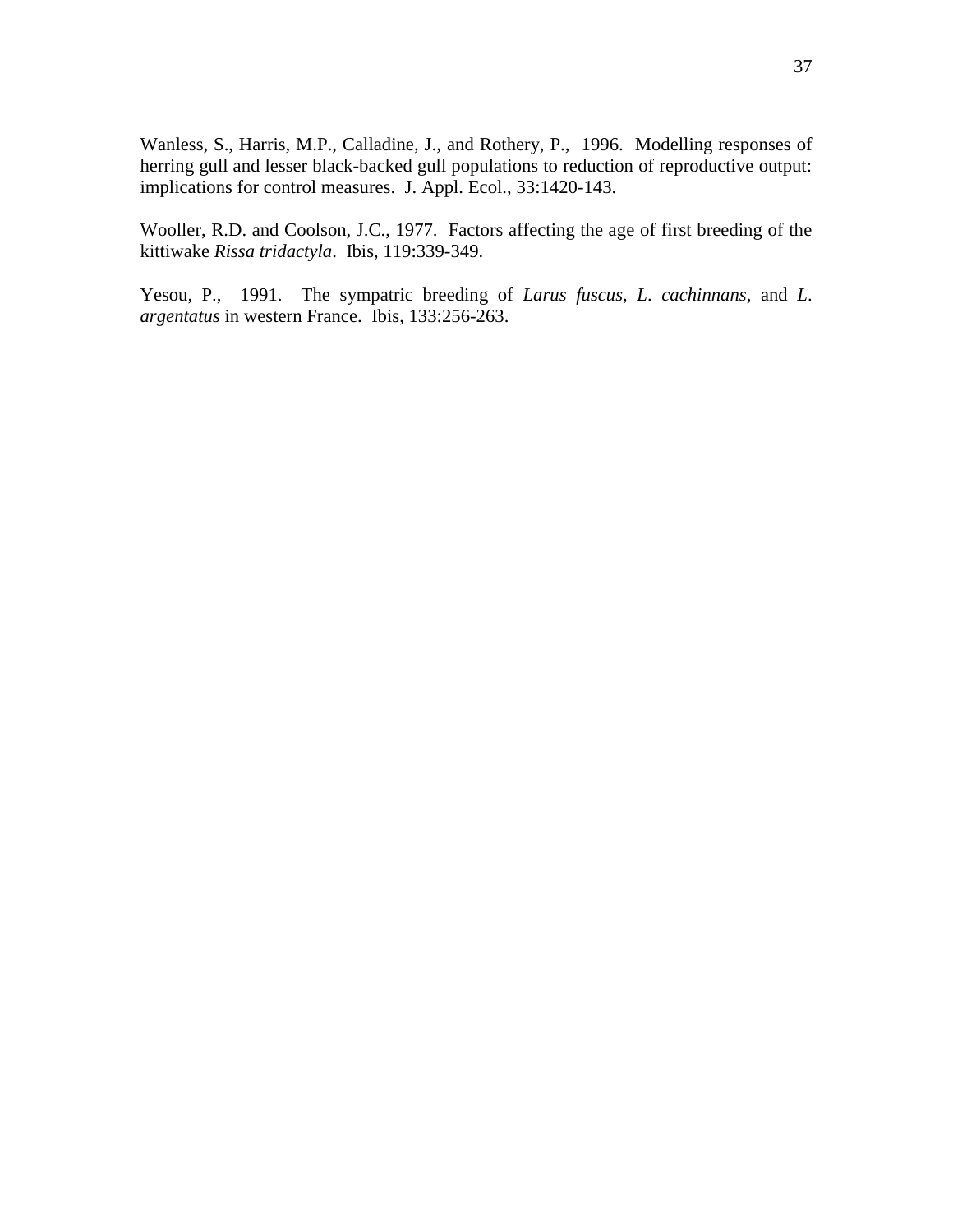$$
R = \begin{bmatrix} R_1 & \cdot & \cdot & \cdot & R_n \\ I_1 & 0 & \cdot & \cdot & 0 \\ 0 & \cdot & 0 & \cdot & \cdot \\ \cdot & 0 & \cdot & 0 & \cdot \\ \cdot & \cdot & 0 & \cdot & 0 \\ 0 & \cdot & \cdot & 0 & I_n \end{bmatrix} , \text{ where } R_i = \begin{bmatrix} r_{i,1} & 0 & \cdot & 0 \\ 0 & \cdot & \cdot & \cdot \\ \cdot & \cdot & \cdot & 0 \\ 0 & \cdot & 0 & r_{i,p} \end{bmatrix},
$$

and  $I_i$  is the  $p \times p$  identity matrix;

$$
G = \begin{bmatrix} G_{1,0} & G_{1,1} & 0 & & & & 0 \\ 0 & G_{2,1} & G_{2,2} & & & & \\ . & . & . & . & 0 & . \\ . & . & . & . & . & 0 & . \\ . & . & 0 & G_{n-1,n-2} & G_{n-1,n-1} & 0 \\ 0 & . & . & 0 & G_{n,n-1} & G_{n,n} \end{bmatrix}, \text{ where } G_{i,j} = \begin{bmatrix} g_{1,1}^{i,j} & . & . & . & g_{1,p}^{i,j} \\ . & . & . & . & . & . \\ g_{k,1}^{i,j} & . & g_{k,1}^{i,j} & . & g_{k,p}^{i,j} \\ . & . & . & . & . & . \\ g_{p,1}^{i,j} & . & . & . & g_{p,p}^{i,j} \end{bmatrix};
$$

$$
H = \begin{bmatrix} H_1 & 0 & 0 & 0 \\ 0 & . & 0 & 0 \\ 0 & 0 & . & 0 \\ 0 & 0 & 0 & H_n \end{bmatrix}, \text{ where } H_i = \begin{bmatrix} h_{i,1} & 0 & . & 0 \\ 0 & . & . & . \\ . & . & . & 0 \\ 0 & . & 0 & h_{i,p} \end{bmatrix};
$$

$$
M = \begin{bmatrix} (I - H_1)(R_1 G_{1,0} + G_{1,1}) & (I - H_1)(R_2 G_{1,0}) & . & (I - H_1)(R_n G_{1,0}) \\ (I - H_2)G_{2,1} & (I - H_2)G_{2,2} & 0 & . & 0 \\ 0 & (I - H_3)G_{3,2} & (I - H_3)G_{3,3} & 0 & . \\ . & 0 & . & . & 0 \\ 0 & . & 0 & (I - H_n)G_{n,n-1} & (I - H_n)G_{n,n} \end{bmatrix}
$$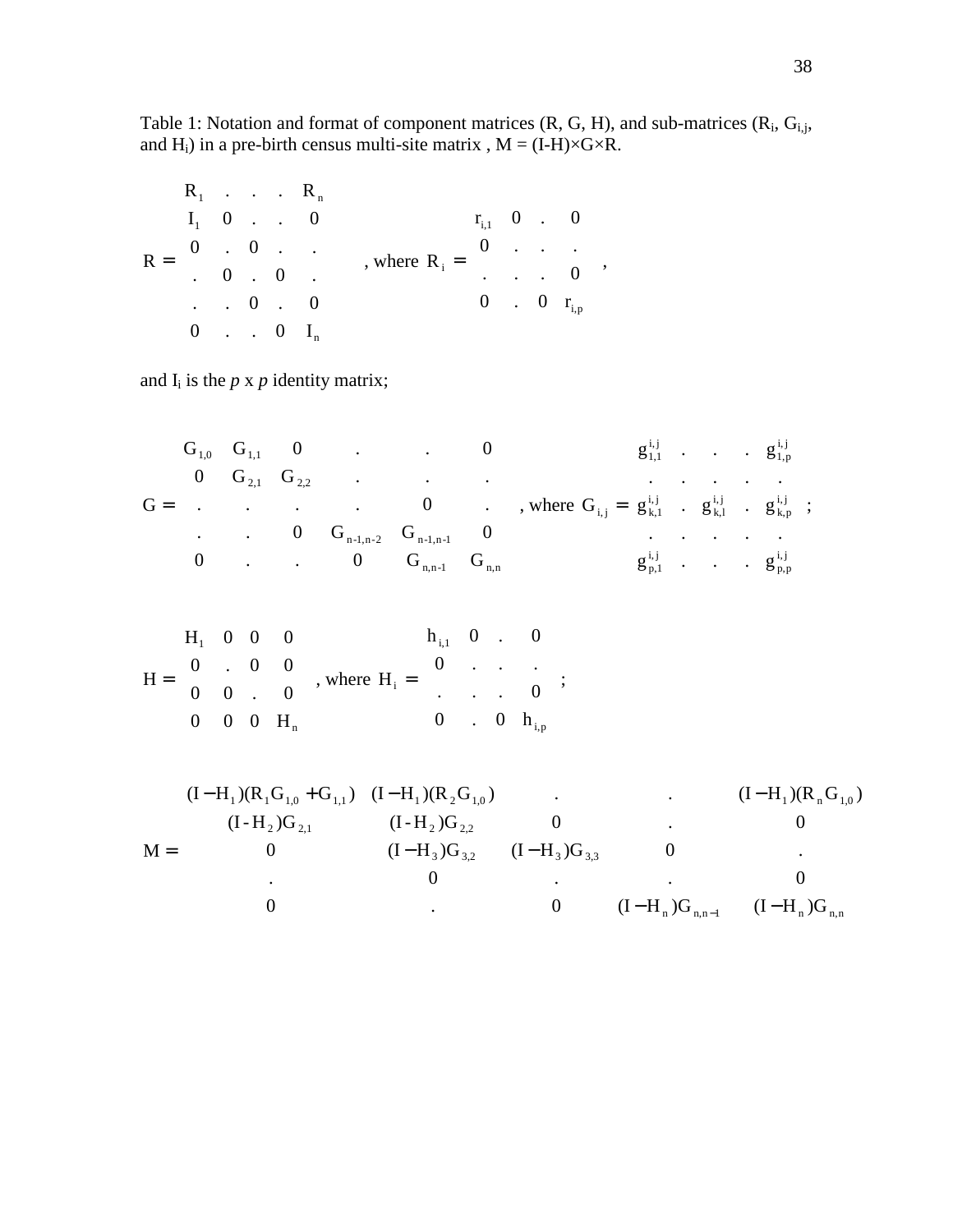Table 2: The multi-site matrix for the YLHG model. There are six age classes (one through six, hence a pre-birth census format) with ages four, five and six divided into breeders (B) and non-breeders (NB).  $S_i$  is a 2x2 matrix of age-specific survival-dispersal probability, and  $R_i$  is a 2x2 age specific fecundity matrix.  $\alpha_i$  is the probability of becoming a breeder at age  $i = 4, 5$ , or 6. Each entry in the vectors is a 2x1 vector corresponding to the number of individuals for a given age/site category.

| $n_1$                |     | $\boldsymbol{0}$ | 0                | 0                           | $S_0R_{4B}$       | 0                 | $S_0R_{5B}$       | 0                      | $S_0R_{6+B}$     | U                | $n_{1}$                                               |
|----------------------|-----|------------------|------------------|-----------------------------|-------------------|-------------------|-------------------|------------------------|------------------|------------------|-------------------------------------------------------|
| $n_2$                |     | $S_{\cdot}$      | $\boldsymbol{0}$ | O                           |                   | 0                 |                   |                        |                  | 0                | $n_{\gamma}$                                          |
| $n_3$                |     | U                | $S_{\gamma}$     |                             |                   |                   |                   |                        |                  | 0                | $n_3$                                                 |
| $n_{4B}$             |     | $\mathbf 0$      | $\overline{0}$   | $\alpha_4S_3$               |                   |                   |                   | U                      | U                | 0                | $n_{4B}$                                              |
| $n_{4NB}$            | $=$ |                  | 0                | $-\alpha_4$ )S <sub>3</sub> |                   |                   |                   | U                      |                  | 0                | $n_{4NB}$                                             |
| $n_{5B}$             |     | $\overline{0}$   | $\theta$         | 0                           | $\alpha_5S_4$     | $\alpha_5S_4$     |                   | U                      |                  | 0                | $n_{5B}$                                              |
| $n_{5NB}$            |     | $\overline{0}$   | $\theta$         | $\boldsymbol{0}$            | $(1-\alpha_5)S_4$ | $(1-\alpha_5)S_4$ |                   |                        |                  | 0                | $n_{5NB}$                                             |
| $n_{6+B}$            |     | $\overline{0}$   | $\boldsymbol{0}$ | 0                           |                   | 0                 | $\alpha_6S_5$     | $\alpha_{6}\text{S}_5$ | $S_6$            | $S_6$            | $n_{6+B}$                                             |
| $n_{6+NB}$ $J_{t+1}$ |     | $\theta$         | $\overline{0}$   |                             |                   | $\boldsymbol{0}$  | $(1-\alpha_6)S_5$ | $(1-\alpha_6)S_5$      | $\boldsymbol{0}$ | $\boldsymbol{0}$ | $\mathbf{u} \ \mathbf{n}_{\mathbf{6+NB}\ \mathbf{j}}$ |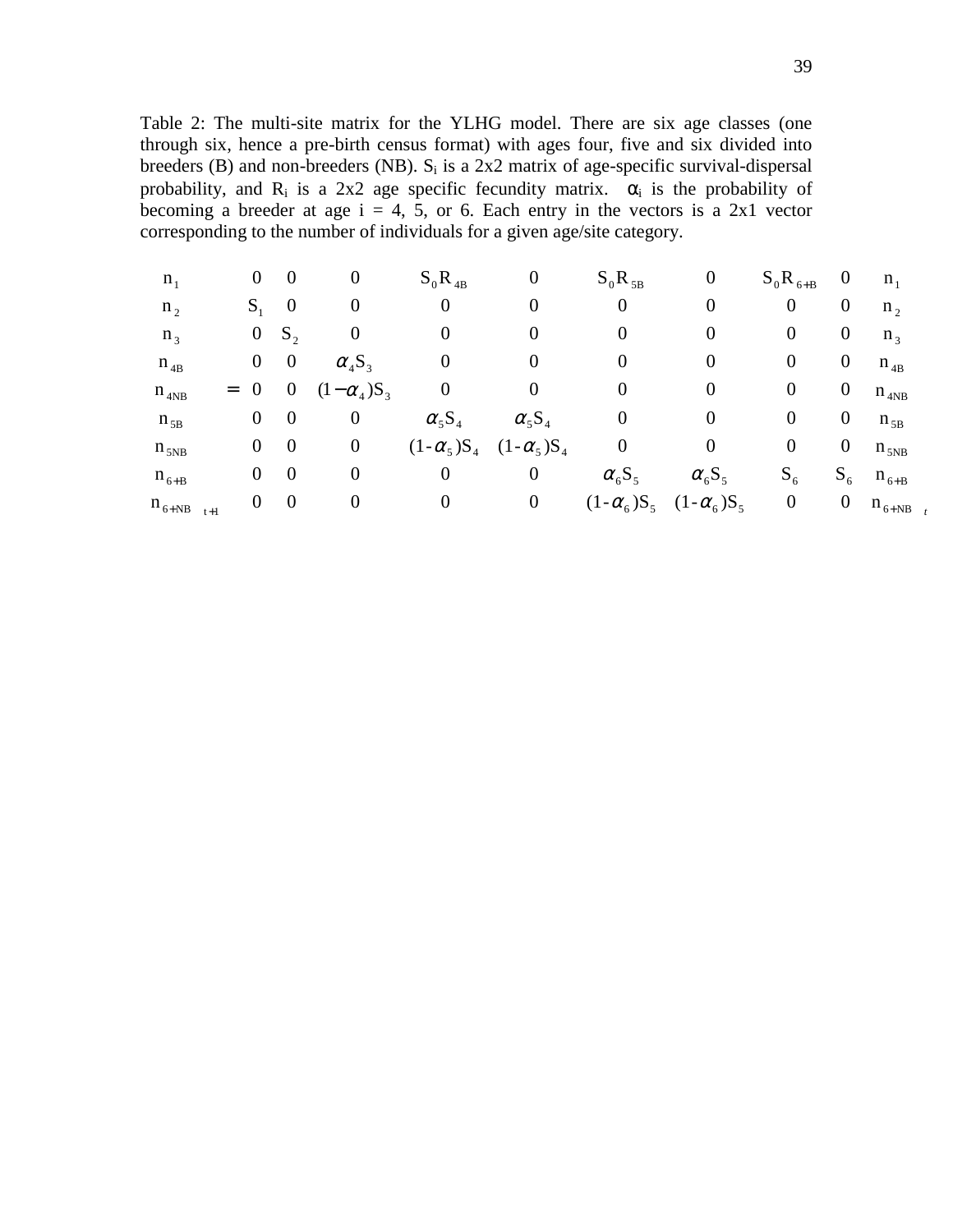Table 3. Comparison of 1-site unconstrained and constrained optimization solution and relative harvest cost ( $T_{EFFORT}$ ) between all 3 methods: linear programming (LP), 1-step sensitivity approximation (1step), and a Newton-Raphson iterative estimation (NR). In the absence of harvesting,  $\lambda = 1.1035$ ;  $\lambda_H$  is the population growth rate after harvesting.

- (a) Unconstrained: All models identify the age class to harvest as breeders in the 6+ category (6<sup>+</sup>breeder).
- (b) Constrained: Harvest was constrained assuming that adults cannot be aged in the field, and thus h is applied equally to 4,5 and  $6^+$  breeders.

(a)

| <b>Method</b>     | $\hat{\phantom{a}}$<br>$-6$ +breeder | $\kappa_{\rm H}$ | $\sim$<br><b>EFFORT</b> |
|-------------------|--------------------------------------|------------------|-------------------------|
|                   | 0.2267                               | 1.0000           | 0.0690                  |
| 1 <sub>step</sub> | 0.2040                               | 1.0093           | $0.062$ <sup>-</sup>    |
| NR                | ስ ንን67                               |                  | በ69በ                    |

(b)

| <b>Method</b> | ́<br><sup>11</sup> breeder | ΛH  | ㅅ<br><sup>L</sup> EFFORT |
|---------------|----------------------------|-----|--------------------------|
| 1step         | .653                       |     | .0656                    |
|               | 74Q                        | ገበበ | በ603                     |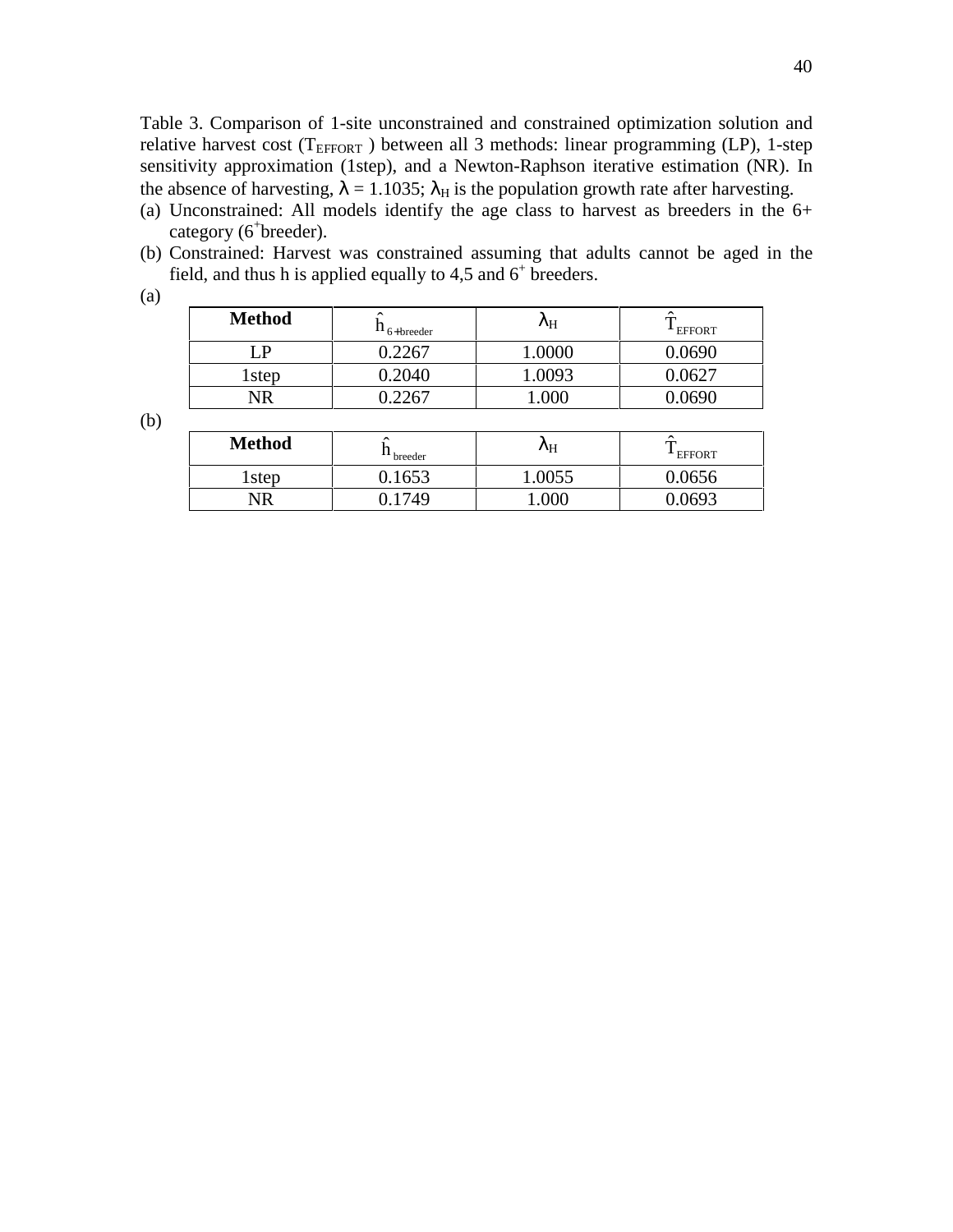Table 4. Comparison of multisite unconstrained optimization solution and relative harvest cost ( $T_{\text{EFFORT}}$ ) between 1-step sensitivity approximation (1step), and a Newton-Raphson iterative estimation (NR). In the absence of harvesting and dispersal,  $\lambda_G$  = 1.1035,  $\lambda_P = 1.0687$ . Dispersal probabilities of 0.5 for both sites are assumed for the first age class.  $\lambda_H$  is the population growth rate after harvesting. (a) Dispersal probabilities of 0.5 for both sites for the second age class are assumed, and for the entire metapopulation  $\lambda^* = 1.0869$ . (b) In the second age class, emigration from the POOR site is 0.7 while emigration from the GOOD site is 0.35, and for the entire metapopulation  $\lambda^* = 1.0929$ . (c) In the second age class, emigration from the POOR site is 0.35 while emigration from the GOOD site is 0.7, and for the entire metapopulation  $\lambda^* = 1.0808$ .

| ۰,<br>٠ | ٦<br>I<br>I<br>I |
|---------|------------------|
|         |                  |

| <b>Method</b>     | breeder site                                | $\mathcal{N}_{\rm H}$ | <b>EFFORT</b> |
|-------------------|---------------------------------------------|-----------------------|---------------|
| 1 <sub>step</sub> | $4G=5G=6^{+}G=1.0$<br>$6^{\circ}P = 0.0086$ | .000                  | 0.0513        |
| NR                | $4G=5G=6^{+}G=1.0$<br>$6^{\circ}P = 0.0086$ | .000                  | 0.0513        |

(b)

| <b>Method</b> | ́<br><sup>11</sup> breeder site | ΛH    | ↗<br><b>EFFORT</b> |
|---------------|---------------------------------|-------|--------------------|
| rstep         | $6^{+}$ G = 0.2437              | .0305 | .0382              |
| NR            | $6^{+}$ G = 0.6136              | .0000 | 0.0558             |

(c)

| <b>Method</b>     | breeder site                            | $\mathcal{N}_{\rm{H}}$ | <b>EFFORT</b> |
|-------------------|-----------------------------------------|------------------------|---------------|
| 1 <sub>step</sub> | $4G=5G=6^{+}G=1.0$<br>$6^{+}P = 0.0525$ | 1.0006                 | 0.0505        |
| NR                | $4G=5G=6^{+}G=1.0$<br>$6^{+}P = 0.0538$ | 1.000                  | 0.0510        |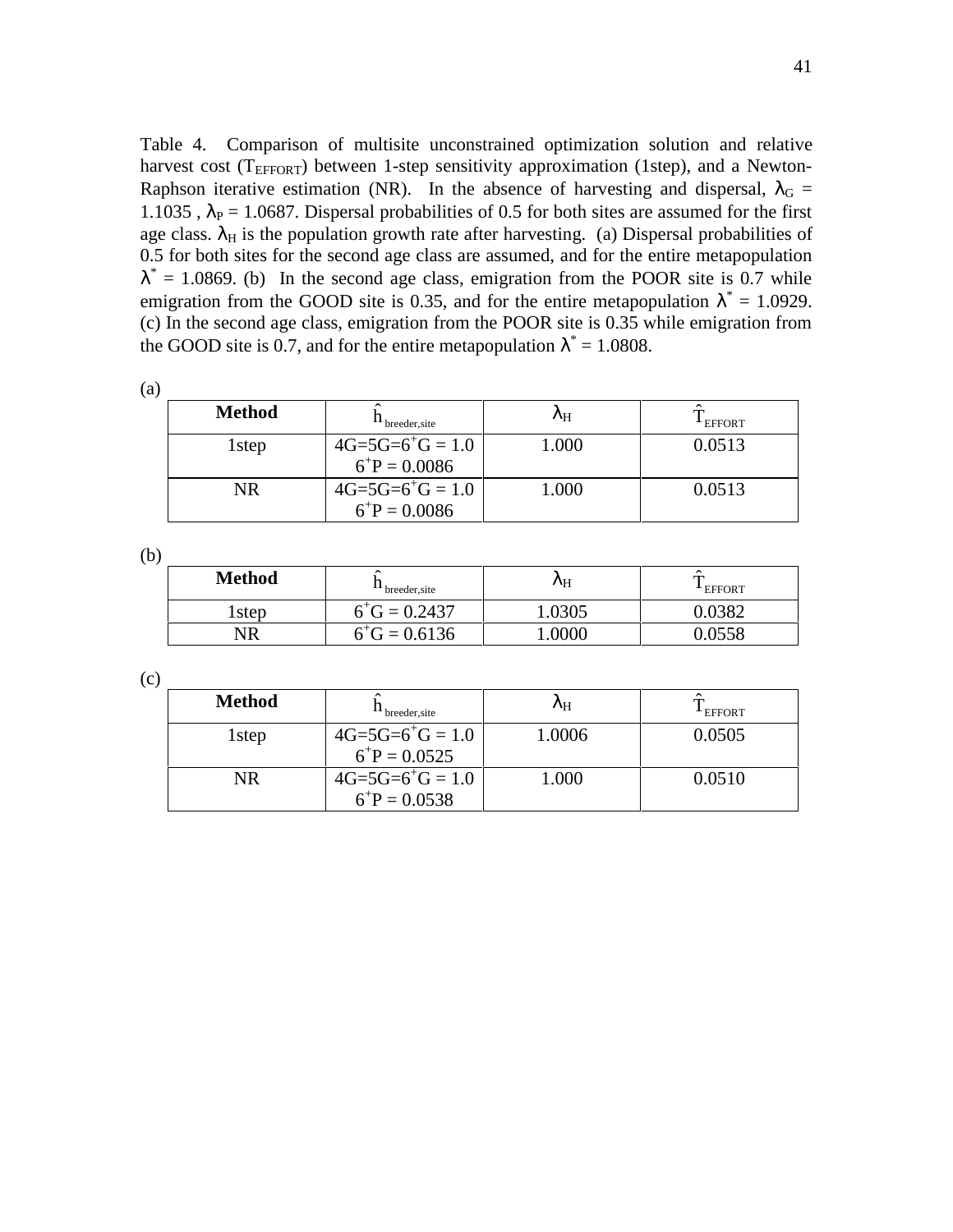Table 5. Comparison of multisite constrained optimization solutions (assuming age determination was impossible in the field) and relative harvest cost ( $T_{EFFORT}$ ) between 1step sensitivity approximation (1step), and a Newton-Raphson iterative estimation (NR). In the absence of harvesting and dispersal,  $\lambda_G = 1.1035$ ,  $\lambda_P = 1.0687$ .  $\lambda_H$  is the population growth rate of the metapopulation after harvesting. Harvesting was constrained to <sup>1</sup> breeding adults only on both sites;  $^2$  all breeders on the good site and then the additional amount of harvest needed for breeders on the poor site was estimated. (a) Migration rates of 0.5 for both sites and both first and second age classes are assumed. (For the entire metapopulation  $\lambda^* = 1.0869$ ).

(b) Dispersal probabilities of 0.5 for both sites are assumed for the first age class. In the second age class, emigration from the POOR site is 0.7 while emigration from the GOOD site is 0.35. (For the entire metapopulation  $\lambda^* = 1.0929$ ).

 (c) Dispersal probabilities of 0.5 for both sites are assumed for the first age class. In the second age class, emigration from the POOR site is 0.35 while emigration from the GOOD site is 0.7. (For the entire metapopulation  $\lambda^* = 1.0808$ ).

| (a)                                     |                                         |                      |                   |               |
|-----------------------------------------|-----------------------------------------|----------------------|-------------------|---------------|
| <b>Method</b>                           | <b>Constraint</b>                       | $\mathbf{H}$ breeder | $\lambda_{\rm H}$ | <b>EFFORT</b> |
| $1$ step $\overline{ }$                 | Equal proportion in both sites          | 0.1403               | 1.0025            | 0.0593        |
| $1$ step <sup><math>\angle</math></sup> | Harvest GOOD site first, POOR if needed | 0.0077               | 1.000             | 0.0513        |
| NR <sup>1</sup>                         | Equal proportion in both sites          | 0.1445               | 1.000             | 0.0610        |
| $NR^2$                                  | Harvest GOOD site first, POOR if needed | 0.0077               | 1.000             | 0.0513        |

| (b)                |                                         |                       |        |                     |
|--------------------|-----------------------------------------|-----------------------|--------|---------------------|
| Method             | <b>Constraint</b>                       | <sup>11</sup> breeder | ΛH     | <sup>1</sup> EFFORT |
| l step             | Equal proportion in both sites          | 0.1507                | 1.0027 | 0.0622              |
| 1step <sup>-</sup> | Harvest GOOD site first, POOR if needed | 0.2039                | 1.0256 | 0.0413              |
| NR                 | Equal proportion in both sites          | 0.1554                | 1.000  | 0.0641              |

(c)

| <b>Method</b>                           | <b>Constraint</b>                       | $h_{\text{breeder}}$ | ΛH     | <sup>1</sup> EFFORT |
|-----------------------------------------|-----------------------------------------|----------------------|--------|---------------------|
| $1$ step                                | Equal proportion in both sites          | 0.1297               | 1.0022 | 0.0561              |
| $1$ step <sup><math>\angle</math></sup> | Harvest GOOD site first, POOR if needed | 0.0463               | 1.0003 | 0.0508              |
| NR <sup>1</sup>                         | Equal proportion in both sites          | 0.1333               | 1.000  | 0.0576              |
| $NR^2$                                  | Harvest GOOD site first, POOR if needed | 0.0468               | .000   | 0.0511              |

 $NR<sup>2</sup>$  Harvest GOOD site first, POOR if needed  $\begin{bmatrix} 0.3775 \\ 0.000 \end{bmatrix}$  1.000  $\begin{bmatrix} 0.0562 \\ 0.0562 \end{bmatrix}$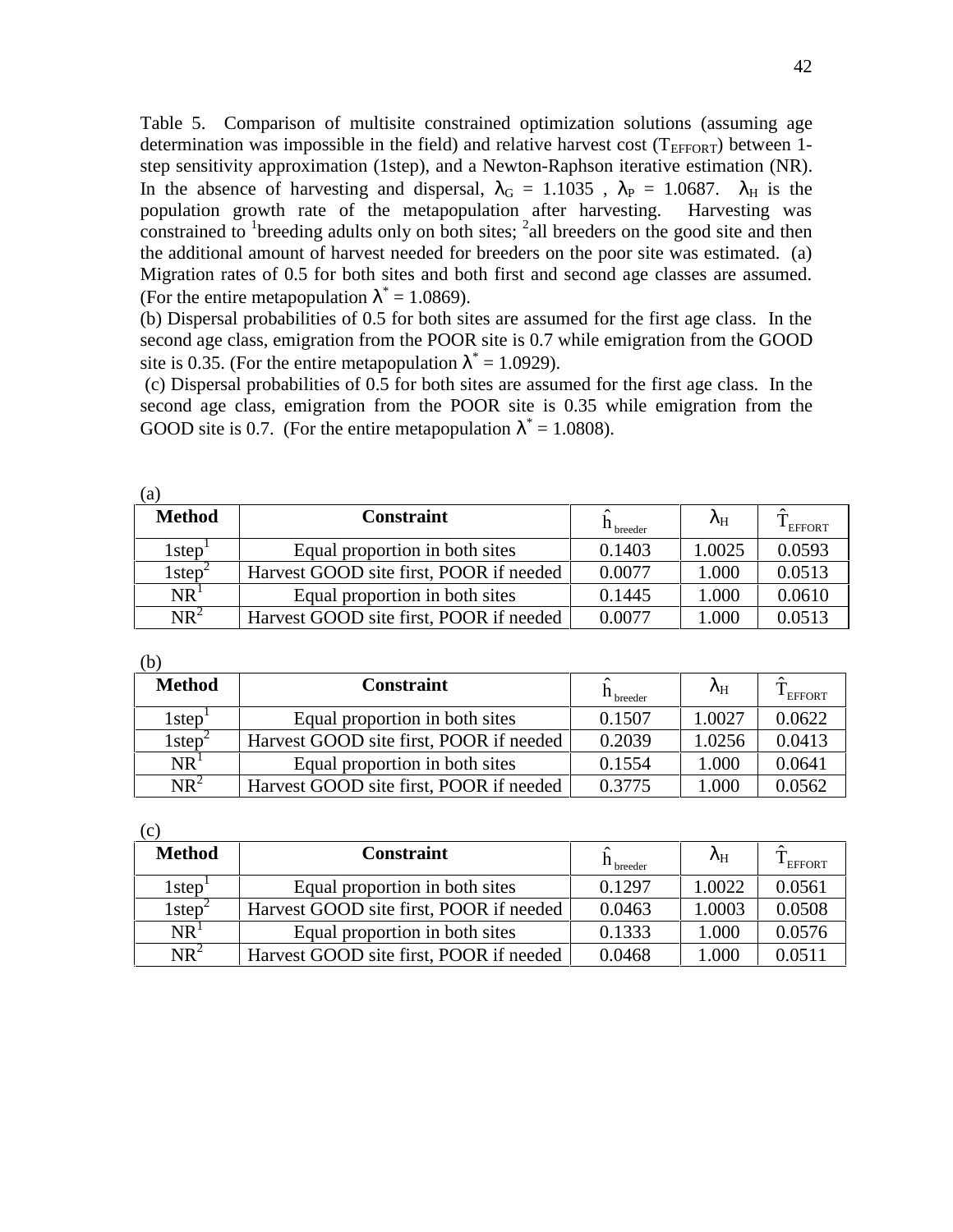Table 6a: Comparison of unconstrained egging solutions for 1-site and multi-site models. Solutions come from the NR methods.  $\lambda^*$  is the population growth rate in the absence of harvesting. (a) Dispersal probabilities of 0.5 for both sites and both first and second age classes are assumed.

(b) Dispersal probabilities of 0.5 for both sites are assumed for the first age class. In the second age class, emigration from the POOR site is 0.7 while emigration from the GOOD site is 0.35.

(c) Dispersal probabilities of 0.5 for both sites are assumed for the first age class. In the second age class, emigration from the POOR site is 0.35 while emigration from the GOOD site is 0.7.

| <b>Model</b>      | $h_{\text{clutches}}$                                                                  | $\ast$<br>λ | ≙<br><b>EFFORT</b> |
|-------------------|----------------------------------------------------------------------------------------|-------------|--------------------|
| $1$ -site         | 0.6576                                                                                 | 1.1035      | 0.4025             |
| Multi-site        |                                                                                        |             |                    |
| $\left( a\right)$ | $\dot{h}_{\text{clutches, good}} = 1.0$<br>$= 0.0661$<br>$h$ <sub>clutches, poor</sub> | 1.0869      | 0.3261             |
| (b)               | $n_{\text{clutches, good}} = 0.8458$<br>h                                              | 1.0929      | 0.3493             |
| (c)               | $h_{\text{clutches,good}}$<br>$=1.0$                                                   | 1.0808      | 0.3212             |
|                   | $= 0.3082$<br>clutches, poor                                                           |             |                    |

Table 6b: Comparison of constrained egging solutions for 1-site and multi-site models. Estimates refer to the same amount of egging being performed on both sites. Solutions come from the NR methods.  $\lambda^*$  is the population growth rate in the absence of harvesting. (a) Dispersal probabilities of 0.5 for both sites and both first and second age classes are assumed.

(b) Dispersal probabilities of 0.5 for both sites are assumed for the first age class. In the second age class, emigration from the POOR site is 0.7 while emigration from the GOOD site is 0.35.

(c) Dispersal probabilities of 0.5 for both sites are assumed for the first age class. In the second age class, emigration from the POOR site is 0.35 while emigration from the GOOD site is 0.7.

| <b>Model</b> | $n_{\text{clutches}}$               | *<br>λ | <sup>1</sup> EFFORT |
|--------------|-------------------------------------|--------|---------------------|
| 1-site       | 0.6576                              | 1.1035 | 0.4025              |
| Multi-site   |                                     |        |                     |
| (a)          | $= 0.6049$<br>$h_{\text{clutches}}$ | 1.0869 | 0.3701              |
| (b)          | $= 0.6251$<br>clutches              | 1.0929 | 0.3825              |
| (c)          | $= 0.5824$<br>$h_{\text{clutches}}$ | 1.0808 | 0.3564              |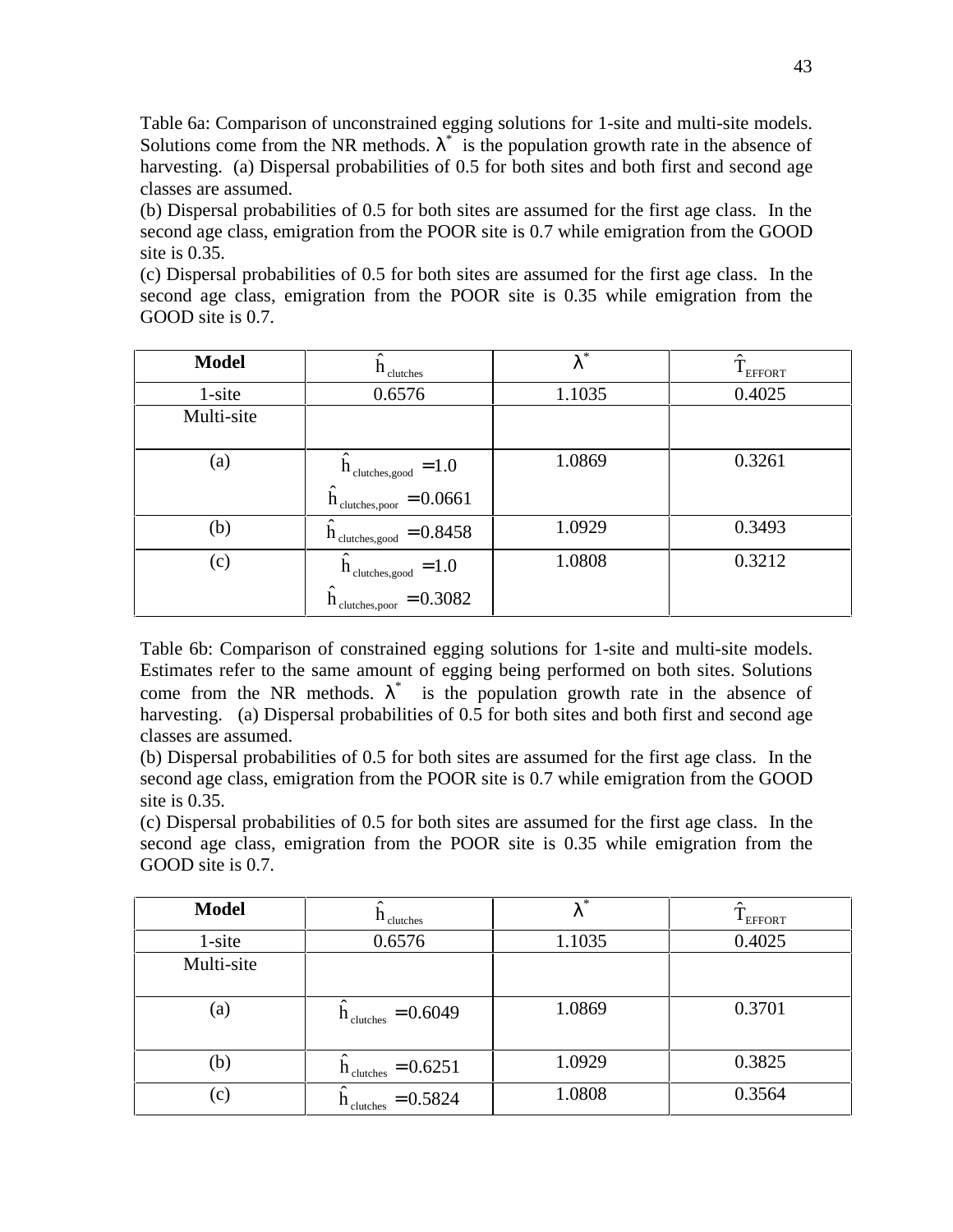Figure 1a: The 1-step method estimates  $h_{i,j}$  by projecting a tangent line with slope ( i, j \* ∂h  $\frac{\partial \lambda^*}{\partial \lambda^*}$ from  $\lambda^*$  (population growth rate in absence of harvesting) and finding the intersection with the line  $\lambda_H = 1.0$  (population growth rate with harvesting).

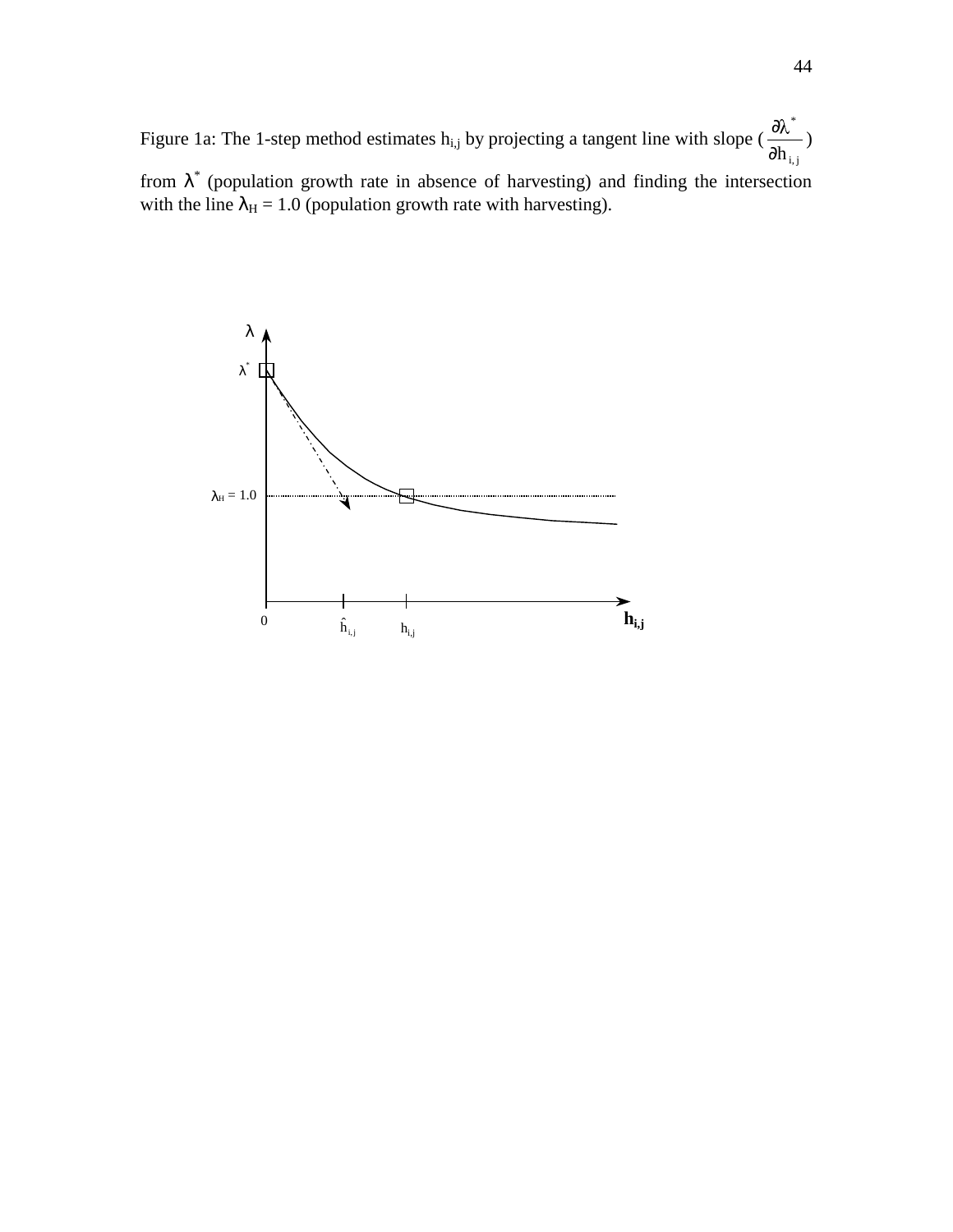Figure 1b: The NR method estimates  $h_{i,j}$  iteratively by projecting tangent lines with slopes  $(\frac{6}{\lambda} \hat{h}^{(k)})$ i, j (k)  $\partial \hat{\textbf{h}}$  $\frac{\partial \lambda^{(k)}}{\partial \hat{\lambda}^{(k)}}$ ) from points  $\lambda^{(k)}$  until  $\lambda^{(n)} = \lambda_H = 1.0$  is achieved.

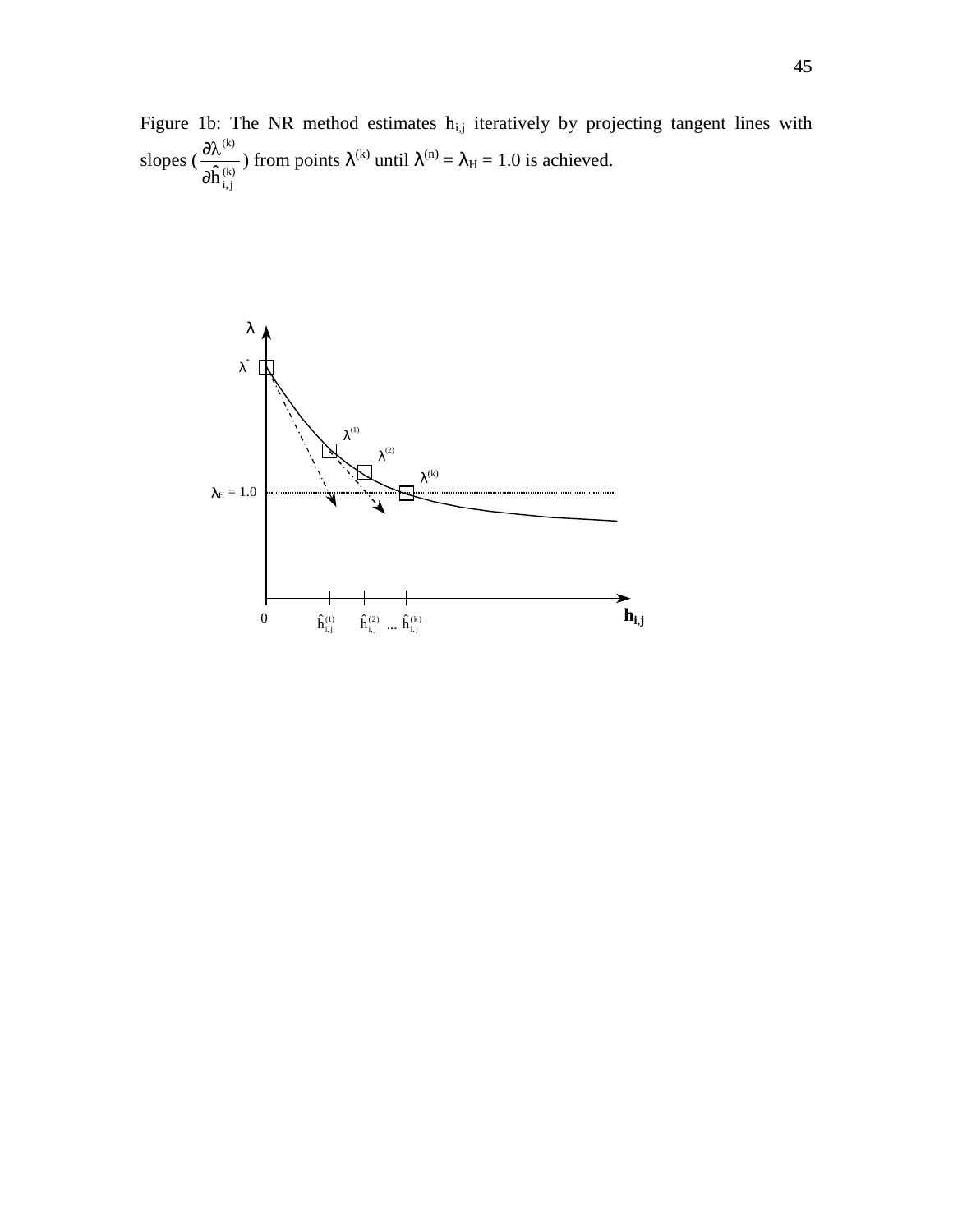# **Chapter 3: Optimal harvesting in multi-site, age-structured populations: The use of reproductive values to optimally remove surplus production**

**Abstract:** Multi-site Leslie matrices were used to model population dynamics and yields from harvesting a fish population after a portion of fishable area was closed. I developed a methodology for determining the optimal age class to harvest from a density-dependent population. The unconstrained maximum sustainable yield (MSY) comes from removing individuals from the age class with the smallest ratio of reproductive value to harvest value. This vector can also be used to compare MSY *a priori* for different combinations of harvested age classes. The method is illustrated for a model of Arcto-Norwegian cod. Density-dependence operated on first year survival with a Ricker-type recruitment function. I explored MSY for a one-site model and compared results to a model that included a Marine Reserve where only a portion of the population was exploitable. Comparing the MSY between these two scenarios, I found that a 25% reserve produced yields that were 63-123% that in a 1-site system (assuming fishing was held to the optimal level), depending on the transfer rate, reproduction in the reserve, and the age classes harvested. When fishing in a 1-site system exceeded the optimum level by 1.5 or 2.0 times, then yields from the reserve model were always higher than the no-reserve model. Beginning from an unharvested population in equilibrium, the approach to MSY was gradual, whereas beginning from a harvested population and increasing the youngest age harvested showed a faster convergence to MSY.

**Keywords**: Optimal harvesting; density-dependent matrix model; sensitivity analysis; Arcto-Norwegian cod; *Gadus morhua*, marine reserve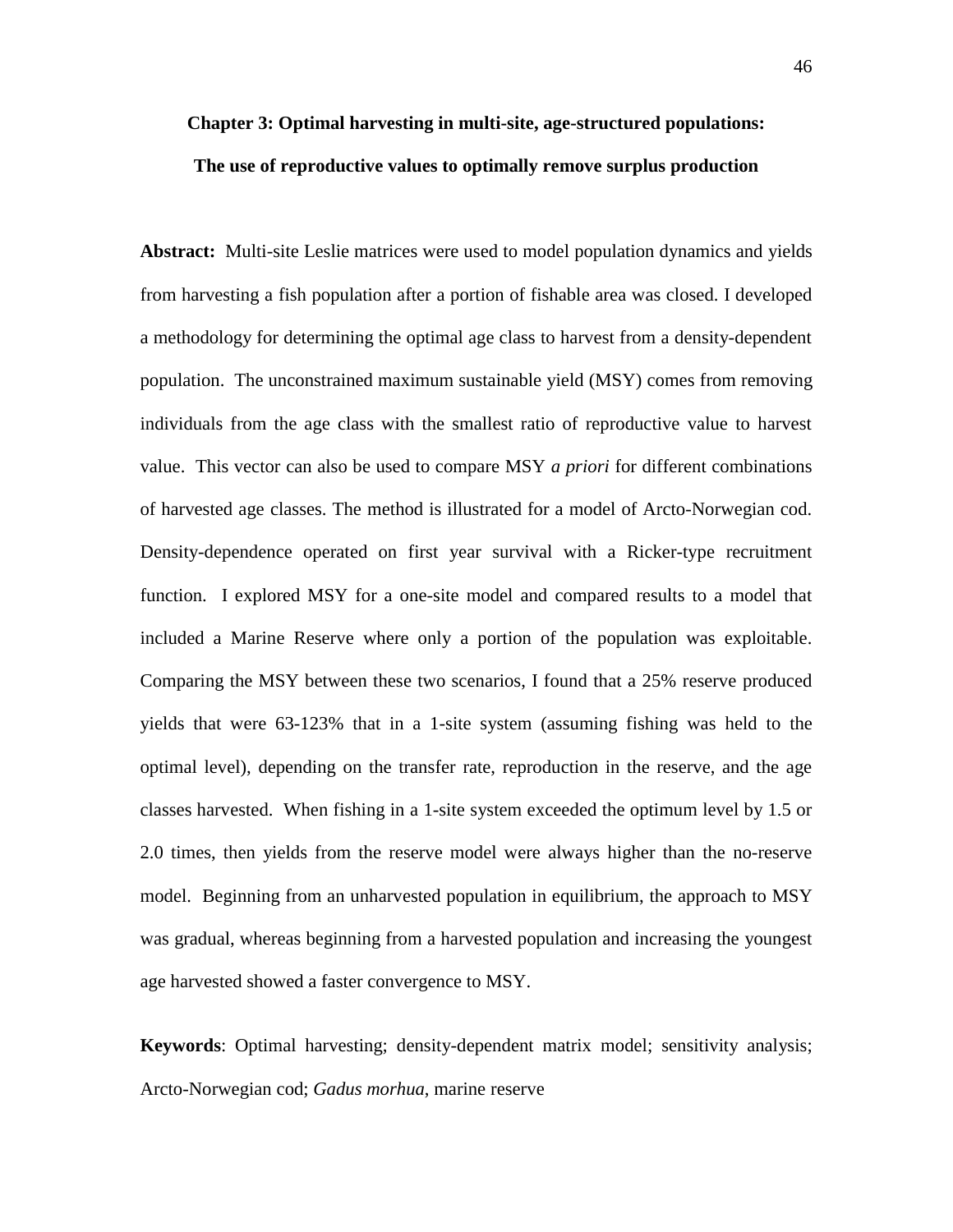# **1.0 Introduction**

The first analytical treatments of optimal harvesting were presented in the 1970s by Beddington and Taylor (1973), Doubleday (1975), and Rorres and Fair (1975), although the subject of maximizing harvesting had been present in the literature since at least Baranov (1918) (translated in Vilim 1977). Working with a density-independent age-structured matrix model (i.e. the "Leslie" matrix, Leslie 1945), Beddington and Taylor (1973) and Rorres and Fair (1975) demonstrated analytically that the form of the optimal solution involved harvesting at most two age classes: the complete harvest of one age class and a partial harvest of a second (younger) age class. Doubleday (1975) was the first to recognize that optimal harvesting from a Leslie matrix could be easily solved by linear programming, and the 2-age class solution was shown to result directly from Linear Programming Theory (Getz and Haight 1989). Dynamic programming, invented by Bellman (1961), was first introduced into the fishery literature by Walters (1975) and Hillborn (1976). Other optimization techniques have been used, including graphical approaches and numeric searches where various potential strategies are explored and the resulting MSY is compared (Ricker 1958; Hilborn 1979; Hilborn 1985a; Hightower and Lenarz 1989; Jensen 1996). Hilborn and Walters (1992) review some of these techniques.

The methods described above are somewhat of a "black box," meaning that they rely on numeric computations and/or simulations to identify the optimal strategy without necessarily revealing the underlying biological reasons that make them optimal. In addition, this work pertained to single-site populations. For multi-site, stage-structured matrix models, Brooks and Lebreton (2001) introduced a new method for determining optimal harvest, which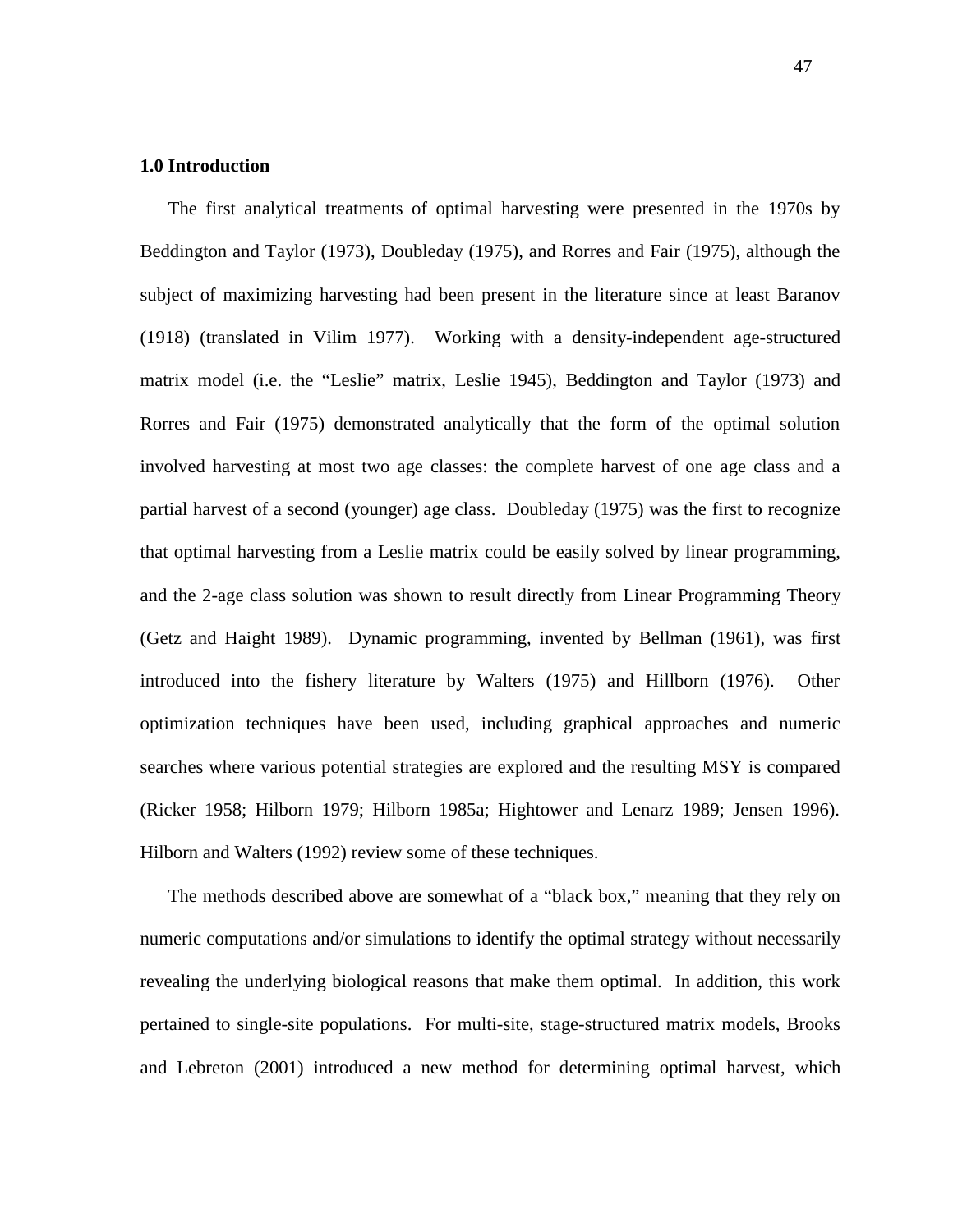provided a biological criterion for selecting the harvested stage and determining the amount of harvest required to maintain a stable population. They showed that the optimal stage (to minimize harvest cost of a pest) had the largest ratio of reproductive value: harvest cost, and their method for estimating harvest was based on sensitivity analysis (see, e.g. Caswell 1989). Alternatively, for a commercially valuable species, MSY would be maximized by harvesting the stage with the smallest ratio of reproductive value: harvest value.

For some harvested populations, it may be reasonable to assume that population size is maintained below the level where self-regulation occurs. However, the accumulated evidence from sustained high levels of fishing (and in some cases, overly high levels leading to recruitment overfishing) suggests the existence of density dependence (Shepherd and Cushing 1980; Hilborn and Walters 1992; Cushing 1995). This is significant for commercial industries where the size of recruited cohorts determines annual catches. This could be accounted for in a population model by including, for example, a Ricker or Beverton-Holt type of stock-recruitment relationship (Hilborn and Walters 1992; Cushing 1995).

Reed (1980) first dealt with optimal harvesting in a density-dependent context. He introduced a Ricker relationship for first year survival into the Leslie matrix for an Arcto-Norwegian cod population, and demonstrated how this non-linear harvesting problem could be solved by repeated application of a linear optimization. He found that the optimal strategy involved the harvest of at most 2 age classes, as in the density-independent models.

In this paper, the density-independent optimization methodology of Brooks and Lebreton (2001) is developed in a density-dependent context. I present the derivation of a biological criterion for selecting the optimal age- and site-class to harvest and then describe a means for determining the proportion of that class to be harvested. This method is illustrated with a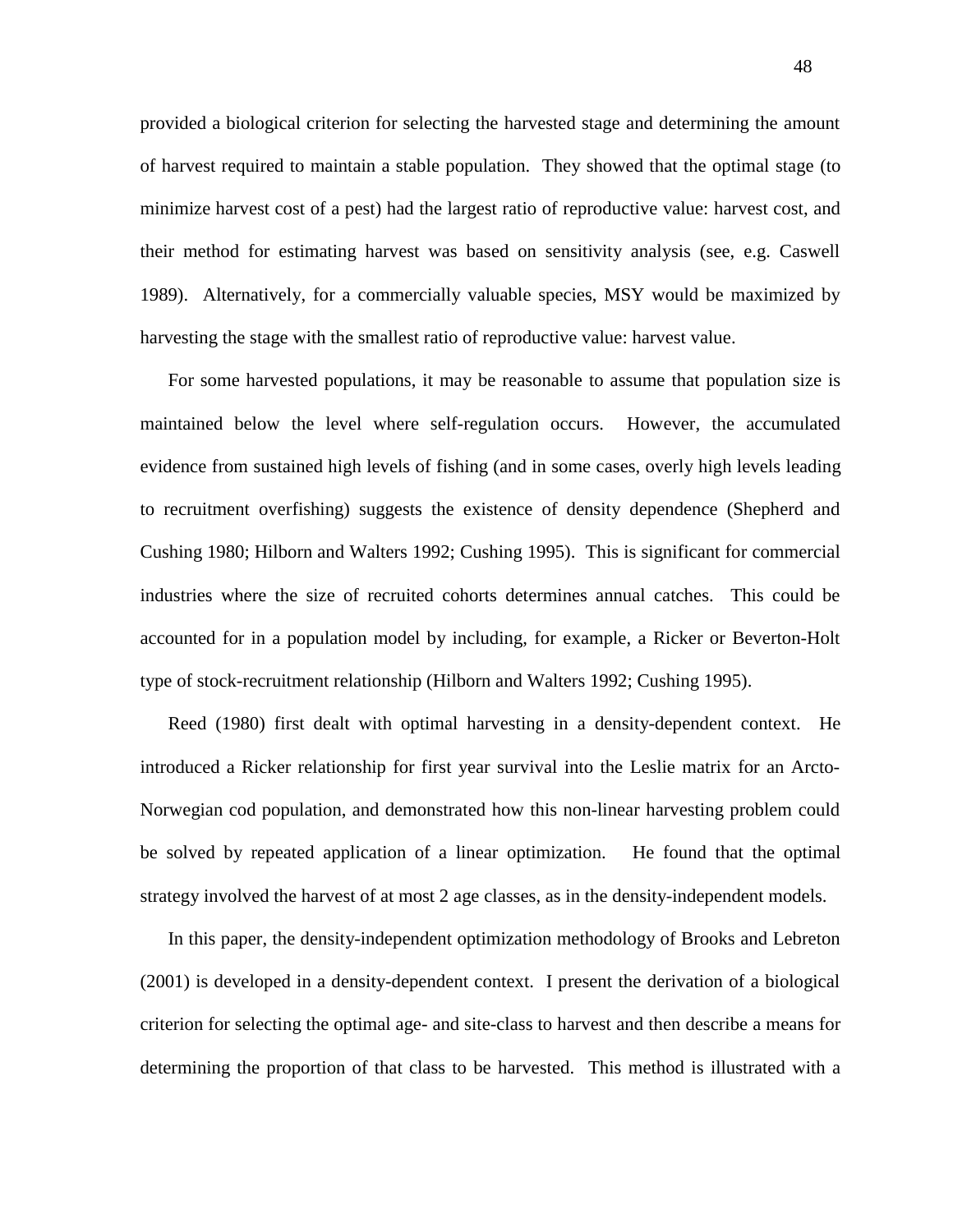model of Arcto-Norwegian cod where first year survival is density dependent. Using the data presented in Reed (1980), I develop a one-site age-structured matrix model and estimate the optimal harvesting strategy. I then develop a 2-site model to predict optimal harvesting strategies when only a part of the population is available to the fishery as a result of a marine reserve being established. For both models, the optimal strategies can be interpreted as a "theoretical" MSY, since implementation problems guarantee a lower observed yield. I therefore address constrained harvesting scenarios and demonstrate how various alternative strategies can be ranked *a priori*. I discuss how the strategy differs between a one-site model (no-reserve system) and a two-site model (reserve system), and compare expected yields (short-term and equilibrium) and recruitment.

### **1.1** Marine reserve modelling

Increased fishing intensity coupled with increasingly sophisticated fishing gear, has intensified the problem of overfishing. Marine reserves, areas where fishing is prohibited year-round, are being evaluated as a means of maintaining the industry by conserving a portion of reproductive biomass that can re-stock the areas outside of the reserves and by acting as a hedge against recruitment failure altogether (Alcala 1988; Davis 1989; Carr and Reed 1992; Buxton 1993; Attwood and Bennett 1994; Ferreira and Russ 1995; Guenette, Lauck, and Clark 1998; Murawski et al 2000; see also Vol. 66(3) of Bull. Mar. Sci. 2000). Reserves could also maintain and/or increase species richness and abundance, protect the genetic diversity of wild stocks, and provide undisturbed breeding sites (Alcala 1988; Davis 1989; Carr and Reed 1992). Reserves are being considered as a viable management option because previous management strategies (e.g. quotas, bag limits, closed season, and size limits) have failed (Roberts et al. 1995). It is thought that reserves, once established, would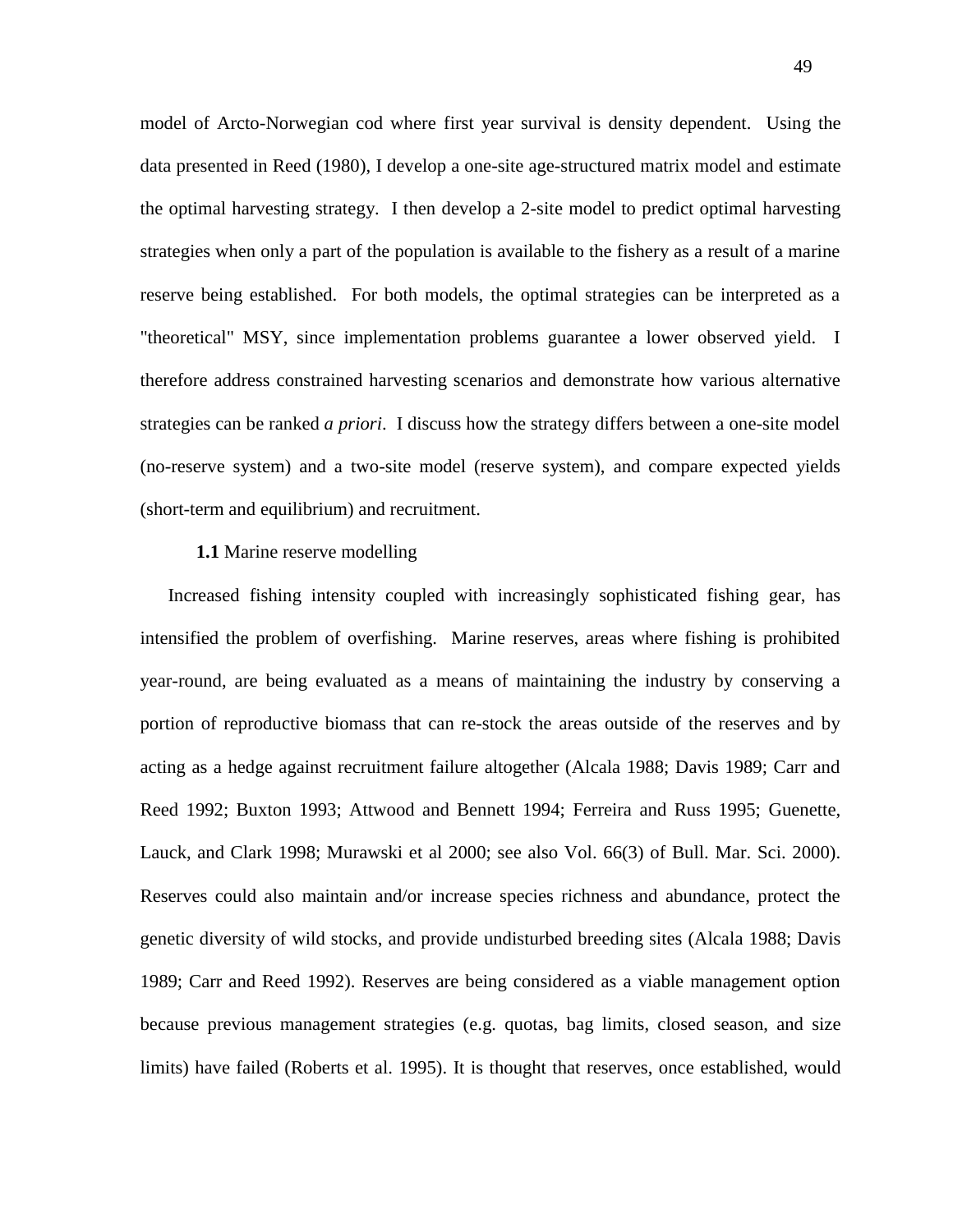be "self-maintaining" (Plan Development Team 1990). Additionally, reserves could provide an insurance policy against collapse in non- reserves, should management fail again in those areas (Plan Development Team 1990).

The last decade has seen great interest in the development of models that variously attempt to predict necessary reserve size and effect on catch and/or spawning stock biomass (SSB). Cohort models were considered by Polacheck (1990) for Atlantic cod (*Gadus morhua*) and DeMartini (1993) for a suite of tropical fish with varying life-histories. They found that the main benefit of reserves was the increase in SSB, however this was at the expense of yield. Also, high transfer rates (movement of fish between reserve and nonreserve) tended to mitigate the benefits without necessarily producing a complementary gain in yield. However, by modeling the fate of only 1 cohort, one of the potentially greatest reserve benefits--enhanced recruitment--cannot be quantified.

Man et al. (1995) modified the original metapopulation model of Levin (1969) to include two state variables: the proportion of reserve or of non-reserve patches occupied by recruited individuals. Although this model incorporated recruitment, it lacked age-structure, so yield could not be quantified in terms of biomass. Also, solutions were examined at equilibrium conditions, so short-term consequences could not be evaluated, nor could one evaluate the length of time needed to reach equilibrium.

More recently, several models have incorporated age or size structure, and stockrecruitment relationships, and have addressed the immediate consequences of closures on catch as well as equilibrium dynamics. Holland and Brazee (1996) developed an agestructured population model for red snapper in the Gulf of Mexico, and focused on maximizing present value of harvests rather than maximizing sustainable yields. Sladek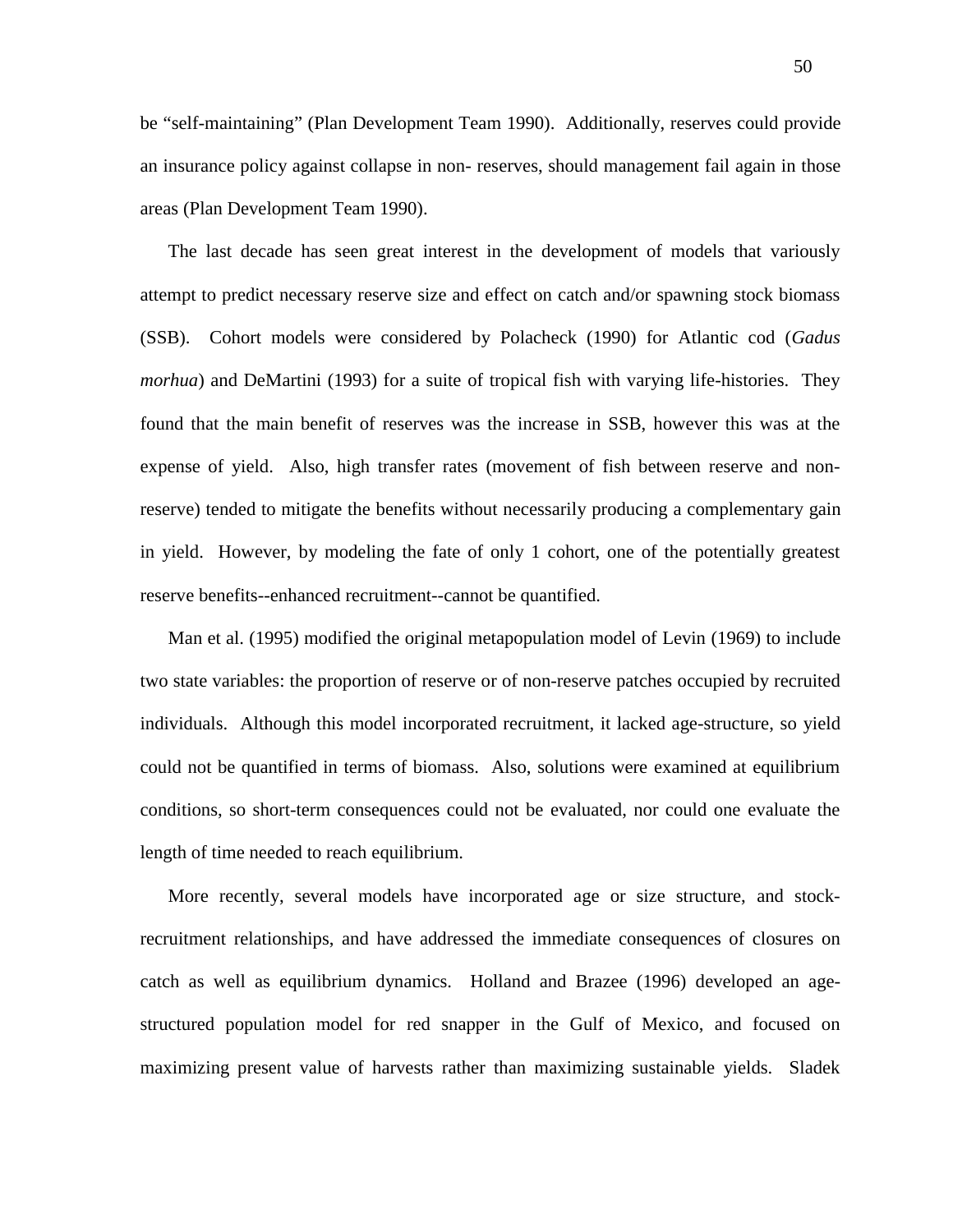Nowliss and Roberts (1997) and Sladek Nowliss and Roberts (1999) created size-structured "matrix" models for 4 tropical species (queen trigger fish, red hind, white grunt, and spiny lobster). They estimated optimal reserve size (via a numeric search) by attempting to maximize long-term sustainable yield. Guenette and Pitcher (1998) returned to the Atlantic cod (originally modeled by Polacheck 1990) and created an age-structured model to compare the benefits of several reserve sizes to a system managed without a reserve.

St. Mary et al. (2000, pp.675-676) summarized the usefulness of mathematical models of marine reserves as follows: "[they] can provide initial insight into the implications of alternative strategies and can reveal how the implications depend on specific characteristics of the managed system." This accurately summarizes the objectives of my reserve modeling. That is, I aim to compare MSY patterns (as predicted by my method) between adding a reserve versus alternative strategies of simply increasing the minimum age harvested or decreasing the level of harvest. I explore these yields for a given reserve size (25% of total area) under 3 different transfer rates. I also compare short-term consequences for yield for each action. My marine reserve model is a multi-site Leslie matrix (Le Bras 1971; Rogers 1974; Lebreton 1996) with density-dependent first-year survival.

#### **1.2** Arcto-Norwegian cod

The Arcto-Norwegian cod is the largest species among the gadiforms, and is one of the most prolific egg producers—spawning up to 7 million eggs in a year (Paxton and Eschmeyer 1995). Maturation occurs between ages 7-13, although there is evidence that high fishing has led to earlier maturation in some stocks (Jorgensen 1990). Spawning occurs in the spring off the coast of Norway (Garrod 1967). The eggs drift Northeast towards the Barents Sea and the Spitsberger shelf, where the immature cod remain and spend the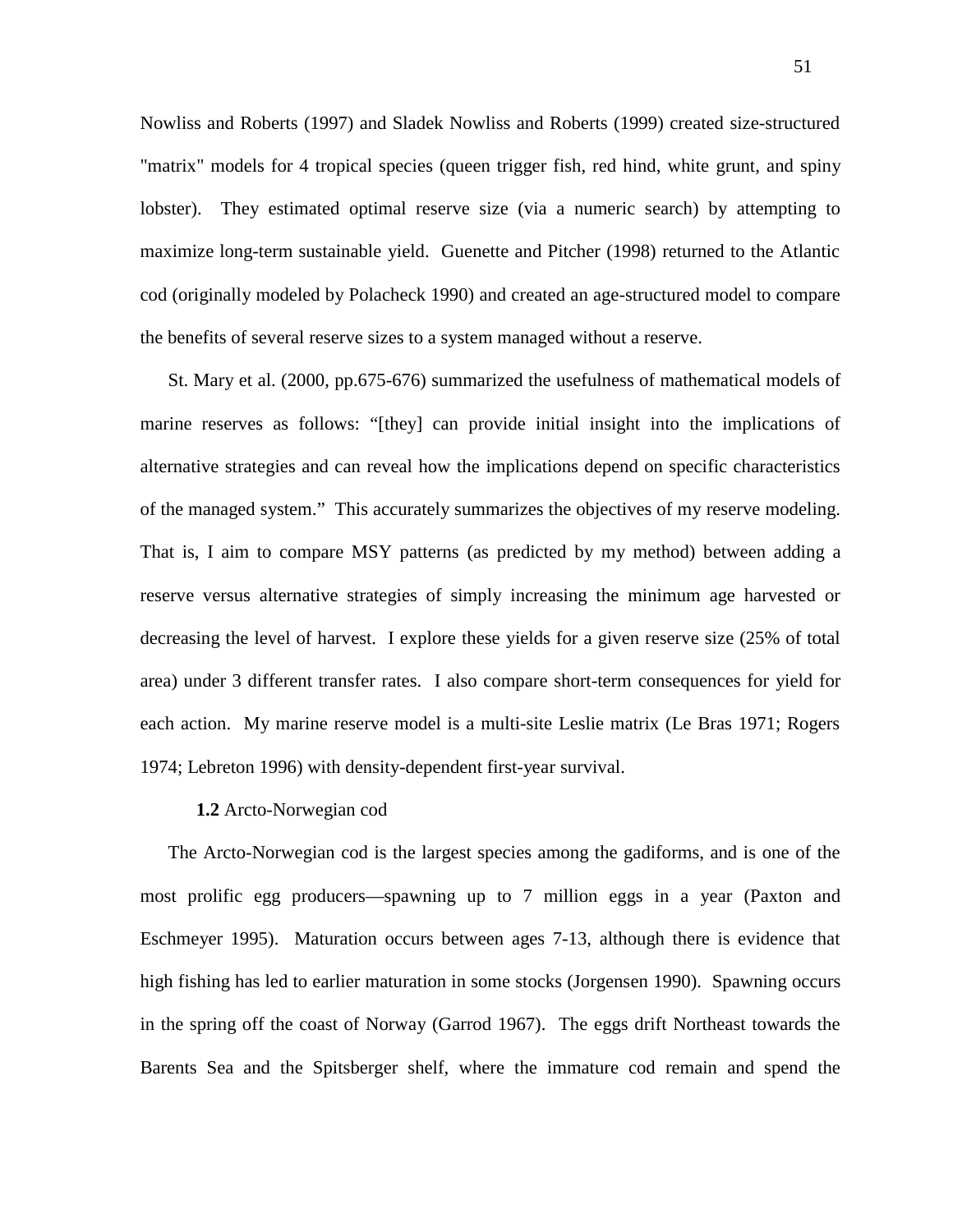majority of their time with only limited migration Southwest back towards the Norway coast (Garrod 1967). There is fairly strong evidence that density-dependent survival acts in the first year of life, and Cushing (1995, p. 265) noted that cod, among other gadoids, "do not distinguish their food from their children." In addition to cannibalism, there is much evidence that temperature plays a role in development time, summer migration and survival of young fish (Dickson, Pope, and Holden 1974; Kendall, Ahlstrom, and Moser 1984; Garrod 1985).

Fisheries from several countries have actively fished the Arcto-Norwegian cod, with increasing intensity since the end of World War II (Garrod 1967; Garrod 1977; Garrod 1985). There are three main regions fished, one which focuses on spawners off the coast of Norway in the spring, and two others which harvest a mix of immature and mature fish on the feeding grounds later in the year (Garrod 1985). For the first decade or two following the war, exploitation increased steadily while catches remained the same (Garrod 1967). In 1963, the minimum mesh size was increased from 110 to 120 mm (Garrod 1967). Despite this, catches continued to decline, and recruitment declined for much of the 1970s (Garrod 1985). Thus, catch per unit effort was in decline for much of the fishery's operation. Total landings in the early 1980s were one third that in the early 1960s (Garrod 1985) and by the late 1980s, the stock size had been reduced by about 75% compared to the 1940s (Jorgensen 1990). This picture of stock decline over a 40 year period suggests that traditional management techniques have been ineffective. As many stocks world-wide have shown similar or worse declines, interest in including closed areas as part of the management repertoire has increased. In this study, the potential benefits of creating a marine reserve are explored for Arcto-Norwegian cod.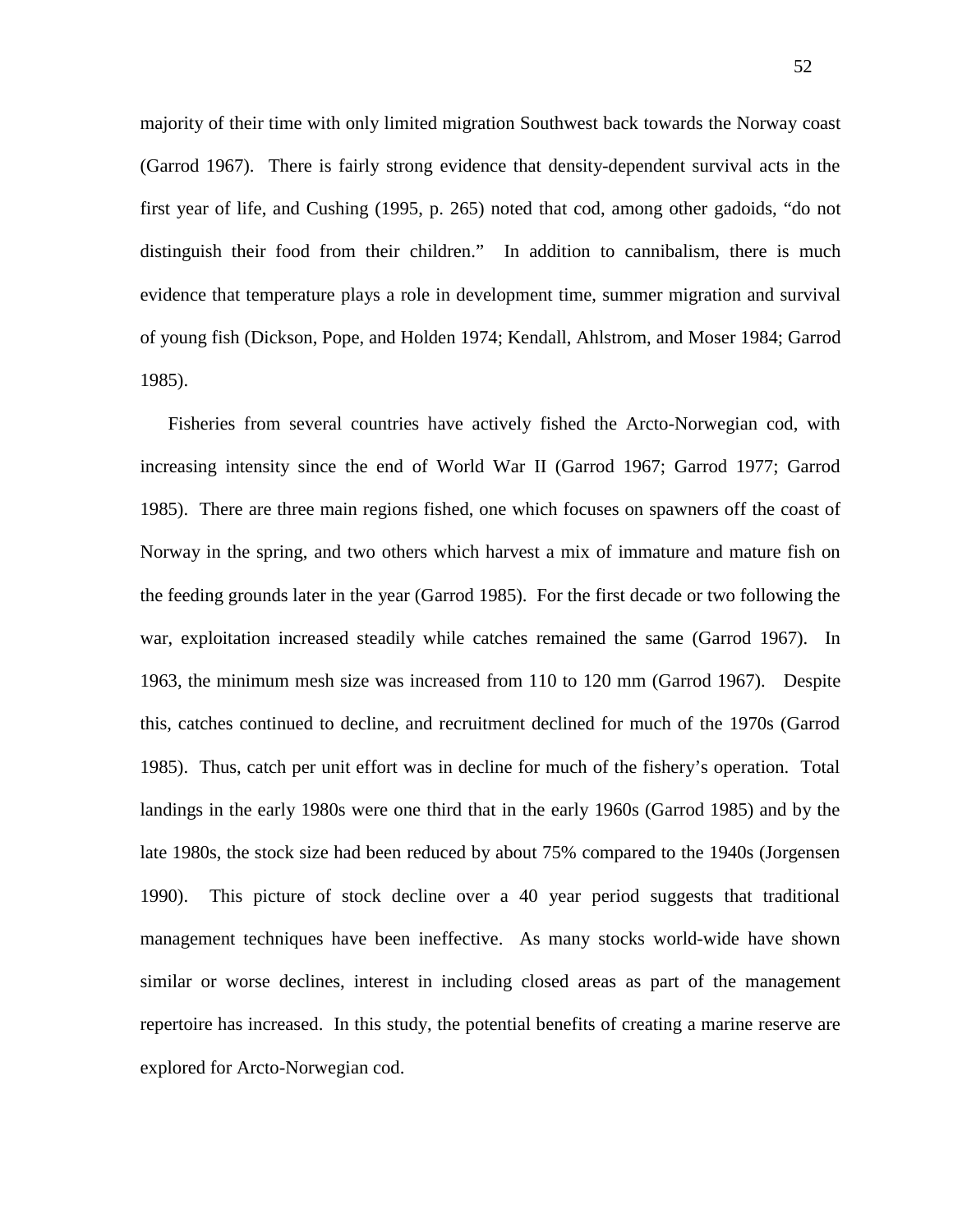# **2.0 Model Development and Methods**

**2.1** One-site density-independent Leslie matrix

For populations that exhibit an annual birth pulse, and where annual survival and reproduction are similar among individuals of a given age, the Leslie matrix is a convenient model. Reproduction is assumed to occur as a "pulse," or at least in a short enough period of time that no mortality occurs contemporaneously. Mathematically, reproduction is represented by the  $(n+1)$  x n matrix R. The first row of R contains age-specific fecundities,  $f_i$ (the fecundity of an age i individual). Rows 2 through  $n+1$  contain the n x n identity matrix. Survival is represented by the n  $x(n+1)$  matrix S. The first n rows and n columns of S form a diagonal matrix with entries corresponding to age specific survival  $(s_i)$ . In the last row, the last entry is zero if n is the maximum age attainable. However, if age n is an "absorbing class" for individuals of age  $\geq n$ , then that last entry,  $s_{n+1}$ , is non-zero and represents annual survival beyond age n. When an "absorbing class" is included, an implicit assumption is that annual fecundity and survival are constant for the remainder of the lifespan, and hence, that senescence is negligible.

The Leslie matrix, L, can be represented in two ways, depending on when individuals are "counted" in relation to reproduction. In the "pre-birth" format, censusing occurs just prior to reproduction and so individuals range in age from 1 to n. A "post-birth" format counts newborns and so the age classes are 0 to n. I represent the pre-birth case by  $L = SR$ , thus L has dimension n x n. In the post-birth case,  $L = RS$  and so L has dimension  $(n+1)$  x  $(n+1)$ .

The number of individuals within each age class at time t is given by the population vector, N<sub>t</sub>. The size of the population one time-step later is  $N_{t+1} = LN_t$ , and the dimension of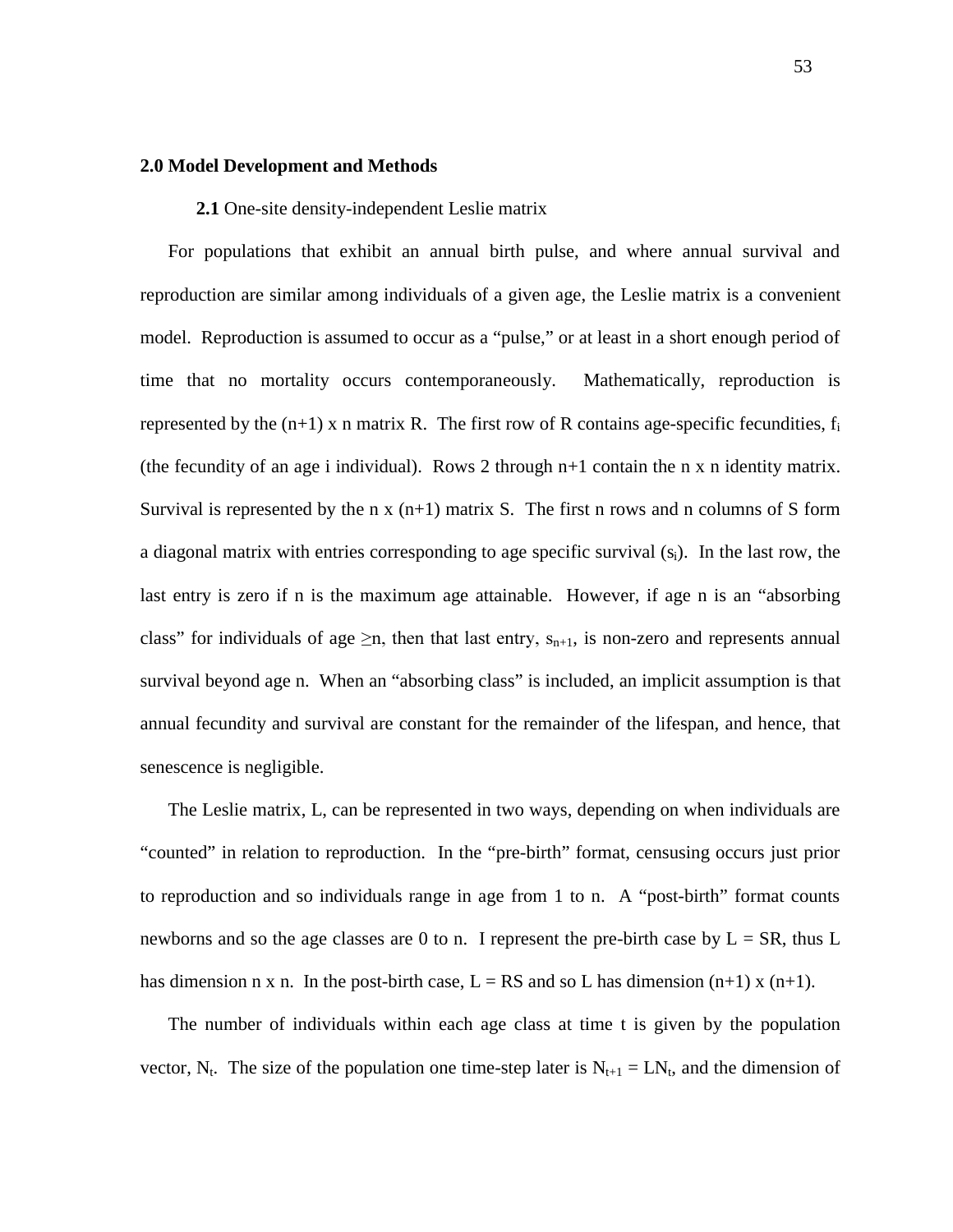N corresponds with L depending on whether or not newborns are counted. When all entries in L are constant, then the model is density-independent and population growth is exponential. If any of the entries in L involve a functional relationship with any entries in  $N_t$ , then the model is density-dependent and population growth is self-regulated.

Well known asymptotic results have been derived elsewhere (Caswell 1989) so I present only a few essential details. Population growth rate,  $\lambda$ , is the dominant eigenvalue of L. In the density-independent case, the population increases/decreases exponentially for  $\lambda$  or  $\lambda$ <1, respectively.  $\lambda$ =1 indicates a stable population (in the density-dependent case, I always have  $\lambda$ =1 at equilibrium). Associated with  $\lambda$  are a right eigenvector, **w**, and left eigenvector, **v**. **w** gives the stable age structure and **v** gives age-specific reproductive value. The sensitivity of  $\lambda$  to perturbation of entry  $l_{ij}$  in L is given by:  $\frac{\partial \lambda}{\partial l_{ii}} = \frac{v_i w_j}{\langle \mathbf{w} \rangle}$ **vw** i <sup>vv</sup> j ij  $V_i W$  $\frac{N}{l_{ii}} = \frac{1}{1 + l_{ii}}$  , where <**vw**> is the

scalar product.

# **1.2** Density-dependent matrix models

Construction of a density-dependent matrix is the same as for density-independent matrices—there is a matrix for reproduction (R) and for survival (S). The only difference is that one or more parameters in R or S is a function of one or more age classes in the population vector,  $N_t$ . Because of this density-dependent relationship, the population increases up to an equilibrium value, which may or may not be stable. This has several implications for analysis of these models. First, the stability of the equilibrium can be determined by calculating the Jacobian of the matrix (evaluated at the equilibrium value) and then by finding its eigenvalues (Getz and Haight 1989). If all eigenvalues are less than 1 in magnitude, then the equilibrium is stable; any eigenvalues greater than 1 in magnitude means the equilibrium is unstable; an eigenvalue equal to 1 in magnitude indicates a bifurcation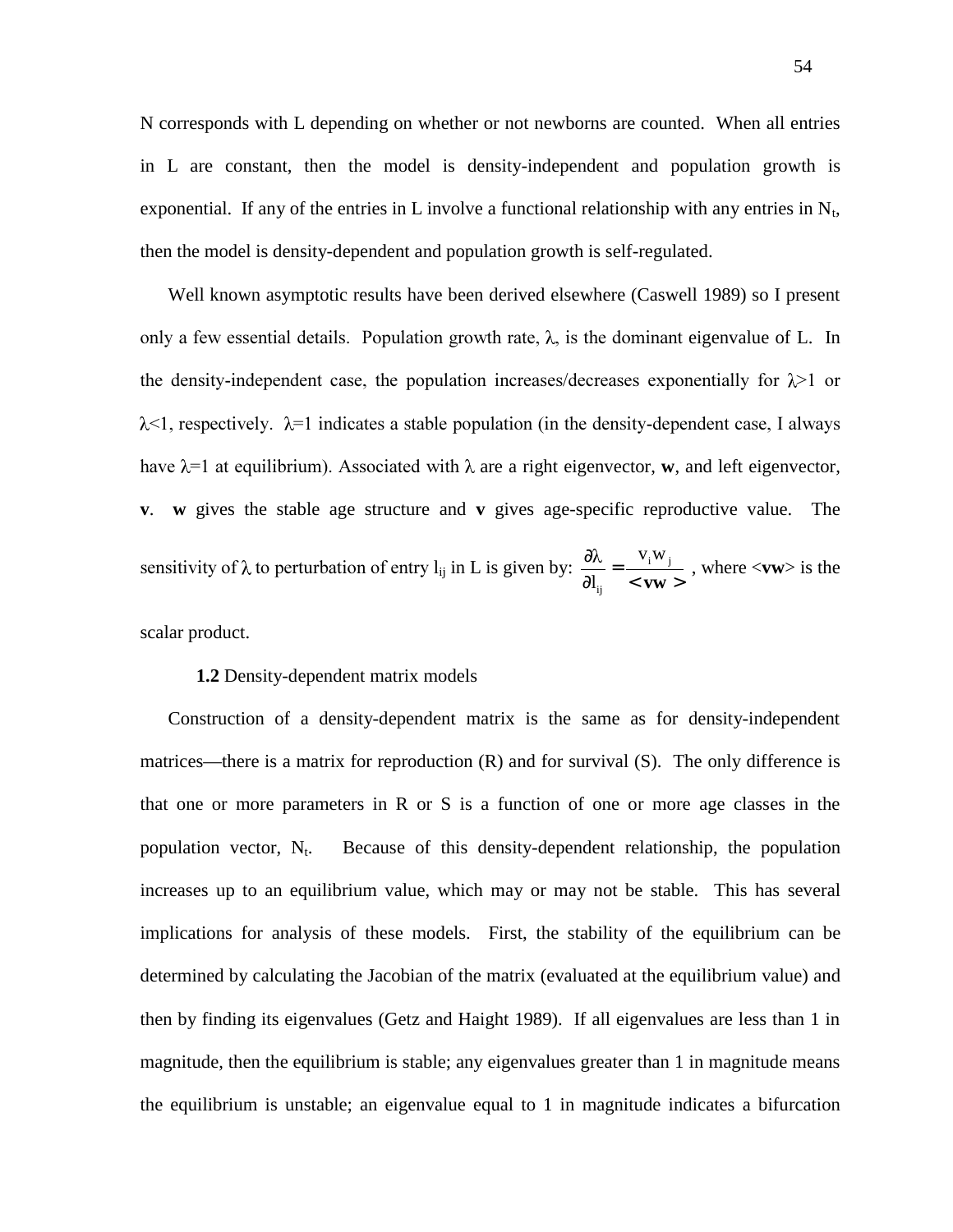(transition from stability to instability) (Getz and Haight 1989; Caswell 1989; and Caswell 1997).

A second implication relates to sensitivity analysis. As described above for densityindependent models, one generally measures sensitivity to  $\lambda$  (population growth rate). However, in a density-dependent model, the population is self-regulating, and so  $\lambda=1$  at equilibrium. Perturbing matrix elements will shift the equilibrium value but  $\lambda$  will return to 1. Takada and Nakajima (1992) developed a method for calculating sensitivity in a densitydependent Leslie model for quantities other than the population growth rate. For example, if  $\kappa$  is a density-dependent factor in my matrix model, M (with entries  $m_{ii}$ ), then the sensitivity of  $\kappa$  to a change in m<sub>ij</sub> is given by

$$
\frac{\Delta \kappa}{\Delta m_{ij}} \approx \frac{\partial \kappa}{\partial m_{ij}} = \frac{v_i w_j}{-\sum_{i,j} v_i w_j \left[\frac{dm_{ij}(\kappa)}{dk}\right]_{\kappa = \bar{\kappa}}}
$$
(1)

In (1), the sensitivity of  $\kappa$  to m<sub>ij</sub> is proportional to the sensitivity of  $\lambda$  to m<sub>ij</sub>, with the denominator containing the derivative of all  $m_{ij}$  containing  $\kappa$  and weighted by the corresponding elements of the left and right eigenvectors. This derivative is evaluated at  $\bar{\kappa}$ , the equilibrium value associated with the unperturbed matrix.

In the matrix models that follow, I introduce density-dependence into first year survival, following a Ricker form, so that the number of one-year olds alive at the end of one time step is given by:  $x_1 = Ee^{\alpha - \beta E}$ , where  $E = \sum_i$  $f_i x_i$ ,  $f_i$  is age-specific fecundity and  $x_i$  is the number of age i individuals (Ricker 1954; Reed 1980). In the Ricker equation,  $\alpha$  is the coefficient of density-independent survival and  $\beta$  is a density-dependent factor (Cushing 1995). Alternatively, writing  $\alpha' = e^{\alpha}$ , then I can interpret  $\alpha'$  as "the recruits per spawner at low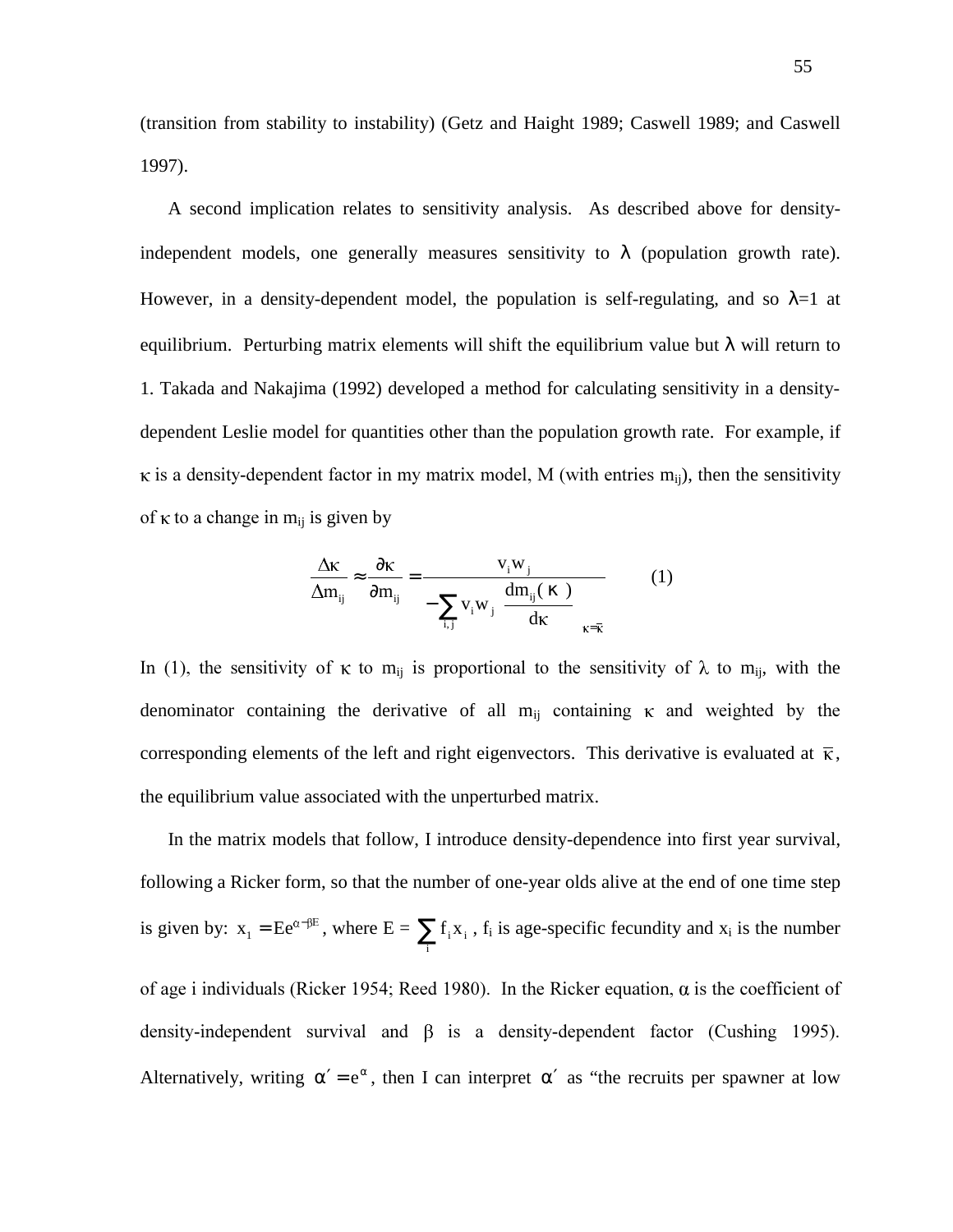stock sizes" and  $\beta$  "describes how quickly the recruits-per-spawner drop as [stock size] increases" (Hillborn and Walters 1992, p.260). The stability of the equilibrium for various forms of density dependent first year survival is discussed in Getz and Haight (1989 pp.76- 79). For the Ricker equation used in this model, Reed (1980) proved its stability. Further analysis specific to the Ricker model is given in Levin and Goodyear (1980). DeAngelis et al. (1980) proved that the equilibrium is both unique and stable.

#### **1.3** Generalization to multiple sites

I briefly sketch the extension of Leslie-matrices to multiple sites, and refer readers to Lebreton (1996) and Brooks and Lebreton (2001) for a more thorough presentation. In the previous section, all entries in L were considered to be scalar. The multi-site Leslie matrix, M, can be visualized from L as follows. For a model of p sites, each entry in L (hence each entry in R and S) becomes a p x p sub-matrix. In each sub-matrix, the sites are nested within age classes. For example, the first p rows of R contain age specific sub-matrices  $R_a$  with entries  $f_{ij}^a$ . The age, a, is given on the superscript. The subscript j refers to the site of the mother and i is the site where the mother reproduced. In general, each p x p matrix of agespecific fecundities is considered to be diagonal, thus containing entries  $r_{ii}^{a}$  (Lebreton 1996).

The matrix of survivals also will contain p x p sub-matrices with entries representing the product of annual probability of survival and migration. For example, S contains age specific p x p survival matrices  $S_a$ . Entries in  $S_a$  are  $s_{ij}^a$  for survival of an age a individual that began the year in site j and survived and was present in site i at the start of the next time interval. In representing the process of survival and dispersal in an annual matrix, an assumption has to be made about the timing of migration, traditionally forcing the migration event to occur at the beginning or at the end of the time interval. For this model, I assume migration takes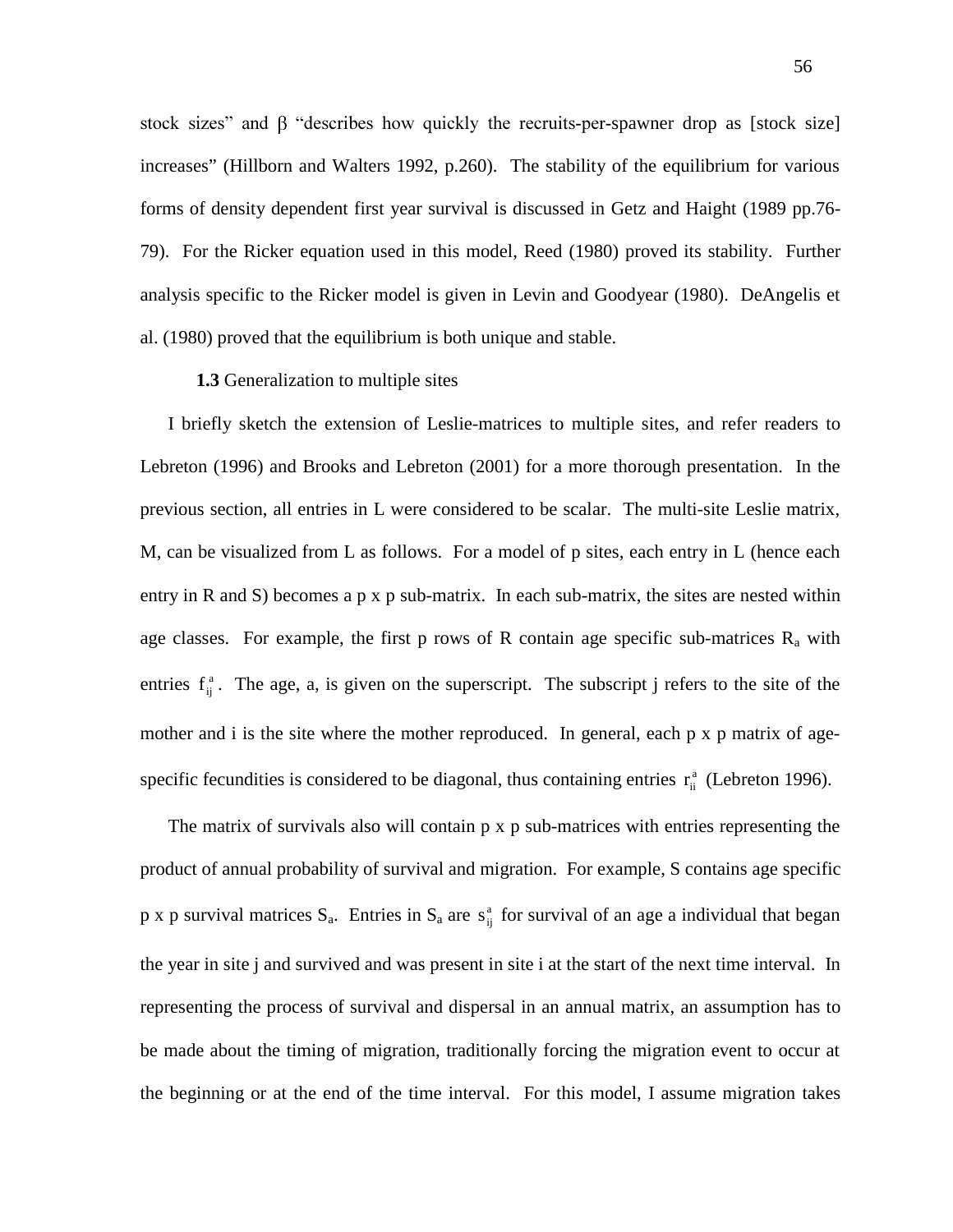place at the start of the survival process, which immediately follows reproduction (my matrix,  $M = SR$ ). This is a simplification of the migration process that can have important implications for the model (see Appendix 1 of Chapter 4 for the implications of migration for the sensitivity of survival).

As in the one-site case, the order in which R and S are multiplied determines the dimension of M: when  $M = RS$ , M is  $(n+1)p$  x  $(n+1)p$ ; when  $M = SR$ , M is np x np. The corresponding population vector,  $N_t$ , again has dimensional agreement with M. The dominant eigenvalue of M gives the overall growth rate of the system, and the associated eigenvectors **w** and **v** give age-by-site stable structure and age-by-site reproductive value, respectively. The parameters in R and S can be density-independent or density-dependent.

# **1.4** Optimal harvesting

The total yield, Y, achieved in a given year is given by

$$
Y = \sum_{i,j} weight_{i,j} x_{i,j} h_{i,j}
$$
 (2)

where weight<sub>i,j</sub> is age- and site-specific weight,  $x_{i,j}$  is the number of age i individuals in site j, and  $h_{i,j}$  is the proportion harvested from age i in site j. The optimum strategy will maximize Y for all possible h, i.e. it will give the maximum sustainable yield (MSY). Since the only density-dependent term is survival in the first age class, then the number of individuals in age classes >1 at a given site can be calculated as the product of the number of age 1 year olds at the harvested equilibrium value for that site  $(\overline{x}_{(0),i})$  and the cumulative survival from harvesting to age i in that site  $(L_{i(h),j})$  for the remaining age classes  $(L_{1(h),j})$  is defined to be 1). Consider harvesting age i in site 1 only:

$$
Y_{i,1} = \overline{X}_{1(h),1} weight_{i,1} L_{i,1} h_{a,1} \qquad (3),
$$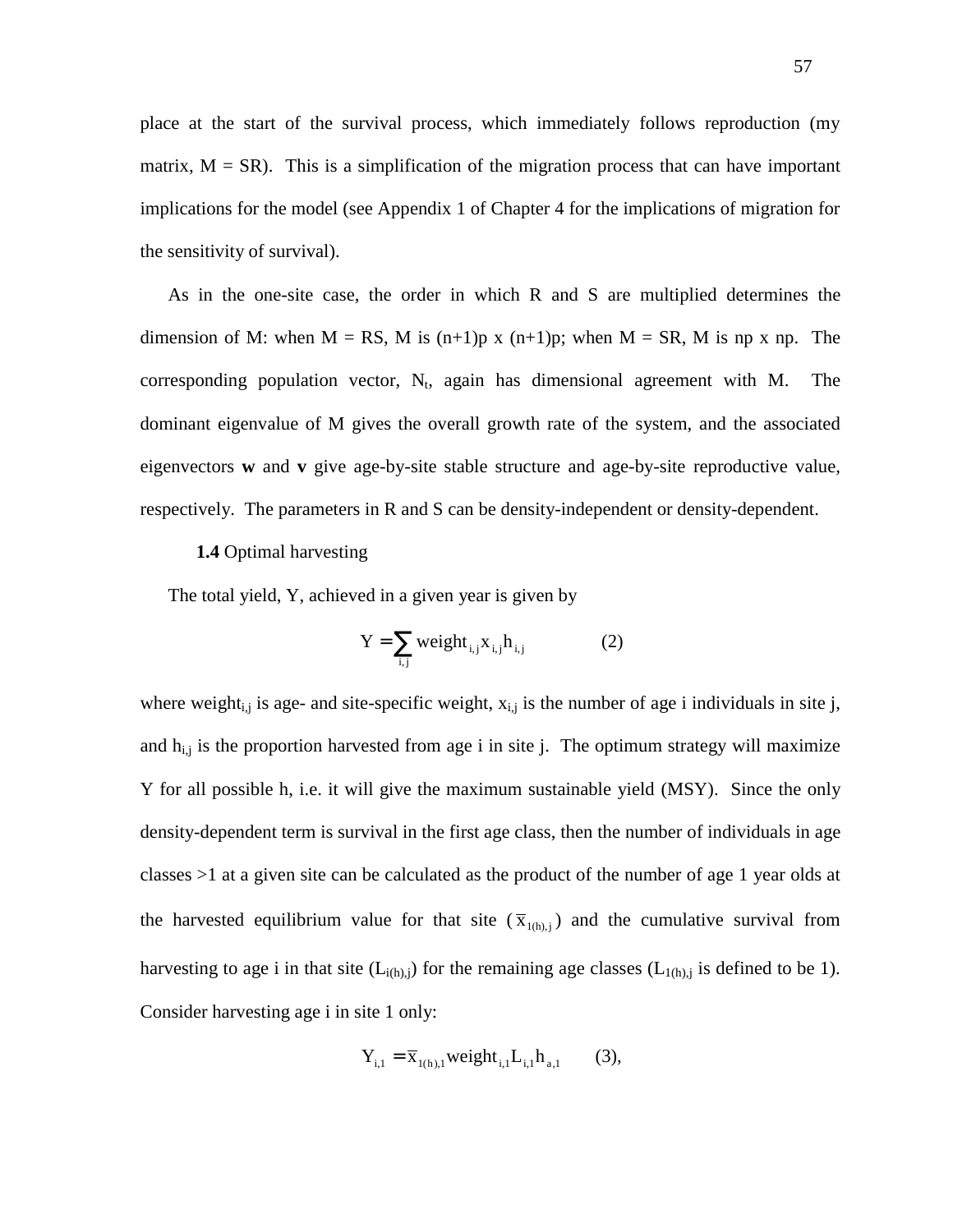where  $L_{i,1}$  is the cumulative survival to age i in site 1 in the absence of harvesting.

The one-site stock-recruitment Ricker model:

$$
x_1 = E e^{\alpha - \beta E} = \varphi(E) \tag{4}
$$

with  $E = \sum f_i x_i$  $E = \sum_i f_i x_i$ , the number of eggs laid. Thus,  $\varphi(E)$  provides the number of recruits that survive for a given number of eggs, E, produced in a year. In a multi-site context, (4) becomes:

$$
x_{1,j} = E_j e^{\alpha_j - \beta_j E} = \varphi_j(E_j)
$$
 (5)

where  $E_j = \sum_i$  $E_j = \sum f_{i,j} x_{i,j}$  is the number of eggs produced by at site j;  $\alpha_j$  and  $\beta_j$  are site-specific,

Ricker parameters.

Returning to (3), the yield obtained from harvesting only age i at site 1, the sensitivity of the model to  $h_{i,1}$  can be found by following (1). In my model,  $E_i$  is the density-dependent quantity that ultimately determines first year survivorship in site j. Suppose we have a two site system (j=1 or 2).  $h_{i,1}$  will be found in matrix entries  $m_{2i-1,2i-3}$  and  $m_{2i-1,2i-2}$ , which are  $(1-h_{i,1})s_{1,1}^{i-1}$  and  $(1-h_{i,1})s_{1,2}^{i-1}$ . Using the chain rule in conjunction with the density-dependent formula for sensitivity from (1), the derivative of  $E_1$  with respect to  $h_{i,1}$  is:

$$
\frac{\Delta E_1}{\Delta h_{i,1}} \approx \frac{\partial E_1}{\partial h_{i,1}} = \frac{-v_{i,1}w_{i-1,1}s_{1,1}^{i-1} - v_{i,1}w_{i-1,2}s_{1,2}^{i-1}}{-\sum_{i,j} v_{i,1}w_{i,1} \left[\frac{dm_{ij}(E_1)}{dE_1}\right]_{E_1 = \overline{E}_1}}
$$
(5).

Recalling that E<sub>1</sub> appears in only the first row of matrix M ( $m_{1,j} = f_{1,1}^{i} \phi_1(E_1)$ ), and that  $i - 1$  $i-1, 2$ <sup>3</sup> $1, 2$  $W_{i,1} = W_{i-1,1} S_{1,1}^{i-1} + W_{i-1,2} S_{1,2}^{i-1}$  when  $\lambda = 1$ , (5) simplifies to:

$$
\frac{\Delta E_1}{\Delta h_{i,1}} \approx \frac{-v_{i,1}w_{i,1}}{-v_{1,1}\sum_j w_{j,1}f_{j,1}\phi'_1(\overline{E}_1)}
$$
(6).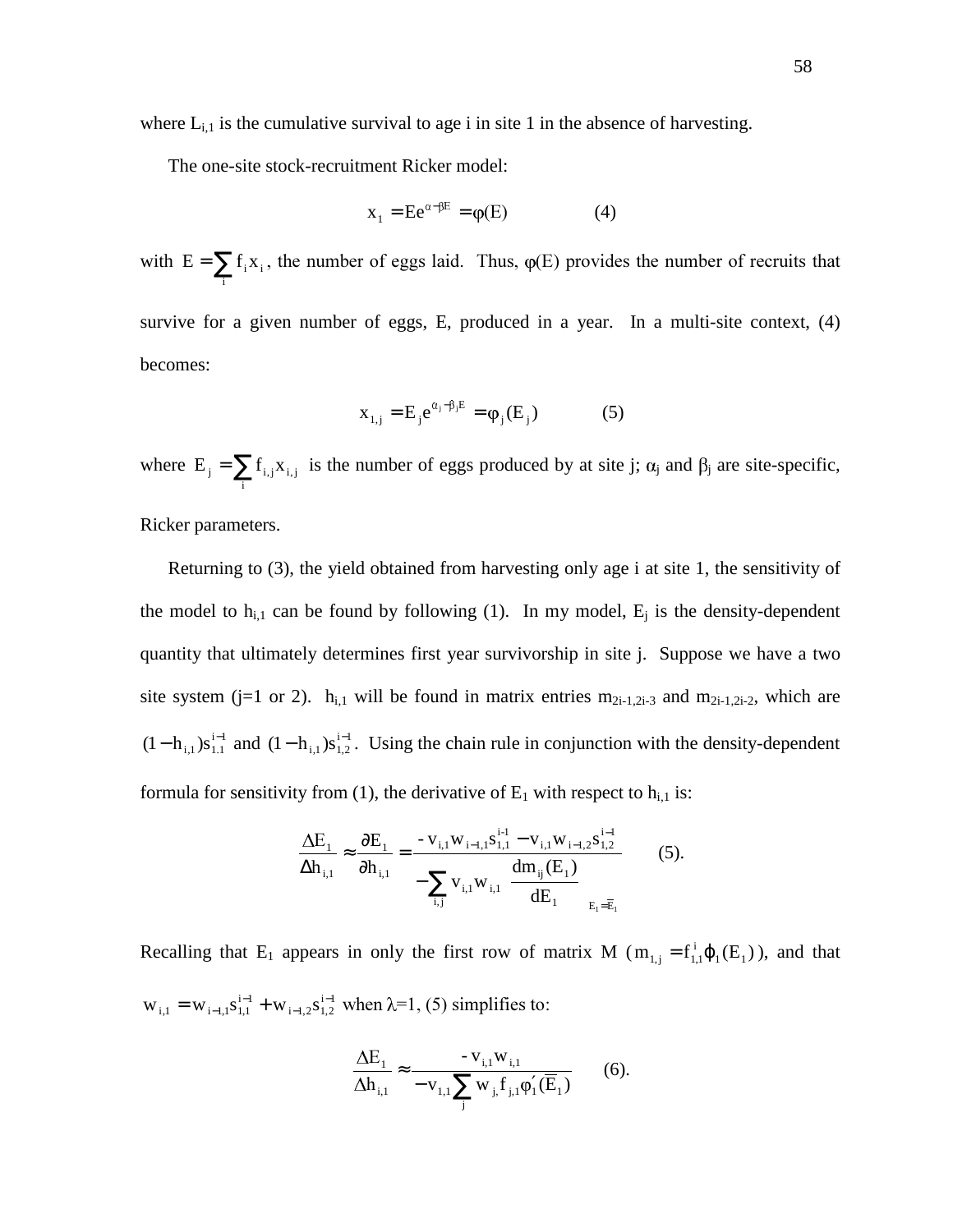Given that  $\Delta h_{i,1} = 0 - h_{i,1} = -h_{i,1}$ , an estimate of  $h_{i,1}$  is then:

$$
\hat{h}_{i,1} = \frac{-\Delta E_1 \left( v_{1,1} \sum_j w_{j,1} f_{j,1} \phi'_1(\overline{E}) \right)}{v_{i,1} w_{i,1}} \tag{7}.
$$

Finally, recognizing that for  $\lambda=1$ ,  $v_{1,1} = R_{0(1)} = \sum_j$  $v_{1,1} = R_{0(1)} = \sum w_{j,1} f_{j,1} (R_{0(1)})$  is the net reproductive rate at

site  $1$ ),

$$
\hat{h}_{i,1} = \frac{-\Delta E_1 \phi_1'(\overline{E}_1) R_{0(1)}^2}{v_{i,1} w_{i,1}} \tag{8}.
$$

Recall that the expression for yield when only one age is harvested was:

$$
Y_{i,1} = weight_{i,1} \overline{X}_{1(h),1} L_{i,1} h_{i,1} \qquad (9).
$$

Substituting  $\hat{h}_{i,1}$  and  $\overline{x}_{1(h),1} = \phi_{n}(E_{h_i,1})$ , where  $E_{h_i,1}$  is egg production in site 1 when age i is harvested by proportion h, the yield becomes:

$$
Y_{i,1} = \frac{\text{weight}_{i,1} \phi_1(E_{h_i,1}) L_{i,1}(-\Delta E_1) \phi_1'(\overline{E}_1) R_{0(1)}^2}{v_{i,1} w_{i,1}} \tag{10}.
$$

Lastly, recognizing  $L_{i,1} = w_{i,1}$  we have:

$$
\hat{Y}_{i,1} = \frac{\varphi_1(E_{h_i,1})(-\Delta E_1)\varphi_1'(\overline{E}_1)R_{0(1)}^2}{v_{i,1} / \text{weight}_{i,1}}
$$
(11).

For the harvest of a given age at a given site, there is one level of total egg production which yields the greatest surplus production (see Ricker 1975, p.284). Thus, regardless of the age harvested,  $\varphi_1(E_{h_i,1})$  and  $\Delta E_1$  will be constant. In other words, there will be many removal strategies that will reduce the stock to a level where surplus production is maximized. However, we want to know which one of those strategies gives the maximum yield. Examining (11), the only age dependent terms are reproductive value in site 1  $(v_{i,1})$  and age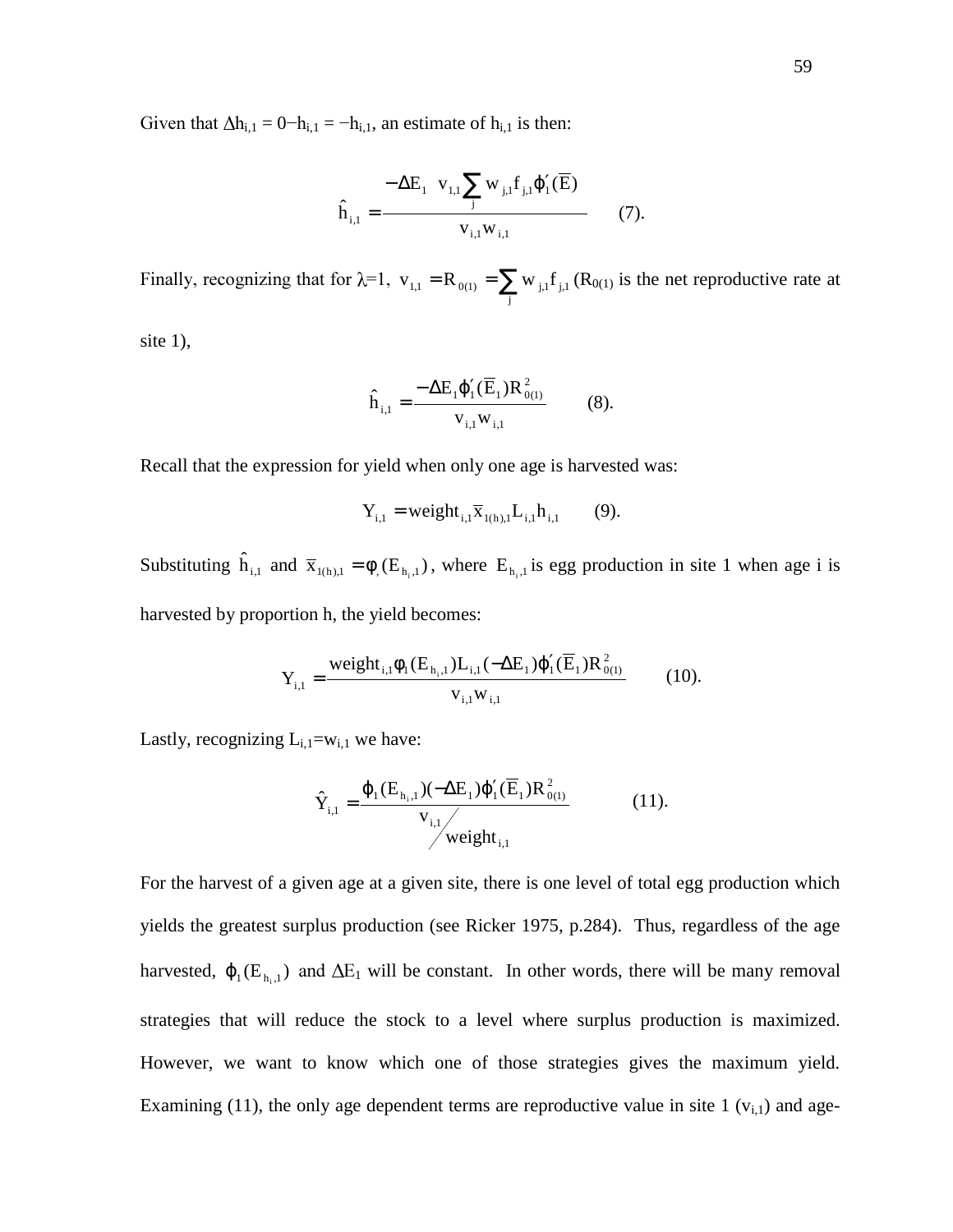specific weight in site 1 (weight<sub>i,1</sub>). Thus, yield will increase as this ratio decreases, and the optimal harvesting strategy will be to harvest the age- and site-class with the smallest ratio of reproductive value to weight. (The development above is presented in a multi-site context, but will clearly hold for a one-site model.)

This is precisely the result obtained in the density-independent case by Brooks and Lebreton (2001). The interpretation is analogous also: if all age classes were of the same economic value, the greatest number of individuals could be removed from the least reproductively valuable age class. When economic value (weight in this example) varies with age and site, then an individual's reproductive capacity is "weighted" by his weight.

A general theme from this derivation and that in Brooks and Lebreton (2001) is that of harvesting surplus production. In the density-independent model (Brooks and Lebreton 2001), the aim was to hold population size constant  $(\lambda=1)$  for a species that realized exponential growth  $(\lambda^* > 1)$  in the absence of harvesting. The optimal strategy therefore reduced the annual growth potential of the population ( $\Delta \lambda = \lambda^*$ -1), i.e. the annual surplus. In the present density-dependent model, the goal was to harvest a population in equilibrium (where  $\lambda=1$ ) so that it is reduced to a level ( $E_h = \overline{E} - \Delta E$ ) where surplus production is maximized. Thus, both models dealt with the issue of a population surplus and finding the optimal way to harvest it.

# **1.5** Beverton-Holt formulation

The development in the previous section assumed a Ricker recruitment function. In the resulting yield equation (11), the only age- and site-specific dependent terms were in the denominator. In the numerator were two terms related to the point of maximum surplus production:  $\varphi_1(E_{h,1})$  and  $\Delta E_1$ .  $\Delta E_1$  was the change in egg production from the unharvested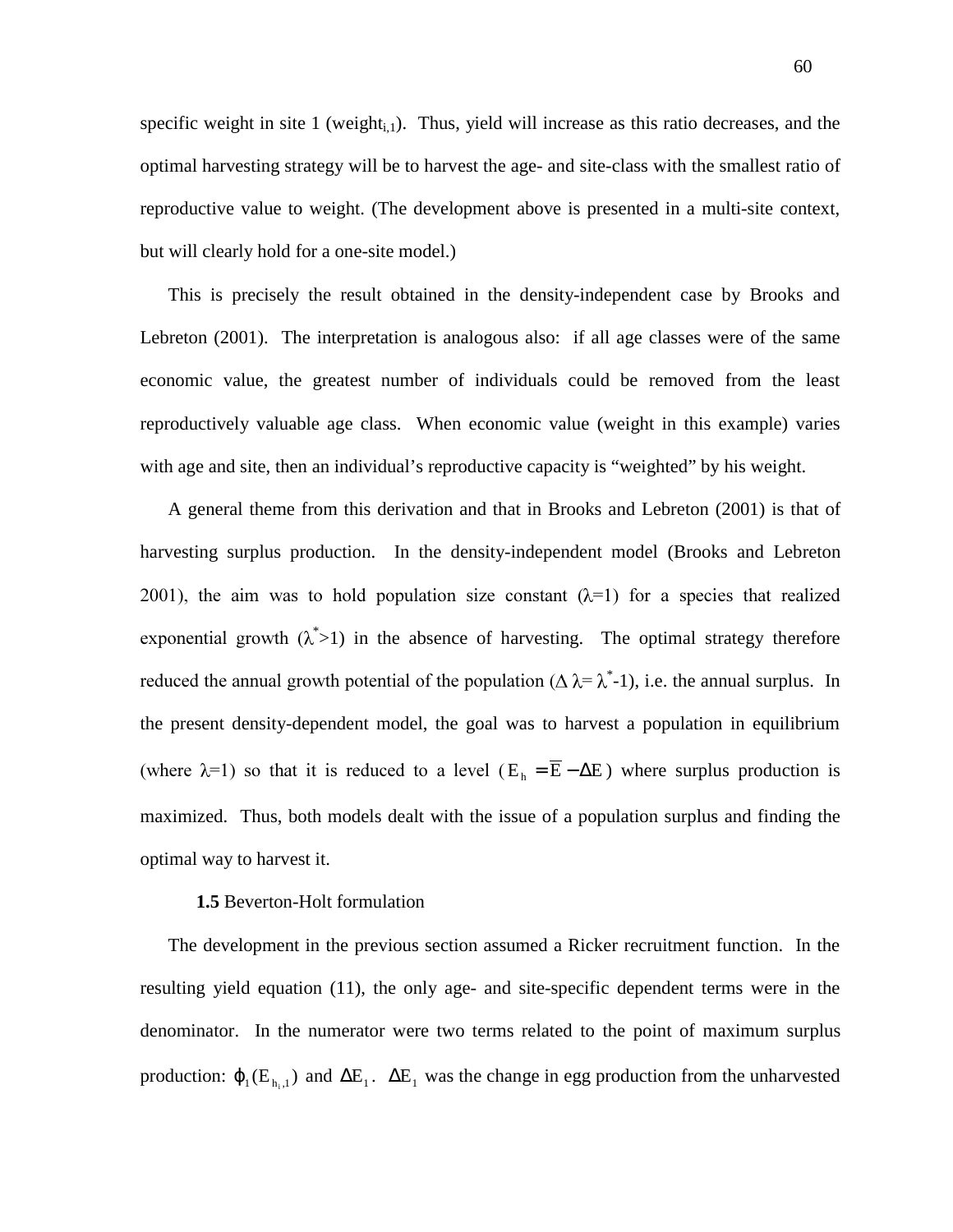equilibrium  $\overline{E}_1$  and the level where surplus production was maximized,  $E_{h,1}$ . From Ricker (1975, p.292), the Beverton-Holt recruitment function also possesses one point at which surplus production is maximized. Therefore, whether a Ricker or Beverton-Holt relationship is assumed does not affect the result, because the terms in the final yield equation associated with the function ( $\varphi(E_{h_i})$  and  $\varphi'(\overline{E})$ ) will be constant. Thus, for a Beverton-Holt relation, the same ratio of reproductive value to weight can be used to identify the optimal age (and site) class to harvest.

#### **1.6** Estimation of Proportion to harvest  $(h_{i,1})$

Having identified the optimum age class to harvest, one might look to (8) above, to estimate h<sub>i,1</sub>. All quantities are known except  $\Delta E_1$ , which is the difference in equilibrium recruitment between unharvested and harvested populations (i.e.  $\Delta E_1 = \overline{E}_1 - E_{h,1}$ ).  $E_{h_i,1}$  depends on  $h_{i,1}$ , so  $h_{i,1}$  cannot be estimated analytically. Instead,  $h_{i,1}$  can be varied between 0 and 1 and the resulting yields compared to identify the level of harvest producing the MSY. (But see Ricker 1975, Appendix III and Hilborn 1985b for a solution when both E and  $\varphi$ (E) have the same units).

I stated previously that the optimal solution from one-site models involved harvesting at most two age classes. This would be detected from my method as follows: first, the optimal age class, i, is identified from the vector  $\mathbf{v}/\mathbf{weight}$ ; next, one varies  $\mathbf{h}_{i,1}$  from 0 to 1 and examines the resulting yield. If the yield increases monotonically, then the predicted MSY will occur for  $h_{i,1} = 1$ . There are two possibilities at this point: either the MSY involves complete harvest of age i at site 1 and no additional harvest, or a second (younger) age class will be harvested partially. To determine which possibility is correct, one returns to the original **v**/**w** vector and selects the age class with the second smallest value, e.g. age j at site k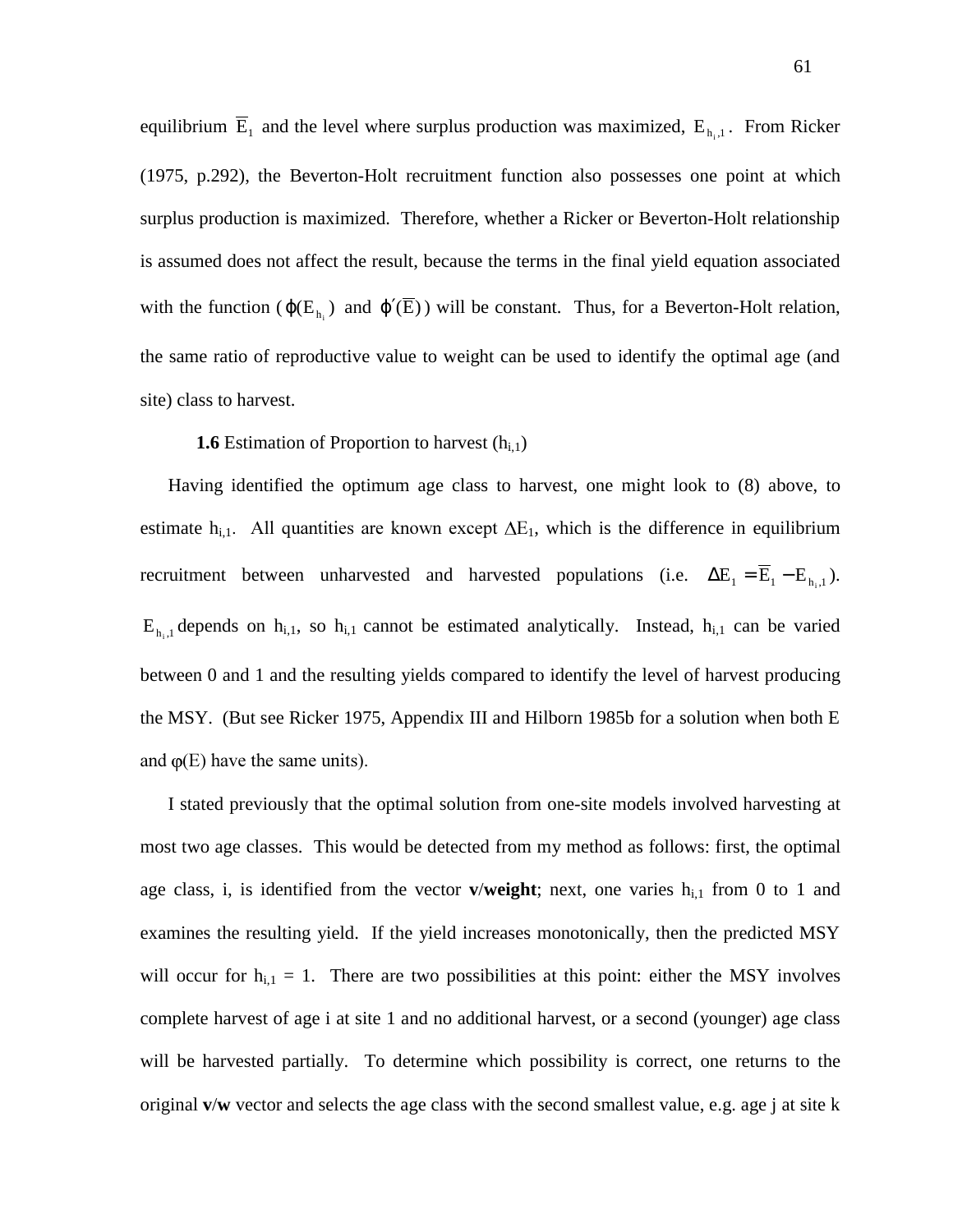(j<i necessarily). By fixing  $h_{i,1}$  at 1.0, and varying  $h_{i,k}$  from 0 to 1, MSY will either increase from the value when only age i was harvested completely or it will not. If it increases, the optimal harvesting strategy involves 2 age classes; if it does not, then only the first age should be harvested.

The reason for the two age strategy in a one-site model is simple: complete harvest of one age class effectively reduces the maximum age. Therefore, at any given time, only one age class can be harvested completely and a second age class partially. However, as Brooks and Lebreton (2001) pointed out, this result is particular to 1-site models. In a multi-site model, migration from unharvested sites can "replenish" age classes beyond the one completely exploited in the harvested site. Therefore, it is possible to obtain optimal solutions involving the harvest of more than 2 age classes in multi-site models. The method for identifying successive ages to harvest remains the same, though.

## **1.7** Finite versus instantaneous rates

The model parameters s and h have been implicitly assumed to be finite rates (h is akin to u, the finite annual exploitation in the fisheries literature). In the absence of fishing, instantaneous age-specific natural mortality,  $M_i$ , is:

$$
M_i = -\ln(s_i) .
$$

The model development assumes age-specific (and site-specific, in a multi-site case) survivals and fecundities are known. Hence, the  $M_i$  should be known, regardless of the timing of the fishery. However, the timing of the fishery will affect the estimate of  $h_i$ , and hence of  $F_i$  (instantaneous fishing mortality). If a pulse fishery is assumed, then  $h_i$  can be estimated as outlined in section 2.6, and then  $F_i$  is:

$$
F_i = -\ln(1 - h_i)
$$
 (pulse at start of the year)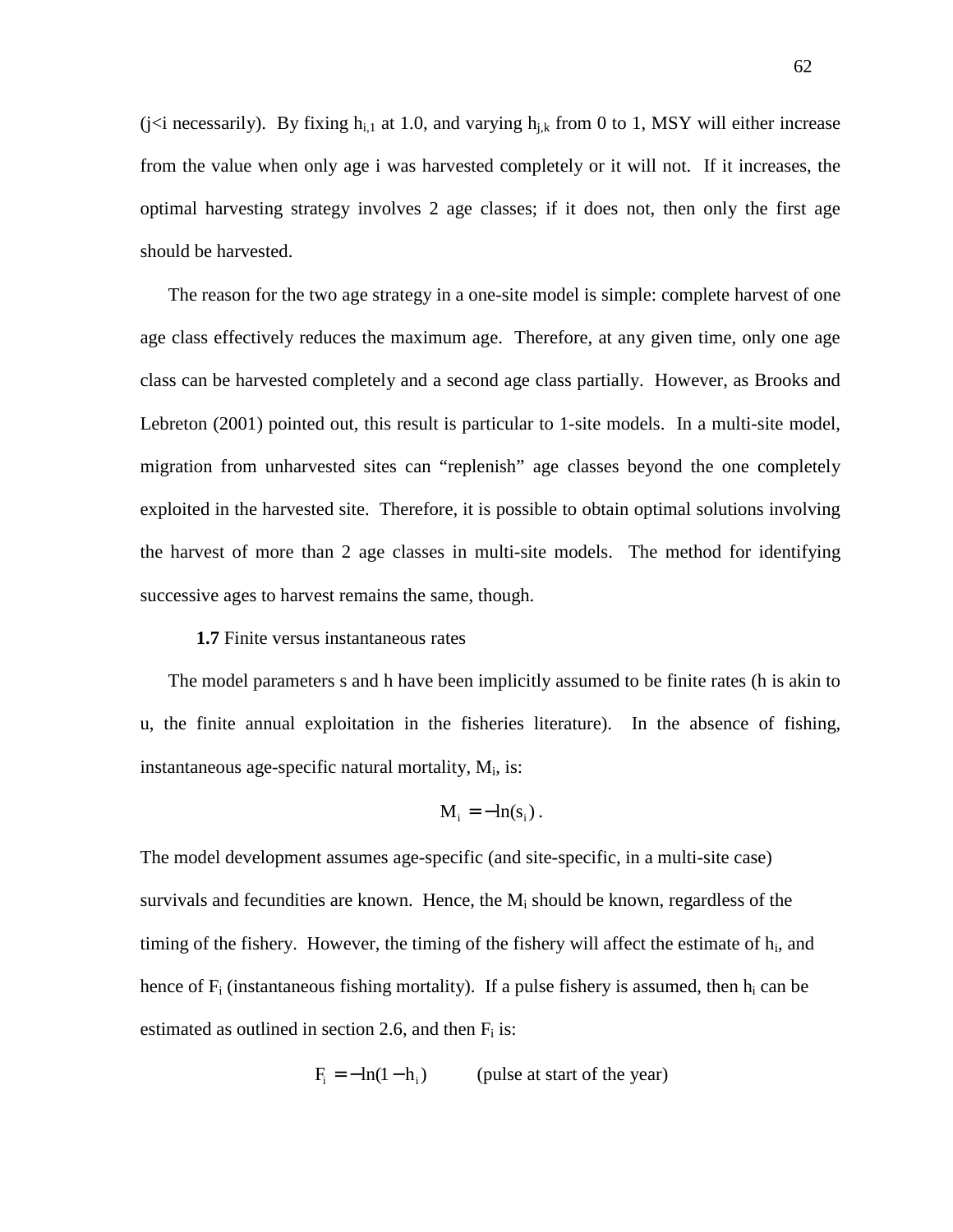$F_i = -\ln(1 - h_i e^{M_i})$ (pulse at end of year).

or

If fishing occurs continuously throughout the year or for only a fraction,  $\Delta t$ , of the year, then there is no direct relationship between h and s (see Pollock et al. 1991 and Brooks et al. 1998 for instantaneous rates formulations for these cases). The method in section 2.5 will not work for these cases. Instead,  $F_i$  is varied from 0 to 5-M<sub>i</sub>. Whereas  $h_i=1$  implies no survival beyond age i, in an instantaneous formulation survival only approaches 0 asymptotically. However, for  $Z_i = F_i + M_i \ge 5$ ,  $e^{-Z_i}$  is effectively 0. Thus, 5-M<sub>i</sub> can be used as an upper bound for the estimate of  $F_i$ . To test whether the optimal strategy involves harvesting more than one age, the process is similar to that outlined in section 2.6—if MSY increases monotonically for  $F_i$  in [0,5-M<sub>i</sub>], then fix  $F_i$  at 5-M<sub>i</sub> and vary  $F_i$  from 0 to 5-M<sub>i</sub>, where j corresponds to the age class with the second smallest ratio of reproductive value to weight.

## **3.0 The Arcto-Norwegian cod Model: An Illustration**

#### **3.1** The one-site case (No Reserve)

A 12 age-class, density-dependent matrix model was constructed using data presented in Reed (1980) (the data trace to Walters (1969) and ultimately to Garrod (1967)). Table 1 summarizes the age-specific values for annual survival, weight, and fecundity. Following the data provided in Reed (1980), I assume survival probability beyond age 12 is zero. Fecundity is given as the proportion mature multiplied by average weight at age (Walters 1969). For the Ricker relationship,  $\bar{x}_1 = Ee^{\alpha-\beta E}$ ,  $\alpha = 2.895$  and  $\beta = 0.0174$  (Reed 1980).

For this model, I began with an arbitrary initial population structure and projected the model until it reached equilibrium with total population size,  $\overline{N}$  (Table 2). At equilibrium, I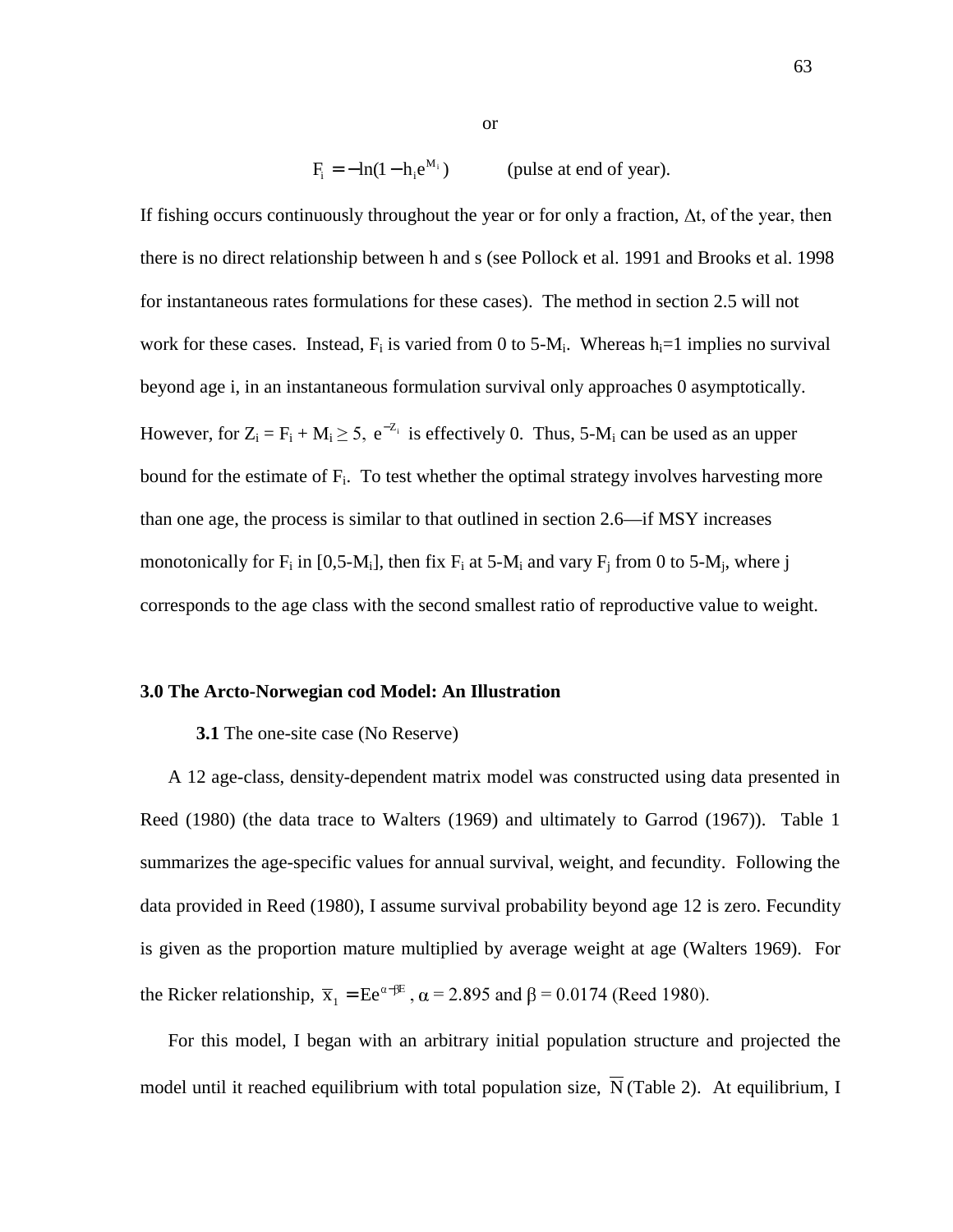estimated the left eigenvector, **v**, which gives age-specific reproductive value. I then found the ratio of age-specific reproductive value:age-specific weight (Table 3). From this new vector  $(v/w)$ , it was possible to identify the age class (i) that had the smallest ratio value making it the optimal age class to harvest. I then allowed  $h_i$  to vary between 0 and 1 and compared the resulting yields to identify the harvest level giving maximum yield.

Since implementing a single age-class harvest would be impossible in practice, I considered alternative (constrained) harvesting strategies by looking at the pattern of **v**/**w** values. This vector allows one to evaluate *a priori* how different combinations of minimum and maximum size restrictions will impact expected MSY. Perhaps the most realistic harvesting strategy to implement involves specifying only a minimum age. This could be most readily achieved with a minimum mesh size. However, Walters (1969) pointed out that it was not appropriate to assume knife-edge mesh selection. Therefore, I used age specific catchability coefficients for ages 3-6 (assuming age 7 was the age of full recruitment) of 0.05, 0.38, 0.62, and 0.85 (Walters 1969), respectively, and calculated yield for all possible minimum sizes between age 3 and 12.

## **1.2** The two-site case (Reserve and Non-Reserve area)

A two-site density-dependent matrix model was constructed, using the same age-specific survival, fecundity, and weight values as for the one-site case (see Table 1). Site-specific Ricker functions were created by adjusting  $\alpha$  and  $\beta$  until the unfished equilibrium population size in the reserve (R) was 25% of  $\overline{N}$  and in the non-reserve (NR) was 75% of  $\overline{N}$ . These adjusted values were:  $\alpha_R = 2.39$ ,  $\beta_R = 0.0357$ ,  $\alpha_{NR} = 2.82$ , and  $\beta_{NR} = 0.0215$ . All sitespecific equilibrium quantities are given in Table 4 (no harvesting, zero migration assumed).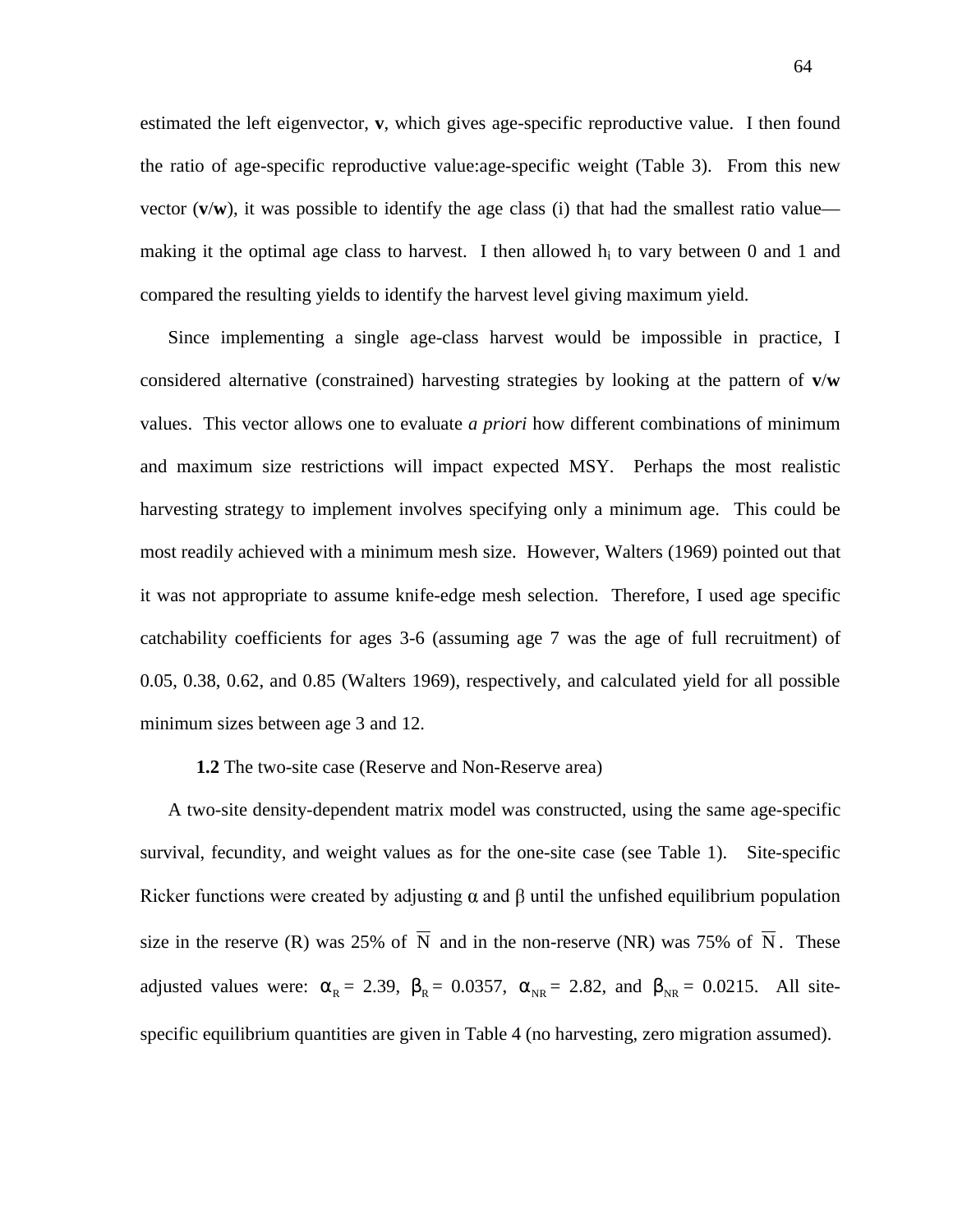To allow interaction between the reserve and non-reserve, parameter values for migration are needed. This parameter will be difficult to measure in practice, but could be estimated from tagging-studies (Arnason 1973; Hilborn 1990; Hestbeck et al. 1991; Schwarz et al. 1993; Brownie et al. 1993; Hanski et al. 2000). Migration is expected to vary with the size of the closed area, and could vary for different age-groups. Several papers on marine reserve systems have suggested a relationship for transfer rate as a function of reserve size (Polacheck 1990; Guenette and Pitcher 1998). However, for a given reserve size, the same total amount of area could be encompassed with one large reserve or several smaller reserves. The motivation for creating one or several reserves (cf. "SLOSS" debate in Diamond 1975; Simberloff and Abele 1976; Gilpin and Diamond 1980) would depend on the species in question, and its migration patterns and/or tendency to remain in distinct sub-units. Therefore, rather than infer a functional relationship, I begin with a fixed reserve size ( $R =$ 25% of total area) and explore several levels of transfer rate between reserve and nonreserve. My objective here is not to estimate the optimal reserve size, but rather to illustrate how the introduction of a closed area could affect yield and optimal harvesting strategies. In addition, I explore how constrained harvesting strategies could vary between a no-reserve versus a reserve system.

I consider three simple transfer rate scenarios assuming the population is well-mixed for all age classes (i.e. all age classes migrate with the same probability):  $i$ ) transfer rates correspond directly to reserve proportion (25% of the fish population moves into the reserve and 75% of the fish population move into the non-reserve area annually); *ii*) equal migration of 50% between sites annually; and *iii*) limited, unequal migration of 10% moving from reserve to non-reserve and 15% moving from non-reserve to reserve annually. These wide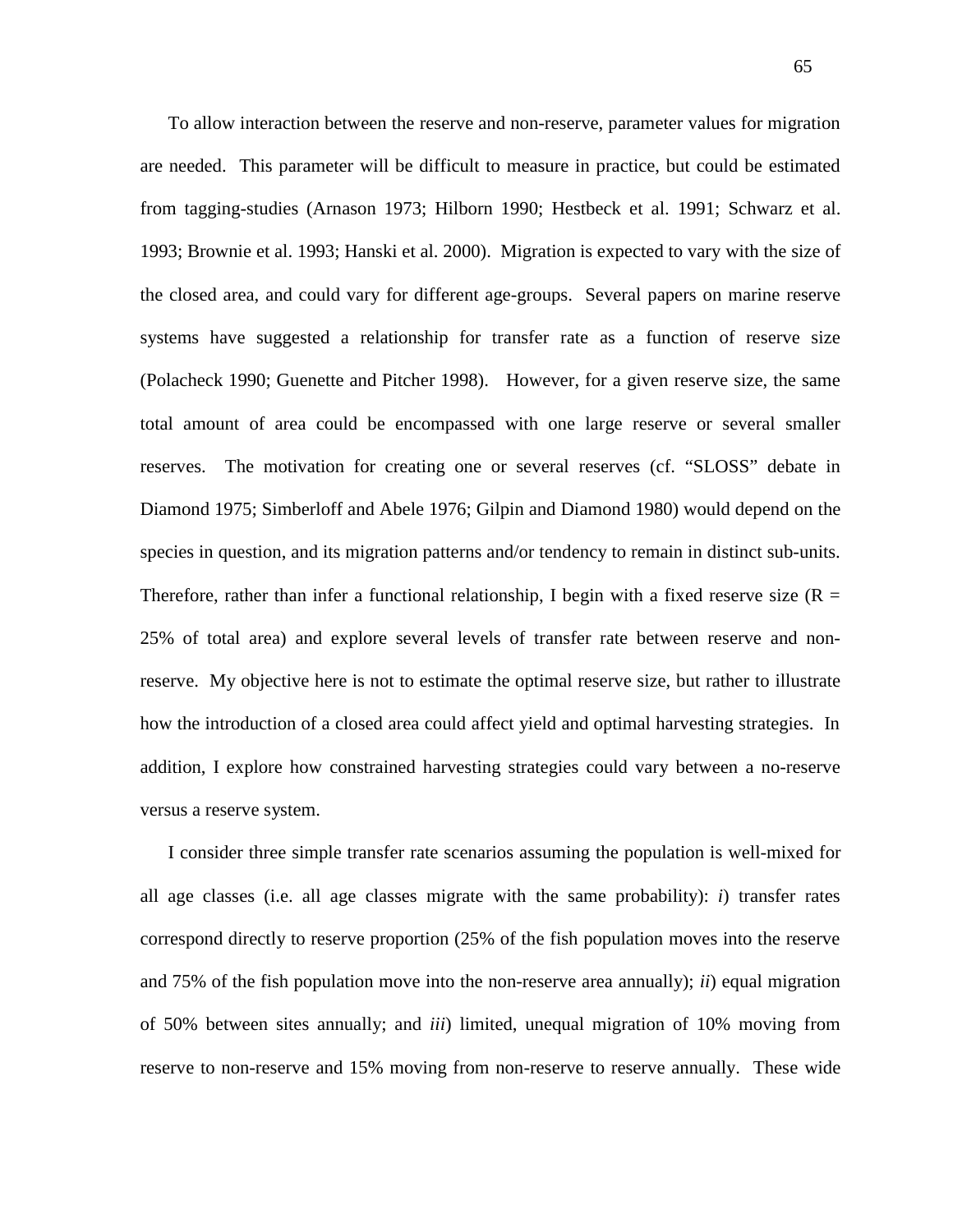range of transfer rates is expected to cover the spectrum of movement possibilities for a reserve encompassing 25% of the total area previously fished.

The equipment employed for harvesting fish can be very destructive to the habitat. Closing an area to fishing could lead to a higher quality habitat in the reserve, which could positively influence survival and/or fecundity. I explored a situation where fish in the reserve are 10% more productive by increasing the Ricker parameters:  $\alpha_{R(HF)} = 2.6$ ,  $\beta_{R(HF)} =$  $0.035$  (HF = High Fecundity). Figure 1 shows a plot comparing the various Ricker curves used in the models. In the absence of harvesting, this additional fecundity brought the equilibrium population size to  $\overline{N}$  =1396.5 (with no migration). I compare optimum yields from constrained harvesting for one-site, and two-site models with normal or high fecundity.

Lastly, I consider how creating a reserve would compare to a no-reserve case where the level of fishing exceeds the optimum. The yields calculated at the optimum harvest level in the no-reserve case are almost surely unattainable because it requires that all fisheries harvest at the exact mandated level. As many stocks are overexploited, it is unrealistic to compare yields with a reserve to yields that assume strict compliance. I therefore compare yields with a reserve to yields obtained without a reserve but where fishing level is 1.5 or 2.0 times the optimal harvest level.

# **4.0 Results**

### **4.1** One site case (No Reserve)

Age 6 is the optimal age-class to harvest, as it has the smallest ratio of reproductive value: harvest value (= 3.3224, Table 3). Varying  $h_6$  from 0 to 1 (by increments of 0.01), I found the maximum yield to occur when  $h_6 = 0.45$  (MSY = 39.975). This agrees with Reed (1980). Examining the vector **v**/**w**, I can predict *a priori* that the best maximum yield for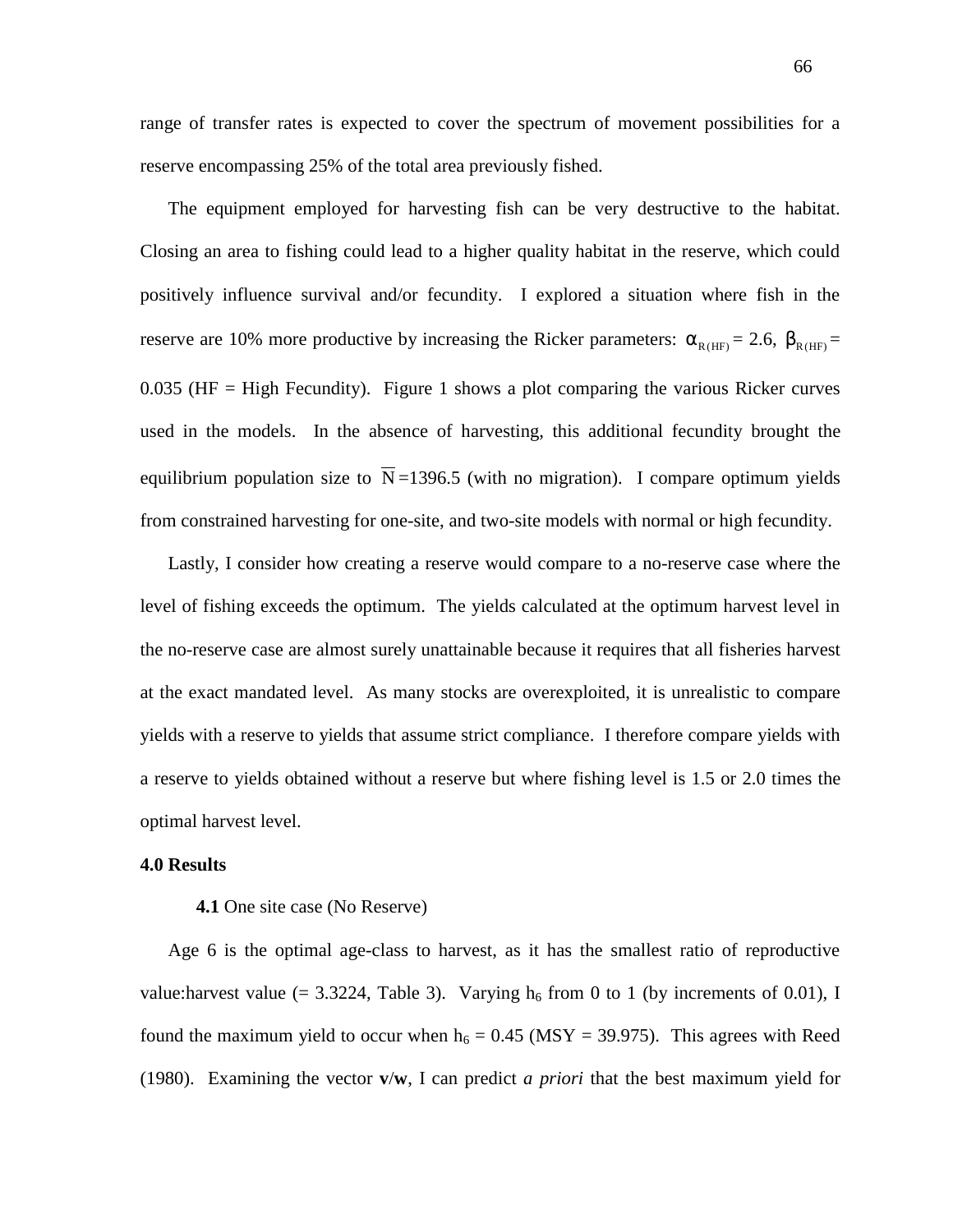constrained harvesting strategies (where both minimum and maximum age exploited can be controlled) will involve harvesting ages 5 and 6 and will decrease for other strategies in the the order listed in Table 4. MSY (and associated equilibrium values) corresponding to each of these strategies, assuming the level of harvest is equal for all age classes harvest (i.e. knife edge selectivity) is given in Table 5. This table is consistent with Figure 2 in Reed (1980), where he plotted MSY for several potential harvesting strategies.

As more age classes were exploited, the level of sustainable harvest decreased from a high of 0.45 when only age 6 was targeted to 0.07 when ages 3-12 were harvested (Table 5). This harvest rate can be interpreted as an annual exploitation rate (*u* in fisheries literature). For simplicity, it was assumed that this was a pulse fishery. Conversion to an instantaneous fishing mortality (F) is given in 2.7. Yield per recruit (YPR) decreased monotonically from 0.1354 to 0.0895, while equilibrium population size and number of recruits varied slightly (though unsystematically).

MSY for minimum age at entry to the fishery beginning with age 3 (with harvest scaled by age-specific selectivity) is given in Table 6. The maximum occurs for a low level of harvest for ages 5-12 (MSY = 29.003, h = 0.11). This value is about 73% of the theoretical MSY (when only age 6 is harvested). Increasing the minimum age causes MSY to decrease, with the sharpest decline when changing from a minimum age of 7 to 8. Harvesting ages 7-12 would achieve 62% of theoretical MSY. As the minimum age harvested increases, the amount of harvest that can be applied to the population increases, from a minimum of 0.1 for ages 3-12 to a maximum of nearly 1.0 for ages 11-12.

Figures 2 and 3 show the trajectory of MSY for several harvesting strategies. In Figure 2, I show the short term yields associated with initiating harvest on age 6 only, ages 5-12, or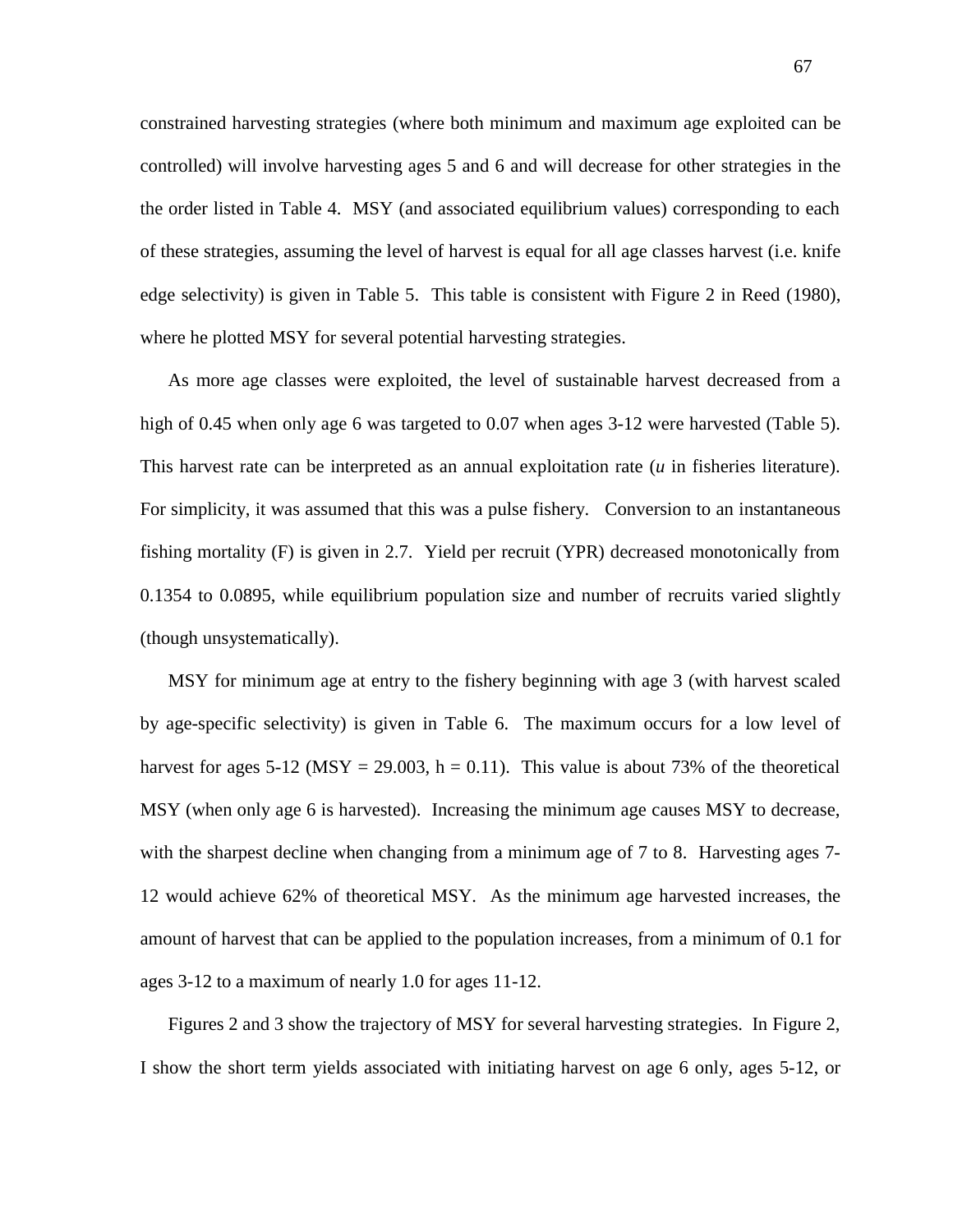ages 7-12, from an unharvested population. For about the first 20 years, harvest declines steadily, though more sharply for the "age 6 only" strategy. The oscillation of the curve as it approaches equilibrium MSY results in part from the effects of harvest "working its way through" the population age structure (see chapter 4 for a discussion of transient analysis in age-structured populations). The persistence of fluctuations and degree of change in initial MSY to equilibrium MSY is greater in Figure 2 than in Figure 3. MSY is attained more quickly (and smoothly) when the minimum age harvested is increased from 3 to 5 rather than from 3 to 7.

Tables 7 and 8 show the effect on the population and yields when the optimal fishing level,h, is exceeded by 1.5 or 2.0 times, respectively. At 1.5 times the optimal h, yields were 46 – 56% less than the optimal MSY, and the harvested population size ( $\overline{N}_h$ ) is 25 – 30% the unharvested size for many of the harvest strategies. When ages 11-12 or only age 12 were harvested, the optimal h was already very high and could not be raised beyond 1.0. Thus, results for these 2 age classes are not representative of overfishing by 1.5 times optimal h as the other strategies are. This is also true in Table 8, where all but the last 2 strategies correspond to 2.0 times optimal h. At double the optimal h, yields are negligible, and so is the harvested population size, for that matter.

# **4.2** Two-site case (Reserve and Non-Reserve)

The ratios for age-specific reproductive value:harvest value were exactly the same as for the 1-site case (Table 3). Thus, regardless of migration pattern, age class 6 is still the optimal class to exploit when a reserve equal to 25% total fished area is created. The theoretical unconstrained MSY for migration pattern (*i*) is actually greater in the 2-site case than in the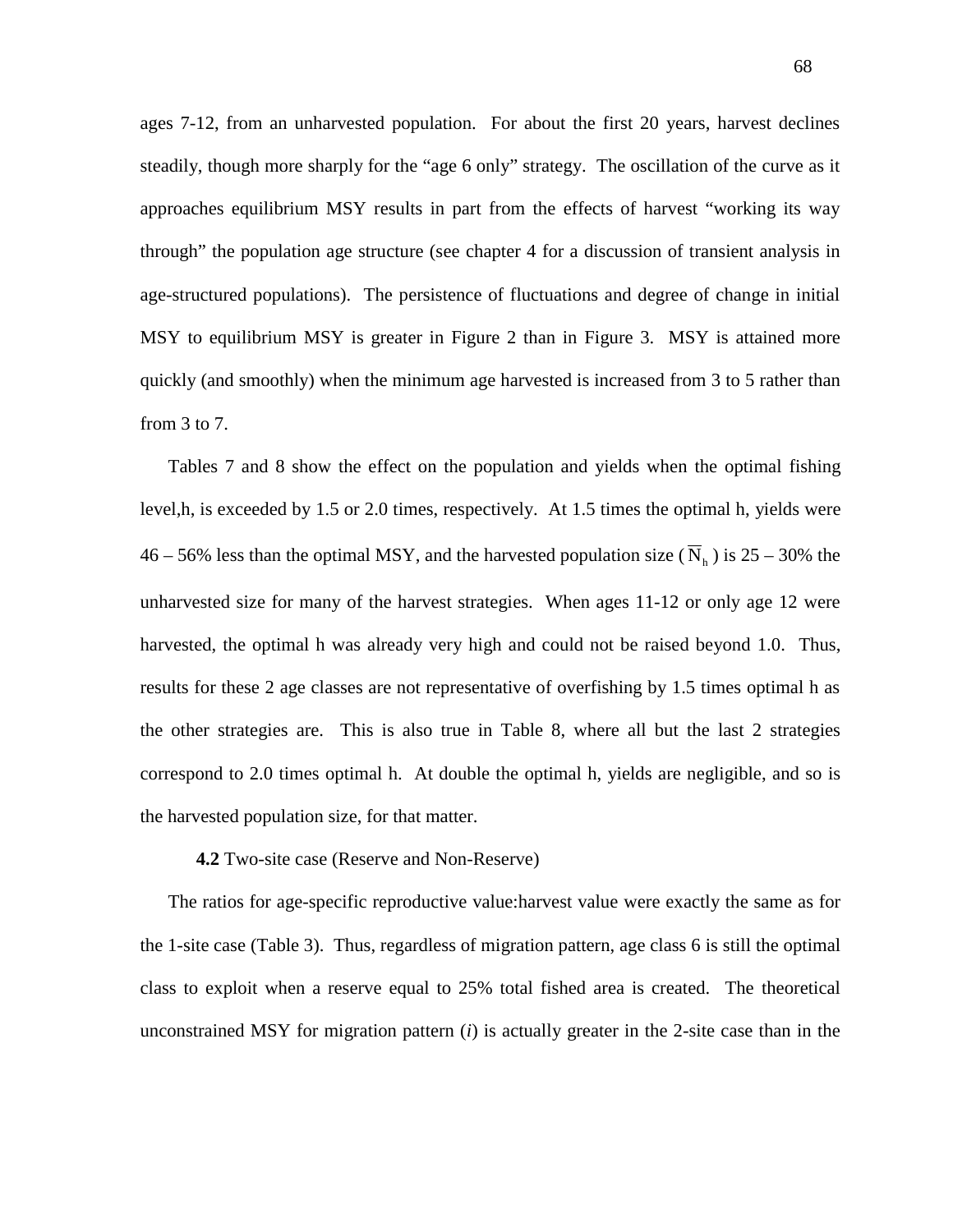one-site case, while it is only 86% and 70% the one-site value for migration patterns (*ii*) and (*iii*), respectively.

MSY for constrained harvesting follows the same age-category rankings as in the one-site case. Within each row of Table 9, MSY decreases (as do harvest level and YPR) as migration levels decrease. In general, MSY values from the two-site constrained scenarios in Table 9 were less than the one-site values – by 85-92%, 74-78%, and 65-69% for migration patterns (*i*), (*ii*) and (*iii*), respectively. The harvested equilibrium population size and number of recruits (total in both sites) was in approximately the same range as that found in the 1-site case (Tables 5 and 6). The level of harvest is approximately double the level of harvest in the 1-site model for migration pattern (*i*), and is similar to the 1-site levels for (*ii*) and (*iii*).

MSY in the non-reserve when only the minimum age harvested can be controlled is given in Table 10. As in the one-site case, the maximum yield occurs for harvesting ages 5-12. MSY decreases across rows as migration rates decrease. The sharpest decline within each column occurs between harvesting ages 7-12 versus ages 8-12. As in Table 9, the amount of harvest for (*i*) is nearly double that of harvest levels for the one-site model, while (*ii*) and (*iii*) are similar to one-site levels. Compared to constrained harvests from the one-site model, yields in Table 10 were 63-94%, 70-77%, or 60-66% those in Table 6 for (*i*), (*ii*) and (*iii*), respectively. However, all two-site constrained yields were greater than one-site yields for "over-fished" scenarios. (This comparison excludes the last two entries in Tables 7 and 8 because h could not be increased sufficiently.)

MSY trajectories beginning from an unharvested population at equilibrium are given in Figures 4, 5, and 6. There is very little difference that results from different migration patterns. For a population at equilibrium with harvesting of ages 3-12, the MSY trajectories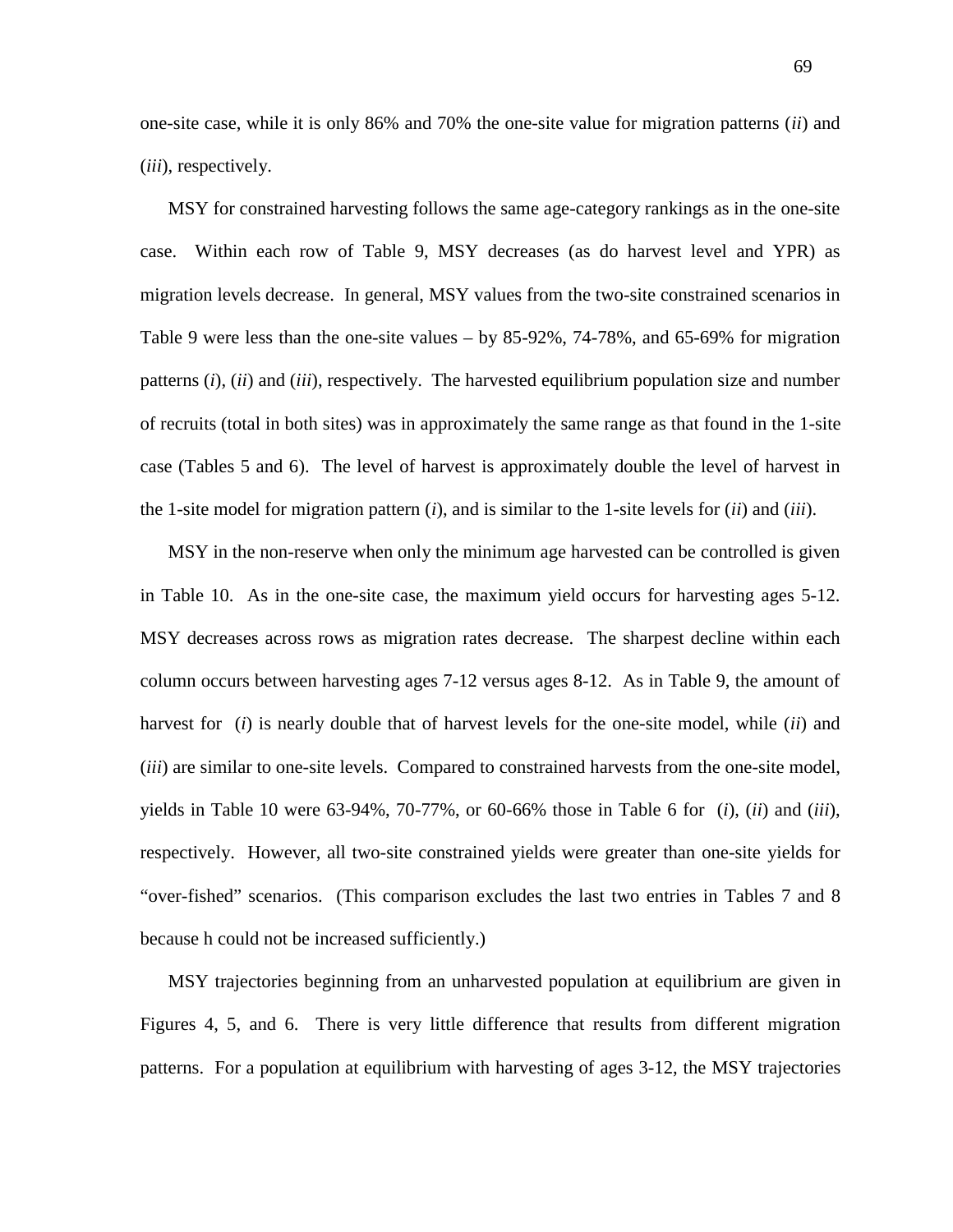associated with increasing the minimum size harvested to 5 or 7 is given in Figures 7, 8 and 9. Again, the trajectory does not vary with migration pattern. Trajectories between the oneand two-site models were very similar.

Constrained yields from a scenario where fish realize a higher fecundity in the reserve are given in Table 11. For migration pattern (*i*) yields are greater when a reserve is in place for nearly all combinations of harvested age classes, measuring 101- 123% of yields in one-site models at optimal harvest levels. For migration patterns (*ii*) and (*iii*), yields are 74-89% and 65-72% that of one-site models, although they are greater than yields when reserve fish do not obtain higher fecundity. When the level of fishing in the one-site model exceeded the optimal level, yields from the reserve were higher.

All constrained MSY are compared in Figure 10. The best yields are obtained in a reserve system with high transfer rates out of the reserve (migration pattern (*i*)) and higher fecundity. The next best yields were obtained without a reserve when fishing is held to the optimum level, although yield from two other reserve scenarios were fairly close for most of this range (reserve for migration pattern  $(ii)$  + high fecundity, and reserve for migration patern (*i*)). When fishing exceeds the optimum level, yields in a reserve are greater for all harvesting strategies (except for strategies involving harvest of only the three oldest age classes).

#### **5.0 Discussion**

A very simple, biologically intuitive method for determining optimal harvesting strategies has been developed for density-dependent matrix models. Because matrix models have been in the literature for more than 50 years (Leslie 1945, density-independent case; Leslie 1948, density-dependent case), their construction and the calculation of their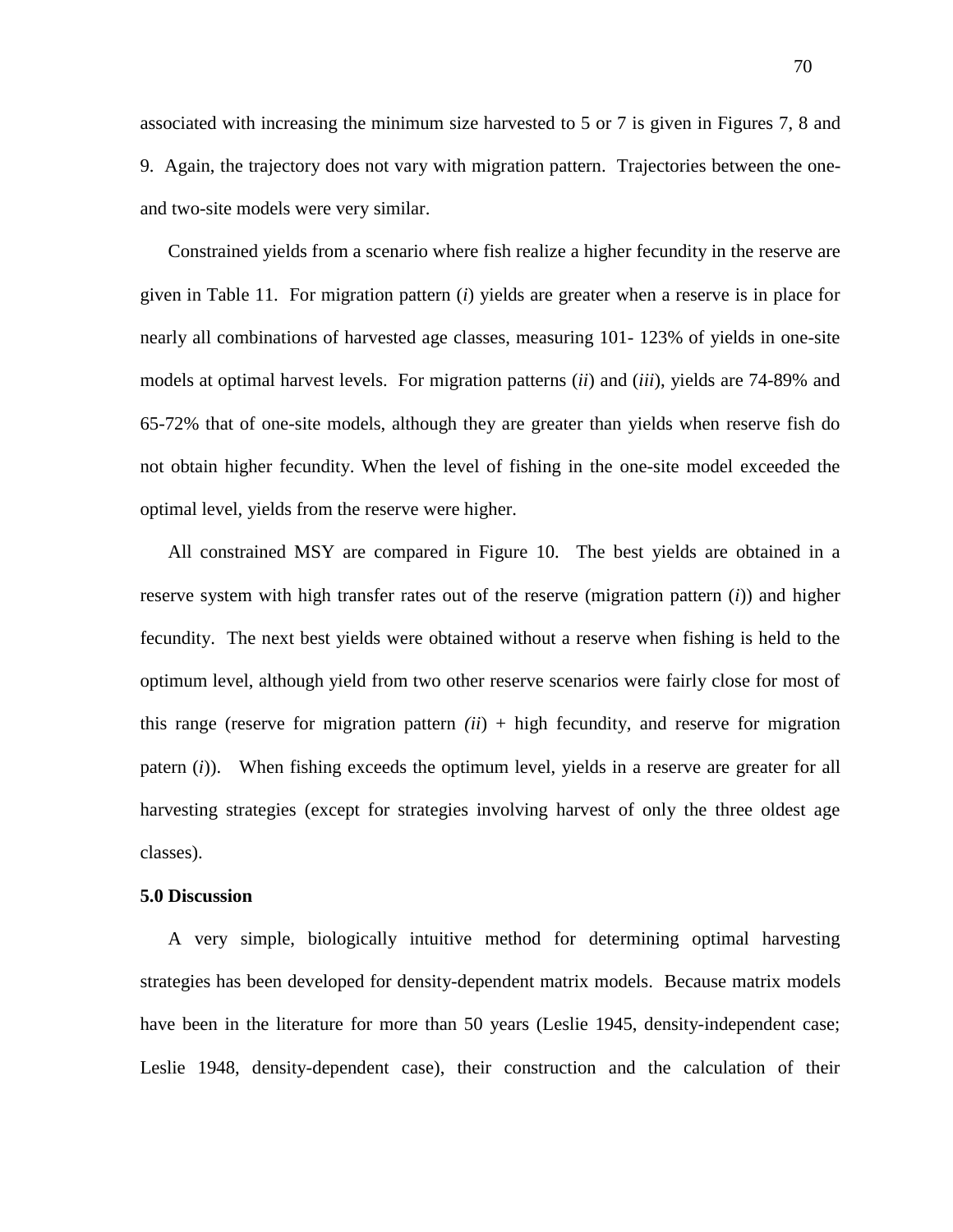asymptotic properties (eigenvalues and eigenvectors) is assumed to be routine. (The availability of mathematical software with linear algebra packages, such as MATLAB ® or MAPLE  $\mathcal{D}$ , makes this trivial). I suggest that anyone capable of creating a matrix model is equally capable of applying the criterion developed here to find optimal solutions to their harvesting problems. The optimal age class to harvest can be determined by simply examining age-specific life-time reproductive value (the left eigenvector at unharvested equilibrium) divided by age-specific weight. Yield will be maximized by harvesting the age class with the smallest ratio. If a second age class is to be harvested to attain MSY, it will be the age-class with the second smallest ratio. This criterion for selecting the optimal age class encapsulates the inherent harvesting trade-off between the value of a given age class to a fishery (in terms of weight) versus its value for the population (given by its expected lifetime reproductive value). This conclusion is general and holds for multi-site models as well (both density-independent and density-dependent), and may involve harvesting more than two age classes.

While other methods exist for determining MSY, they are essentially numeric and lack a clear, biological motivation in their approach. My approach was based on sensitivity of equilibrium egg production  $(\overline{E})$  to harvest. First year survival is a density dependent function of stock size (and the quantity of eggs they produce). Therefore, the sensitivity of  $\overline{E}$  to harvest is expected to play a role in determining the optimal strategy, because survival (and, hence, recruitment to the fishery) depends on egg production.

Garrod (1985) stated that the life-history of cod is such that the pattern of YPR shows a maximum at low F values when the minimum age harvested is low, with the maximum shifting to higher F values when the minimum age harvested is increased. This was found to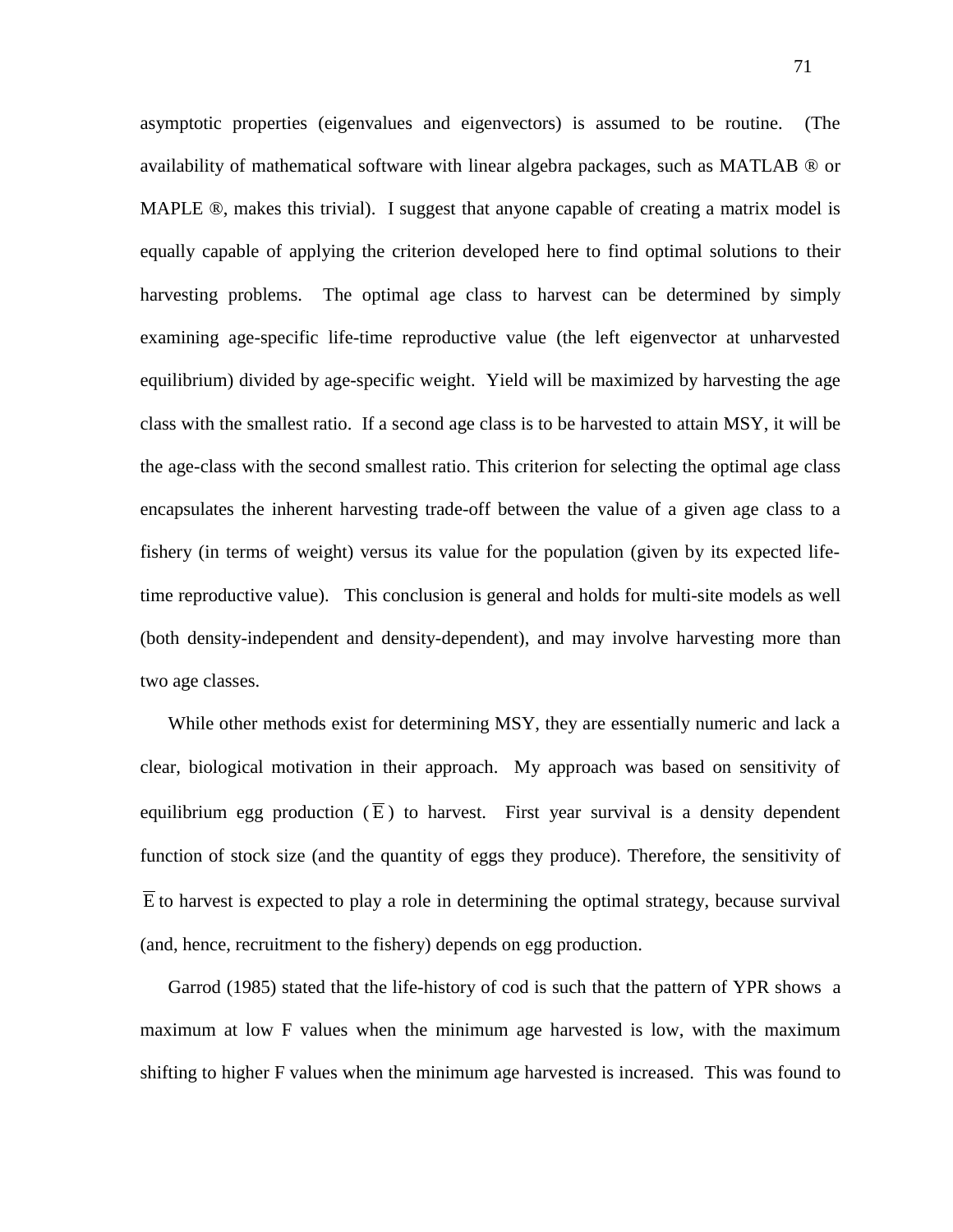be true in both one- and two-site models. Furthermore, by inspection of the vector **v**/**weight** various age-specific harvesting strategies can be ranked.

In summarizing some general characteristics of maximum yield policies, Walters (1969, pp.511-512) stated that they would be "most strongly determined by growth rates and reproductive parameters (relative fecundities, reproduction curve constants)…" and that "the best policy is to harvest each cohort close to the age when biomass loss through numbers decline balances biomass gain through growth…" Reed showed analytically that for increasing recruitment functions (i.e. no overcompensation), the optimal strategy will not occur before the age where natural biomass (defined as age specific weight multiplied by cumulative survival-to-age) reaches a maximum. Getz (1980) proved the same result for a more general class of recruitment functions (Getz and Haight 1989). These authors verbalized or analytically proved an MSY "guideline", i.e. they identified an age class that served as a lower bound for optimal harvesting strategies. However, a simple and explicit method for determining which age (or ages) should be harvested had been lacking. Furthermore, I propose that the issue of using natural biomass as a criterion is a "red herring," for I have shown that MSY is governed by the ratio of reproductive value to weight rather than the product of weight and survival. In Appendix 1, I provide a counter-example to demonstrate that the natural biomass criterion is not a general result. I propose that the ratio of life-time reproductive values to weight is the most informative measurement to consider. Prager (1987) suggested that life-time reproductive values be used as a guideline for evaluating alternative management strategies aimed at rebuilding fish stocks. This would be similar to my criterion, when the vector of weights (or economic value) is equal for all age-classes. However, the values he used for life-time reproduction actually correspond to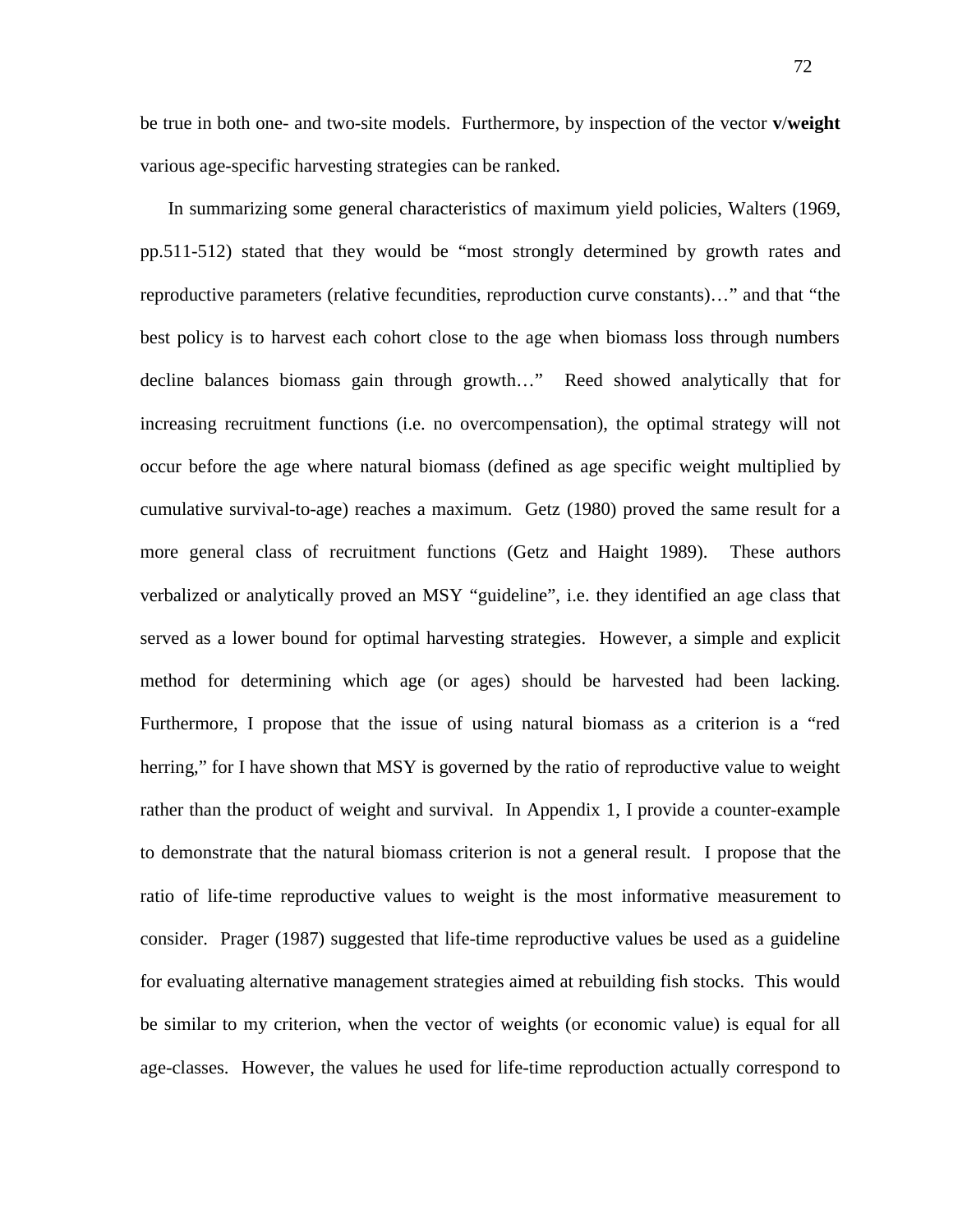net-maternity values (see Caswell 1989, p.152), which will only be equivalent to elements of the left-eigenvector if  $\lambda$ =1.0.

Minimum age control is the most realistic of the harvest options I explored. The transient dynamics of MSY can be fairly smooth when the minimum age is shifted slightly (from age 3 to age 5 in my example) but can be expected to show larger oscillations when the minimum age is increased over a larger interval (age 3 to age 7, e.g.). These calculations and trajectories ignore the inherent variation in stock recruit dynamics, but I expect that for moderate levels of variability, the trajectories will remain the same. Other sources of variation, related to environment, predation, or prey abundance, could cloud the underlying pattern as oscillations associated with each source of "noise" run their course through the age structure. The trajectory pattern that I observed did not vary between one-site and two-site models, which indicates that the creation of a reserve will not create larger fluctuations when control actions are changed outside of the reserve.

When confronted with the need to introduce new management controls to reduce exploitation, there are two main options. The first is to try to decrease harvesting levels (either through increasing the minimum age harvested or decreasing total fishing pressure). This was the primary method used for most of the last century. The current status of many fish stocks indicates that this approach has not been successful. One reason is that implementation is not perfect. Also, by-catch mortality is difficult to control and may not have been accurately accounted for when new fishing recommendations were created. An alternative control is to close certain areas to fishing. Implementation is limited by enforcement (Murawski et al. 2000 report the use of ship and aircraft patrol as well as requiring all vessels to carry a satellite receiver/transmitter which tracks vessel location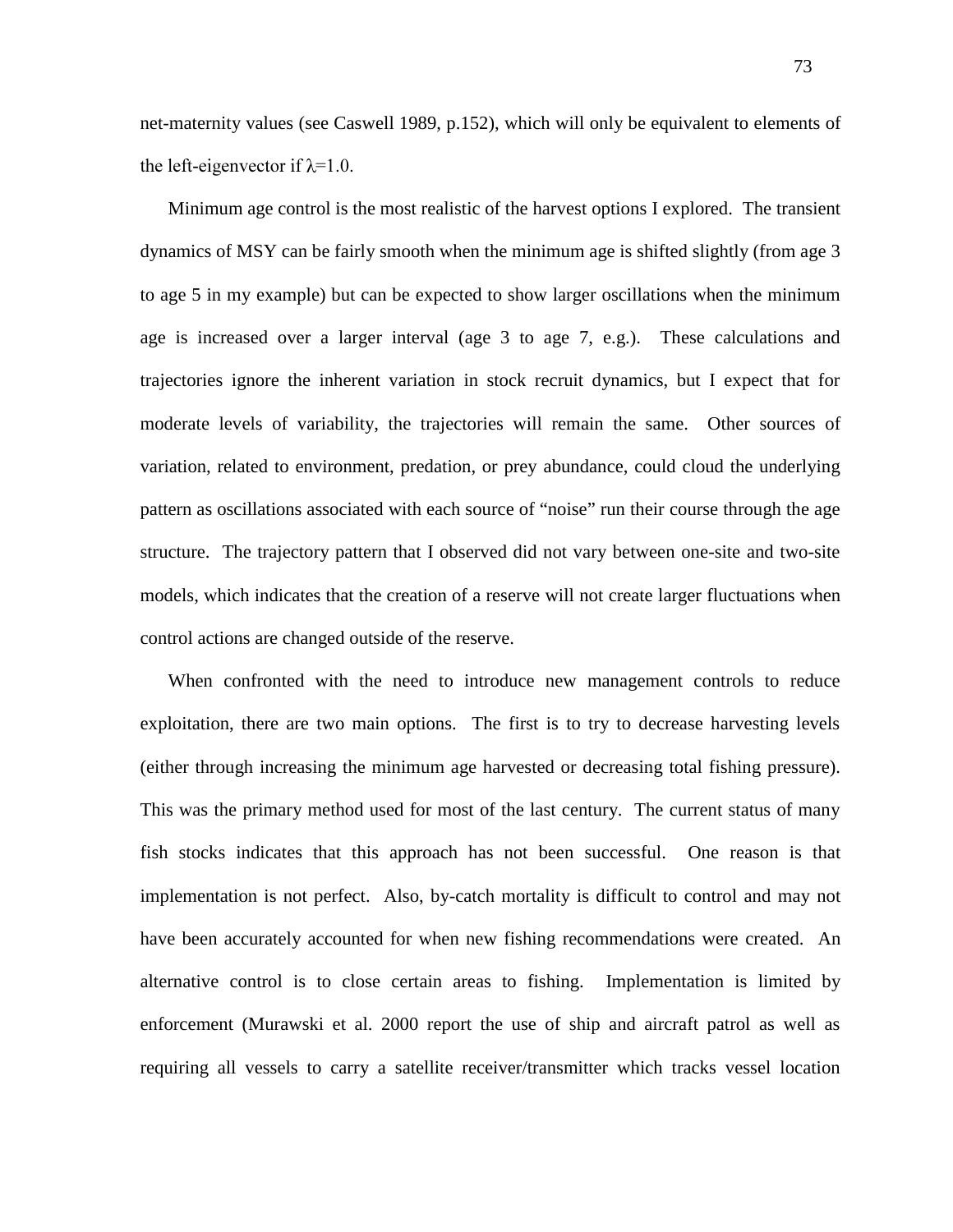hourly). The effect on yields depends on the size of the reserve, the transfer rates in and out of the reserve, and the quality of the reserve habitat and its effects on survival and reproduction of fish located inside the reserve. Intuitively, if fish live longer in a reserve, they will attain a greater size and should have higher fecundity.

It remains to be determined what an appropriate reserve size is, and what transfer rates could be expected. Also, deciding on reserve placement will probably have some social or political component factored into the decision. My simple model indicates that reasonable yields are still obtainable when a reserve is created. And when a stock is being overfished, creating a reserve led to higher sustainable yields. In addition to higher yields, another benefit of a reserve is that it provides insurance against collapse or severe recruitment overfishing .

### **Acknowledgements**

Drs. K. Pollock, J. Hightower, and G. Hess provided valuable suggestions for improving this manuscript.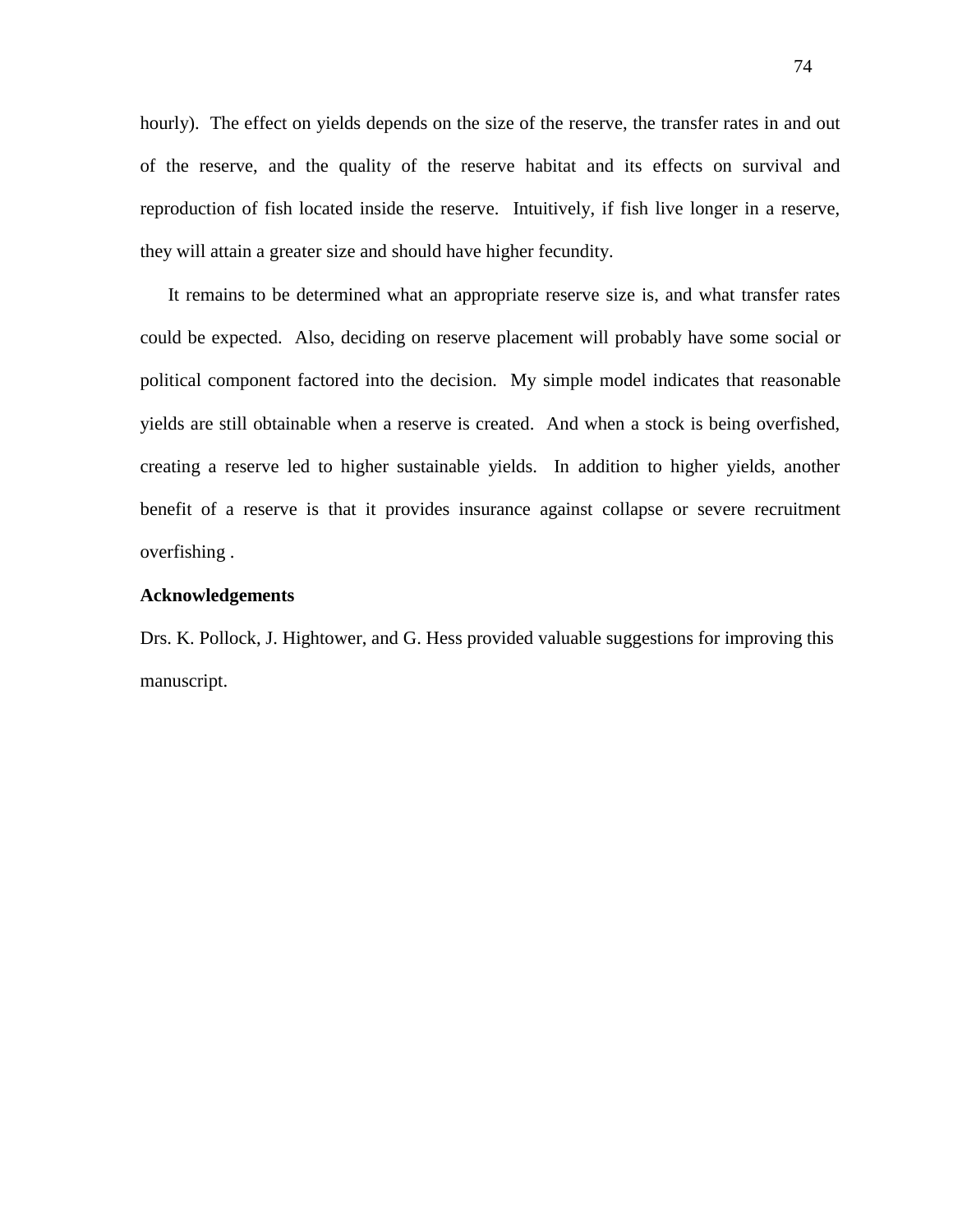# **Literature Cited**

Alcala, A.C. 1988. Effects of marine reserves on coral fish abundances and yields of Philippine coral reefs. Ambio 12(3):194-199.

Arnason, A.N. 1973. The estimation of population size, migration rates, and survival in a stratified population. Researches on Population Ecology 15:1-8.

Attwood, C.G. and B.A. Bennett. 1994. Variation in dispersal of Galjoen (*Coracinus capensis*) (Teleostei:Coracinidae) from a marine reserve. Can. J. Fish. Aquat. Sci. 51:1247- 1257.

Baranov, T.I. 1918. On the Question of the Biological Basis of Fisheries. Nauch. Issledov. Iktiol. Inst. Izv., I, (1) 81-128, Moscow*.*

Beddington, J.R. and Taylor, D.B., 1973. Optimum age specific harvesting of a population. Biometrics, 29:801-809.Biometrics, 29:801-809.

Bellman, R. 1961. Adaptive Control Processes: A Guided Tour. Princeton University Press, Princeton, NJ. 255 pp.

Brooks, E.N. and J.-D. Lebreton 2001. Optimizing removals to control a metapopulation: Application to the Yellow Legged Herring Gull (*Larus cachinnans)* Ecol. Model. *in press*.

Brownie, C., J.E. Hines, J.D. Nichols, K.H. Pollock, and J.B. Hestbeck. 1993. Capturerecapture studies for multiple strate including non-markovian transitions. Biometrics 49:1173-1187.

Buxton, C. 1993. Life history changes in exploited reef fishes on the east coast of South Africa.Env. Biol. Fish. 36:47-63.

Carr, M.H., and D.C. Reed. 1992. Conceptual issues relevant to marine harvest refuges: examples from temperate reef fishes. Can. J. Fish. Aquat. Sci. 50:2019-2028.

Caswell, H. 1989. Matrix Population Models. Sinauer, Sunderland, Mass. 328 pp.

Caswell, H. 1997. Methods of matrix population analysis. in: Structured Population Models in Marine, Terrestrial and Freshwater Systems (ed: S. Tuljapurkar and H. Caswell). Chapman and Hall, New York, pp. 19-58.

Cushing, D.E. 1995. Population Production and Regulation in the Sea: A Fisheries Perspective. Cambridge University Press, NY, 354 pp.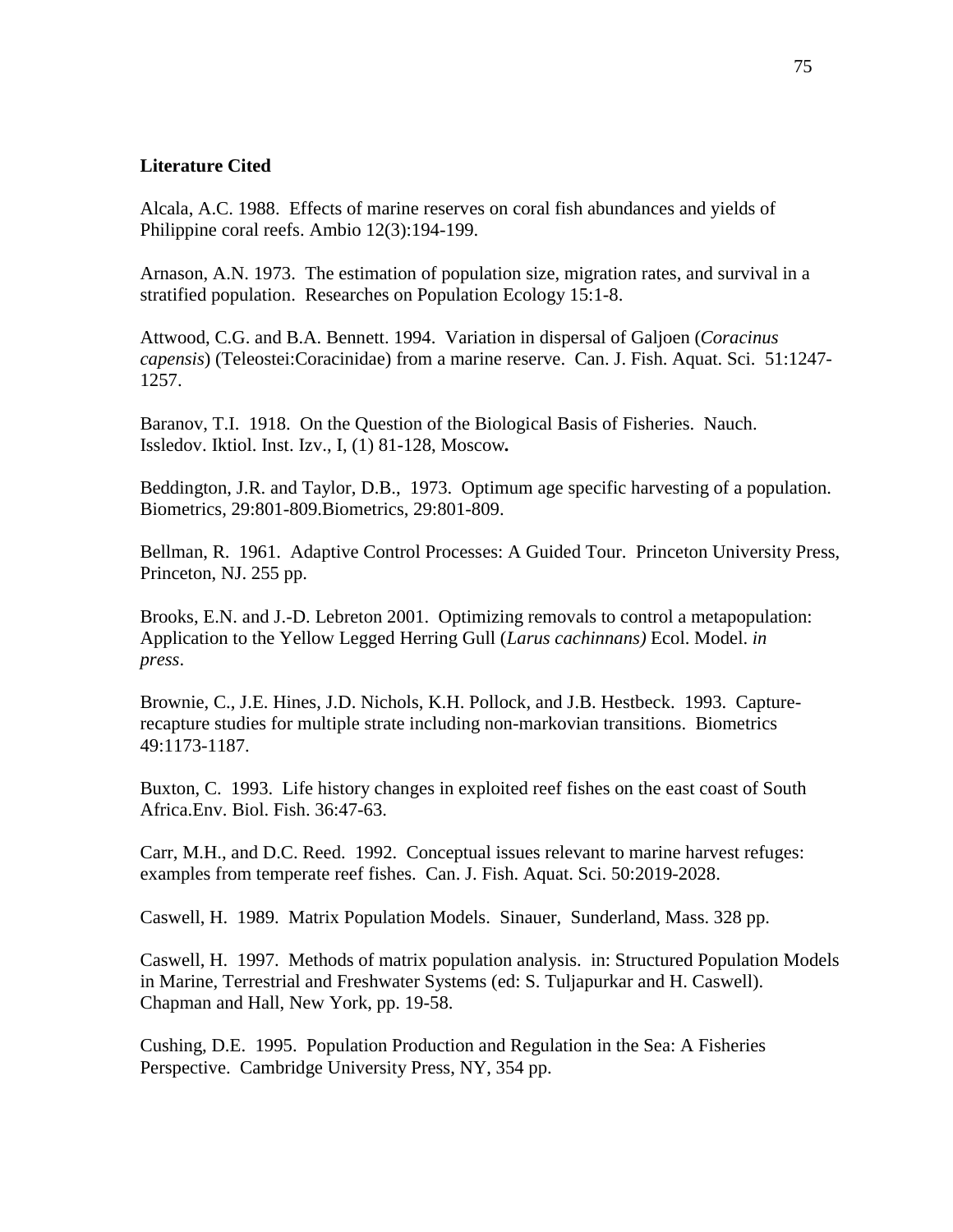Davis, G.E. 1989. Designated harvest refugia: the next stage of marine fishery management in California. CalCOFI Rep 30:53-58.9

DeAngelis, D.I., L.J. Svoboda, S.W. Christensen, and D.S. Vaughn. 1980. Stability and return times of Leslie matrices with density-dependent survival: applications to fish populations. Ecol. Model. 8:149-163.

DeMartini, E.E. 1993. Modeling the potential of fishery reserves for managing Pacific coral reef fishes. Fish. Bull. 91:414-427.

Diamond, J.M. 1975. The island dilemma: lessons of modern biogeographic studies for the design of natural reserves. Biol. Cons. 7:129-146.

Dickson, R.R., J.G. Pope, and M.J. Holden. 1974. Environmental influences on the survival of North Sea cod. pp69-80 in: The Early Life History of Fish (ed: J.H.S. Blaxter). Springer-Verlag, NY, 796pp.

Doubleday, W.G. 1975. Harvesting in matrix population models. Biometrics, 31:189-200.

Ferreira, B.P. and G.R. Russ. 1995. Population structure of the leopard coralgrouper, *Plectroponus leopardus*, on fished and unfished reefs off Townsville, Central Great Barrier Reef, Australia. Fish. Bull. 93:629-642.

Garrod, D.J. 1967. Population dynamics of the Arcto-Norwegian cod. J. Fish. Res. Board. of Canada 24:145-190.

Garrod, D.J. 1977. The North Atlantic cod. in: Fish Population Dynamics (ed: J.A. Gulland). pp.216-242.

Garrod, D.J. 1985. North Atlantic cod: fisheries and management to 1986. in: Fish Population Dynamics, 2<sup>nd</sup> edition (ed: J.A. Gulland). pp. 185-218.

Getz, W.M. 1980. The ultimate sustainable yield problem in nonlinear age-structured populations. Math. Biosci. 48:279-292.

Getz, W.M. and Haight, R.G., 1989. Population Harvesting. Princeton Univ. Press, Princeton, NJ, 391 pp.

Gilpin, M.E. and J.M. Diamond. 1980. Subdivisions of nature reserves and the maintenance of species diversity. Nature 285:567-568.

Guenette, S.J. and T. Pitcher. 1999. An age-structured model showing the benefits of marine reserves in controlling overexploitation. Fish. Res. 39:295-303.

Guenette, S.J, T. Lauck, and C. Clark. 1998. Marine reserves: from Beverton and Holt to the present. Rev. Fish Biol. Fish 8(3):251-272.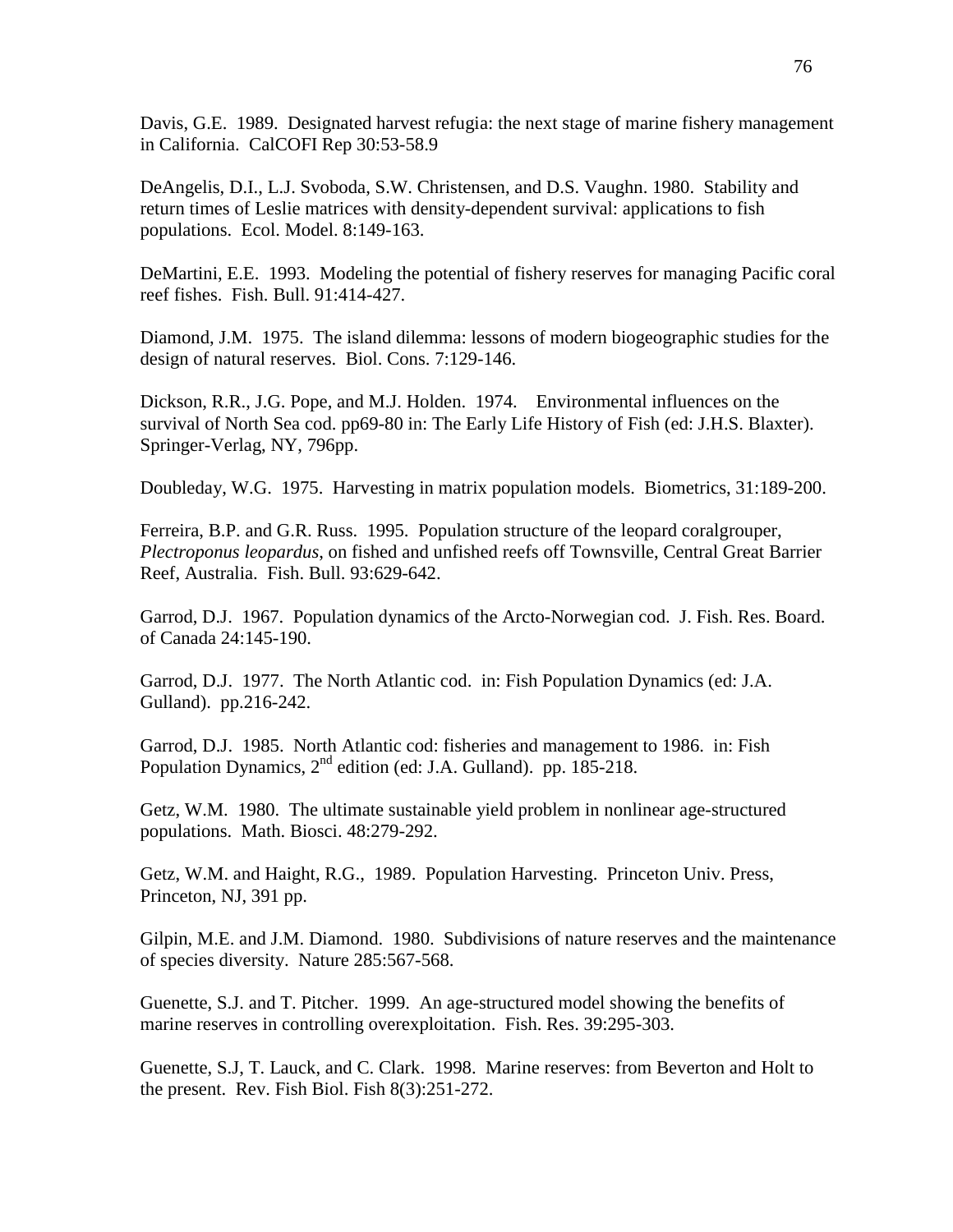Hanski, I. J. Alho, and A. Moilanen. 2000. Estimating the parameters of survival and migration of individuals in metapopulations. Ecology 81(1):239-251.

Hestbeck, J. B., Nichols, J.D., and Malecki, R.A. 1991. Estimates of movement and site fidelity using mark-resight data of wintering Canada geese. Ecology 72(2): 523-533.

Hightower, J.E., and Lenarz, W.H. 1989. Optimal harvesting policies for the widow rockfish fishery. Am. Fish. Soc. Symp. 6:83-91.

Hilborn, R. 1976. Optimal exploitation of multiple stocks by a common fishery: a new methodology. J. Fish. Res. Bd. Can. 33:1-5.

Hilborn, R. 1979. Comparison of fisheries control systems that utilize catch and effort data. J. Fish. Res. Bd. Can. 36:1477-1489.

Hilborn, R. 1985a. A comparison of harvest policies for mixed stocks fisheries. Lecture Notes in Biomathematics 61:75-87.

Hilborn, R. 1985b. Simplified calculation of optimum spawning stock size from Ricker's stock recruitment curve. Can. J. Fish. Aquat. Sci. 42:1833-1834.

Hilborn, R. 1990. Determination of fish movement patterns from tag recoveries using maximum likelihood estimators. Can. J. Fish. Aquat. Sci. 47:635-643.

Hilborn, R., and Walters, C.J. 1992. Quantitative Fisheries Stock Assessment. Chapman and Hall, NY.

Holland, D.S. and R.J. Brazee. 1996. Marine reserves for fisheries management. Mar. Resourc. Econ. 11:157-171.

Jensen, A.L. 1996. Density-dependent matrix yield equation for optimal harvest of agestructured wildlife populations. Ecol. Model. 88:125-132.

Jorgensen, T. 1990. Long-term changes in age at sexual maturity of Northeast Arctic cod (*Gadus morhua* L.). J. Cons. Int. Explor. Mer. 46:235-248.

Kendall, A.W., Jr., E.H. Ahlstrom, and H.G. Moser. 1984. Early life history stages of fishes and their characters. in: Ontongeny and Systematics of Fishes. Special Publication Number 1, American Society of Ichthyologists and Herpetologists.

Le Bras, H. 1971. Equilibre et croissance des populations soumises a des migrations. Theor. Pop. Bio. 2:100-121.

Lebreton, J-D., 1996. Demographic models for subdivided populations: the renewal equation approach. Theor. Pop. Biol., 49(3):291-313.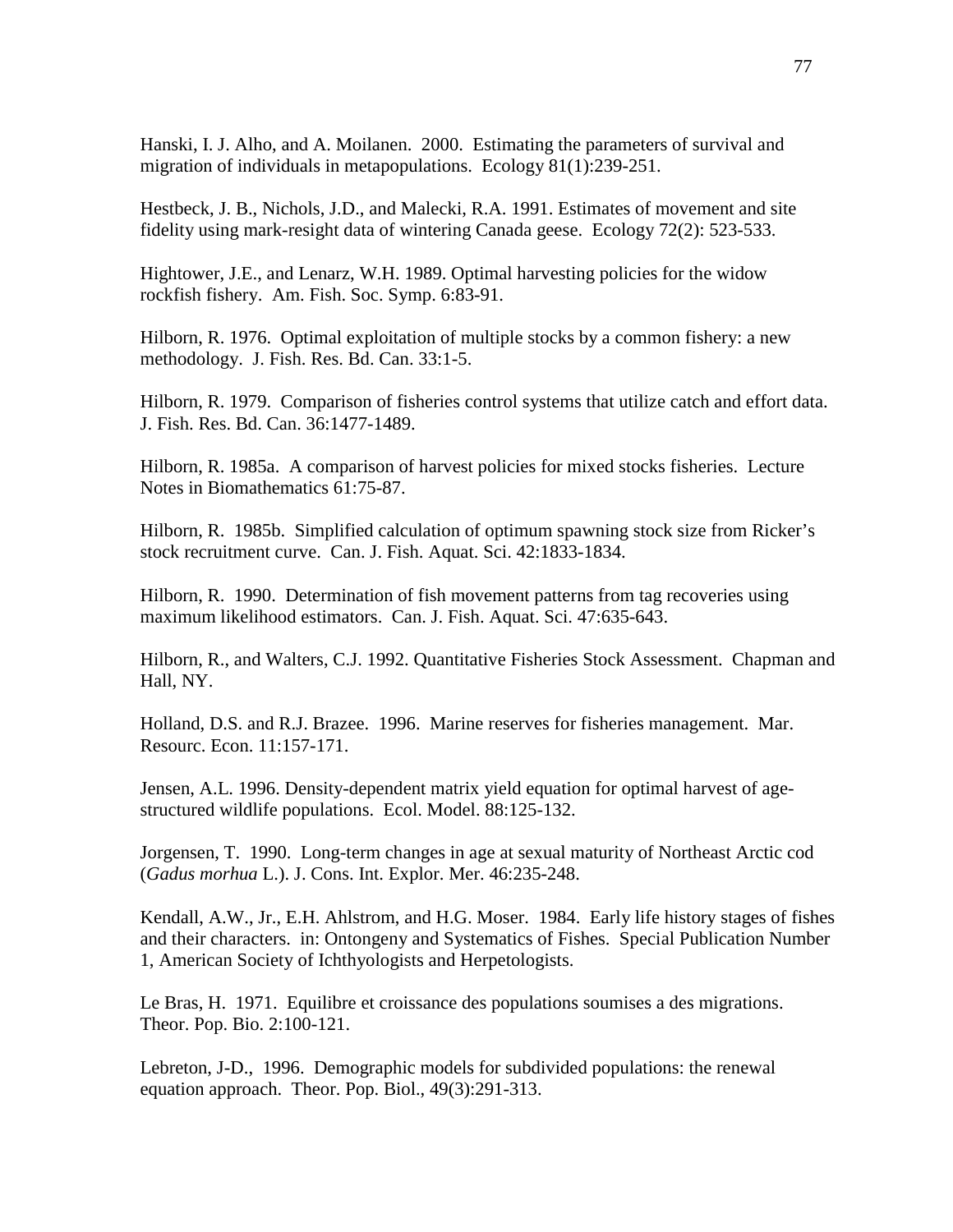Leslie, P.H. 1945. On the use of matrices in certain population mathematics. Biometrika 35:183-212.

Leslie, P.H. 1948. Some further notes on the use of matrices in population mathematics. Biometrika 35:213-245.

Levins, R. 1969. Some demographic and genetic consequences of environmental heterogeneity for biological control. Bull. Of Ent. Soc. Amer. 15:237-240.

Levin, S.A. and C.P. Goodyear. 1980. Analysis of an age-structured fishery model. J. Math. Bio. 9:245-274.

Man, A. R. Law, and N.V.C. Polunin. 1995. Role of marine reserves in recruitment to reef fisheries: a metapopulation model. Biol. Cons. 71:197-204.

Murawski, S.A., R. Brown, H.-L. Lai, P.J. Rago, and L. Hendrickson. 2000. Large-scale closed areas as a fishery-management tool in temperate marine systems: The Georges Bank Experience. Bull. Mar. Sci. 66(3):775-798.

Paxton, J.R. and W.N. Eschmeyer. 1995. Encyclopedia of Fishes. Academic Press, San Diego, CA, 240 pp.

Plan Development Team. 1990. The potential of marine fishery reserves for reef fish management in the U.S. Southern Atlantic. 40 pp. NOAA Technical Memorandun, NMFS-SEFC-261, Southeast Fisheries Center, Miami, FL.

Polacheck, T. 1990. Year around closed areas as a management tool. Nat. Res. Model. 4(3):327-354.

Pollock, K. H., J. M. Hoenig, and C.M. Jones. 1991. Estimation of fishing and natural mortality when a tagging study is combined with a creel survey or port sampling. Am. Fish. Soc. Symp. 12: 423-434.

Prager, M. H., J.F. O'Brien, and S.B. Saila. 1987. Using lifetime fecundity to compare management strategies: A case history for striped bass. N. Amer. J. of Fish. Manage. 7:403- 409.

Reed, W.J., 1980. Optimum age-specific harvesting in a nonlinear population model. Biometrics, 36: 579-593.

Ricker, W.E. 1954. Stock and recruitment. J. Fish. Res. Board of Canada 11:559-623.

Ricker, W.E. 1958. Maximum sustained yields from fluctuating environments and mixed stocks. J. Fish. Res. Bd. Can. 15:991-1006.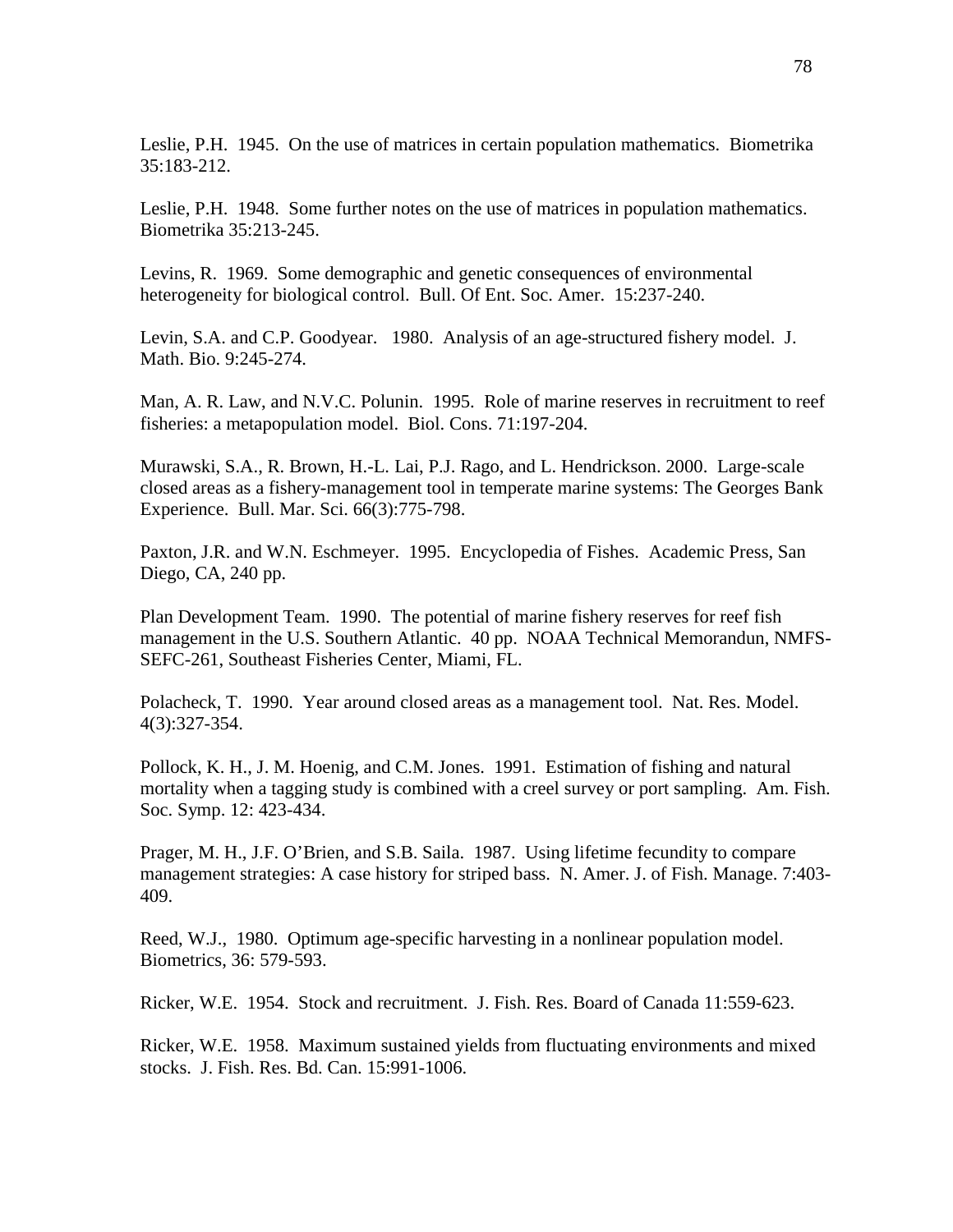Roberts, C., W.J. Ballantine, C.D. Buxton, P. Dayton, L.B. Crowder, W. Milon, M.K. Orbach, D. Pauly, J. Trexler, C.J. Walters. 1995. Review of the use of marine fishery reserves in the U.S. Southeastern Atlantic. NOAA Technical Memorandum NMFS-SEFSC-376. 31 pp.

Rogers, A., 1974. The multiregional net maternity function and multiregional stable growth. Demography, 11:473-481.

Rorres, C. and Fair, W., 1975. Optimal harvesting policy for an age-specific population. Math. Biosci., 24:31-47.

Schwarz, C.J., J.F. Schweigert, and A.N. Arnason. 1993. Estimating migration rates using tag-recovery data. Biometrics 49:177-193.

Shepherd, J.G. and D.H. Cushing. 1980. A mechanism for density-dependent survival of larval fish as the basis of a stock-recruitment relationship. J. Cons. Int. Explor. Mer. 39(2):160-167.

Simberloff, D.S. and L.G. Abele. 1976. Island biogeography theory and conservation practice. Science 191:285-286.

Sladek Nowliss, J. and C.M. Roberts. 1997. You can have your fish and eat it, too: theoretical approaches to marine reserve design. Proc.  $8<sup>th</sup>$  Int'l. Coral Reef Symp. 2:1907-1910.

Sladek Nowliss, J. and C.M. Roberts. 1999. Fisheries benefits and optimal design of marine reserves. Fish. Bull., U.S. 97:604-616.

St. Mary, C.M., C.W. Osenberg, T.K. Frazer, and W.J. Lindberg. 2000. Stage structure, density dependence and the efficacy of marine reserves. Bull. Mar. Sci. 66(3):675-690.

Takada, T. and H. Nakajima. 1992. An analysis of life history evolution in terms of the density-dependent Lefkovitch matrix model. Math. Bios. 112:155-176.

Vilim, E. 1977. Theory of Fishing. In: P. Greenburg (editor), Selected Works on Fishing Gear, vol.3, Keter Publishing House, Jerusalem, pp. 2-41.

Walters, C.J. 1969. A generalized computer simulation model for fish population studies. Trans. Amer. Fish. Soc. 98:505-512.

Walters, C.J. 1975. Optimal harvest strategies for salmon in relation to environmental variability and uncertain production parameters. J. Fish. Res. Bd. Can. 32:1777-1784.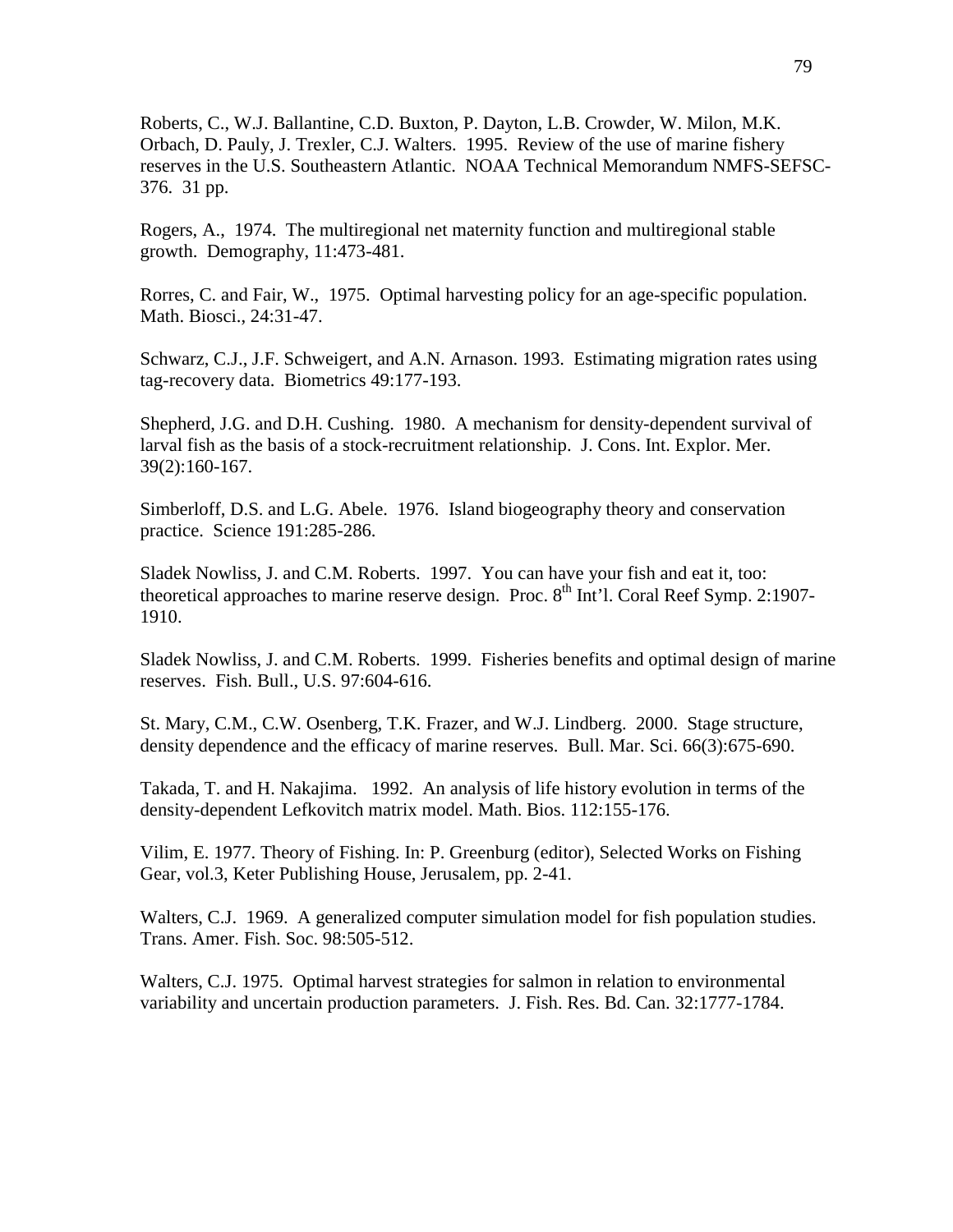Table 1: Age-specific annual survival probability, annual fecundity rates, and weight-at-age for Arcto-Norwegian cod (*Gadus morhua*). Fecundity is average age-specific weight multiplied by proportion mature.

| Age            | <b>Survival</b>     | weight  | fecundity |
|----------------|---------------------|---------|-----------|
| $\,1\,$        | (density-dependent) | $-$     | $-$       |
| $\overline{2}$ | $0.72\,$            | --      | --        |
| 3              | 0.72                | $0.2\,$ |           |
| $\overline{4}$ | 0.72                | 0.53    |           |
| 5              | 0.72                | 1.01    |           |
| 6              | 0.7                 | 1.6     |           |
| $\overline{7}$ | 0.6                 | 2.35    | 0.1       |
| 8              | 0.5                 | 2.91    | 0.38      |
| 9              | 0.5                 | 3.58    | 0.94      |
| $10\,$         | $0.61\,$            | 4.22    | 1.76      |
| $11\,$         | 0.68                | 4.82    | 3.05      |
| $12\,$         | $0.61\,$            | 5.37    | 4.36      |
|                |                     |         |           |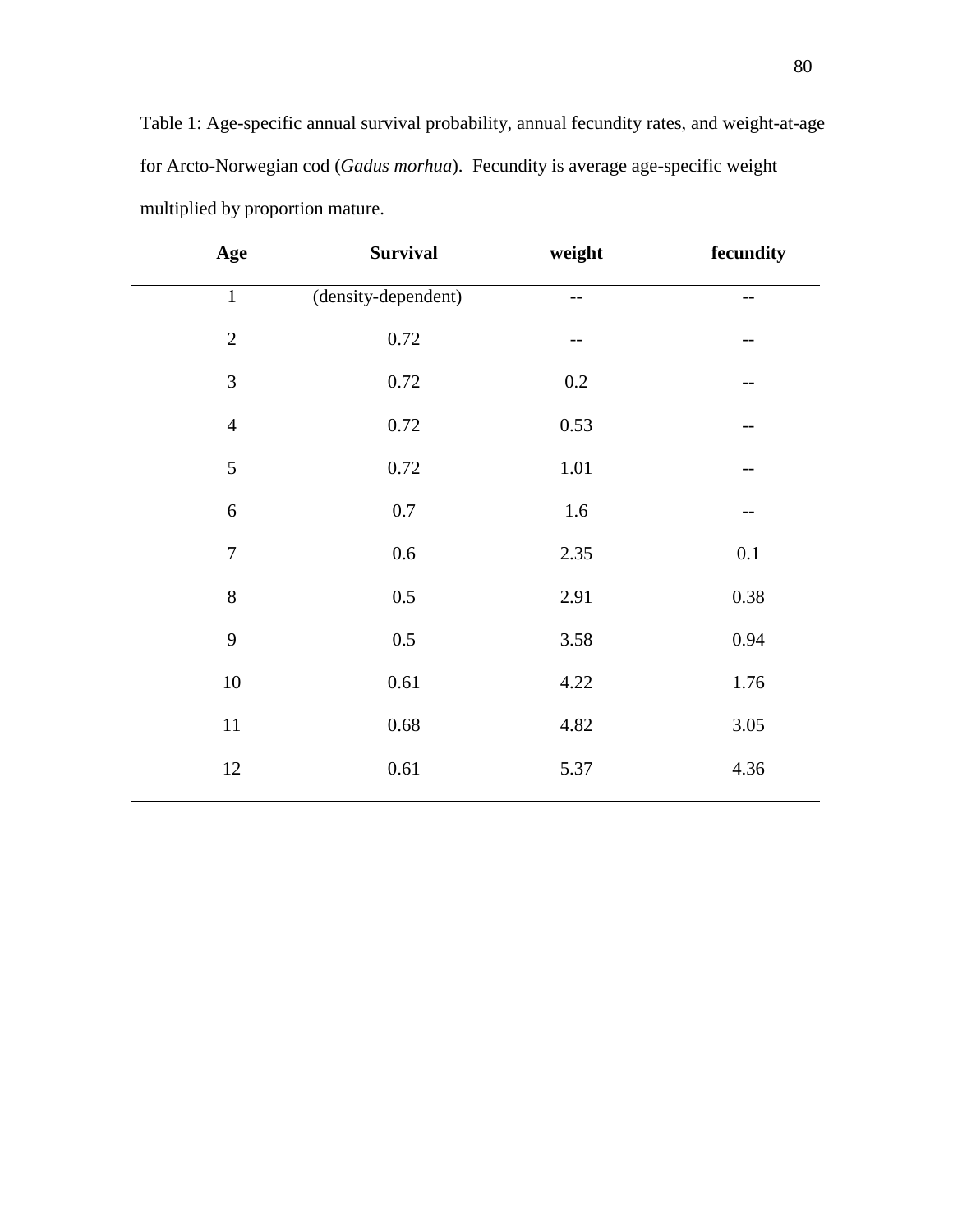| <b>Parameter</b> | <b>Description</b>           | <b>Value</b> |
|------------------|------------------------------|--------------|
| N                | <b>Total Population Size</b> | 1261.5       |
| $\overline{n}_1$ | Recruitment                  | 382.04       |
| $\overline{E}$   | <b>Egg Production</b>        | 59.743       |
| $\varphi(E)$     | <b>Ricker Function</b>       | 6.3947       |
|                  |                              |              |

Table 2: Equilibrium values for unharvested population in one site model.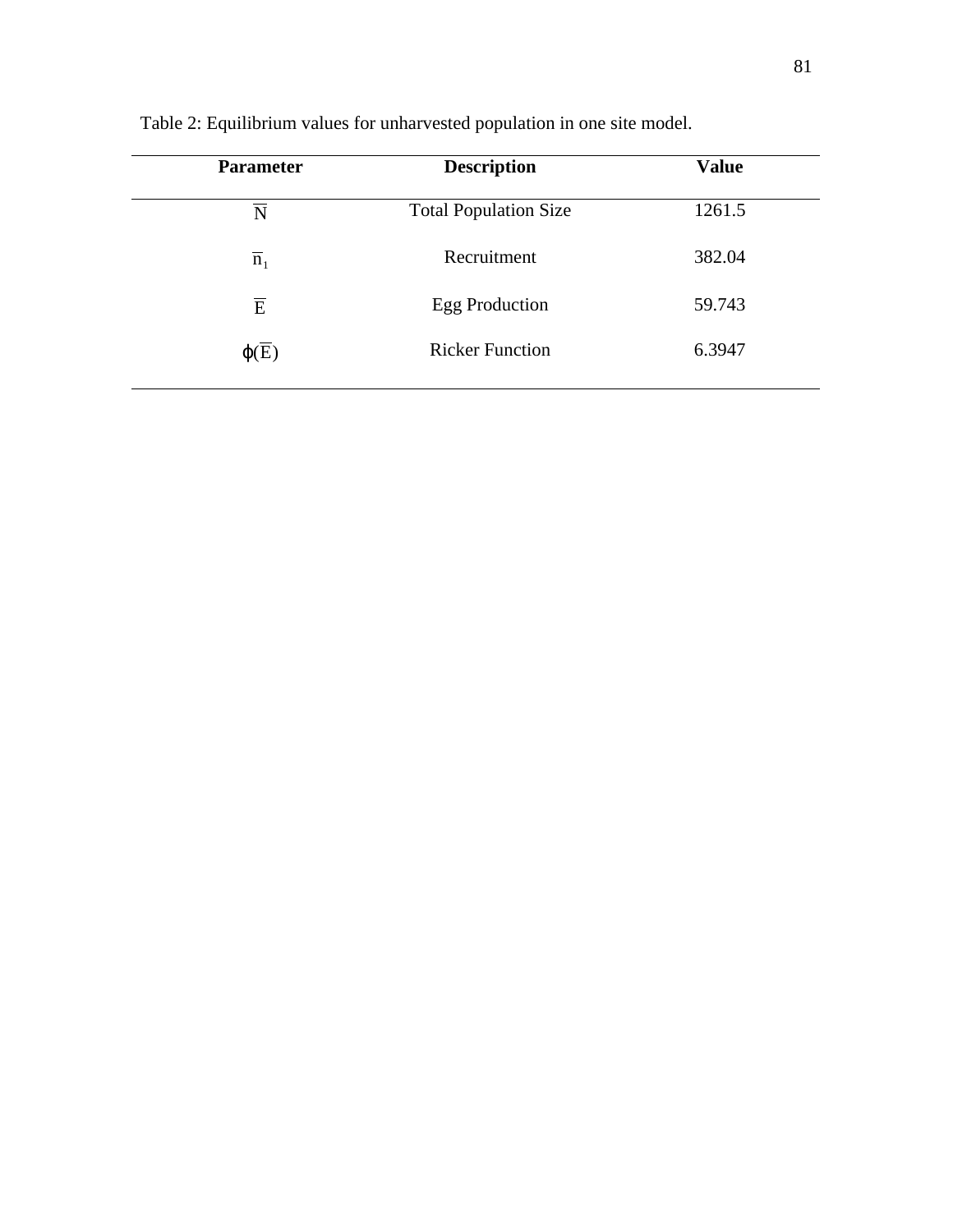Table 3: Vector of age-specific reproductive value (vi) divided by age-specific weight (weight<sub>i</sub>). Age class six has the lowest  $v_i$ /weight<sub>i</sub> value and is therefore the optimum age class to harvest.

| Age            | $v_i/w$ eight |
|----------------|---------------|
| $\mathbf{1}$   |               |
| $\overline{c}$ |               |
| 3              | 9.6451        |
| $\overline{4}$ | 5.0551        |
| 5              | 3.6842        |
| 6              | 3.3224        |
| 7              | 3.7701        |
| 8              | 5.6497        |
| 9              | 7.8271        |
| 10             | 8.5503        |
| 11             | 7.5749        |
| 12             | 5.192         |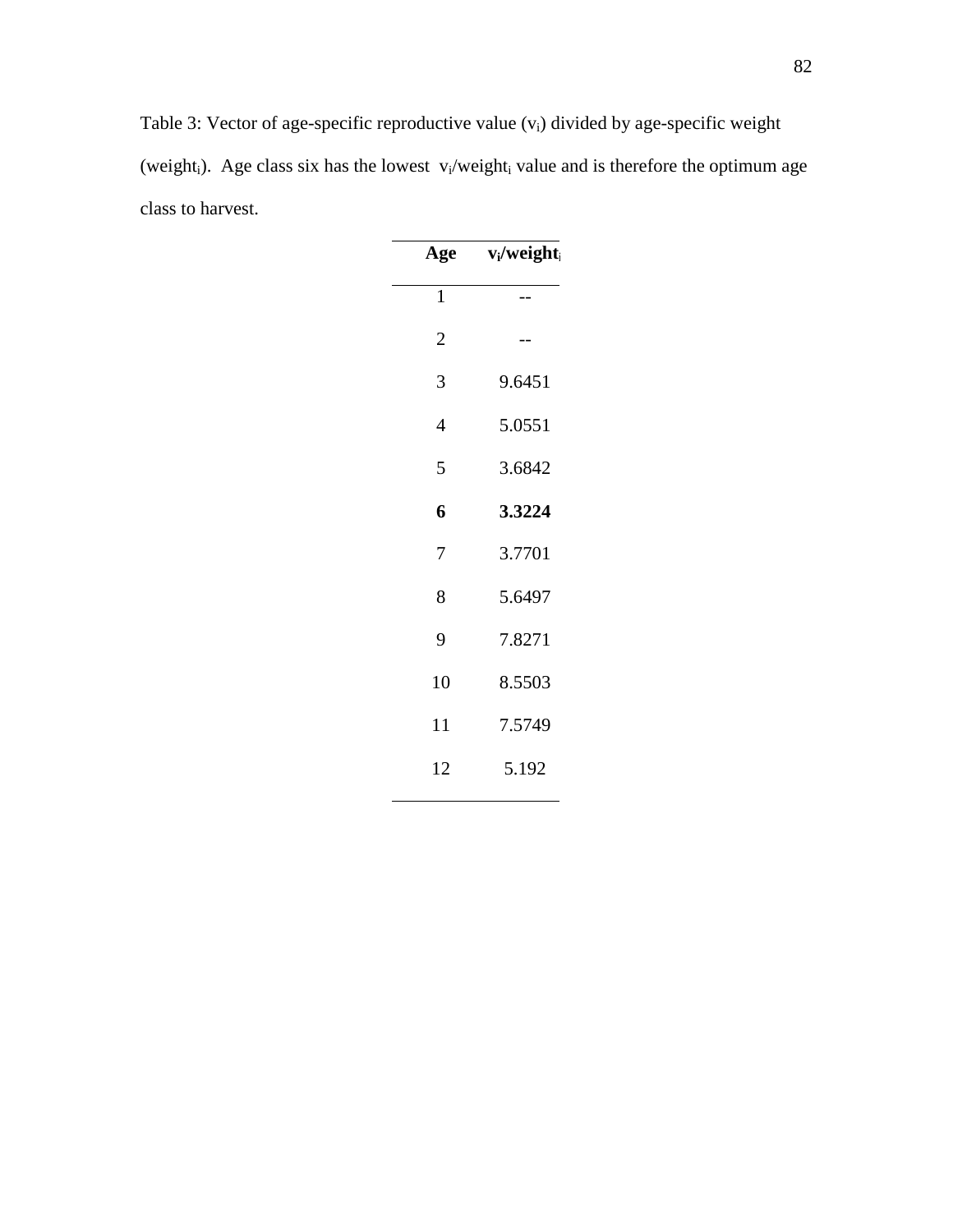| <b>Parameter</b>                        | <b>Description</b>                    | <b>Value</b> |
|-----------------------------------------|---------------------------------------|--------------|
| $\overline{\rm N}$                      | <b>Total Population Size</b>          | 1263.5       |
| $\overline{N}_R$                        | Population Size in Reserve            | 316.16       |
| $\overline{\text{N}}_{\text{\tiny NR}}$ | Population Size in Non-Reserve        | 947.3        |
| $\overline{n}_1$                        | <b>Total Recruitment</b>              | 382.63       |
| $\overline{n}_{1R}$                     | <b>Recruits in Reserve</b>            | 95.747       |
| $\overline{n}_{1NR}$                    | <b>Recruits in Non-Reserve</b>        | 286.88       |
| $\overline{E}$                          | <b>Total Egg Production</b>           | 59.835       |
| $\overline{E}_R$                        | Egg Production in Reserve             | 14.973       |
| $\overline{E}_{NR}$                     | Egg Production in Non-Reserve         | 44.862       |
| $\phi(\overline{E}_R)$                  | <b>Ricker Function in Reserve</b>     | 6.3947       |
| $\varphi(E_{NR})$                       | <b>Ricker Function in Non-Reserve</b> | 6.3947       |

Table 4: 2-site model equilibrium values for unharvested population with no migration ( $R =$ Reserve, NR=Non-Reserve).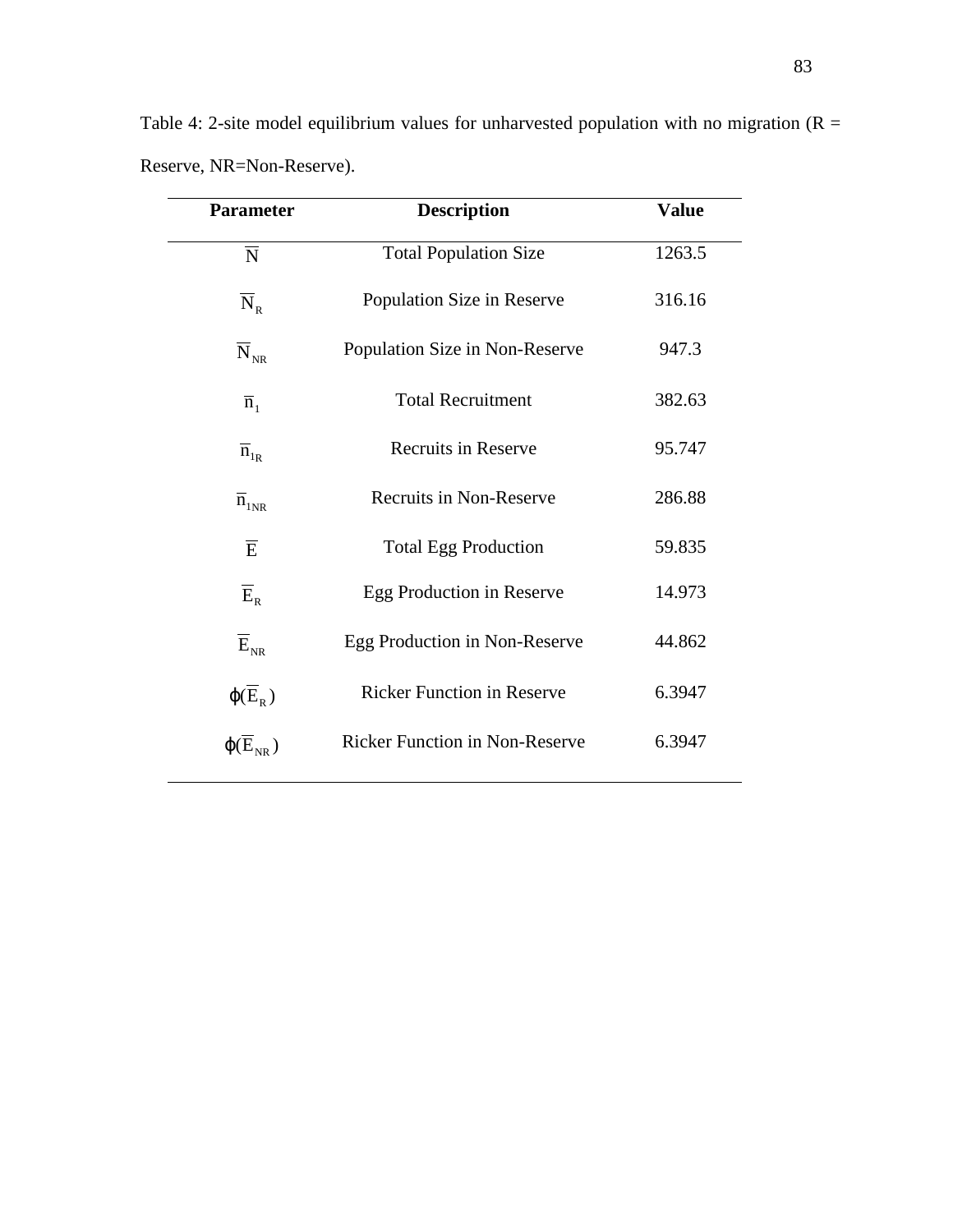Table 5: One-site constrained MSY for different combinations of harvested age classes. When more than one age class is harvested, it is assumed harvest is applied equally to all harvested age classes (i.e. full selectivity assumed). The row for age class 6 is in bold face type, indicating the theoretical MSY.

| Age classes | <b>MSY</b> | harvest | <b>Equilibrium Number at</b> |        | <b>YPR</b> |
|-------------|------------|---------|------------------------------|--------|------------|
| harvested   |            | level   | <b>Population</b>            | Age 1  |            |
| 6           | 39.975     | 0.45    | 918.58                       | 295.14 | 0.13544    |
| $5 - 6$     | 37.709     | 0.26    | 892.66                       | 293.5  | 0.12848    |
| $5 - 7$     | 37.122     | 0.18    | 914.04                       | 296.07 | 0.11935    |
| $4 - 7$     | 33.752     | 0.14    | 880.91                       | 293.09 | 0.11516    |
| $4 - 8$     | 32.345     | 0.11    | 927.95                       | 303.82 | 0.10646    |
| $4-9$       | 30.787     | 0.10    | 903.22                       | 294.14 | 0.10467    |
| $4 - 10$    | 29.665     | 0.09    | 916.74                       | 296.71 | 0.10000    |
| $4 - 11$    | 28.984     | 0.09    | 872.56                       | 282.5  | 0.10260    |
| $4 - 12$    | 28.926     | 0.08    | 946.31                       | 304.29 | 0.09506    |
| $3-12$      | 26.386     | 0.07    | 923.64                       | 304.53 | 0.08664    |
|             |            |         |                              |        |            |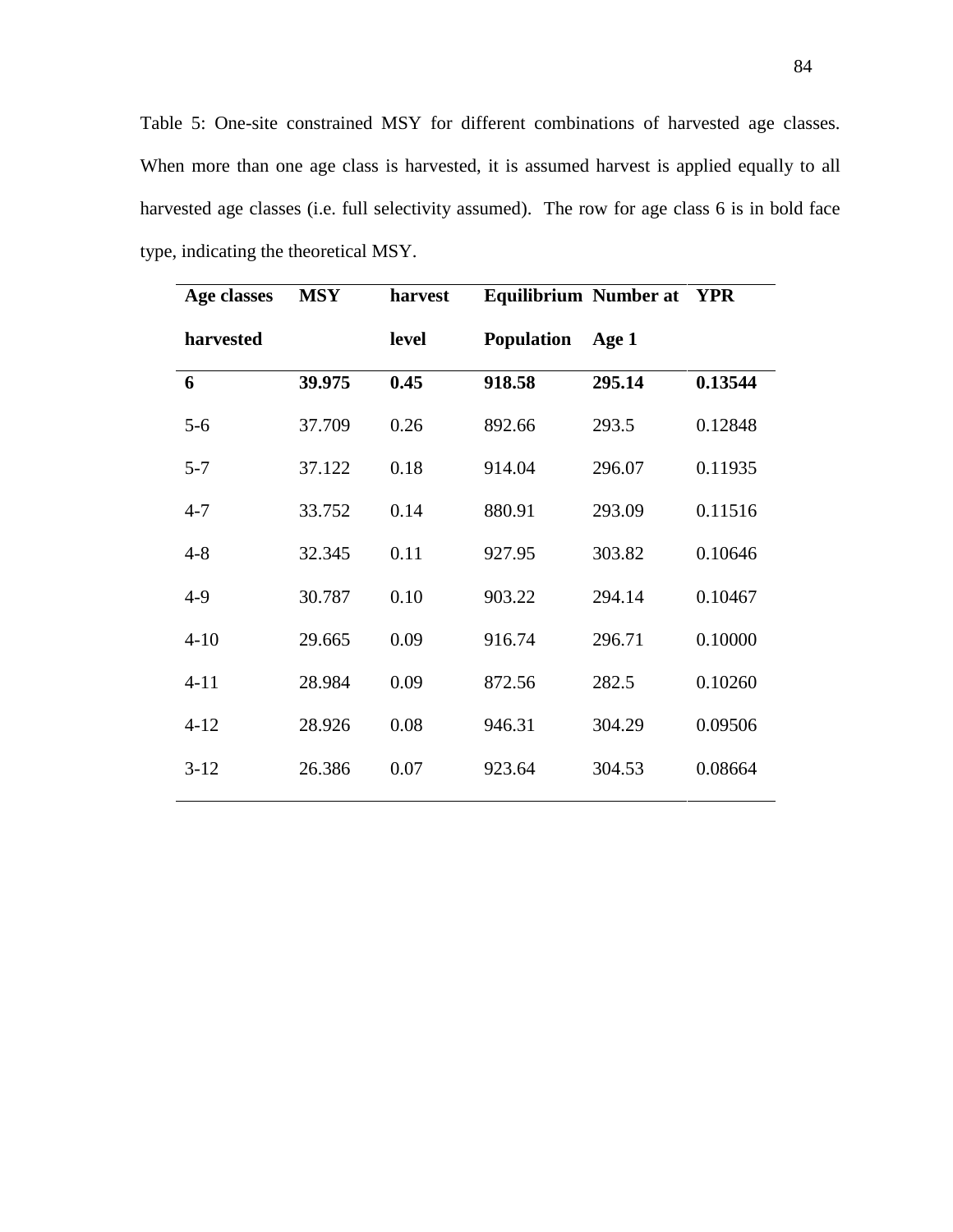Table 6: One-site constrained MSY assuming control of only the minimum age class recruited is possible. Ages 7-12 were assumed to be fully recruited to the fishery, while for ages 3-6, age specific harvest was scaled by age specific selectivity (0.05, 0.38, 0.62, and 0.85, respectively). The row with ages 5-12 is in bold, indicating overall MSY.

| Age classes | <b>MSY</b> | harvest | <b>Equilibrium</b> Number of |                 | <b>YPR</b> |
|-------------|------------|---------|------------------------------|-----------------|------------|
| harvested   |            | level   | <b>Population</b>            | <b>Recruits</b> |            |
| $3 - 12$    | 28.509     | 0.1     | 924.48                       | 293.96          | 0.0970     |
| $4 - 12$    | 28.681     | 0.1     | 932.49                       | 295.84          | 0.0969     |
| $5-12$      | 29.003     | 0.11    | 917.77                       | 288.79          | 0.1004     |
| $6 - 12$    | 27.985     | 0.12    | 951.98                       | 296.31          | 0.0944     |
| $7 - 12$    | 24.715     | 0.15    | 938.22                       | 289.63          | 0.0853     |
| $8 - 12$    | 19.765     | 0.2     | 958.67                       | 294.02          | 0.0672     |
| $9-12$      | 17.028     | 0.29    | 986.66                       | 301.5           | 0.0565     |
| $10 - 12$   | 16.586     | 0.49    | 996.4                        | 303.89          | 0.0546     |
| $11 - 12$   | 17.515     | 0.94    | 1042.1                       | 317.33          | 0.0552     |
| 12          | 14.383     | 1.0     | 1236.1                       | 375.14          | 0.0383     |
|             |            |         |                              |                 |            |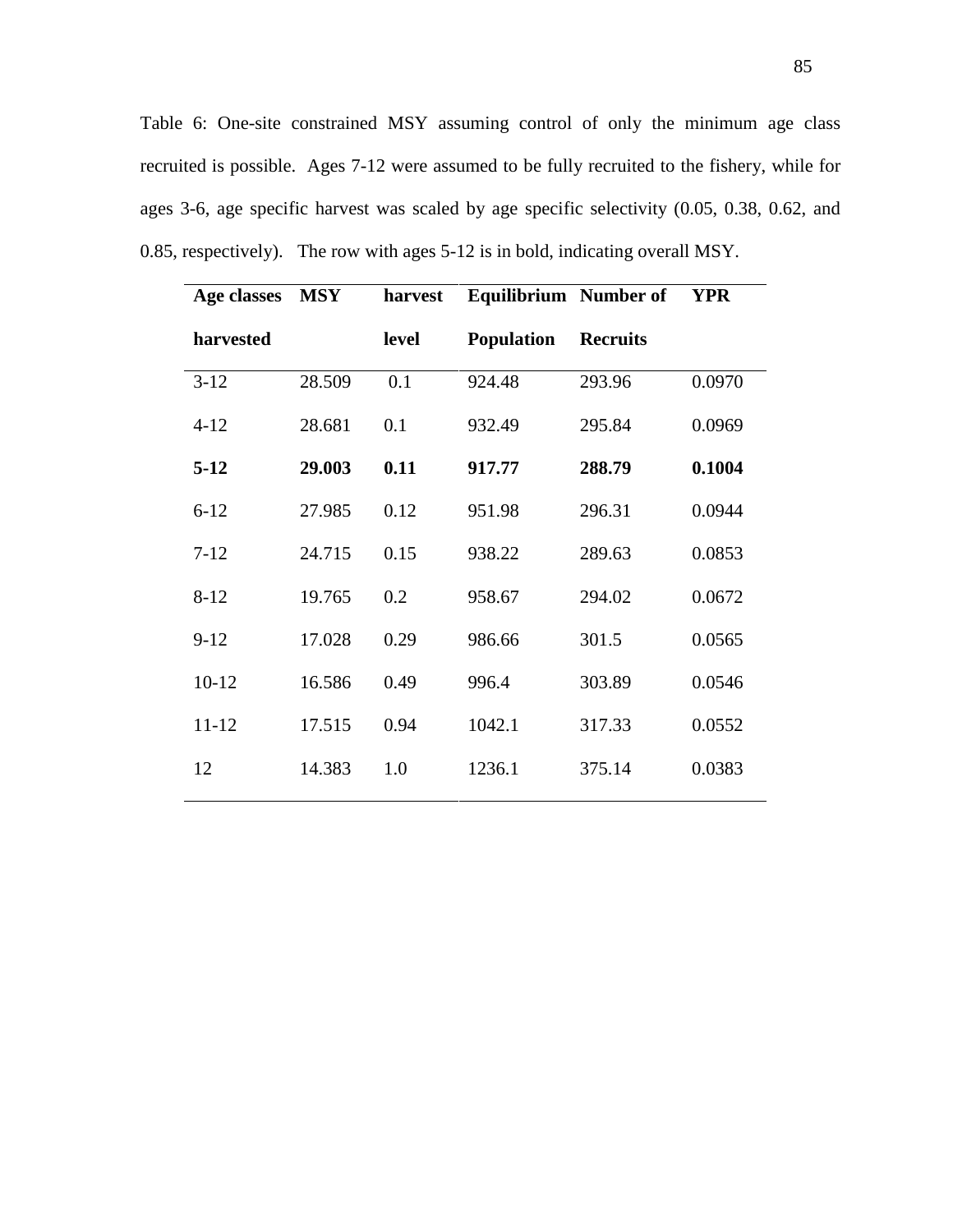Table 7: One-site constrained MSY when the level of fishing is 1.5 times optimal h. I assume control of only the minimum age class recruited is possible. Ages 7-12 were assumed to be fully recruited to the fishery, while for ages 3-6, age specific harvest was scaled by age specific selectivity (0.05, 0.38, and 0.85, respectively). The row with ages 11- 12 is in bold, indicating overall MSY. For the last two rows, harvest level is not 1.5 times optimal h because h cannot be increased beyond 1.0.

| Age classes | <b>MSY</b> | harvest | Equilibrium Number of |                 | <b>YPR</b> |
|-------------|------------|---------|-----------------------|-----------------|------------|
| harvested   |            | level   | <b>Population</b>     | <b>Recruits</b> |            |
| $3 - 12$    | 15.279     | 0.15    | 358.0                 | 116.3           | 0.1314     |
| $4 - 12$    | 16.085     | 0.15    | 377.5                 | 122.2           | 0.1356     |
| $5 - 12$    | 13.469     | 0.165   | 307.9                 | 98.5            | 0.1367     |
| $6 - 12$    | 15.845     | 0.18    | 388.4                 | 122.3           | 0.1295     |
| $7 - 12$    | 11.799     | 0.225   | 325.3                 | 101.2           | 0.1166     |
| $8 - 12$    | 11.221     | 0.30    | 405.8                 | 125.1           | 0.0897     |
| $9 - 12$    | 11.960     | 0.435   | 537.1                 | 164.65          | 0.0726     |
| $10 - 12$   | 13.062     | 0.735   | 644.0                 | 196.8           | 0.0664     |
| 11-12       | 17.454     | 1.0     | 1015.7                | 309.4           | 0.0564     |
| 12          | 14.383     | 1.0     | 1236.1                | 375.14          | 0.0383     |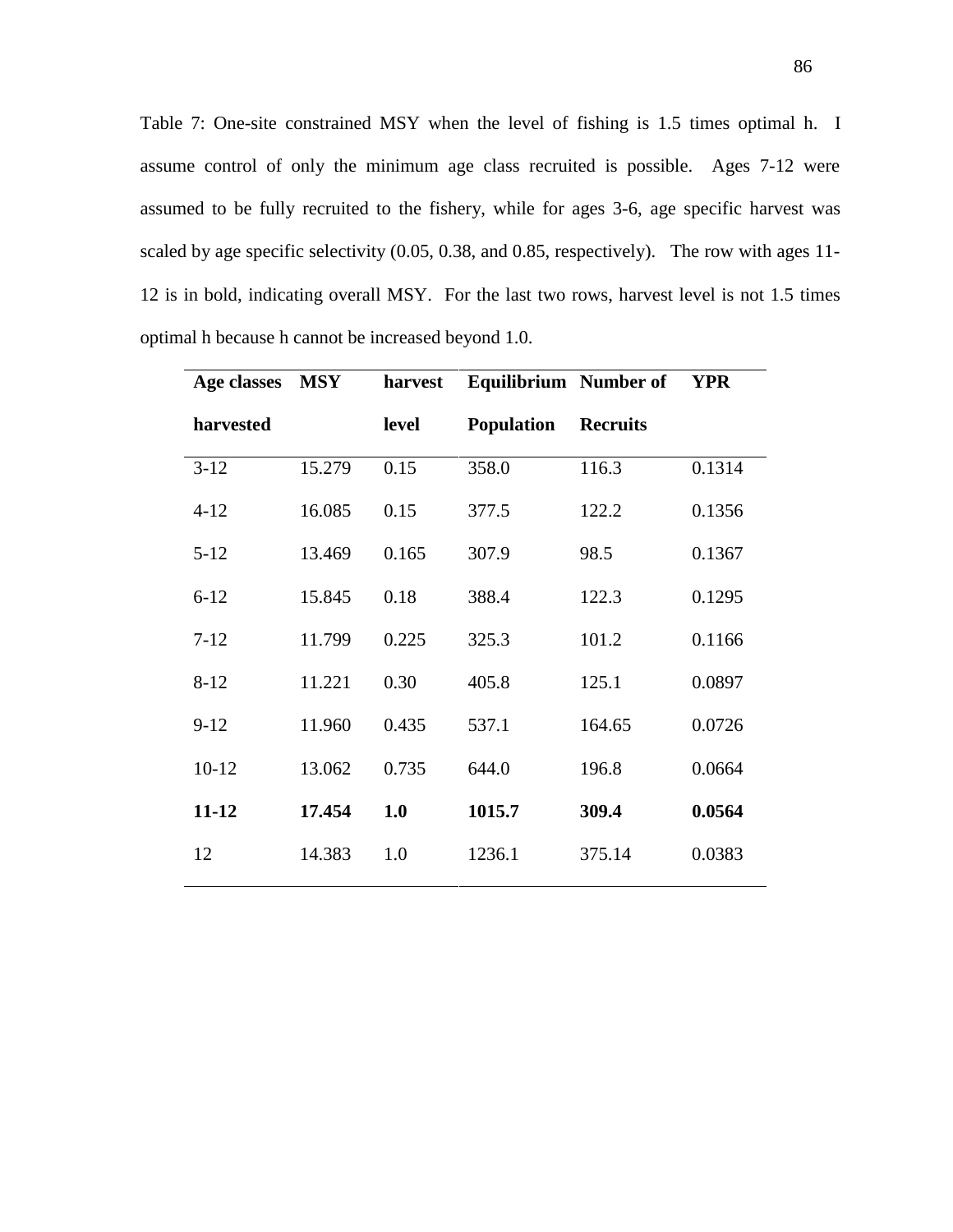Table 8: One-site constrained MSY when the level of fishing is 2.0 times optimal h. I assume control of only the minimum age class recruited is possible. Ages 7-12 were assumed to be fully recruited to the fishery, while for ages 3-6, age specific harvest was scaled by age specific selectivity (0.05, 0.38, and 0.85, respectively). The row with ages 11- 12 is in bold, indicating overall MSY. For the last two rows, harvest level is not 2.0 times optimal h because h cannot be increased beyond 1.0.

| Age classes | <b>MSY</b> | harvest | <b>Equilibrium</b> Number of |                 | <b>YPR</b> |
|-------------|------------|---------|------------------------------|-----------------|------------|
| harvested   |            | level   | <b>Population</b>            | <b>Recruits</b> |            |
| $3 - 12$    | 0.0008     | 0.2     | 16.4                         | 5.3             | 0.1588     |
| $4 - 12$    | 0.0014     | 0.2     | 0.027                        | 0.008           | 0.1593     |
| $5 - 12$    | 0.0002     | 0.22    | 0.003                        | 0.001           | 0.1661     |
| $6 - 12$    | 0.0011     | 0.24    | 0.022                        | 0.007           | 0.1586     |
| $7 - 12$    | 0.0001     | 0.30    | 0.003                        | 0.001           | 0.1424     |
| $8 - 12$    | 0.0016     | 0.40    | 0.051                        | 0.015           | 0.1073     |
| $9 - 12$    | 0.2461     | 0.58    | 9.672                        | 2.941           | 0.0837     |
| $10 - 12$   | 5.5475     | 0.98    | 250.63                       | 76.72           | 0.0723     |
| $11 - 12$   | 17.4535    | 1.0     | 1015.7                       | 309.4           | 0.0564     |
| 12          | 14.3831    | 1.0     | 1236.1                       | 375.14          | 0.0383     |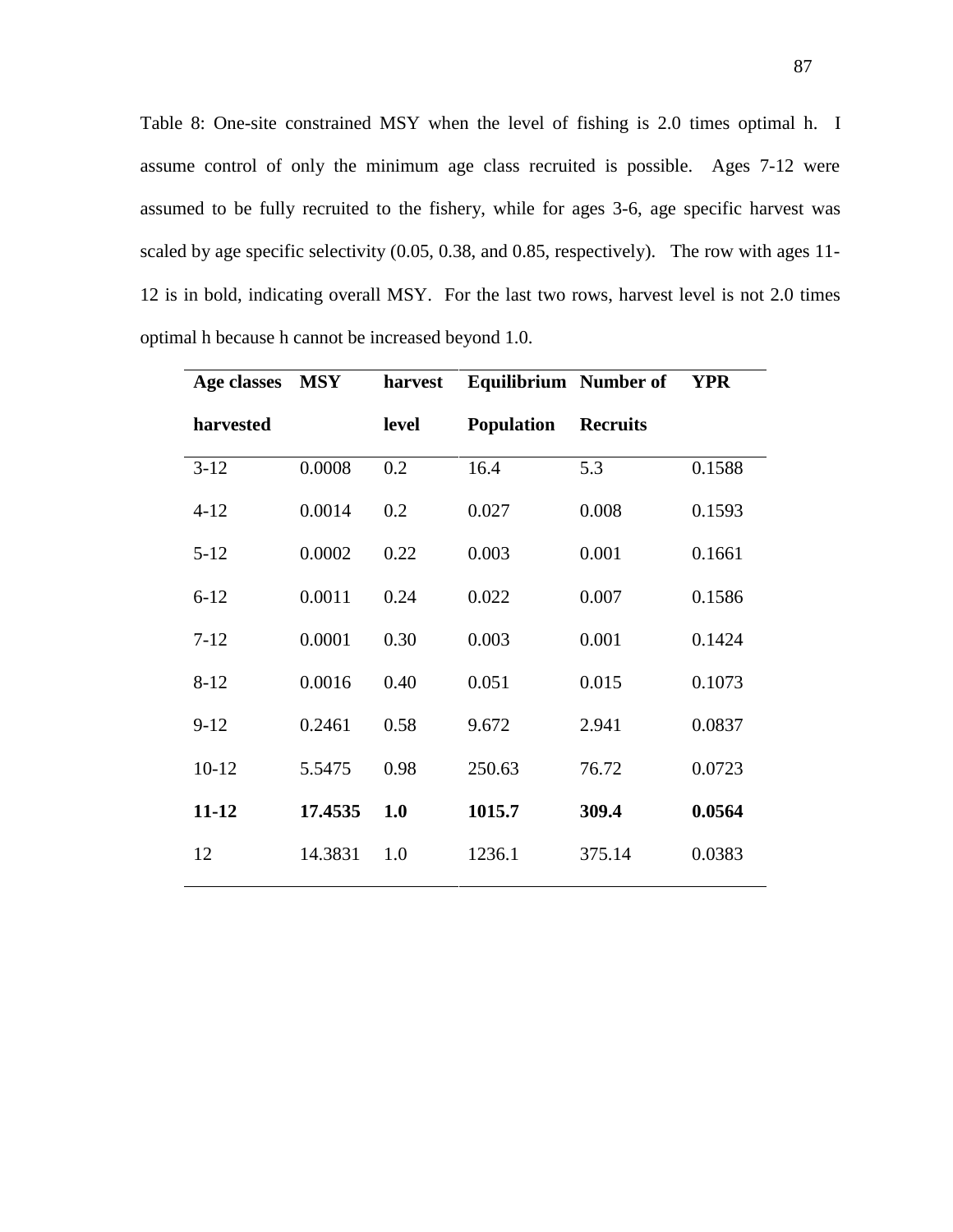Table 9: MSY for different combinations of harvested age classes in the Non-Reserve area. Transfer rate from Reserve to Non-Reserve was  $10.75, 20.5$ , or  $30.10$ . Transfer rate from Non-Reserve to Reserve was  $10.25$ ,  $20.5$ , or  $30.15$ . When more than one age class is harvested, it is assumed harvest is applied equally to all harvested age classes (i.e. full selectivity assumed). The row for age class 6 is in bold face type, indicating theoretical MSY.

| Age classes $MSY^1$ harvest $YPR^1$ $MSY^2$ harvest $YPR^2$ $MSY^3$ |             |                    |        |                        |                    |                |                    | harvest YPR <sup>3</sup> |        |
|---------------------------------------------------------------------|-------------|--------------------|--------|------------------------|--------------------|----------------|--------------------|--------------------------|--------|
| harvested                                                           |             | level <sup>1</sup> |        |                        | level <sup>2</sup> |                |                    | level <sup>3</sup>       |        |
| 6                                                                   | 47.34       | 1.0                |        | 0.3010 34.372 0.67     |                    | 0.2017         | 27.974             | 0.52                     | 0.1565 |
| $5-6$                                                               | 34.652 0.53 |                    |        | 0.2188 29.106 0.35     |                    |                | 0.1635 26.133 0.30 |                          | 0.1446 |
| $5 - 7$                                                             | 32.934 0.36 |                    |        | 0.2062 28.081 0.24     |                    |                | 0.1568 25.292 0.21 |                          | 0.1417 |
| $4 - 7$                                                             | 28.589 0.27 |                    |        | 0.1781 25.041 0.18     |                    |                | 0.1384 22.866 0.16 |                          | 0.1273 |
| $4 - 8$                                                             | 27.745 0.22 |                    |        | $0.1715$ 24.075 0.15   |                    |                | 0.1342 21.706 0.13 |                          | 0.1210 |
| $4-9$                                                               | 26.719 0.20 |                    |        | 0.1688 22.978 0.13     |                    | $0.1275$ 20.44 |                    | 0.11                     | 0.1127 |
| $4 - 10$                                                            | 25.994 0.18 |                    |        | $0.1625$ 22.205 $0.12$ |                    | 0.1243         | 19.51              | 0.10                     | 0.1085 |
| $4 - 11$                                                            | 25.645 0.17 |                    |        | 0.1596 21.815 0.11     |                    | 0.1194         | 18.955             | 0.09                     | 0.1026 |
| $4 - 12$                                                            | 25.618 0.17 |                    | 0.1611 | 21.791 0.11            |                    | 0.1210         | 18.83              | 0.09                     | 0.1042 |
| $3-12$                                                              | 22.538 0.14 |                    |        | 0.1374 19.569 0.09     |                    | 0.1042         | 17.148 0.08        |                          | 0.0958 |
|                                                                     |             |                    |        |                        |                    |                |                    |                          |        |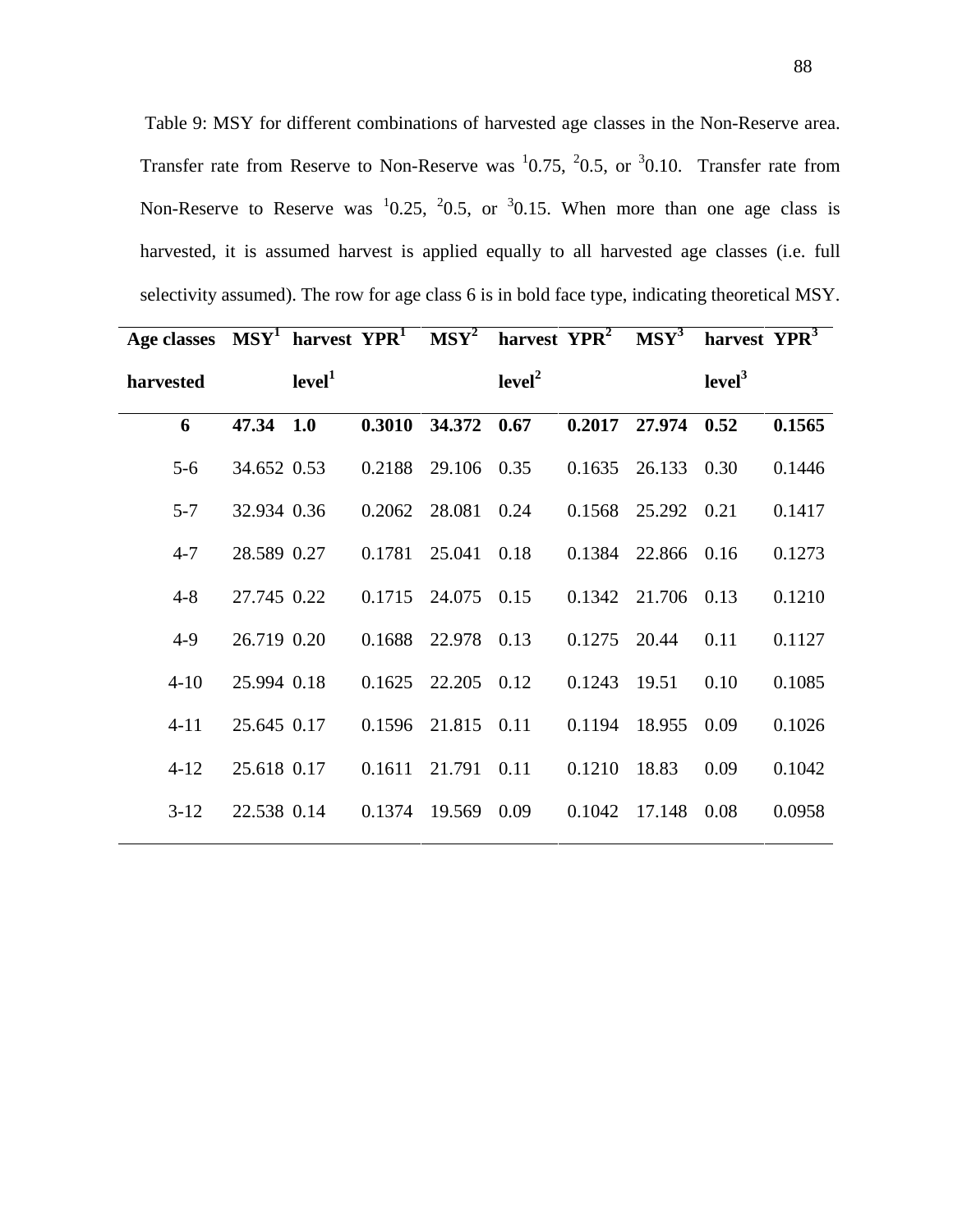Table 10: MSY for different combinations of minimum age harvested in the Non-Reserve area. Transfer rate from Reserve to Non-Reserve was  $10.75$ ,  $20.5$ , or  $30.10$ . Transfer rate from Non-Reserve to Reserve was  $\frac{10.25}{10.5}$ ,  $\frac{20.5}{10.5}$ , or  $\frac{30.15}{10.5}$ . Ages 7-12 were assumed to be fully recruited to the fishery, while for ages 3-6, age specific harvest was scaled by age specific catchability (0.05, 0.38, 0.62, and 0.85, respectively). The row for ages 5-12 is in bold, indicating overall MSY.

| Age classes $MSY^1$ harvest $YPR^1$ $MSY^2$ harvest $YPR^2$ $MSY^3$ |             |                    |                 |                    |                    |        |             | harvest YPR <sup>3</sup> |        |
|---------------------------------------------------------------------|-------------|--------------------|-----------------|--------------------|--------------------|--------|-------------|--------------------------|--------|
| harvested                                                           |             | level <sup>1</sup> |                 |                    | level <sup>2</sup> |        |             | level <sup>3</sup>       |        |
| $3-12$                                                              | 25.619 0.20 |                    | 0.1588          | 21.548 0.13        |                    | 0.1185 | 18.365      | 0.11                     | 0.1045 |
| $4 - 12$                                                            | 25.85       | 0.20               | 0.1593          | 21.698 0.13        |                    | 0.1186 | 18.486 0.11 |                          | 0.1045 |
| $5-12$                                                              | 26.569 0.22 |                    | $0.1661$ 22.082 |                    | 0.14               | 0.1212 | 18.652 0.12 |                          | 0.1076 |
| $6 - 12$                                                            | 26.103 0.25 |                    |                 | 0.1630 21.475 0.16 |                    | 0.1186 | 17.924      | 0.13                     | 0.1008 |
| $7 - 12$                                                            | 23.294 0.31 |                    |                 | 0.1455 19.075 0.20 |                    | 0.1068 | 15.65       | 0.16                     | 0.0899 |
| $8 - 12$                                                            | 17.968 0.39 |                    | 0.1057          | 15.109 0.26        |                    | 0.0814 | 12.325      | 0.20                     | 0.0672 |
| $9-12$                                                              | 14.537 0.54 |                    | 0.0811          | 12.762 0.37        |                    | 0.0661 | 10.456      | 0.29                     | 0.0565 |
| $10-12$                                                             | 13.235 0.79 |                    | 0.0681          | 12.173 0.57        |                    | 0.0593 | 10.027      | 0.47                     | 0.0533 |
| $11 - 12$                                                           | 12.559 1.0  |                    |                 | 0.0564 12.645 0.99 |                    | 0.0562 | 10.515      | 0.86                     | 0.0531 |
| 12                                                                  | 9.026       | 1.0                | 0.0383          | 10.112             | 1.0                | 0.0383 | 9.526       | 1.0                      | 0.0383 |
|                                                                     |             |                    |                 |                    |                    |        |             |                          |        |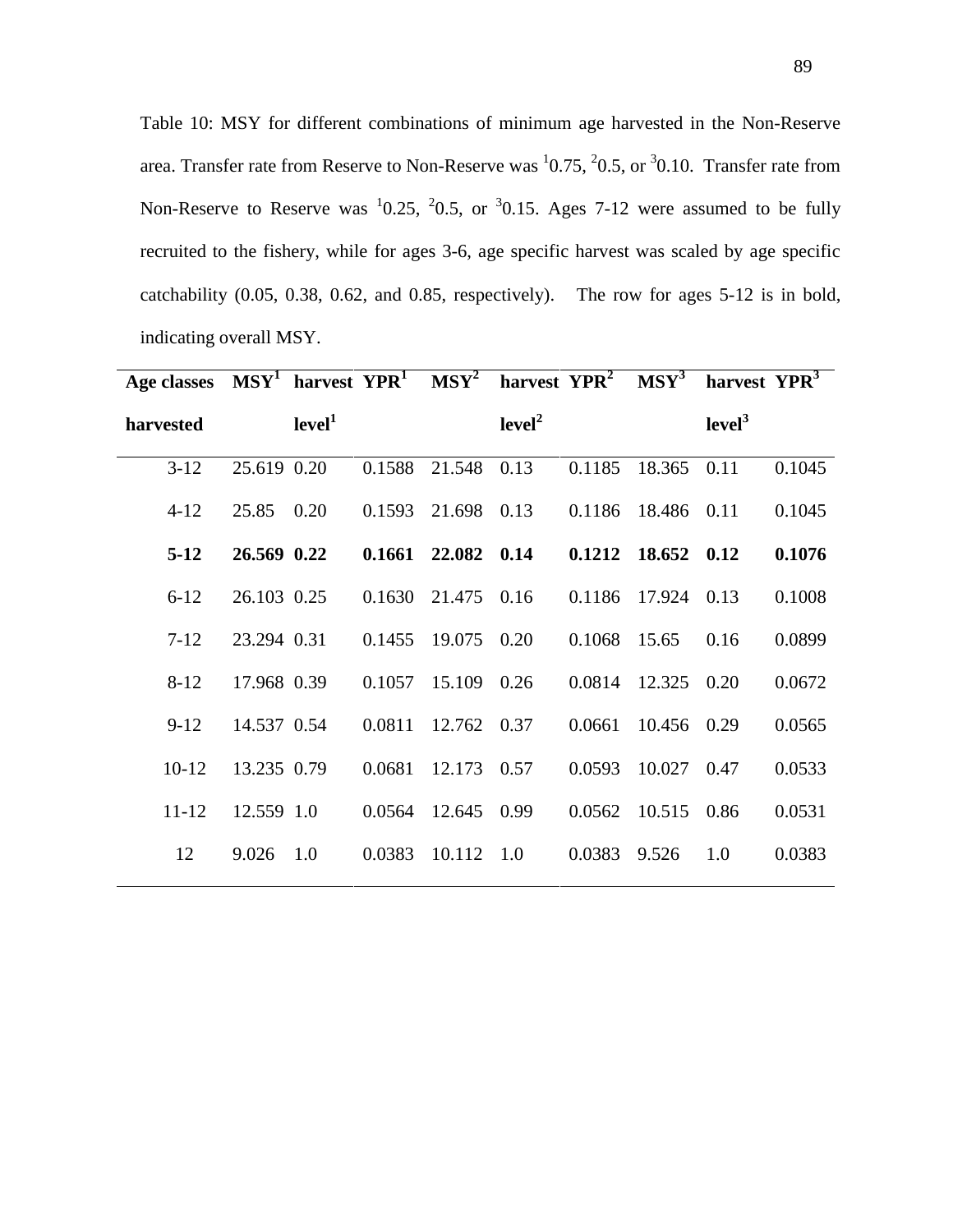Table 11: MSY for different combinations of minimum age harvested in the Non-Reserve area when fecundity improves in the Reserve. Transfer rate from Reserve to Non-Reserve was  $10.75$ ,  $20.5$ , or  $30.10$ . Transfer rate from Non-Reserve to Reserve was  $10.25$ ,  $20.5$ , or  $30.15$ . Ages 7-12 were assumed to be fully recruited to the fishery, while for ages 3-6, age specific harvest was scaled by age specific catchability (0.05, 0.38, 0.62, and 0.85, respectively). The row for ages 5-12 is in bold, indicating overall MSY.

| Age classes $MSY^1$ harvest $YPR^1$ $MSY^2$ harvest $YPR^2$ $MSY^3$ |             |                    |              |                                  |                    |              |                    | harvest YPR <sup>3</sup> |        |
|---------------------------------------------------------------------|-------------|--------------------|--------------|----------------------------------|--------------------|--------------|--------------------|--------------------------|--------|
| harvested                                                           |             | level <sup>1</sup> |              |                                  | level <sup>2</sup> |              |                    | level <sup>3</sup>       |        |
|                                                                     |             |                    |              |                                  |                    |              |                    |                          |        |
| $3-12$                                                              | 33.416 0.24 |                    |              | 0.1767 24.773 0.15               |                    | 0.1314       | 20.531             | 0.12                     | 0.117  |
| $4 - 12$                                                            | 33.756 0.24 |                    |              | 0.1774 24.973 0.15               |                    |              | 0.1316 20.662 0.12 |                          | 0.1117 |
| $5-12$                                                              | 34.891 0.26 |                    |              | $0.1840 \quad 25.462 \quad 0.16$ |                    | 0.1337 20.87 |                    | 0.13                     | 0.1145 |
| $6 - 12$                                                            | 34.521 0.30 |                    |              | 0.1828 24.793 0.18               |                    | 0.1295       | 20.015 0.14        |                          | 0.1069 |
| $7-12$                                                              | 30.988 0.37 |                    |              | $0.1627$ 22.024 0.22             |                    | 0.1147       | 17.467 0.17        |                          | 0.0943 |
| $8 - 12$                                                            | 23.673 0.48 |                    |              | 0.1186 17.341                    | 0.29               | 0.0877       | 13.68              | 0.23                     | 0.0746 |
| $9-12$                                                              | 18.788 0.64 |                    | 0.0872 14.52 |                                  | 0.40               | 0.0693       | 11.532 0.32        |                          | 0.0603 |
| $10-12$                                                             | 16.731 0.92 |                    | 0.0712       | 13.702                           | 0.63               | 0.0622       | 10.985             | 0.51                     | 0.0558 |
| $11 - 12$                                                           | 14.903 1.0  |                    | 0.564        | 13.921                           | 1.0                | 0.0564       | 11.38              | 0.92                     | 0.0547 |
| 12                                                                  | 10.174 1.0  |                    | 0.0383       | 10.616                           | 1.0                | 0.0383       | 9.868              | 1.0                      | 0.0383 |
|                                                                     |             |                    |              |                                  |                    |              |                    |                          |        |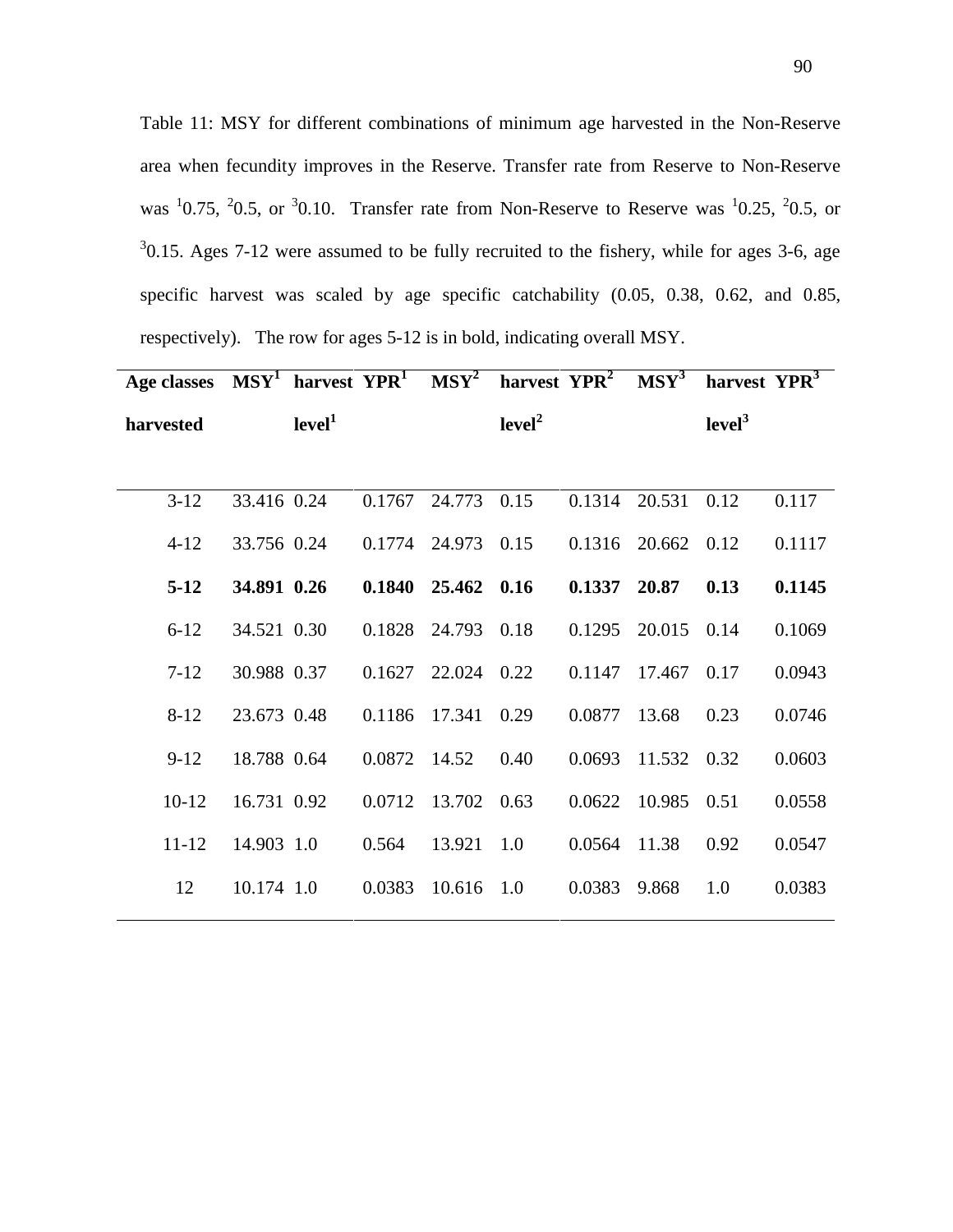#### APPENDIX 1

The purpose of this Appendix is to demonstrate the generality of the criterion developed in this paper for identifying the optimal harvesting strategy, and to contrast it with previously published criterion that do not appear to have general applicability. The table below is adapted from Table 3. Columns two and three contain a vector of age-specific reproductive value (v<sub>i</sub>) divided by age-specific weight (weight<sub>i</sub>) <sup>1</sup>using values in Table 1 and <sup>2</sup>changing fecundity for age 12 from 4.36 to 3.36. Bold entries in these columns correspond to the optimum age classes to harvest. For the first example, age class 6 is optimal; for the second example, age class 12 should be harvested completely and age class 7 should be harvested at  $h_7 = 0.76$ . Bold italic entries (columns 4, 5, and 6) correspond to "predicted" optimum age classes to harvest based on criteria proposed in Reed (1980). In column 4, natural biomass, defined as age-specific weight (weight<sub>i</sub>) times age-specific cumulative survival  $(L_i)$  is given. Reed claimed that the optimal age class to harvest will not occur before the age with maximum natural biomass. This is true for both examples (column 2 and 3), but it is shown to be only a lower bound as it cannot predict the exact age (or ages) to harvest. The last two columns give "the ratio of loss in natural biomass to average egg production between age j and the end of life" (Reed (1980). In his appendix, Reed proposed that the optimum age class to harvest will maximize this ratio. However, for both examples, the maximum value occurs for age class 4, which is not at all involved in the optimal strategy (for this paper it is age class 6 – and Reed also found this to be the optimal age through linear programming).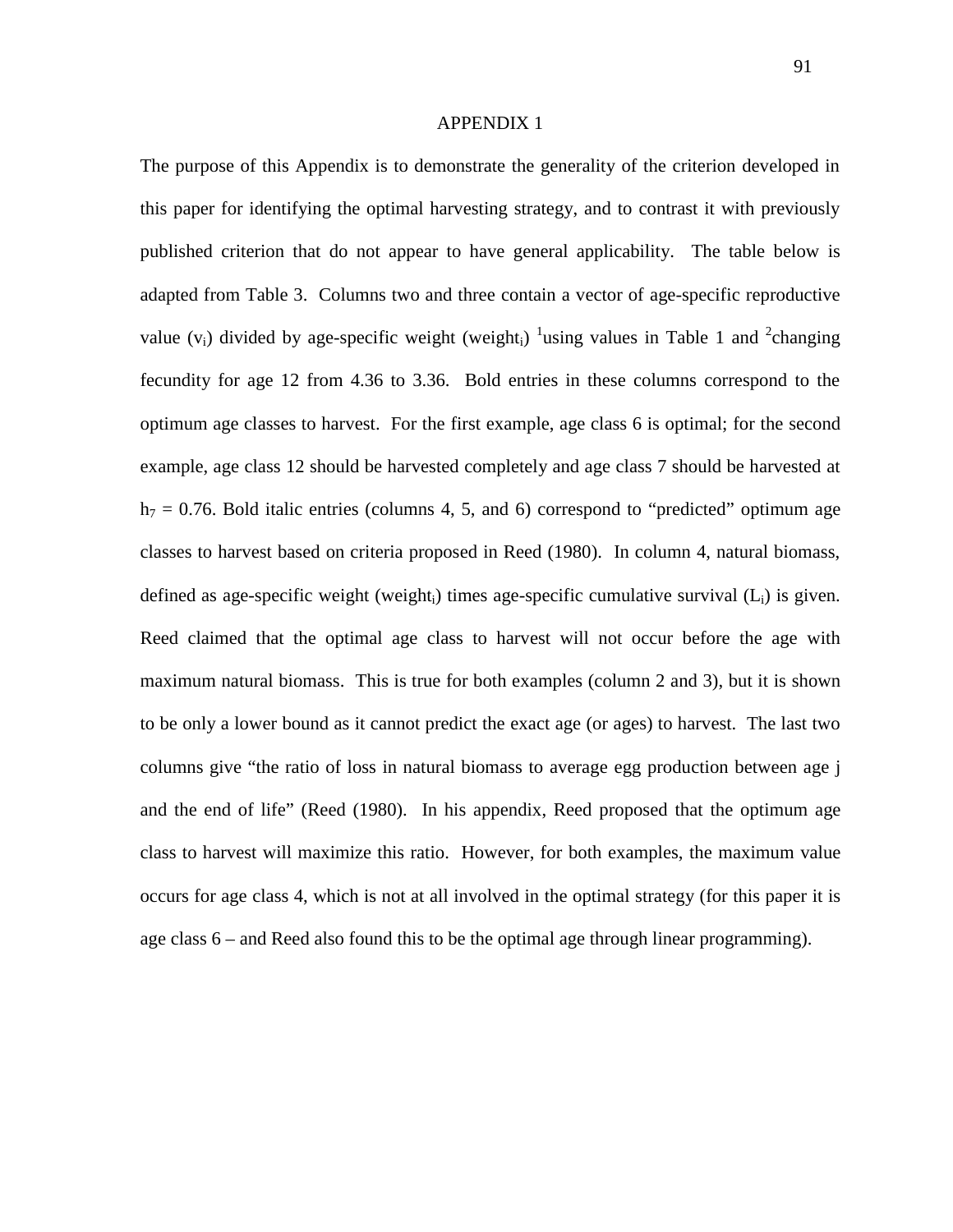| Age            | $1 \mathbf{V}_i$<br>weight, | V<br>$\overline{2}$<br>weight, | weight <sub>i</sub> $L_i$ | $_1$ weight, $L_i$<br>v, | $_2$ weight, $L_i$<br>$\mathbf{v}_{i}$ |
|----------------|-----------------------------|--------------------------------|---------------------------|--------------------------|----------------------------------------|
| $\mathbf{1}$   |                             |                                |                           |                          |                                        |
| $\overline{2}$ |                             |                                |                           |                          |                                        |
| 3              | 9.6451                      | 9.6451                         | 0.10368                   | 0.053748                 | 0.053748                               |
| $\overline{4}$ | 5.0551                      | 5.0551                         | 0.19782                   | 0.073836                 | 0.073836                               |
| 5              | 3.6842                      | 3.6842                         | 0.27143                   | 0.072943                 | 0.072943                               |
| 6              | 3.3224                      | 2.9353                         | 0.30099                   | 0.056621                 | 0.064087                               |
| 7              | 3.7701                      | 2.7159                         | 0.26524                   | 0.029938                 | 0.041558                               |
| 8              | 5.6497                      | 3.6417                         | 0.16423                   | 0.0099891                | 0.015497                               |
| 9              | 7.8271                      | 4.9999                         | 0.10102                   | 0.0036051                | 0.0056436                              |
| 10             | 8.5503                      | 5.3705                         | 0.07264                   | 0.0020131                | 0.0032051                              |
| 11             | 7.5749                      | 4.5867                         | 0.05642                   | 0.0015452                | 0.0025519                              |
| 12             | 5.192                       | 2.7125                         | 0.03834                   | 0.0013752                | 0.0026321                              |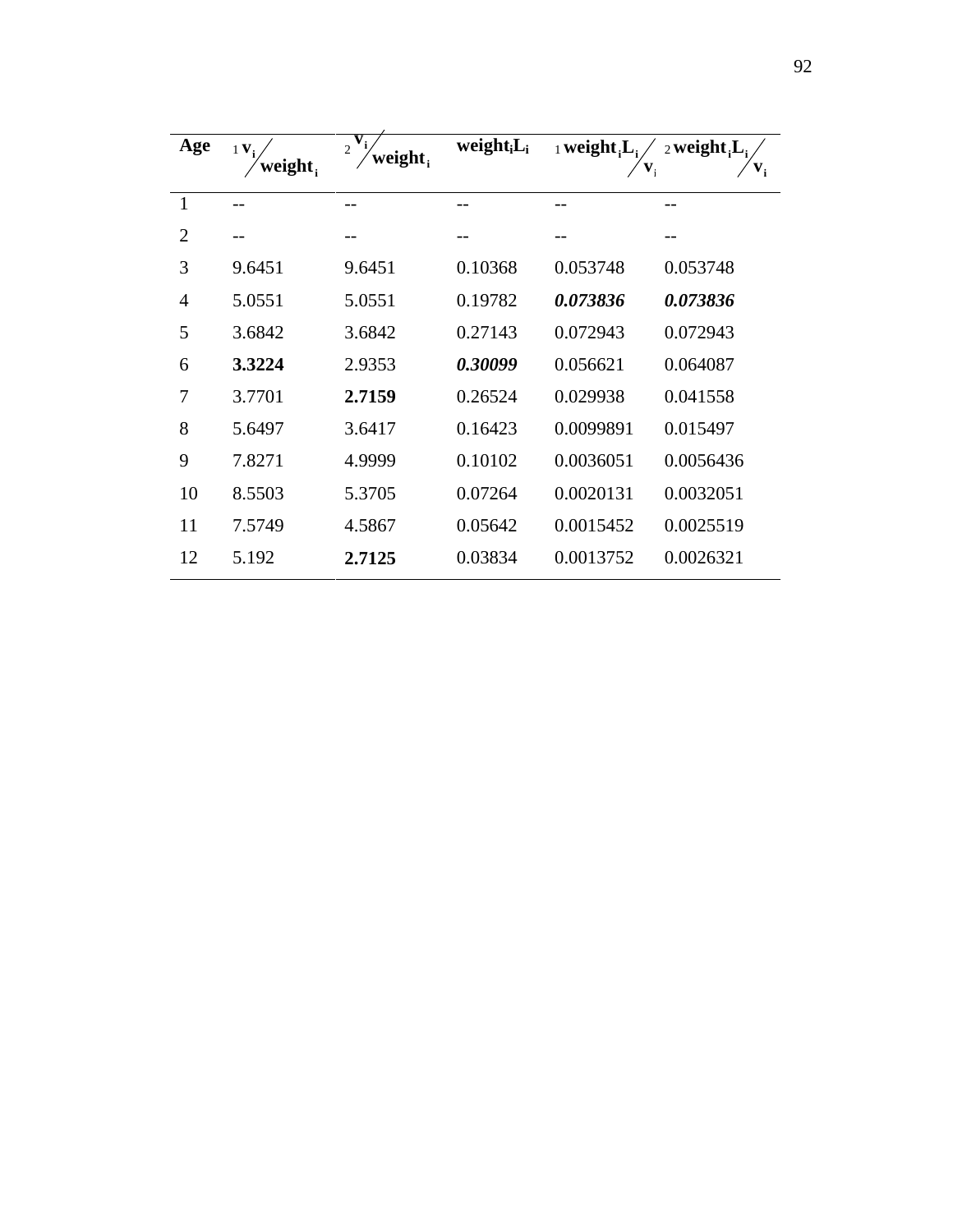

Fig. 1: Ricker curves used in models (R=Reserve, NR = Non Reserve, HF = High Fecundity).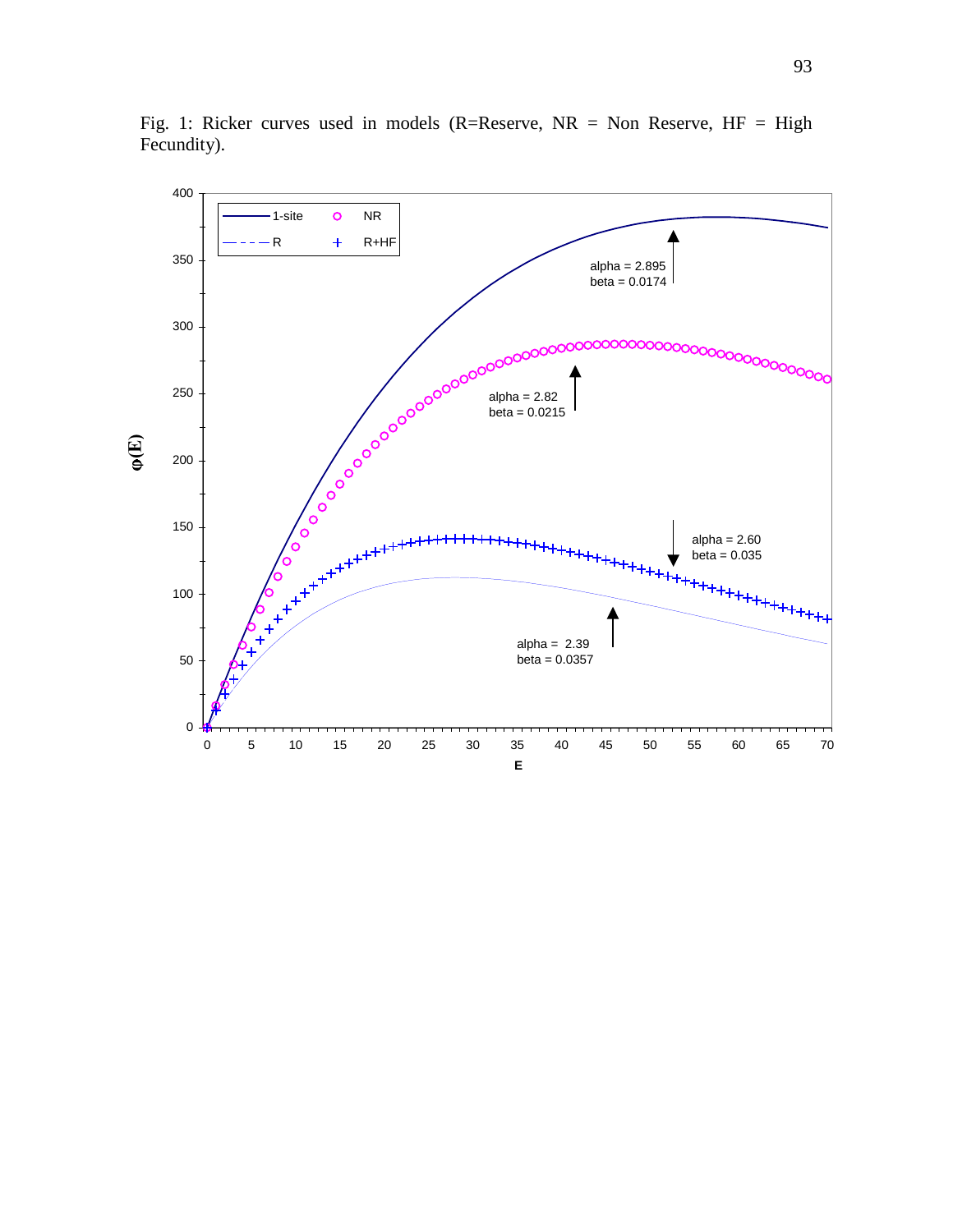

Fig. 2: One-site MSY over time starting from unharvested equilibrium population when age 6, ages 5-12, or ages 7-12 are harvested.

Fig. 3: One-site MSY trajectory when minimum size is increased from ages 3-12 to ages 5-12 or 7-12.

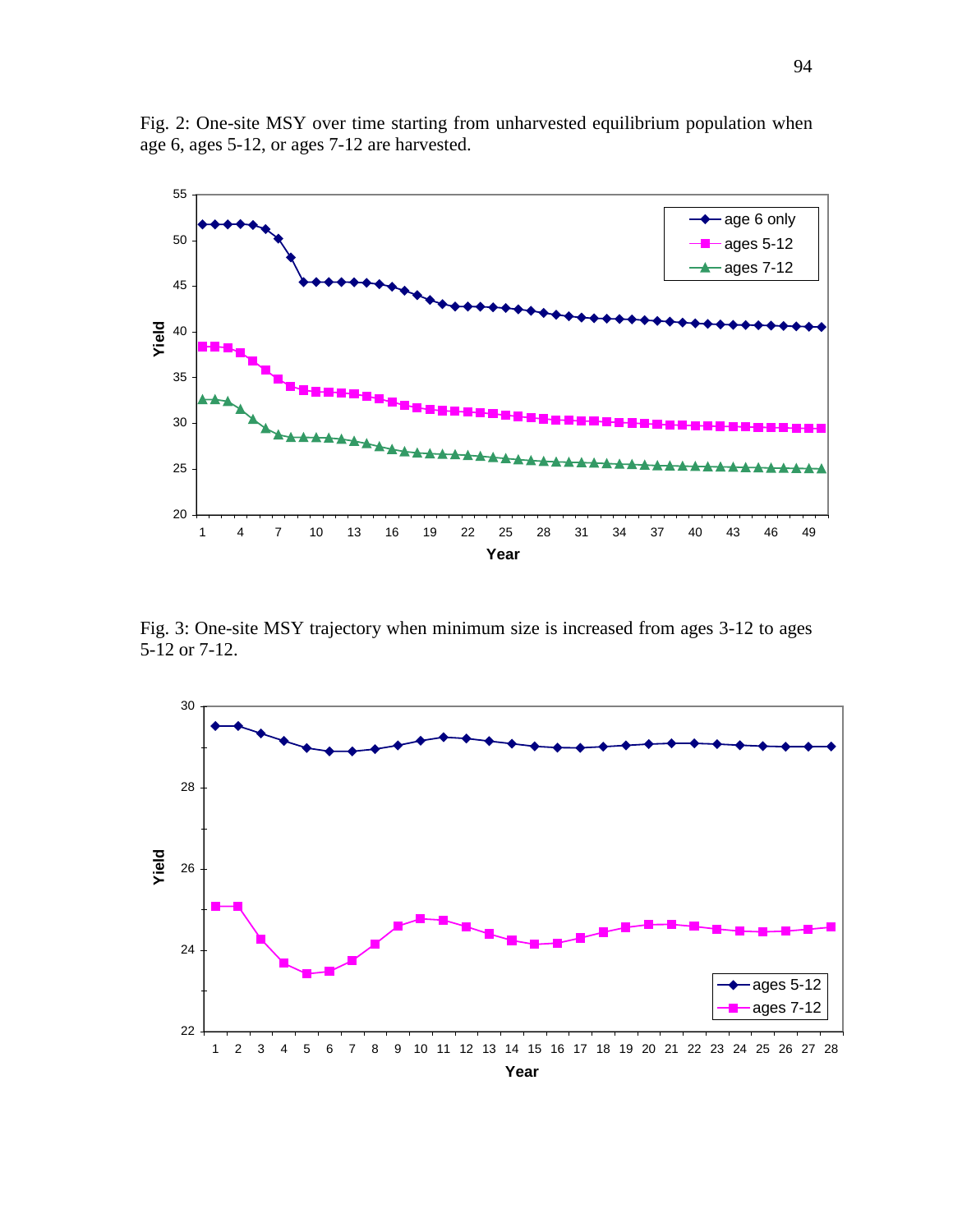

Fig 4: MSY over time in two-site model from unharvested equilibrium (migration=0.75 into vs 0.25 out of Reserve).

Fig. 5: MSY over time in two-site model from unharvested equilibrium (migration=0.5 into and out of Reserve).

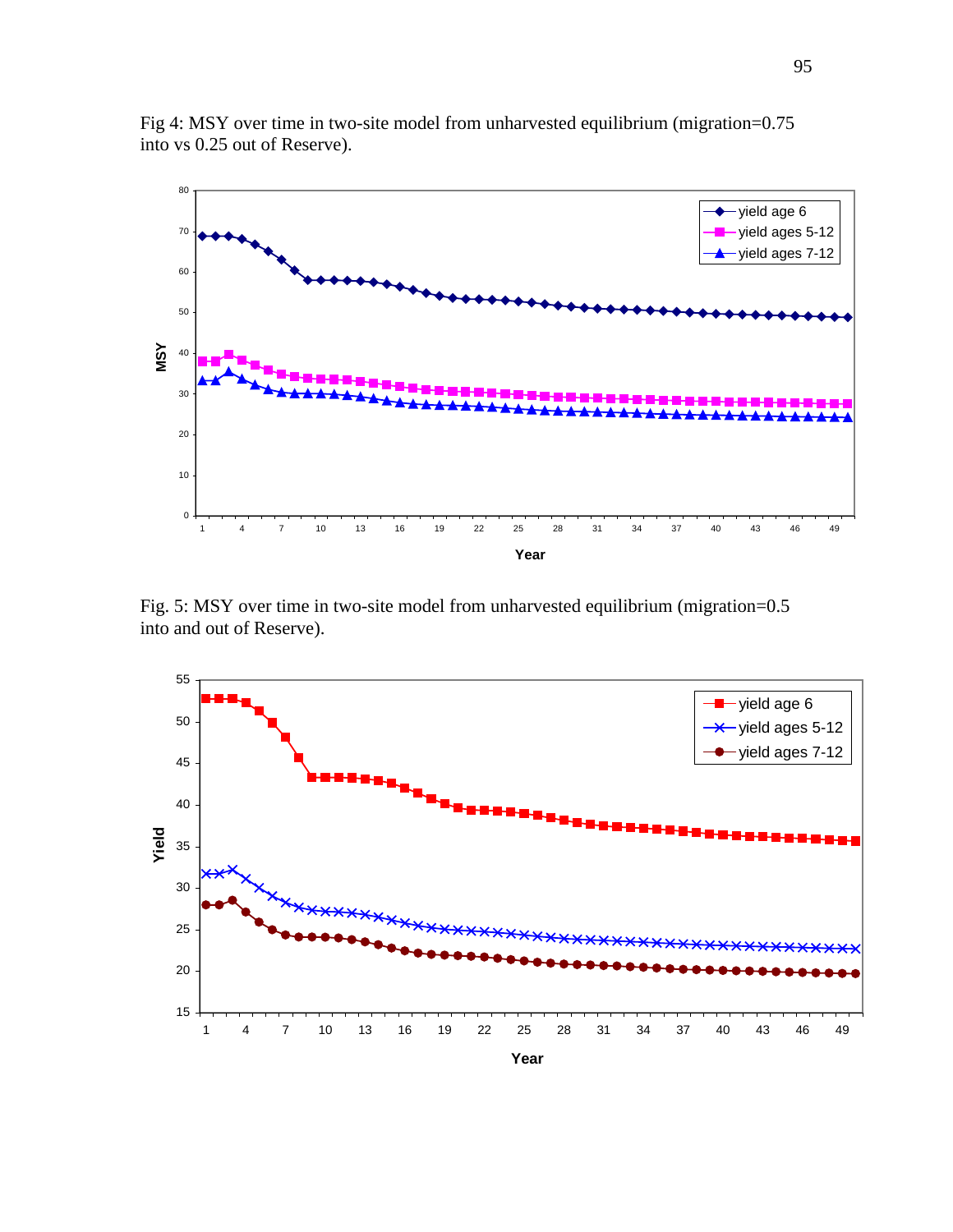



Fig 7: Two-site MSY trajectory when minimum size is increased from ages 3-12 (migration=0.75 into vs 0.25 out of Reserve).

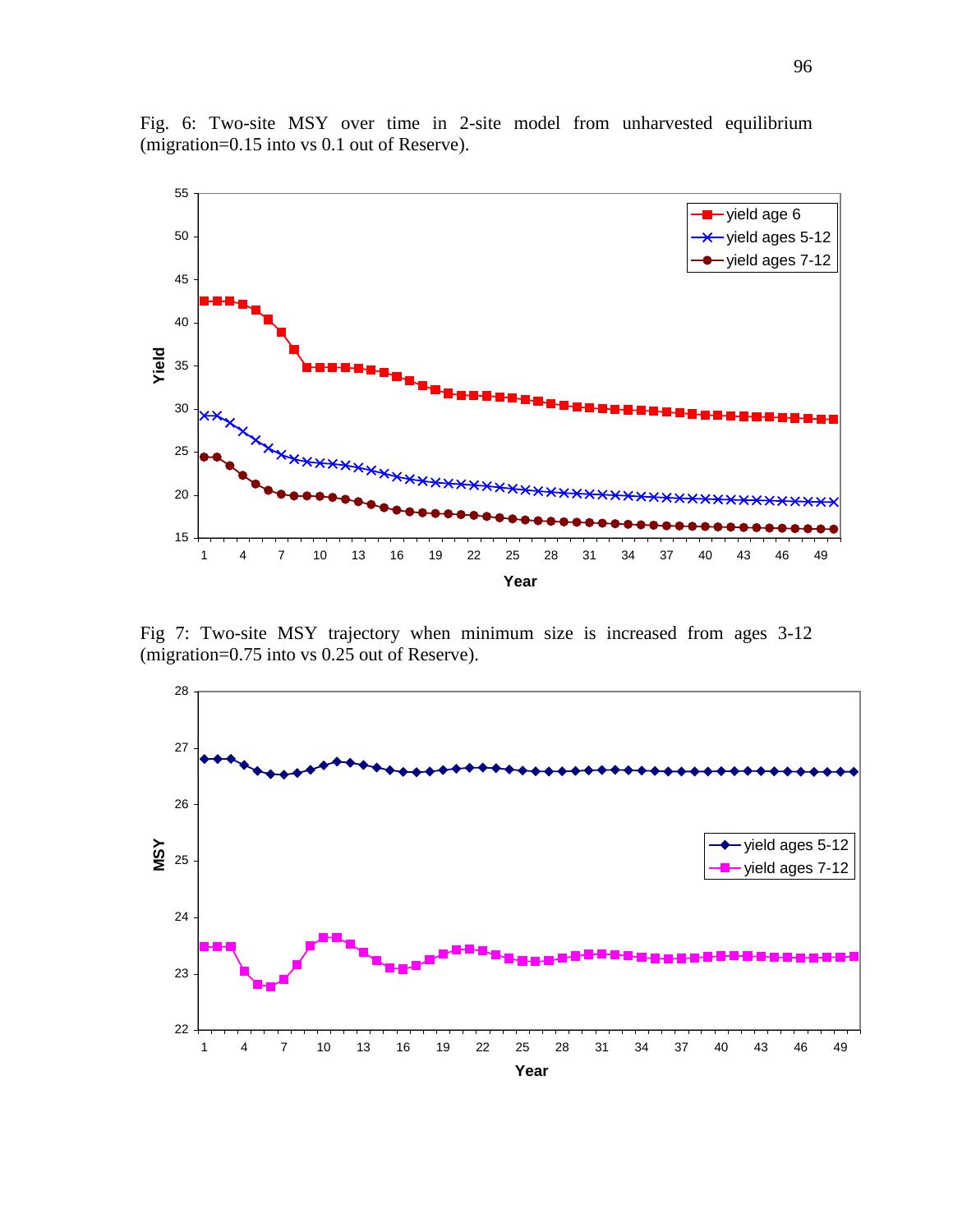

Fig. 8: MSY trajectory when minimum size is increased from ages 3-12 (migration is 0.5 into and out of Reserve).

Fig. 9: MSY trajectory when minimum size is increased from ages 3-12 (migration is 0.15 into vs 0.1 out of Reserve).

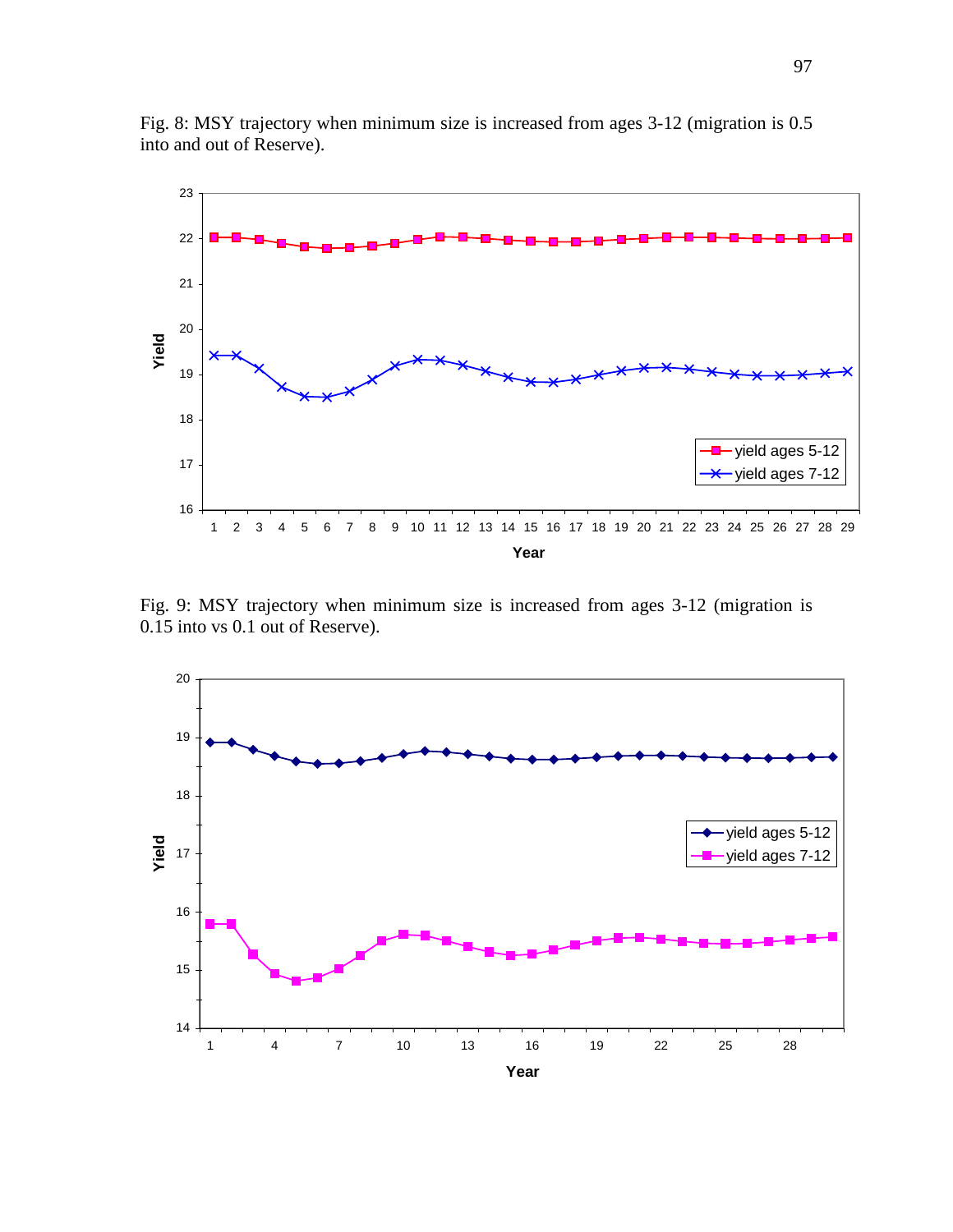

Fig. 10: MSY for alternative management scenarios. The transfer rates are abbreviated T1, T2, and T3; Reserve+HF are the cases where fish reproducing in the reserve obtain higher fecundity; the overfished scenarios are given by 1.5xH and 2.0xH.

**Minimum Age Harvested**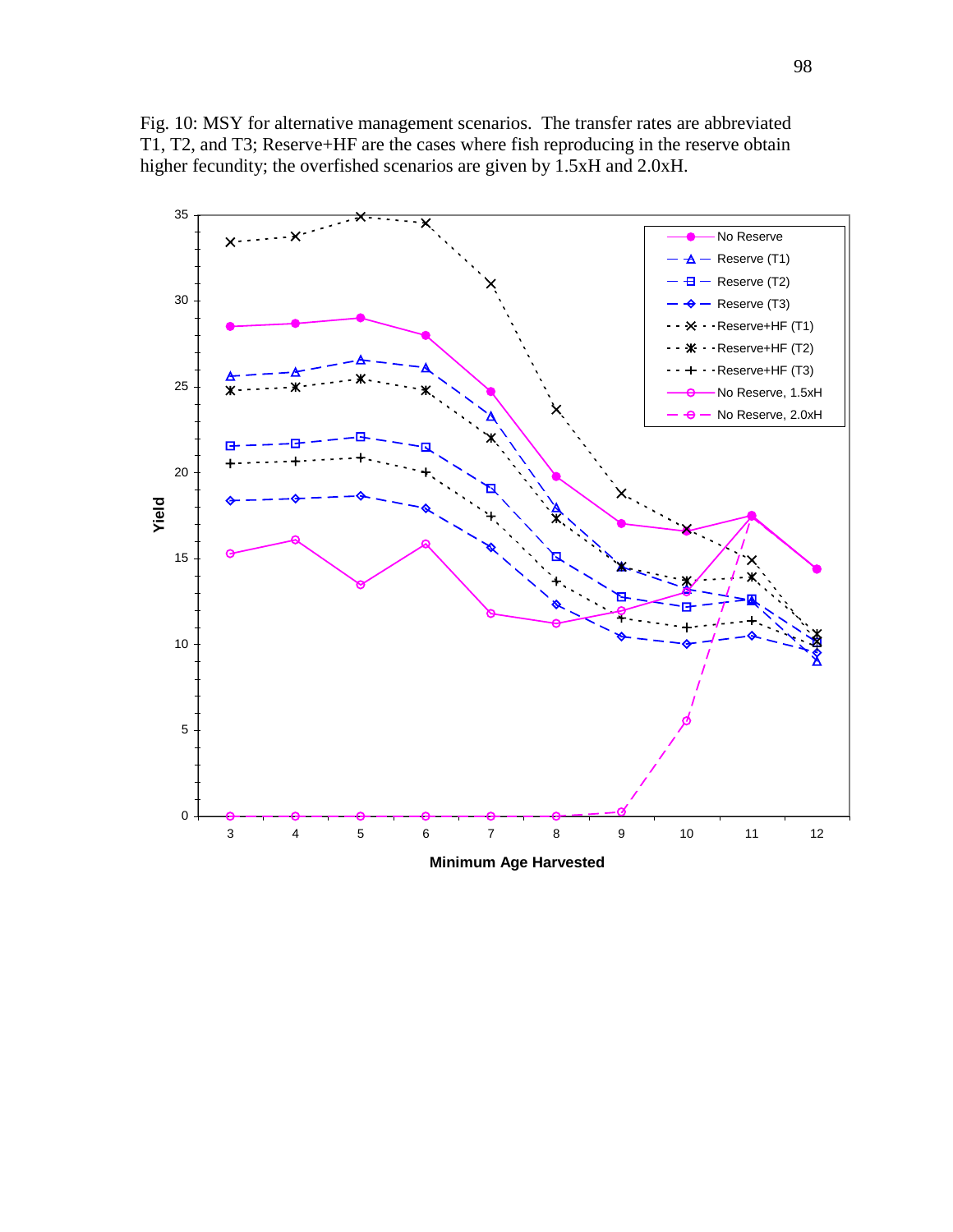# **Chapter 4: An analysis of transient dynamics and convergence times in sub-divided populations**

**Abstract:** In sub-divided populations, migration links local dynamics that combine to influence the overall dynamics of the system. Thus, in a system of sub-populations connected by migration, management actions performed at one site in the system influence the dynamics of all connected populations. I analyzed transient dynamics and convergence time of population growth rate  $(\lambda)$  after a permanent change that lowered either survival or fecundity by 50% at one site. Convergence was defined as the time when a measured population growth rate (and the growth rate in all subsequent years) was within 1% of the  $\lambda$  for the altered population. I compared results between representative r-selected and K-selected species modeled by 1- , 2- , or 3-site, densityindependent, deterministic Leslie matrices. Migration occurred either in all age classes or in only the first age class. Several levels of migration in and out of the altered site were explored. In general, multi-site models required more time to converge than single-site models, especially at the altered site. Low levels of migration, especially when only the first age class migrated, led to longer convergence times. Between r- and K-selected species, conclusions depended on migration patterns. For most cases when survival or fecundity was lowered, the models of the K-selected species converged more slowly than models of the r-selected species. When migration patterns favored emigration out of the altered site, convergence was rapid and both types of species showed similar convergence times.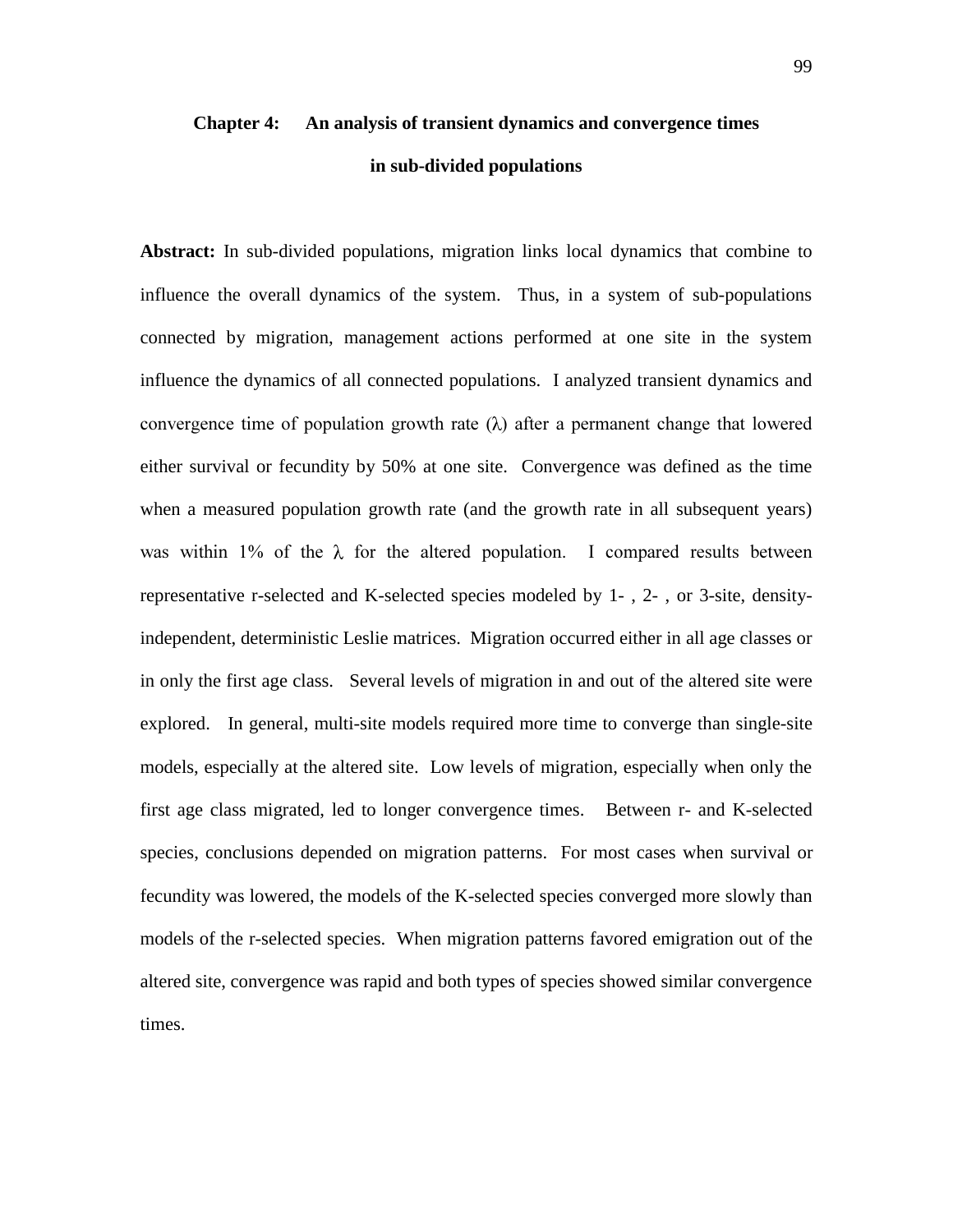**Keywords:** Sub-divided populations; life-history; convergence rates; transient dynamics; generation times

### **1.0 Introduction**

In analyzing Leslie matrices (Leslie 1945), emphasis is generally placed on calculating the dominant eigenvalue,  $\lambda$ , which represents the population growth rate (Caswell 1989). The value of  $\lambda$  determines whether a given population is increasing  $(\lambda > 1)$ , decreasing  $(\lambda < 1)$ , or stable  $(\lambda = 1)$ . One may also calculate how  $\lambda$  would change following an alteration of vital rates (whether induced directly or indirectly by man, or resulting from environmental change) by calculating sensitivities and elasticities (Caswell 1989). Various proposed management actions, addressing problems ranging from conservation to harvesting, can be compared in terms of their effect on  $\lambda$  (Lefkovitch 1967; Crouse et al. 1987; McEvoy and Coombs 1999). It is important to recognize that such comparisons are made between asymptotic values of  $\lambda$ , once the stable age structure has been attained. However, the new stable age structure resulting from a change in a vital rate is not attained immediately. In many management contexts, it also may be important to know the transient pattern and length of time before asymptotic values are attained. For instance, in a harvesting context, a proposed action might not be economically viable if the time required to attain projected yields is too long or the shortterm yields vary too much.

Other studies of perturbations in Leslie matrices have focused on life-history and evolution. Since the seminal work of Cole (1954) and Lack (1954) describing the implications of life-history traits for reproduction and population growth, there have been many studies identifying consistent patterns for sensitivities and elasticities of  $\lambda$  to vital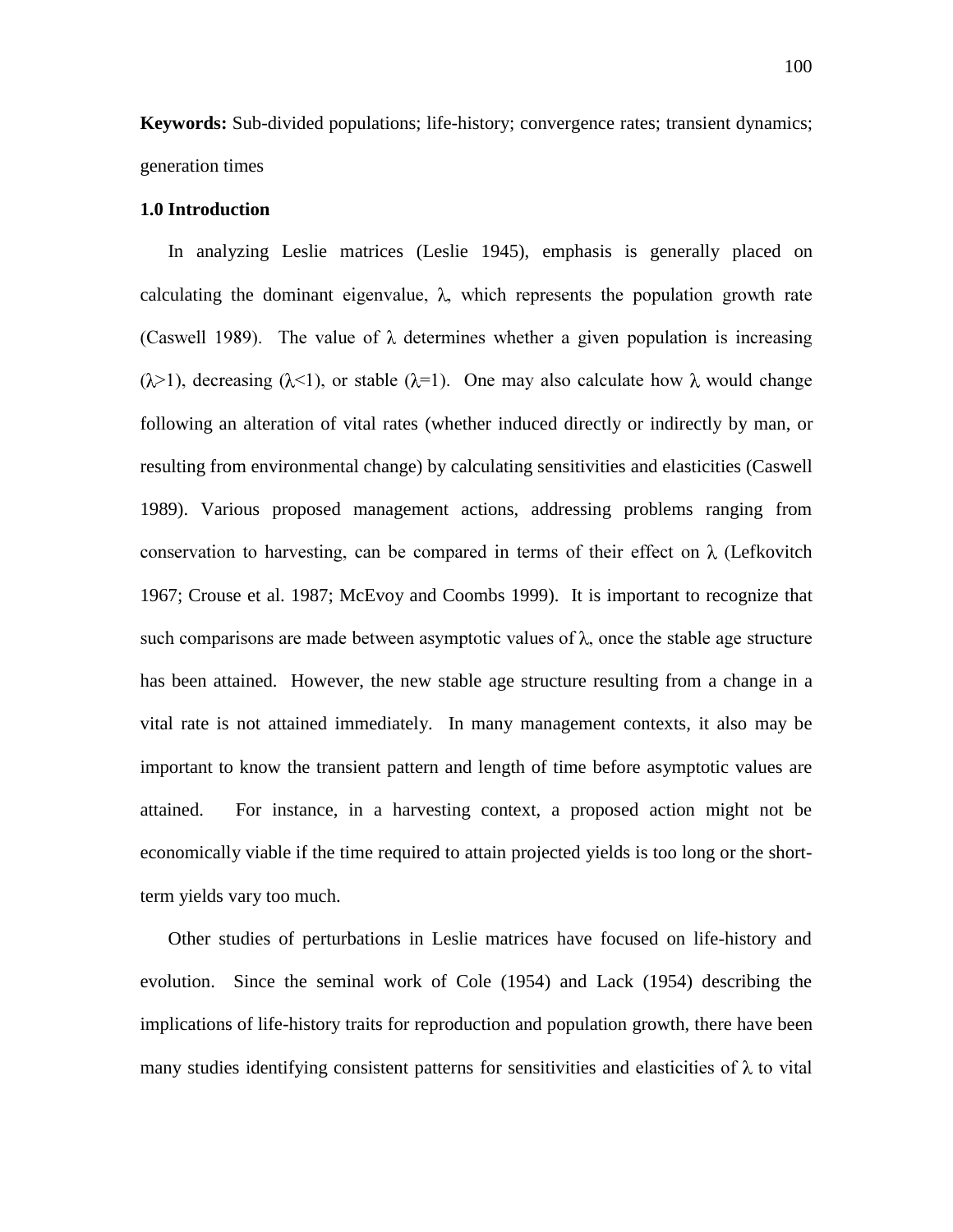rates for a given life-history (e.g. Fig. 1). In general, one observes greater sensitivity to fecundity in shorter-lived, highly fecund species (typical "r-selected" attributes) while longer-lived, slow-reproducing species (typical "K-selected" attributes) show greater sensitivity to adult survival (Caswell 1989; Lebreton and Clobert 1991; Heppell et al. 2000; Sæther and Bakke 2000). The relationship between elasticities, life-history, and generation length is relevant not only for the ultimate population growth rate, but also for the path to convergence. Depending on the vital rate changed and the number of age classes affected, a given change could require many years or only a few years to work its way through the population age-structure.

Several issues related to managing species with differing life-histories have been addressed in the literature. In a fisheries context, Francis (1986) discussed the fact that "K-selected" species produce much less annual surplus (individuals beyond that required for replacement) and therefore have a greater propensity to be overfished. This presents great difficulty for managers of a multi-species fishery looking to manage as a single unit species with different life-spans (Francis 1986). Similarly, the time required to rehabilitate overexploited stocks varies with life-history, with longer-lived species requiring more time to recover than shorter-lived species (Francis 1986; Hightower and Grossman 1987).

The measurement of convergence to asymptotic values has been addressed in the literature largely from a theoretical context. For density-independent, deterministic Leslie-matrices, various metrics of distance to asymptotic values (e.g.,  $\lambda$  or stable-age structure) have been introduced (Golubitsky et al. 1975, Demetrius 1975, Horst 1977, Cohen 1979, Tuljapurkar 1982). Grant and Benton (1996) analyzed convergence of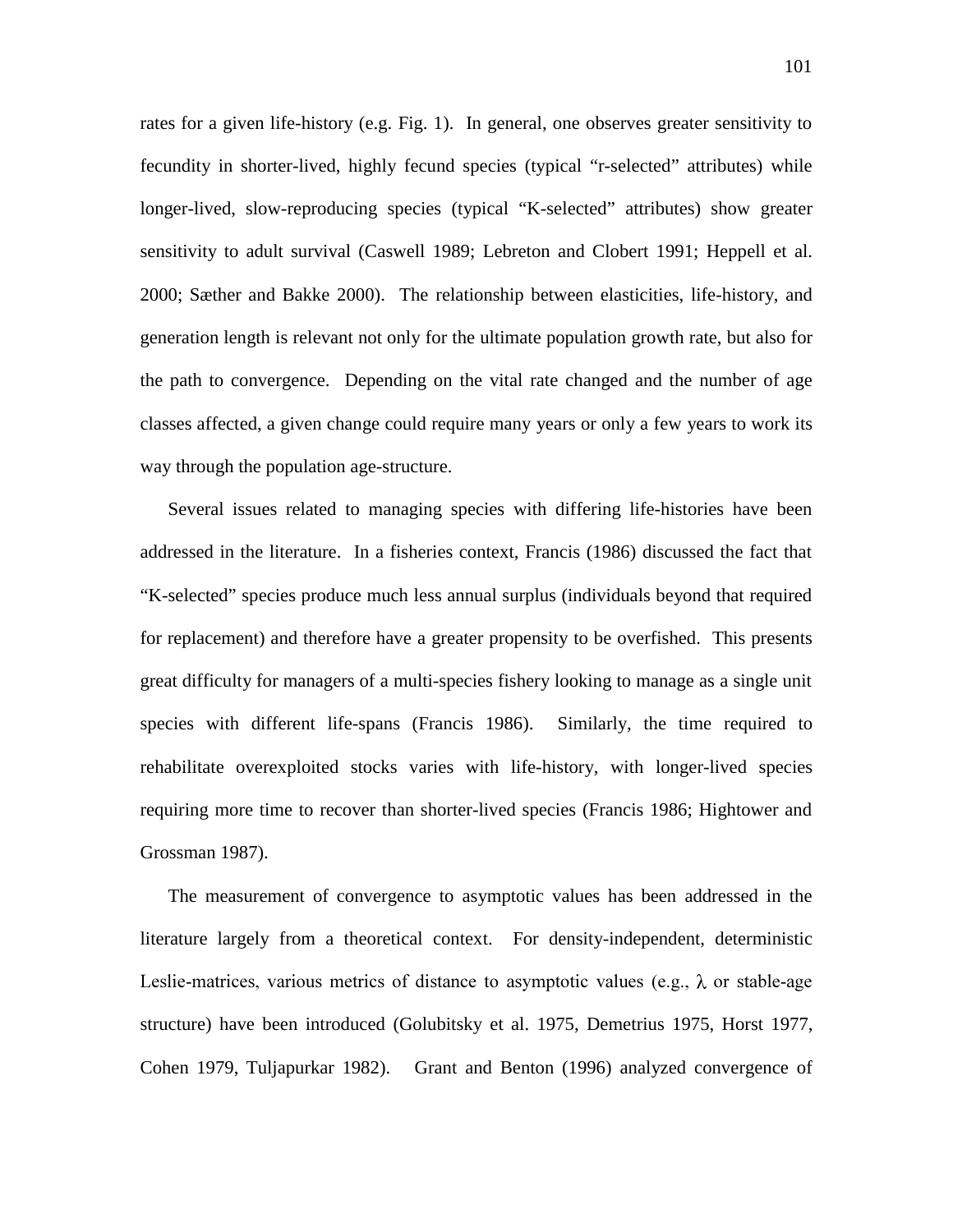stochastic matrices and concluded that measures derived from the mean matrix provided an adequate prediction of convergence. In a density-dependent context, DeAngelis et al. (1980) looked at return times to equilibrium population size following perturbation (a temporary change) of matrix elements. They compared return times for 5 different fish species with maximum ages ranging from 8-15 years and looked at the number of years until the population size returned to 95% of its pre-perturbation level. They noted that the rate of return increased with higher levels of compensation (incorporated into first year survival) and that a lower limit on return times seemed to be related to the number of age classes. For the models in this paper, I permanently reduce a vital rate and define convergence to be within 1% of asymptotic  $\lambda$  (corresponding to the altered matrix).

Convergence and transient dynamics of age-structured populations have been analyzed only for single-site populations despite recognition of the importance of the spatial structure of populations and the exponential growth of metapopulation literature (Hanski and Simberloff, 1997, report a doubling time of 2 years). Although there is a large body of work on metapopulations (see Hanski 1999, Hanski and Gilpin 1997, and references therein), the work described here does not fit the classical metapopulation framework. Whereas the term metapopulation suggests systems where patches experience extinction and re-colonization events, I considered a more general system with no pre-requisite for extinction events. Also, metapopulation models usually incorporate low levels of migration, but I explored a wide range of migration, from very low to very high levels. For these reasons, I adopted the term "sub-divided populations" in this study to separate it from the traditional metapopulation definition.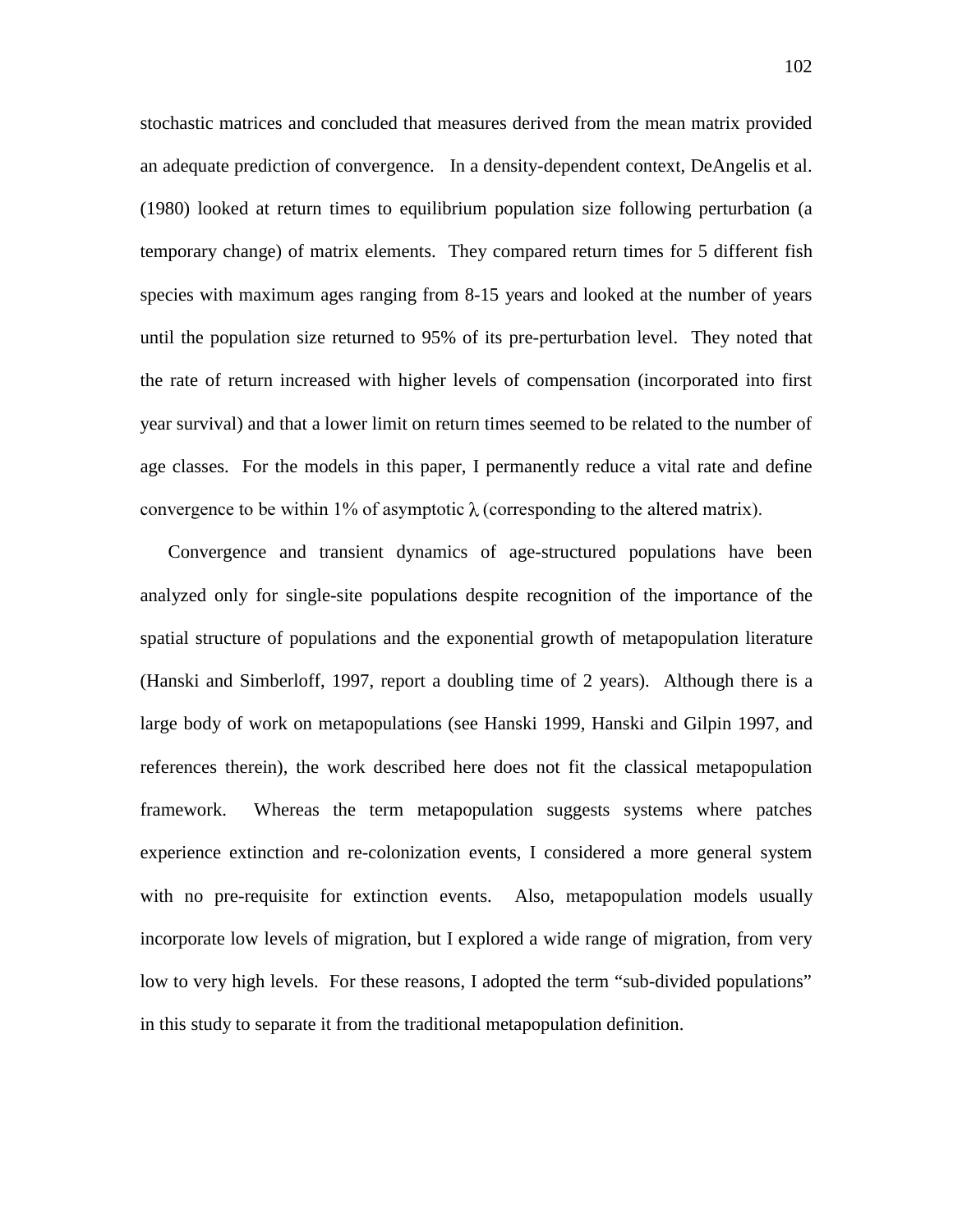*Objectives-* In this paper, I examined three main issues related to transient dynamics and convergence rates in sub-divided populations. First, I considered how connections between populations affect population growth rates and convergence times by comparing projections of one-, two-, and three-site Leslie-matrices following an event that lowers permanently either survival or fecundity at one site by 50%. The rationale for the comparison is this: suppose you were unaware of connections between populations (or, alternatively, you were aware of migration but considered it to be at a low enough level to ignore) and you calculated the effects of a planned action on the local population only—how far off would your predictions be from models that incorporate additional sites? This would be especially important if predicted growth rates differ markedly (from  $\lambda$ <1 to  $\lambda$ >1) or if estimated time to convergence is a lot shorter or much longer between single- and multi-site models.

Second, within multi-site models, I examined how the level of migration in and out of the altered site affects the amount of time and the path to convergence. When survival and/or fecundity differ between linked populations, the level of migration will determine the overall system dynamics. Similarly, when a management action is imposed on one site in a system, the presence of migration can "spread" the impact to connected sites. I compared the pattern and persistence of transient dynamics in two- and three-site models for several possible levels of migration. I also compared the effect of different age classes migrating by assuming migration occurs in all age classes with equal probability or in the first age class only.

Third, I anticipated that convergence times would vary between life-histories, with longer-lived species requiring more time to converge than shorter-lived species.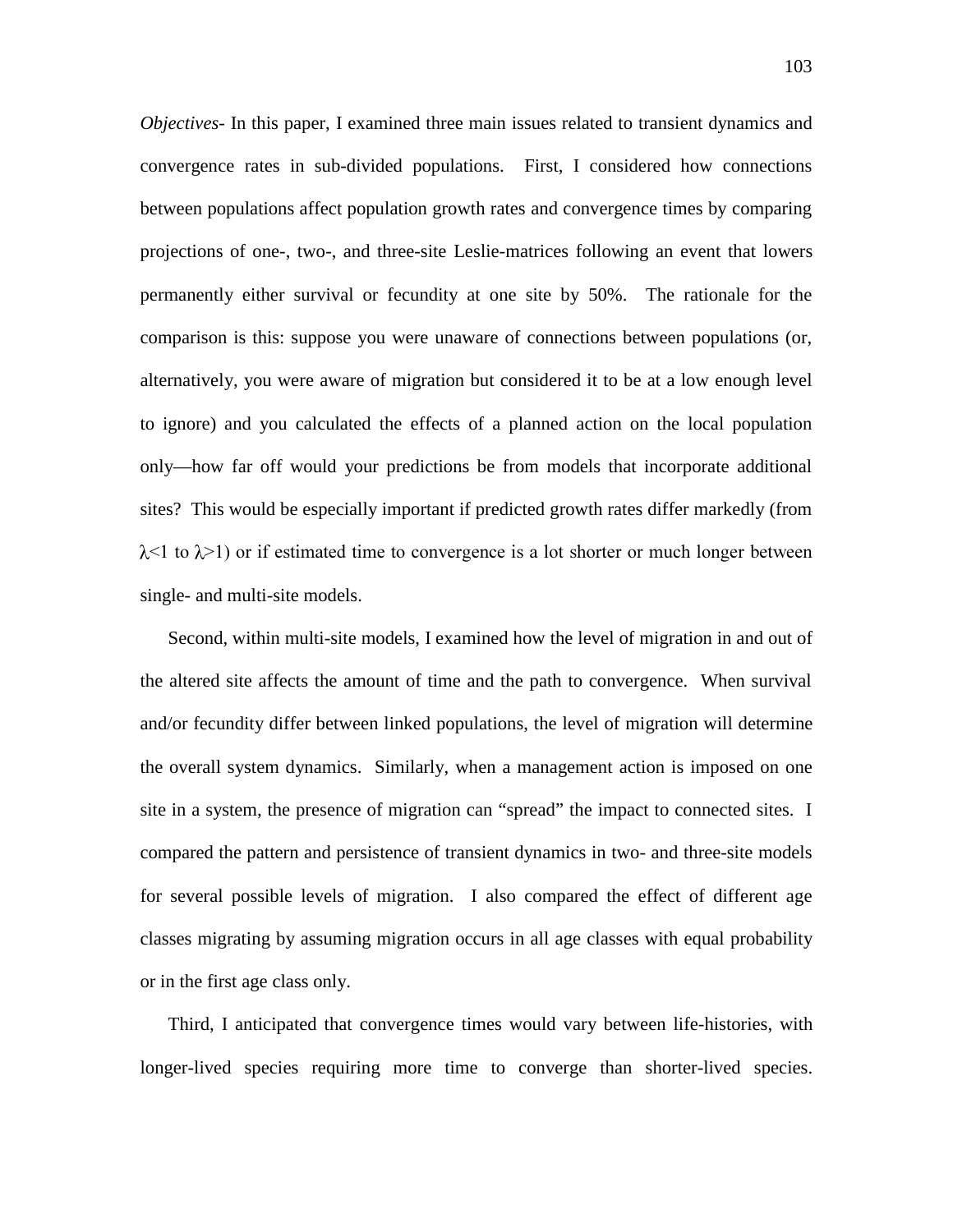Following on the observation of DeAngelis et al. (1980) that there appeared to be a connection between the lower limit of convergence rates and the number of age classes in the population, I suspected convergence might be associated with generation times. The rationale for this is that after one generation, a change in a vital rate of one age-class will have affected all age classes. Therefore, I explored the implications of life-history on convergence by comparing results for a hypothetical r-selected and K-selected species.

### **2.0 Methods and Models**

### **2.1 Mathematical Models**

For all populations, I assumed survival and fecundity parameters were constant within an age-class, and that the sex-ratio was 1:1. I used a Leslie matrix to model female population dynamics and to determine convergence. For the one-site models, I refer the reader to Caswell (1989) for more results and history of the model. Lebreton (1996) derives the generalization and analogous results for multi-site matrix models.

The general matrix projection model consists of a population vector, **N**(t), which is partitioned into number of individuals in a given age class, i, at time  $t(n<sub>i</sub>(t))$ . The state of the population one time step later,  $N(t+1)$ , is obtained by pre-multiplying  $N(t)$  by the Leslie matrix **L**. **L** contains elements of age-specific fecundity in the first row and agespecific survival on the first sub-diagonal. As a general rule, **L** is primitive, irreducible and non-negative, and so one can take advantage of the Perron-Frobenius theorem which guarantees the existence of a real dominant eigenvalue (greater than all others in magnitude) and associated right and left eigenvectors which contain all positive elements (Caswell 1989). The dominant eigenvalue,  $\lambda$ , describes asymptotic population growth, which indicates an increasing  $(\lambda > 1)$ , stable  $(\lambda = 1)$ , or decreasing  $(\lambda < 1)$  population. The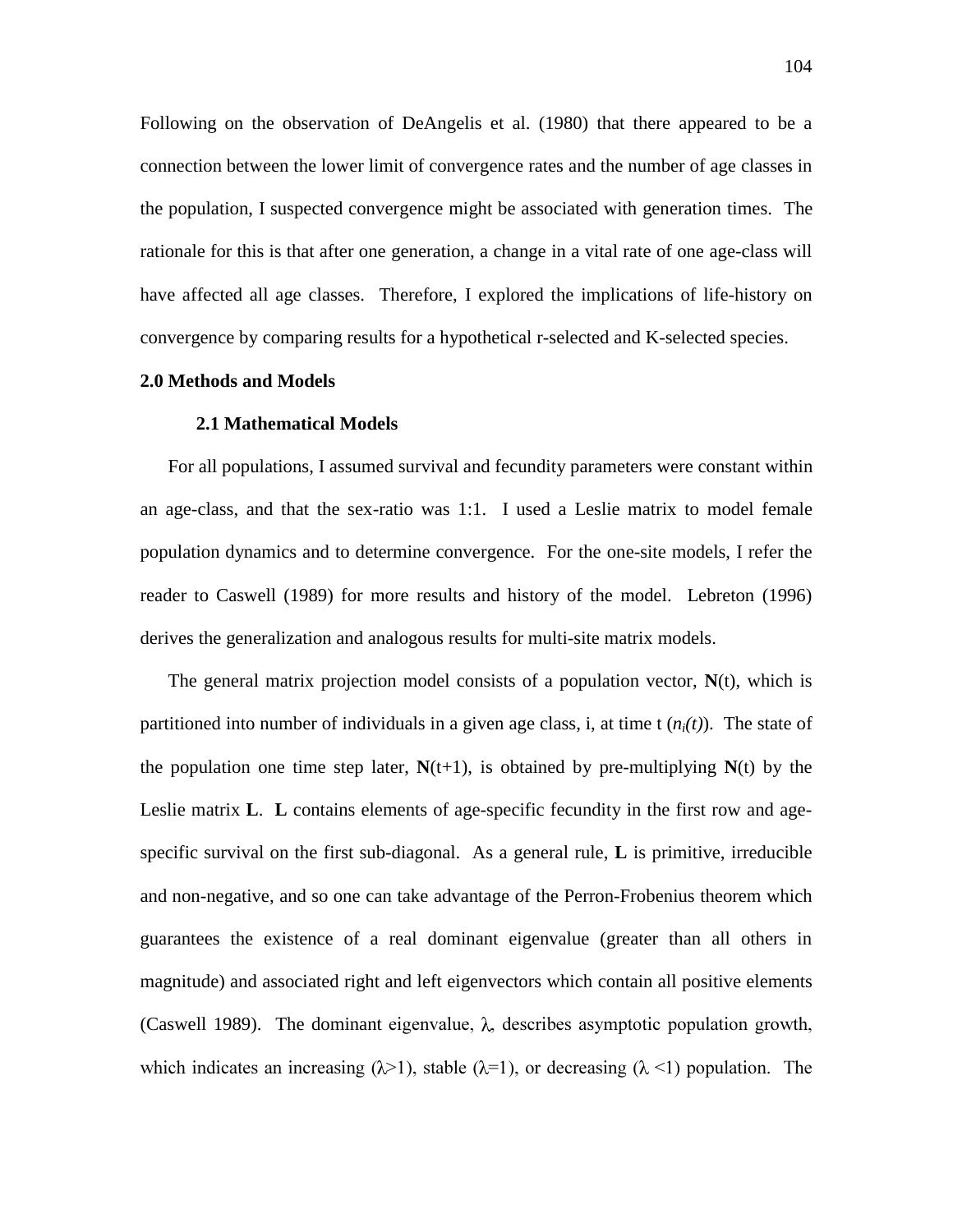right eigenvector, **w**, describes the stable age structure, and **v**, the left eigenvector, describes age specific reproductive value.

The sensitivity of  $\lambda$  to an element, l<sub>i,j</sub>, of matrix **L** is given by  $\frac{\partial \lambda}{\partial l_{i,j}} = \frac{v_i w_j}{\langle v \rangle}$ **vw** i <sup>vv</sup> j i, j  $V_i W$  $\frac{W}{\lambda_{i,j}} = \frac{W}{\langle \mathbf{v} \mathbf{w} \rangle}$ , where

<**vw**> is the scalar product (Caswell 1989). The sign and magnitude of sensitivities determine the direction and strength of change in  $\lambda$  following a change in  $l_{i,j}$ . Elasticities, also called relative sensitivities, account for the fact that matrix parameters may be measured on different scales (as fecundities and survivals usually are) by expressing the proportional change in  $\lambda$  resulting from a proportional change in a parameter. Therefore, direct comparisons can be made between the elasticity of different model parameters.

Elasticities are calculated as: 
$$
\frac{\partial \log(\lambda)}{\partial \log(l_{i,j})} = \frac{l_{i,j}}{\lambda} \bullet \frac{v_i w_j}{\langle vw \rangle} \text{ (Caswell 1989).}
$$

In a multi-site context, the matrix **M** is structured similarly to **L**. Whereas **L** contained scalar entries, **M** contains sub-matrices: the first p rows (corresponding to a model with p sites) contain p x p matrices of age- and site-specific fecundity. The first sub-diagonal contains p x p matrices of age- and site-specific (survival x dispersal) probabilities. In discretizing the events of survival and dispersal, one generally makes a simplifying assumption as to the timing of migration so that it occurs either at the beginning of the time interval or at the end. This assumption can have important implications for parameter sensitivity and for  $\lambda$  (Appendix 1). I assumed that migration occurs at the beginning of the time interval. For mild assumptions of connectivity between sites, the Perron-Frobenius theorem remains applicable (Lebreton 1996). In this instance,  $\lambda$  represents the asymptotic growth of the entire population system rather than the growth of one particular site. The stable age/site structure is given by **w**, and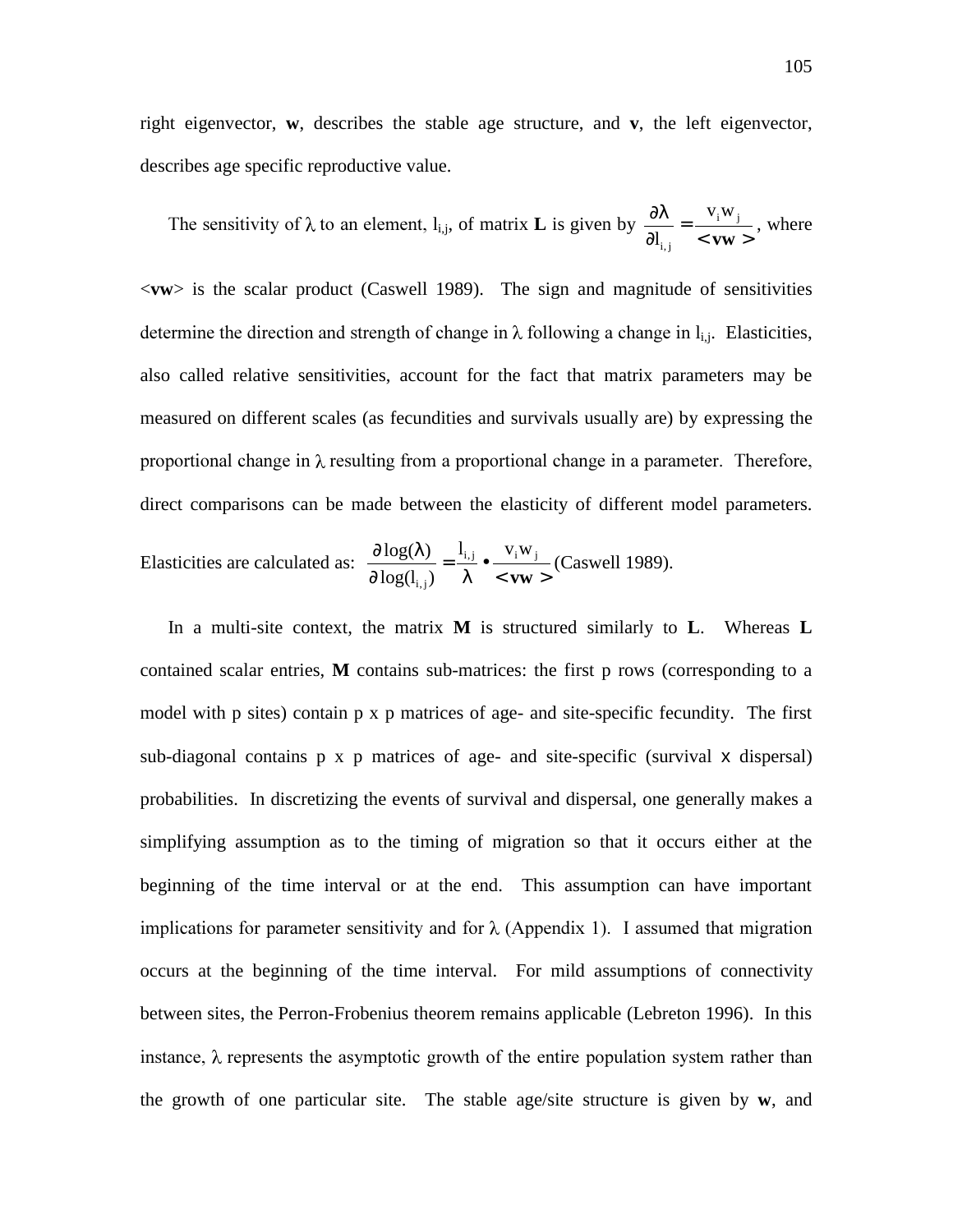reproductive value per age/site is given by **v**. The population vector,  $N(t)$ , is partitioned into age-by-site classes. Sensitivities and elasticities are calculated in a similar fashion.

### **2.2 Representative r and K Models**

I created models of hypothetical r- and K-selected species based on expected lifehistory characteristics. Female survival and fecundity parameters used in all models are given in Table 1. All models were of the "pre-birth" census format, meaning that fecundities in the first row are multiplied by first year survival  $(s_0)$ , hence the first age class is 1-year olds.

For the r-selected species, I used a two-age class model for individuals of age 1 and age  $\geq$  2. The survival parameters were chosen so that the maximum age was 5 (i.e.  $s_0 s_1 s_2^3$  < 0.01). Fecundities were chosen to produce a large annual growth rate ( $\lambda$ =1.1504),

and without too great of a difference between the two age classes. For the K-selected species, I used a ten-age class model, with age class 10 containing individuals  $\geq 10$  years. The maximum age was 50  $(s_0s_1s_2...s_1^{40} < 0.01)$ . Reproduction began at age 6, with fecundity increasing up to a maximum achieved at age 10. Population growth for the Kselected species ( $\lambda$ =1.0504) is much lower than for the r-selected species. For these patterns of reproduction and survival, population doubling would occur approximately every 5 years for the r-selected species and every 14 years for the K-selected species.

The mean generation time,  $\overline{T}$ , is given by

$$
\overline{T} = \frac{\sum_{i} i \lambda^{-i} F_{i} \left( \prod_{j=1}^{i-1} S_{i} \right)}{\sum_{i} \lambda^{-i} F_{i} \left( \prod_{j=1}^{i-1} S_{i} \right)}
$$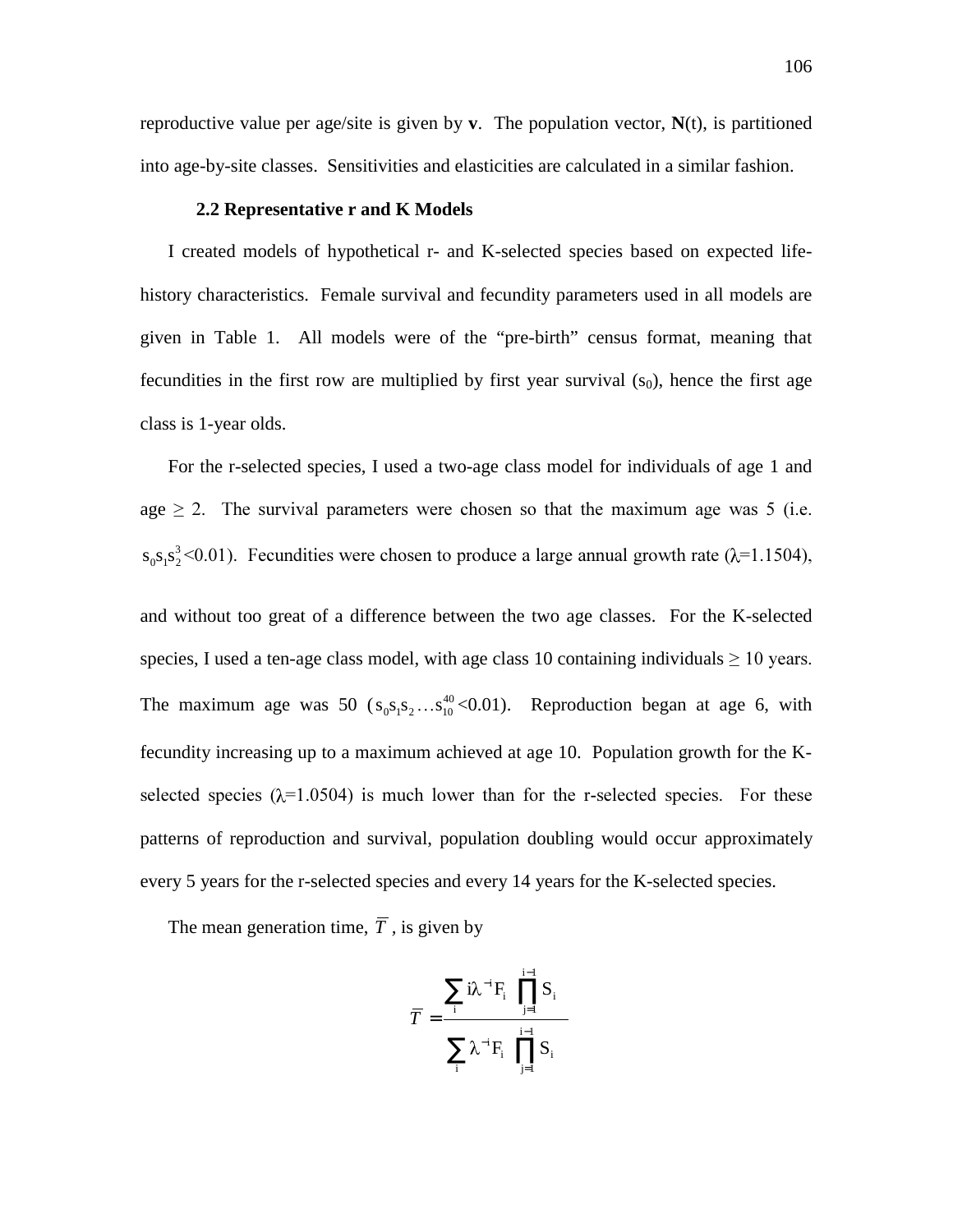(Caswell 1989). Given a cohort of newborns,  $\overline{T}$  is the average age of the mothers that produced them (assuming the population is at the stable age structure). For the r-selected species,  $\overline{T}_{\rm r}$  =1.64 years and for the K-selected species,  $\overline{T}_{\rm K}$  =12.28 years.

For both representative species, I created 1- , 2- , and 3-site models (Fig 2). The 1-site model is the standard Leslie-matrix  $(L_r$  and  $L_K$ , for the two species), while 2- and 3-site models are multi-site Leslie matrices  $(M_r$  and  $M_K$ ). The multi-site models contained migration between sites as indicated in Figure 2. Migration rates,  $m_{i,j}$ , are expressed as a probability of moving from site j to site i in a given year. I explored three levels of migration (0.05, 0.35, and 0.75) and defined three categories of migration, according to the probability of migrating into/out of site 1: EQUAL, MORE IN, MORE OUT. For all models, I explored 2 migration structures: either all age classes migrated with the same probability, or only the first age class migrated.

# **2.3 Modeling Approach**

I first calculated elasticities for all model parameters to determine which age- specific survival and fecundity rate  $\lambda$  had greatest elasticity to (referred to as s<sup>\*</sup> and f<sup>\*</sup>). For the rselected species,  $s^* = s_0$  and  $f^* = f_1$ , while for the K-selected species  $s^* = s_{10}$  and  $f^* = f_{10}$  (Table 2). For all models, I decreased either  $s^*$  or  $f^*$  by 50% at site 1, and obtained "new" matrices  $\mathbf{L}_r^*$ ,  $\mathbf{L}_K^*$ ,  $\mathbf{M}_r^*$ , and  $\mathbf{M}_K^*$ , with corresponding "new" population growth rates,  $\lambda^*$ (Tables 3-7). Starting at the same initial population size, **N**(0), for each model, I projected the model and calculated annual population sizes **N**(t) and transient growth

rates,  $\tilde{\lambda}_t = \frac{\mathbf{N}(t)}{\mathbf{N}(t-1)}$ . I continued projecting the model until time *c*, where all  $\tilde{\lambda}_t$  (t≥c)

were within 1% of  $\lambda^*$ . *c* is thus my measure of convergence time. In multi-site models, I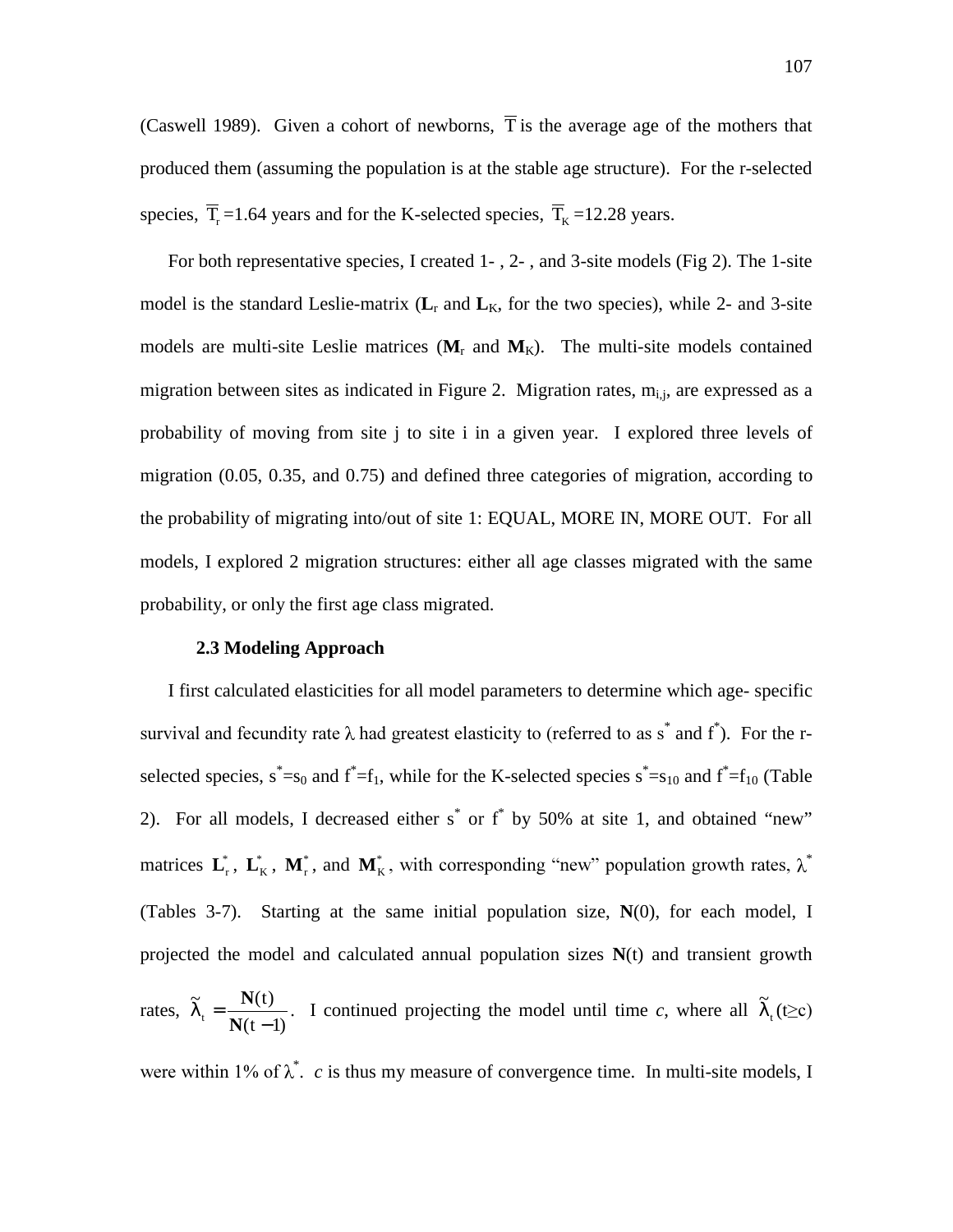calculated convergence of the system to  $\lambda^*$  and also the number of years until the population growth rate in each site had converged to this value. Site-specific growth rates were calculated as  $(t - 1)$  $\tilde{\gamma}$   $N_i(t)$ i  $\tilde{\lambda}_{t(i)} = \frac{\mathbf{N}_i(t)}{\mathbf{N}_i(t-1)}$ , where  $\mathbf{N}_i(t)$  is the number of individuals in site i

at time t.

## **3.0 Results**

# **3.1 Growth Rates and Convergence Times for Spatial versus Non-spatial Models**

In 1-site (non-spatial) models, all r-models and half of the K-models led to  $\lambda^*$  < 1, indicating decreasing populations (Table 3). In contrast to this, only about 25% of 2- and 3- site (spatial) r-models and about 5% of spatial K-models led to  $\lambda^*$  < 1 (Tables 4-7; Fig. 3a-b). Between 2- and 3-site models, all but one 3-site model yielded a higher  $\lambda^*$ . In these spatial models, the largest  $\lambda^*$ s occurred when the probability of migrating out of site 1 was greater than the probability of migrating in (the MORE OUT pattern).

The time required to converge within 1% of  $\lambda^*$  for spatial models (at both the system and site-level) compared with 1-site convergence times are given in Tables 8-11. In models for the r-selected species, convergence of the system to  $\lambda^*$  in spatial models was almost always slower than in non-spatial models, with 3-site models requiring the longest time to converge (Fig. 4a). There were several exceptions where the 1-site model took as long or longer to converge. All of these cases were associated with high (0.35) or very high (0.75) migration levels, most notably at the highest level for the EQUAL pattern and for both levels of the MORE OUT pattern. Convergence of one or both sites to  $\lambda^*$  was always slower than non-spatial models. In all cases for spatial models, the altered site converged slower than the system.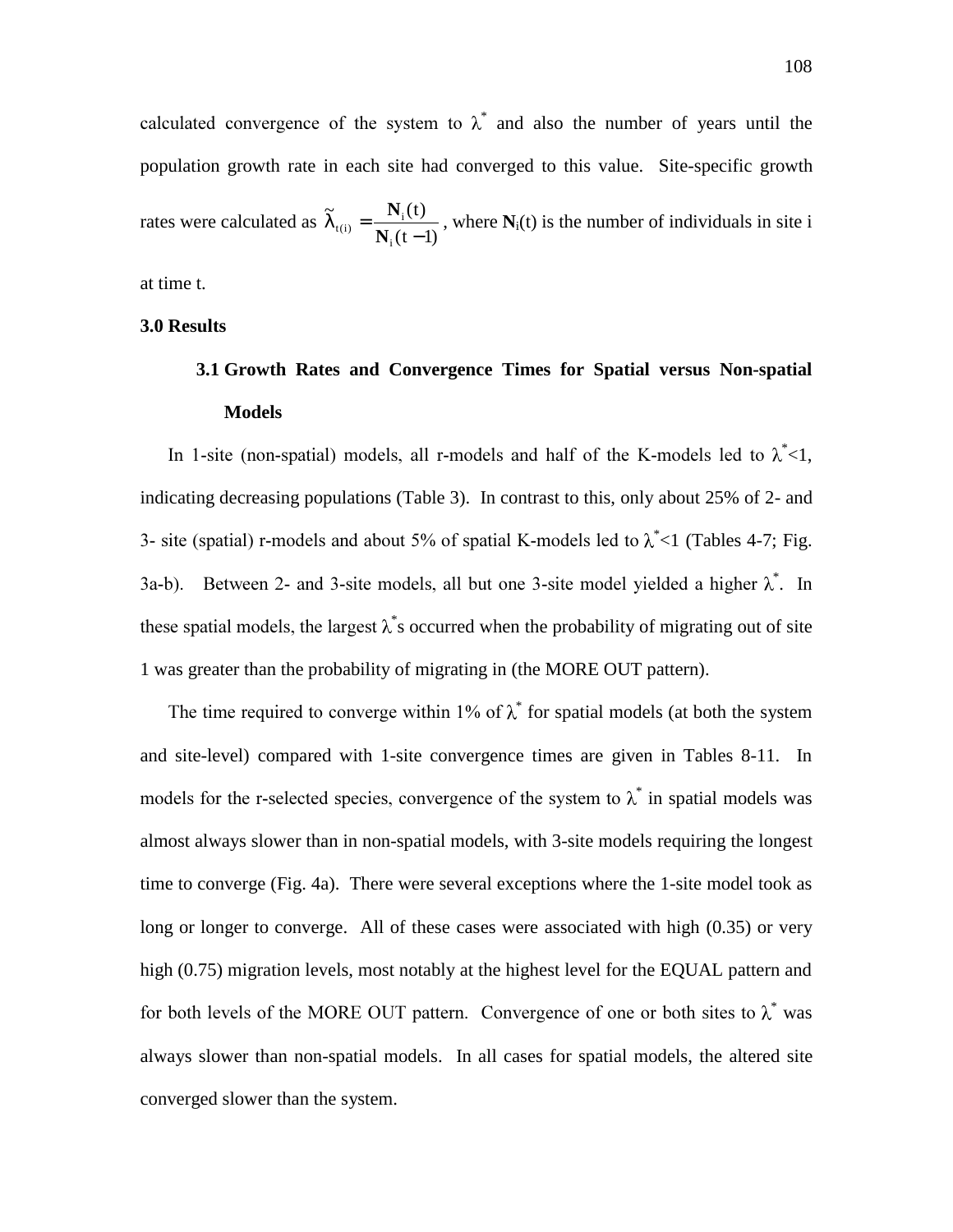In spatial models for the K-selected species, convergence of the system to  $\lambda^*$  was as slow or slower than 1-site models in about 40% of all cases. In general, convergence was longer for spatial models at the lowest level of migration for the EQUAL pattern or when the pattern was MORE IN, especially when only the first age class migrated (Fig. 4b). The decrease in  $\lambda$  was greatest for MORE IN, which is probably why convergence times were greatest in these cases. When the probability of migrating was 0.05 in the EQUAL pattern, the decrease in  $\lambda$  was intermediate for the cases explored, so it is most likely the reduced number of individuals migrating (particularly when only the first age class moves) that causes convergence times to increase. For the cases where convergence was faster in spatial models, I suggest that this is due to a much smaller decrease in  $\lambda$ combined with high migration levels, especially when migration occurred in all age classes. Also,  $\lambda$  decreased much less proportionally for K- than for r-selected species, because the elasticities to  $s^*$  and  $f^*$  were much less (Table 2). Convergence at the sitelevel in spatial models was slower than in non-spatial model in 77% of all cases. As in the r-selected species, the exceptions occurred for the MORE OUT pattern and in the higher migration levels in the EQUAL pattern (especially when migration occurred in all age classes). Also, convergence at the site-level was slower than for the system in all spatial models.

# **3.2 Convergence Times According to Migration Levels and Patterns in Spatial Models**

In 2- and 3- site models, the longest convergence times at the system and site level occurred at the lowest level of migration (0.05) for the EQUAL pattern and for the MORE IN pattern (Fig. 5a-b). The fastest convergence times in both 2- and 3-site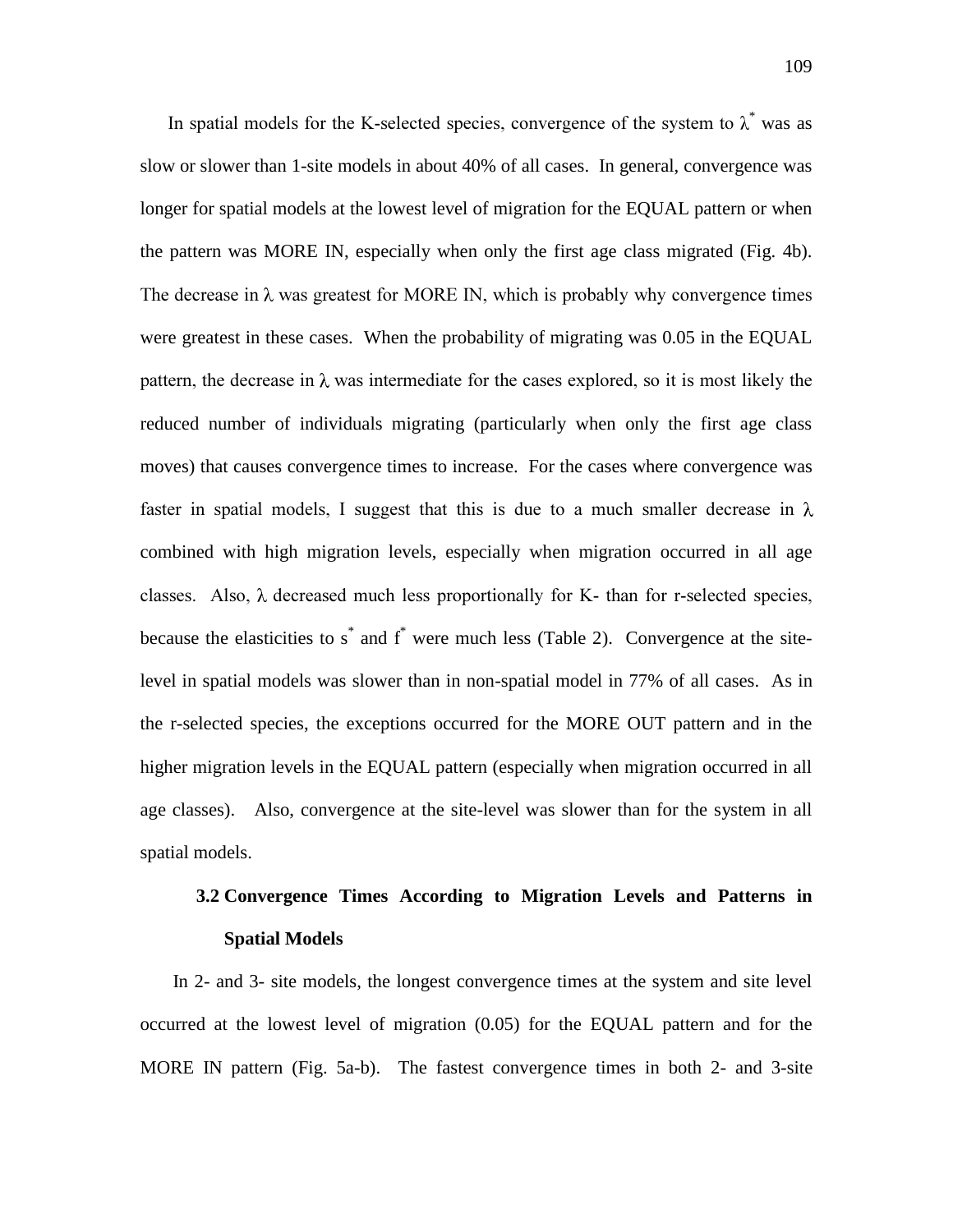models occurred at the two highest levels of migration (0.75 and 0.35) for the EQUAL pattern, and at both migration levels for the MORE OUT pattern. This was true regardless of whether migration occurred in all or only the first age class.

In general, site 1 (the altered site) converged the slowest (Tables 8-11). Only for the MORE IN patterns in 2-site models and the EQUAL pattern (at the highest migration level) in 3-site models did site 2 converge more slowly. For the MORE IN pattern in 2 site models, site 2 experienced a greater net loss from migration and received fewer immigrants from the altered site. In 3-site models, this did not occur for the MORE IN pattern because site 2 was also receiving immigrants from site 3. However, at the highest level of migration in the EQUAL pattern, there were a few exceptions. This is probably due to the fact that site 2 experienced a complete turn-over at each time step, because 100% of individuals at that site emigrate.

Patterns of transient dynamics at the site- and system-level were consistent according to migration patterns and life-history, and did not depend on the parameter that was decreased. For the K-selected species, oscillations were strong for the EQUAL and the MORE IN patterns, and were very weak for the MORE OUT pattern (Fig. 6a-b). The rmodels showed no oscillations, except at the highest level of migration for the EQUAL pattern when all ages migrated.

In the K-models, the period of oscillations was almost always 10 years (also true for 1-site models). Oscillations are due to the presence of complex eigenvalues in the spectra of the matrix. The period of an oscillation due to a given complex eigenvalue,  $\lambda_c$ , is calculated by  $\frac{2\pi}{\text{angle}(\lambda_C)}$  $\lambda_{_{\text{\tiny C}}}$  $\frac{\pi}{4}$  (Caswell 1989). For K-models, this angle was almost always in

the interval [0.63-0.68], which gave a period of 9-10 years. The generation time for the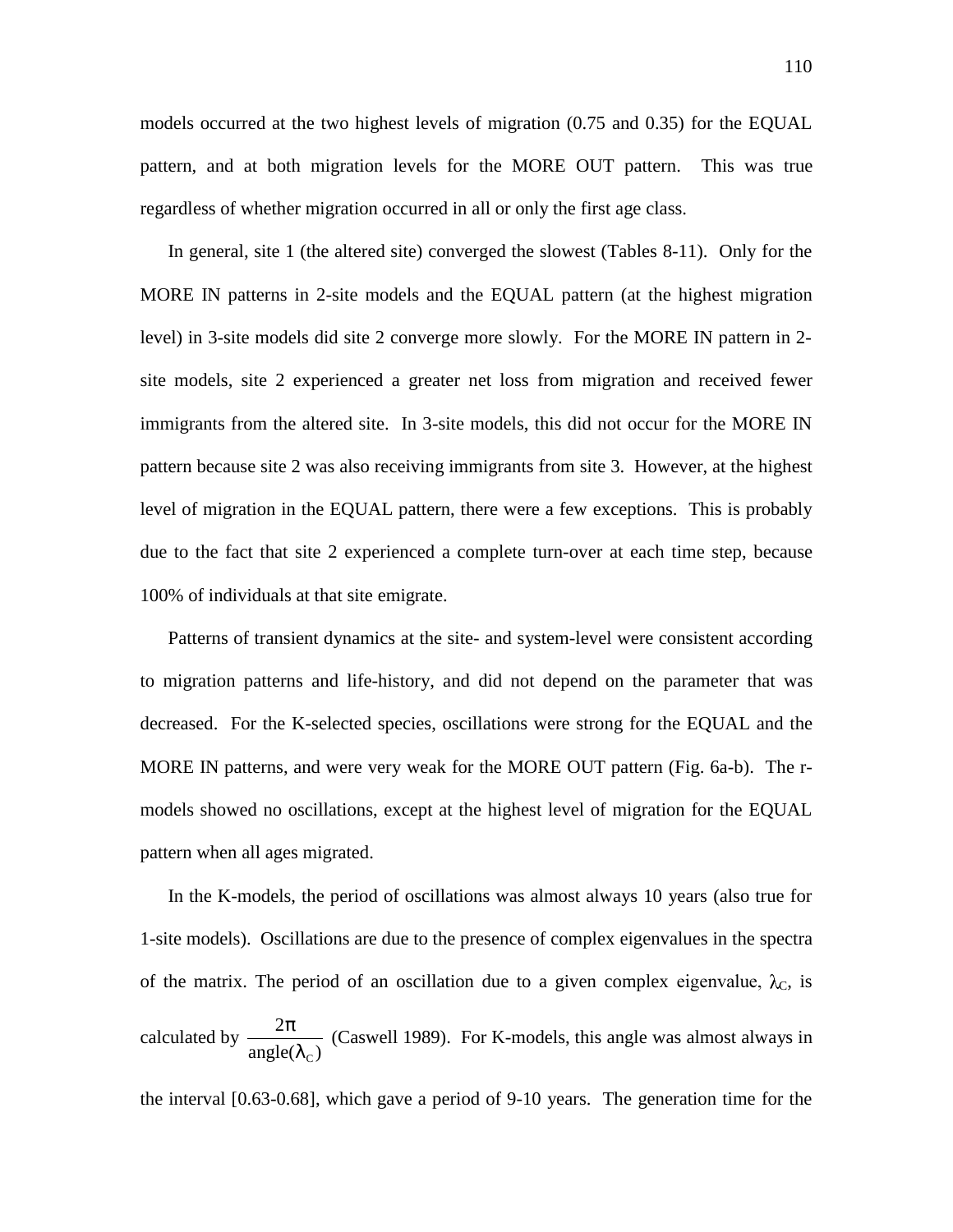K-selected species ranged from 10-13 years, depending on migration and whether survival or fecundity was reduced. Thus, the period of oscillation tended to be slightly shorter than the generation time. Also, the generation time did not closely predict convergence times. To verify that the period length found in K-models was not an artifact of the number of age classes, I tried several cases for expanded (10 or 15 age classes) and full (50 age classes) models and found the same period of oscillation, and the same ranges for the angle and the generation times. In only 2 cases for r-models did the matrix spectra contain complex eigenvalues (at the highest level of migration in the EQUAL pattern when only the first age class migrated). However, no oscillations were perceptible in these cases. The generation time for r-selected species ranged from 1.64 to 2.09 years.

Exceptions to the above patterns of transients occurred at the highest level of migration in the EQUAL pattern for both 2- and 3- site models. When all age classes migrate in both the r- and K-models, site 1 and site 2 have completely opposite annual cycles (Fig. 7a-b). When only the first age class migrates, an exception occurred only in a 3-site model for the K-selected species. This case occurred at the highest level of migration in the EQUAL pattern, and I found that the period length and oscillations were slightly irregular (Fig. 8). These irregular oscillations are probably due to the amount of time before first year migrants reproduce. This could explain the apparent "superimposed" oscillation that appears in year 11 for site 2. In the other cases where all ages migrate and the sites displayed mirror-image cycles, this is probably due to the fact that all ages (including breeders) enter and exit the altered site annually, effectively shifting the site with the greater proportion of individuals each year.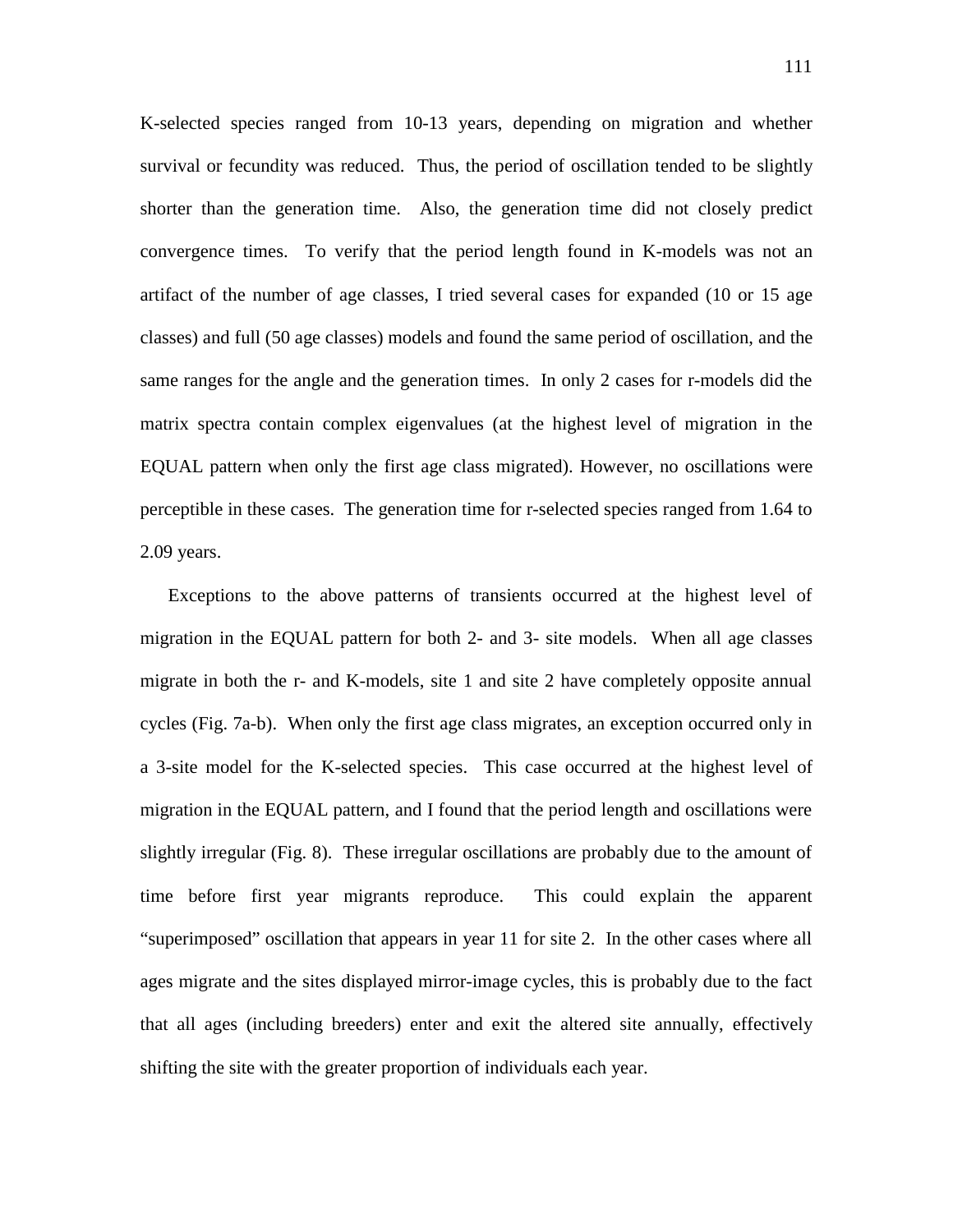At the system-level, no oscillations were found for the r-models while in K-models, the period of oscillation was again 10 years. For models of both species, the system  $\lambda$ was nearly mid-way between the site  $\lambda$ 's for the EQUAL pattern. For the MORE OUT pattern, the system  $\lambda$  closely tracked site 2 whereas for the MORE IN pattern it tracked site 1 (Fig. 6a-b). Thus, the transient dynamics of the system were more closely tied to the site receiving the greater proportion of migration.

### **3.3 Differences in Convergence Between r- and K-selected Species**

For 2- and 3- site models, convergence times at the system and site-level for the Kselected species were almost always greater than for the r-species, except when migration occurred in all age classes (Fig. 9a-b). Within the cases where all age classes migrate, the K-selected species converged more slowly than the r-selected species when the migration pattern was MORE IN. These were the cases where the changes in  $\lambda$  were greatest. When the migration pattern was MORE OUT, both species converged at about the same time at both the system- and site-level. These were the cases where the changes in  $\lambda$  were smallest.

### **4.0 Discussion**

The majority of results were as expected, namely that most spatial models required more time to converge than non-spatial models, and that a longer-lived species generally converged more slowly than a shorter lived species. Exceptional cases to the above results consistently occurred for specific migration patterns. This highlights the importance of migration as a process that can strongly affect population dynamics, and emphasizes the need to estimate it in addition to survival and fecundity rates.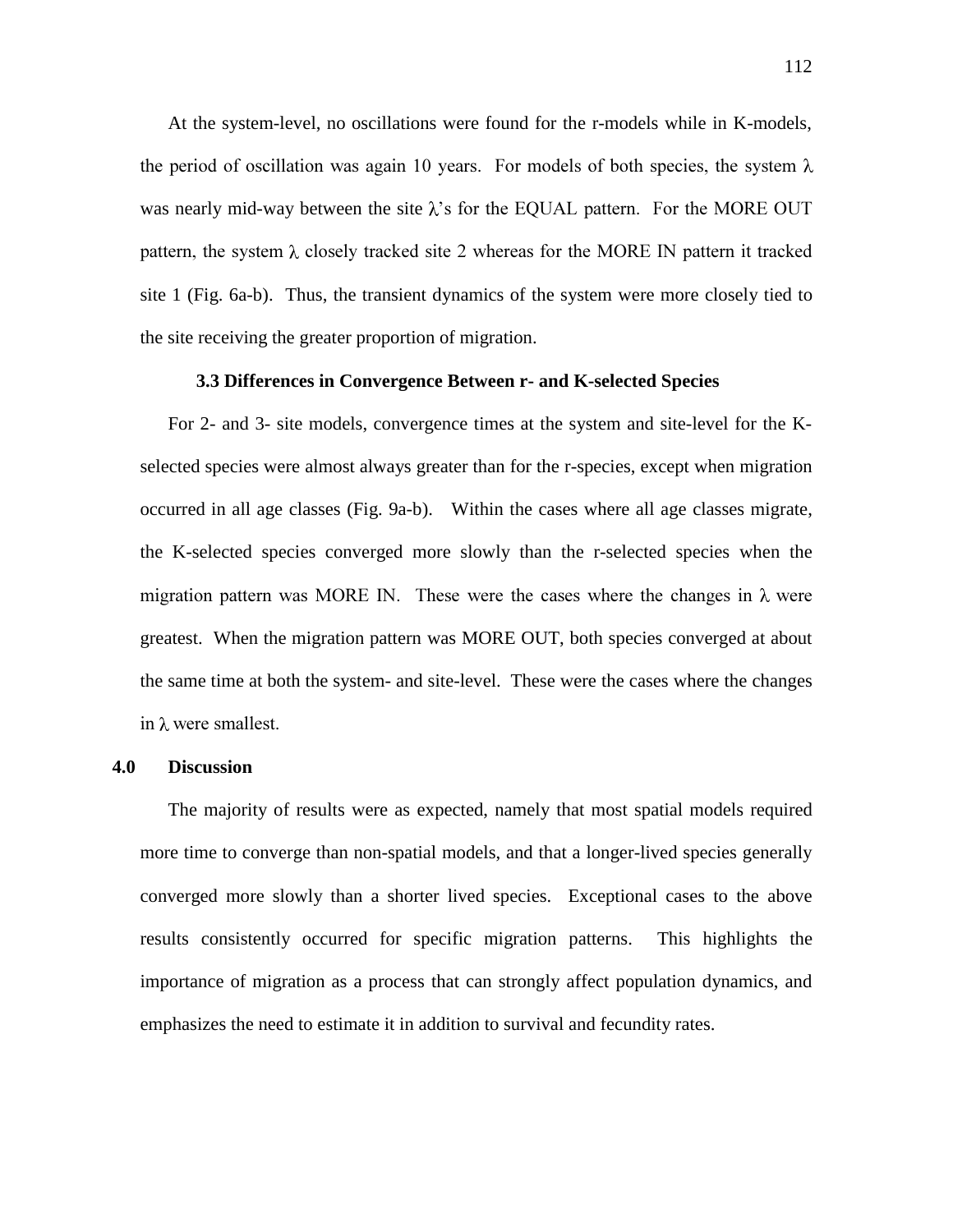In the metapopulation/sub-divided population literature, there are studies describing the stabilizing role of migration for local dynamics (e.g. Lebreton and Gonzalez-Davila 1993; Ruxton et al. 1997). These studies differ from mine in two respects: the models were density-dependent, and were not age-structured. Age-structure is an essential component to my research because it permits the exploration of outcomes when only a certain portion of the population experiences a change in a vital rate, and when not all age classes migrate. The alteration of a vital rate in only one-age class is a realistic scenario, because managers will often try to identify an age or stage class on which to concentrate their efforts (e.g. Crouse et al. 1987). These crucial age classes are usually identified by a sensitivity or elasticity analysis, and the result can vary dramatically between lifehistories.

DeAngelis et al. (1980) found that convergence times were associated with the number of age classes, but that result was not apparent in this study, nor were convergence times associated with generation length as hypothesized. Instead, convergence times seem to be influenced by a whole suite of factors, such as the age class experiencing a reduced vital rate, the elasticity of that rate, the level and pattern of migration, the age classes that migrate, and the life-history of the species. Although a linear arrangement was the only scheme explored for a 3-site model, I suspect that spatial arrangement will also influence convergence times. The remaining possible 3-site spatial arrangements (linear with the altered site in the middle, or a "ring" pattern with all three sites connected) would probably show faster convergence rates, as the altered site would then be receiving input from two sites rather than one.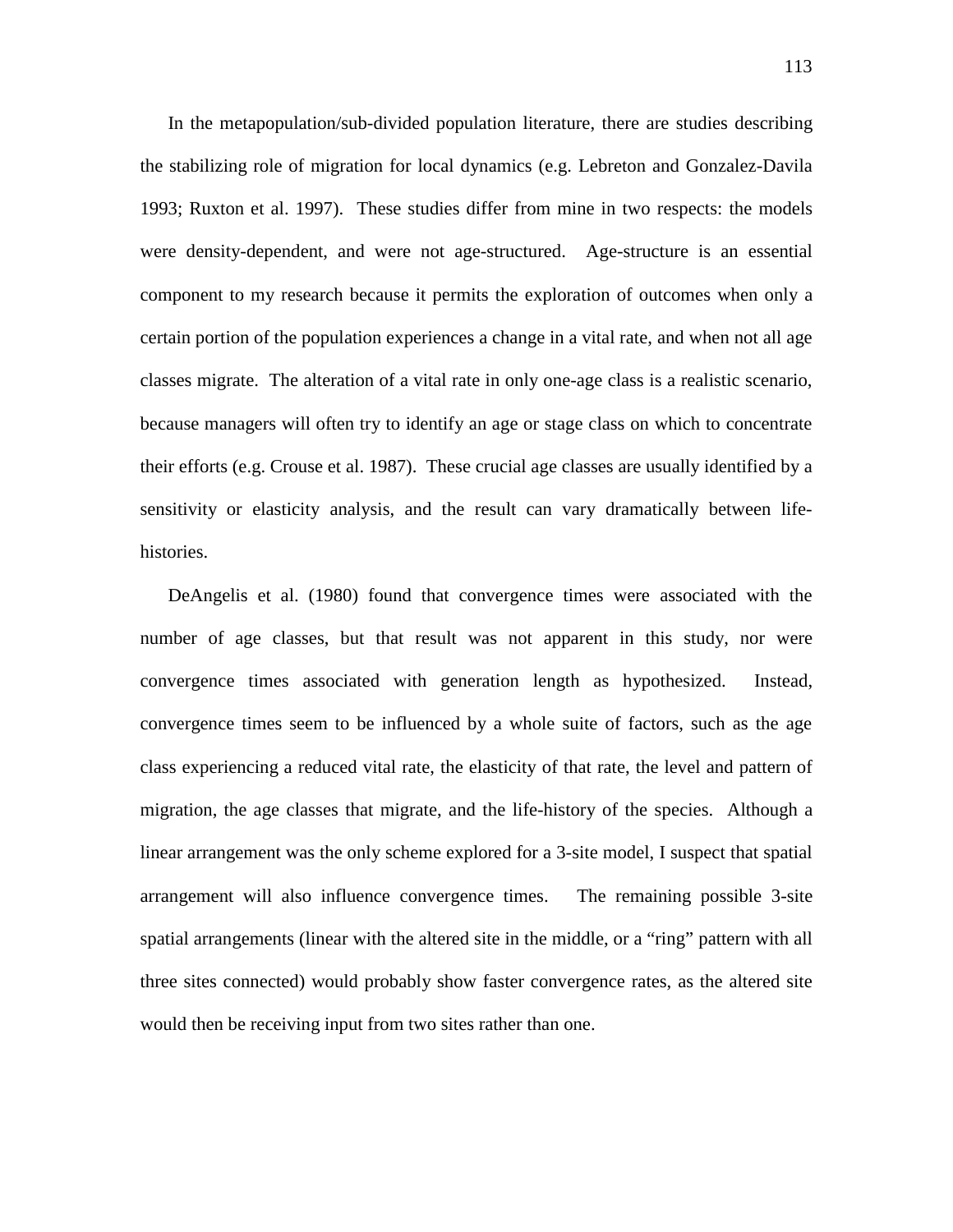Several of the proposed metrics for convergence dealt with measuring distance from the asymptotic stable age structure. I chose to measure convergence to the asymptotic population growth rate, by measuring  $\widetilde{\lambda}_i$  from two successive population counts. In practice, there would probably be less error associated with estimates of population size than estimates of the proportion of individuals in each age class because age may be difficult to determine, especially for long-lived species. Also, Lebreton and Clobert (1991) point out that stable age structures are less sensitive to changes in vital rates, especially when all are changed in the same proportion. In such a case,  $\lambda$  changes but the stable age structure does not (Lebreton and Clobert 1991), and I expect results would be similar to models without age structure.

All of the models in this study were deterministic, with constant migration rates. Thus, migration rates do not change following a change in vital rates. This will probably not be true for real populations, but it is expected that species may require several years to adjust their migration pattern in response. Thus, my models might reflect the initial result of a changed vital rate, but not the ultimate result if a secondary change in migration rates occurs. However, this sort of effect would be hard to predict and incorporate into a model. Alternatively, migration could be dependent on the density or quality of the site from which an individual leaves. Successful incorporation into the new site could also depend on the density and quality there, and this factor could be considered as well. Another implicit assumption in these models is that migration is instantaneous, and no mortality occurs during migration. Incorporating a mortality risk component into migration would effectively lower the overall migration level, and would therefore be expected to lengthen convergence times.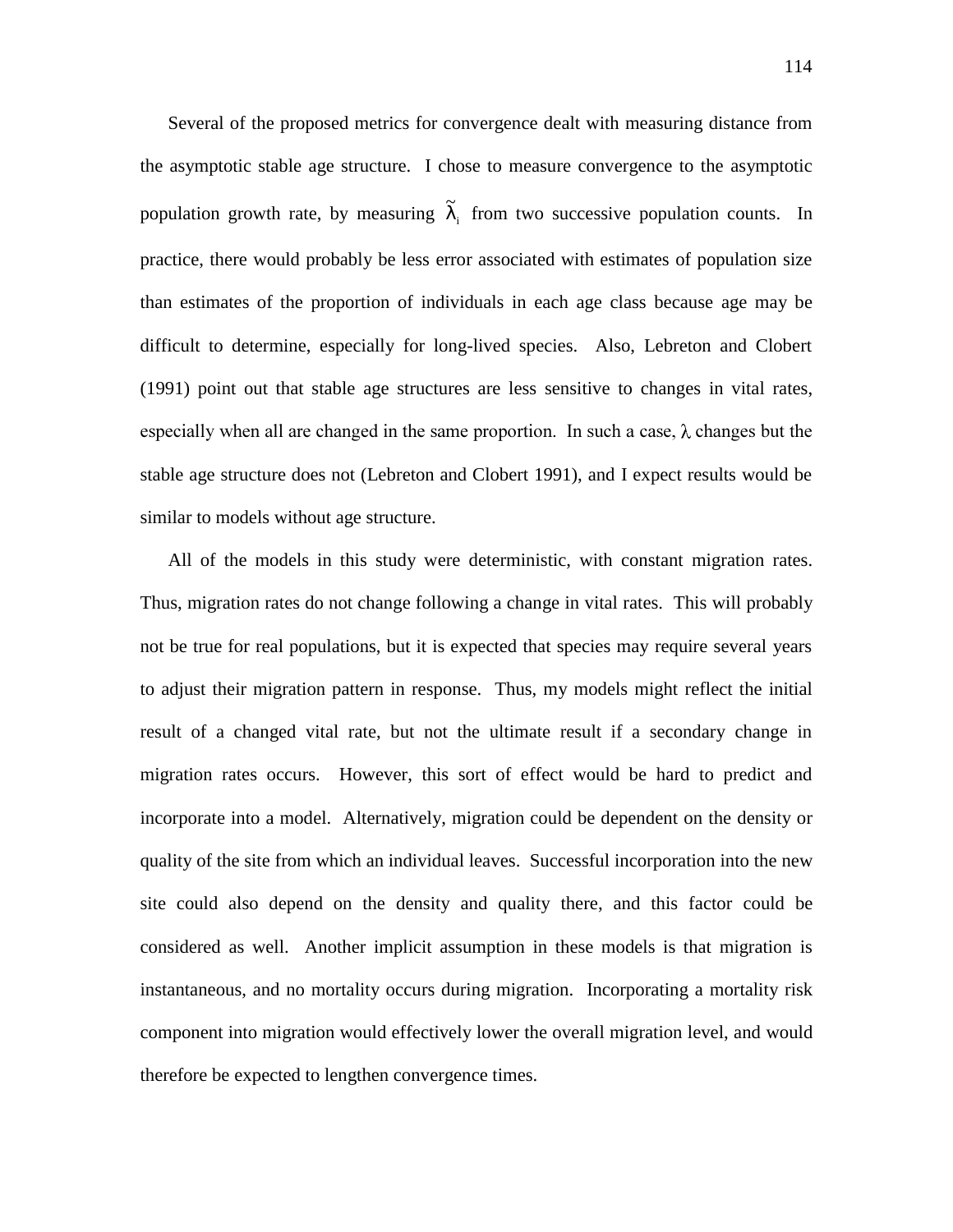## **5.0 Management Implications**

Several results with very clear management implications emerged from this study. First, all spatial models yielded higher growth rates than non-spatial models after a 50% decrease in a vital rate, and in many cases this changed the resulting  $\lambda$  from a value less than 1 to a value greater than 1. This was due to migration, for as more individuals left the altered site, fewer experienced the lowered vital rate. (This results from the assumption of migration occurring at the beginning of the year; an analytical treatment of this assumption is given in Appendix 1). The implications of this are that a "closed population" assumption (i.e. ignoring immigration and emigration) will lead to an overestimation of the effect of a decreased vital rate on  $\lambda$ . This will be especially important if potential actions are compared in terms of their ability to maintain a stable (or slightly increasing) rather than a decreasing population growth rate. Also, spatial models generally yielded longer convergence times (particularly for the altered site) than non-spatial models. Ignoring migration would negatively bias projections for convergence times. This was especially true at the lowest levels of migration (0.05), which might be on a scale where one would be inclined to ignore it.

Among spatial models, the level and pattern of migration affected both  $\lambda$  and convergence times. Thus, in the management of sub-divided populations, one should have a basic understanding of existing migration patterns prior to implementing any control. In practice, migration rates can be difficult to measure, and studies can be expensive and time-consuming as they require enormous banding/tagging effort as well as resighting/recapture information. Model development in this area has been receiving a lot of attention in recent years (Hilborn 1990; Hestbeck et al. 1991; Schwarz et al. 1993;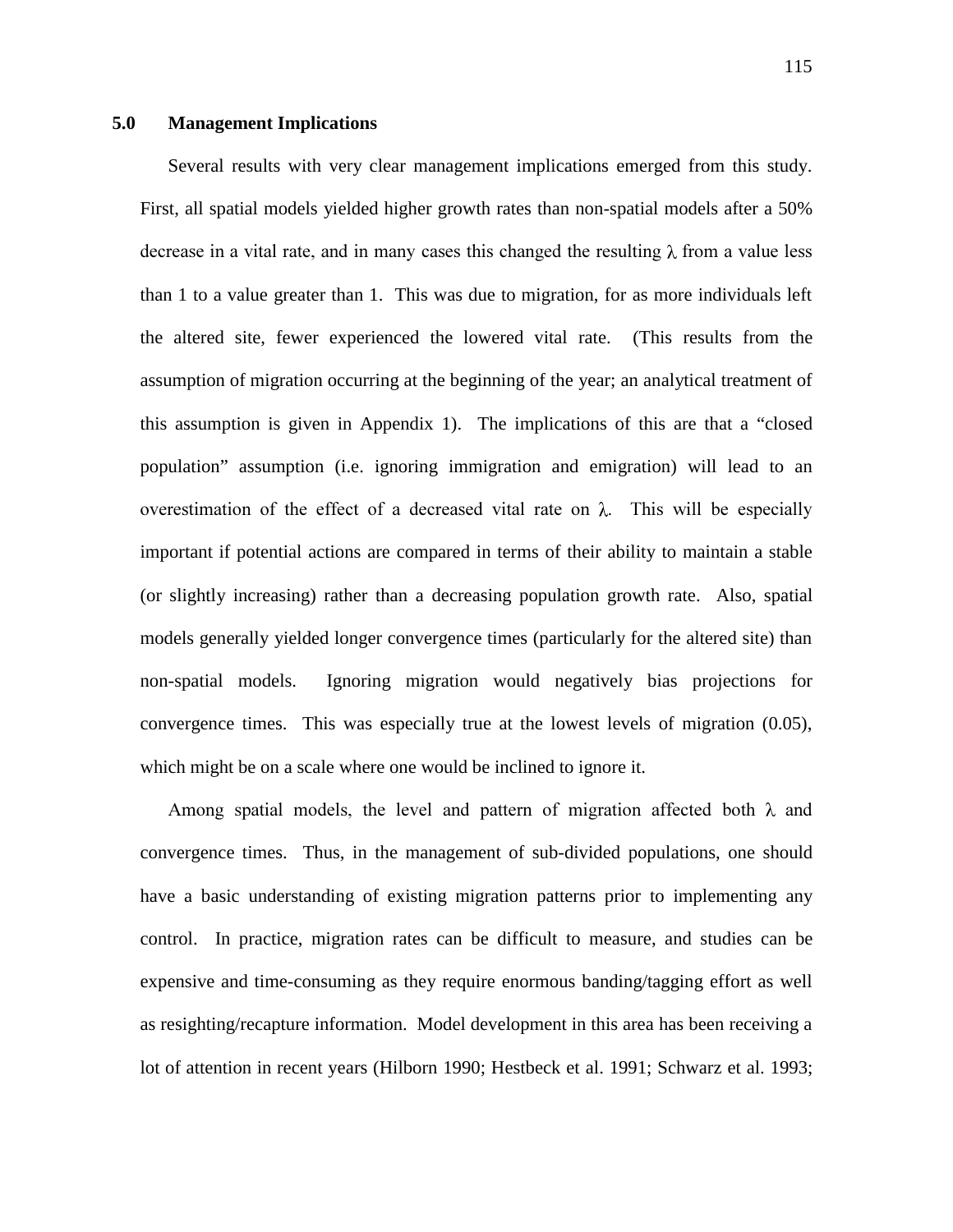Brownie et al. 1993; Hanski et al. 2000) although there is still a paucity of available data to use in these models. Even if exact measurements of migration cannot be obtained, general descriptions as to the level (high or low) and the direction of flow (more coming in or more going out) can be helpful in predicting site-specific and system level responses.

Comparisons between life-histories are slightly confounded by the fact that vital rates have different elasticities, and the parameters with greatest elasticity occur in different age classes and affect different proportions of age classes. This emphasizes the difficulty of managing species with different life-spans under one "umbrella policy." Where practical, management policies ought to be "life-history specific," meaning that species with similar life-histories could be managed as a unit, even if complete data are not available for all species included in the unit. A species-specific approach would not be practical, as data requirements would be enormous.

Short-term dynamics following a change in a vital rate did not create annual fluctuations for the short-lived species in this study except for very high levels of migration in the EQUAL pattern. Thus, the approach to predicted  $\lambda$  can be expected to be smooth for short-lived species. For longer-lived species, fluctuations were present in nearly all cases, though the strength of oscillations was influenced by migration. If high variation in annual growth rates (or annual yields from harvesting) is undesirable, particular attention should be given to studying migration patterns. Although not explored here, it is possible that a management strategy to implement an action at more than one site (at the same or different levels) could create a smoother path to convergence. Also, the observed oscillations occurred not just at the altered site, but for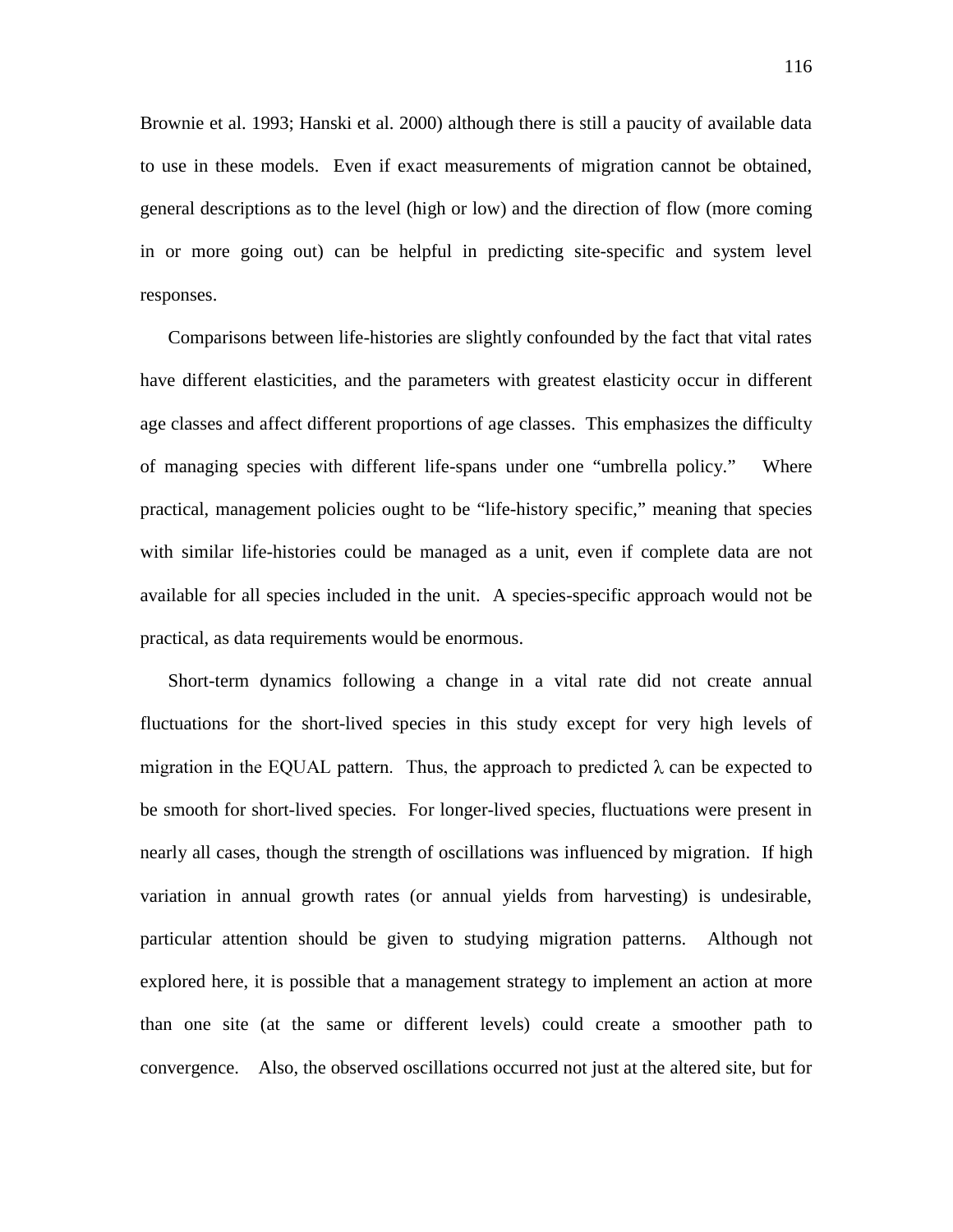the other sites as well. Again, it is the level and pattern of migration rates that determine how much a given action at one site "spreads" to other sites in the system, and thus a basic understanding of migration is essential for responsible management.

This study has focused on sub-divided populations, and it is most natural to envision geographically separated populations. However, in some cases, it is possible that the division of a population is imposed by managers. One example of this would be designating a portion of otherwise contiguous habitat as a "reserve" where hunting or fishing activities are prohibited. In this case, migration would refer to individuals that cross the management boundary. Rather than migration being a discrete event occurring once a year, individuals could change sites many times throughout the year. Home range sizes, foraging distances, and quality of each portion of the habitat are several factors that could influence migration in this setting, and would need to be studied before delineating the boundary for each site.

#### **Acknowledgements**

Generation times were computed with program **mlotka** (Lebreton 1996).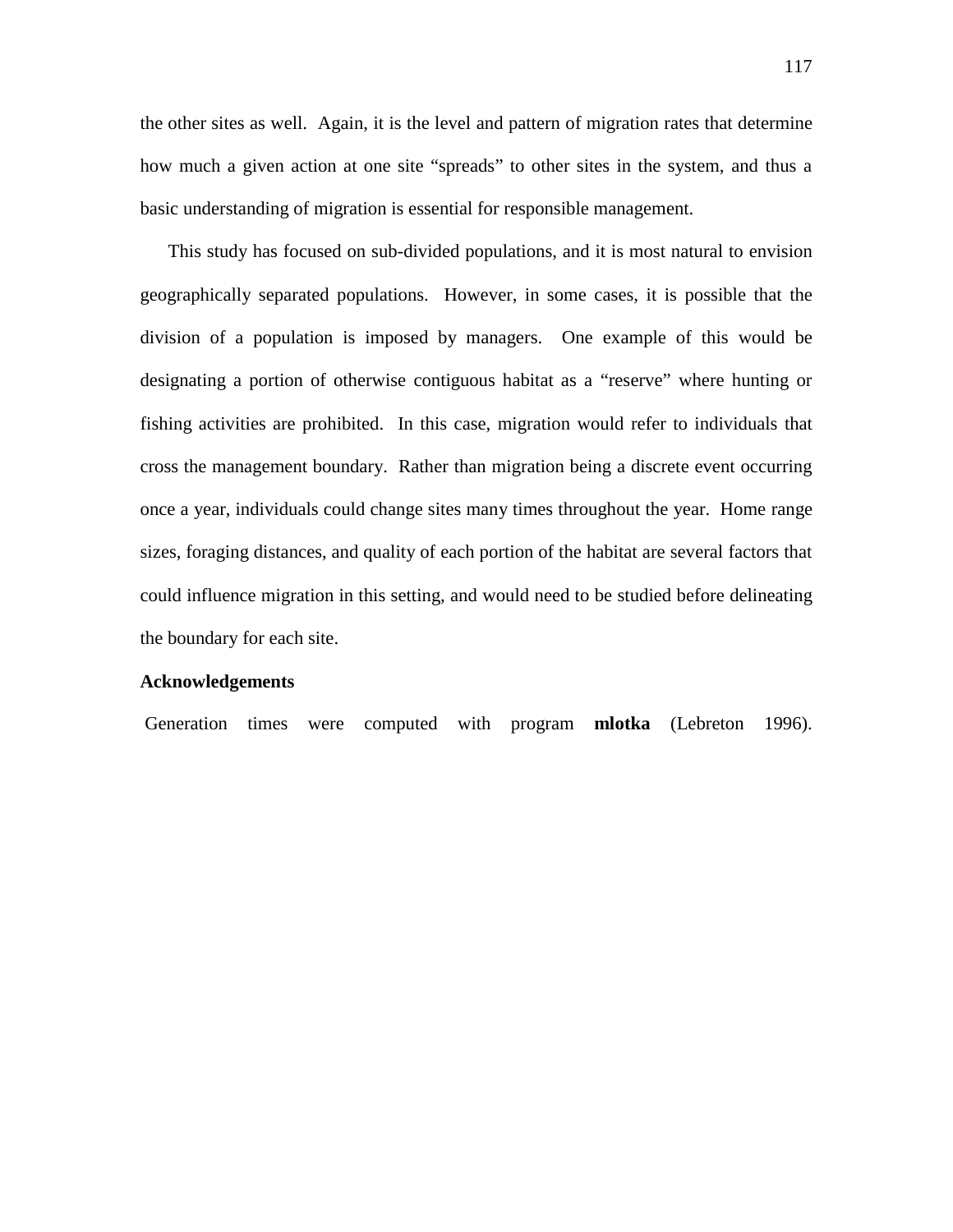## **Literature Cited**

Brownie, C., J.E. Hines, J.D. Nichols, K.H. Pollock, and J.B. Hestbeck. 1993. Capturerecapture studies for multiple strate including non-markovian transitions. Biometrics 49:1173-1187.

Caswell, H. 1989. Matrix Population Models. Sinauer, Sunderland, Mass. 328 pp.

Cohen, J.E. 1979. The cumulative distance from an observed to a stable age structure. SIAM J. of Appl. Math. 36(1):169-175.

Cole, L.C. 1954. The population consequences of life-history phenomena. Quarterly Review of Biology 19:103-137.

Crouse, D.T., L.B. Crowder, and H. Caswell. 1987. A stage-based population model for loggerhead sea turtles and implications for conservation. Ecology 68:1412-1423.

DeAngelis, D.L., L.J. Svoboda, S.W. Christensen, and D.S. Vaughan. 1980. Stability and return times of Leslie matrices with density-dependent survival: applications to fish populations. Ecol. Modell. 8:149-163.

Demetrius, L. 1975. Natural selection and age-structured populations. Genetics 79:535- 544.

Francis, R.C. 1986. Two fisheries biology problems in West Coast groundfish management. N. Amer. J. Fish. Mgmt. 6:453-462.

Golubitsky,M. E.B. Keeler, and M. Rothschild. 1975. Convergence of the age structure: Applications of the projective metric. Theor. Pop. Bio. 7:84-93.

Grant, A. and T.G. Benton. 1996. The impact of environmental variation on demographic convergence of Leslie matrix population models: An assessment using Lyapunov characteristic exponents. Theor. Pop. Bio. 50:18-30.

Hanski, I. 1999. Metapopulation Ecology. Oxford University Press Inc., NY. 313 pp.

Hanski, I. and M.E. Gilpin (eds). 1996. Metapopulation Biology:Ecology Genetics, and Evolution. Academic Press, San Diego, CA, 512 pp.

Hanski, I.A. and D. Simberloff. 1997. The metapopulation approach, its history, conceptual domain, and application to conservation. pp. 5-26 in I.A. Hanski and M.E. Gilpin, editors. Metapopulation Biology: Ecology, Genetics, and Evolution. Academic Press, San Diego, CA.

Hanski, I. J. Alho, and A. Moilanen. 2000. Estimating the parameters of survival and migration of individuals in metapopulations. Ecology 81(1):239-251.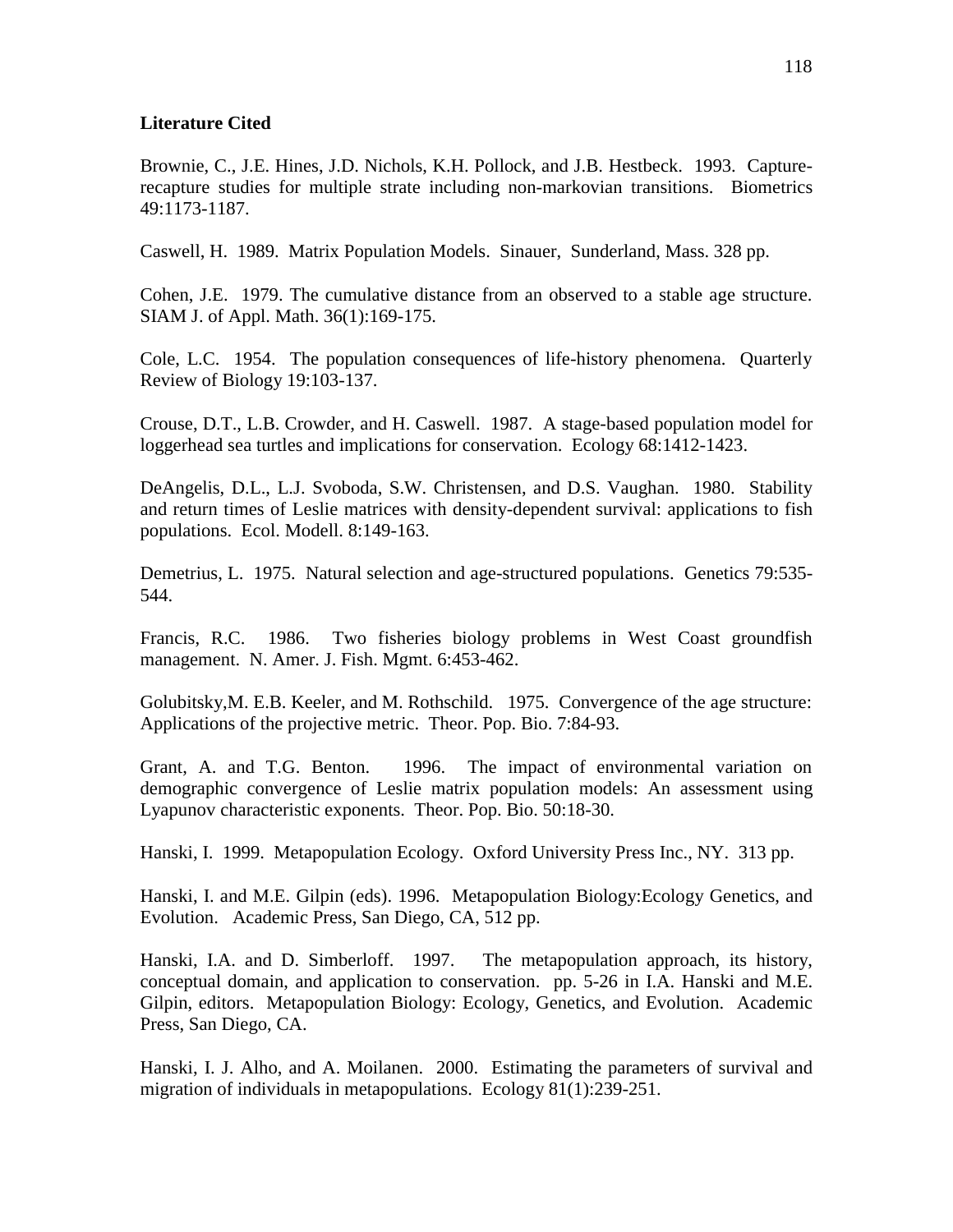Heppell, S.S., H. Caswell, and L.B. Crowder. 2000. Life histories and elasticity patterns: perturbation analysis for species with minimal demographic data. Ecology 81(3):654- 665.

Hestbeck, J. B., Nichols, J.D., and Malecki, R.A. 1991. Estimates of movement and site fidelity using mark-resight data of wintering Canada geese. Ecology 72(2): 523-533.

Hightower, J.E. and G.D. Grossman. 1987. Optimal policies for rehabilitation of overexploited fish stocks using a deterministic model.

Hilborn, R. 1990. Determination of fish movement patterns from tag recoveries using maximum likelihood estimators. Can. J. Fish. Aquat. Sci. 47:635-643.

Horst, T.J. 1977. Use of the Leslie matrix for assessing environmental impact with an example for a fish population. Trans. Amer. Fish. Soc. 106:253-257.

Lack, D. 1954. The evolution of reproductive rates. pp.143-156 in F.B. Huxley, A.C. Hardy, and E.B. Ford, editors. Evolution as a Process. George Allen and Unwin, London.

Lebreton, J-D. 1996. Demographic models for subdivided populations: the renewal equation approach. Theor. Pop. Biol., 49(3):291-313.

Lebreton, J.-D. and J. Clobert. 1991. Bird population dynamics, management, and conservation: the role of mathematical modeling. pp. 104-125 in C.M. Perrins, J.-D. Lebreton, and G.J.M. Hirons, editors. Bird Population Studies. Oxford University Press, Oxford.

Lebreton, J.-D. and G. Gonzalez-Davila. 1993. An introduction to models of subdivided populations. J. Biol. Systems 1:389-423.

Leslie, P.H. 1945. On the use of matrices in certain population mathematics. Biometrika 33:183-212.

Lefkovitch, L.P. 1967. A theoretical evaluation of population growth after removing individuals from some age groups. Bull. of Entom. Res. 57:437-445.

McEvoy, P.B. and E.M. Coombs. 1999. Biological control of plant invaders: regional patterns, field experiments, and structured population models. Ecol. Appl. 9:387-401.

Rago, P.J. and C.P. Goodyear. 1987. Recruitment mechanisms of striped bass and Atlantic salmon: comparative liabilities of alternative life histories. Amer. Fish. Soc. Symp. 1:402-416.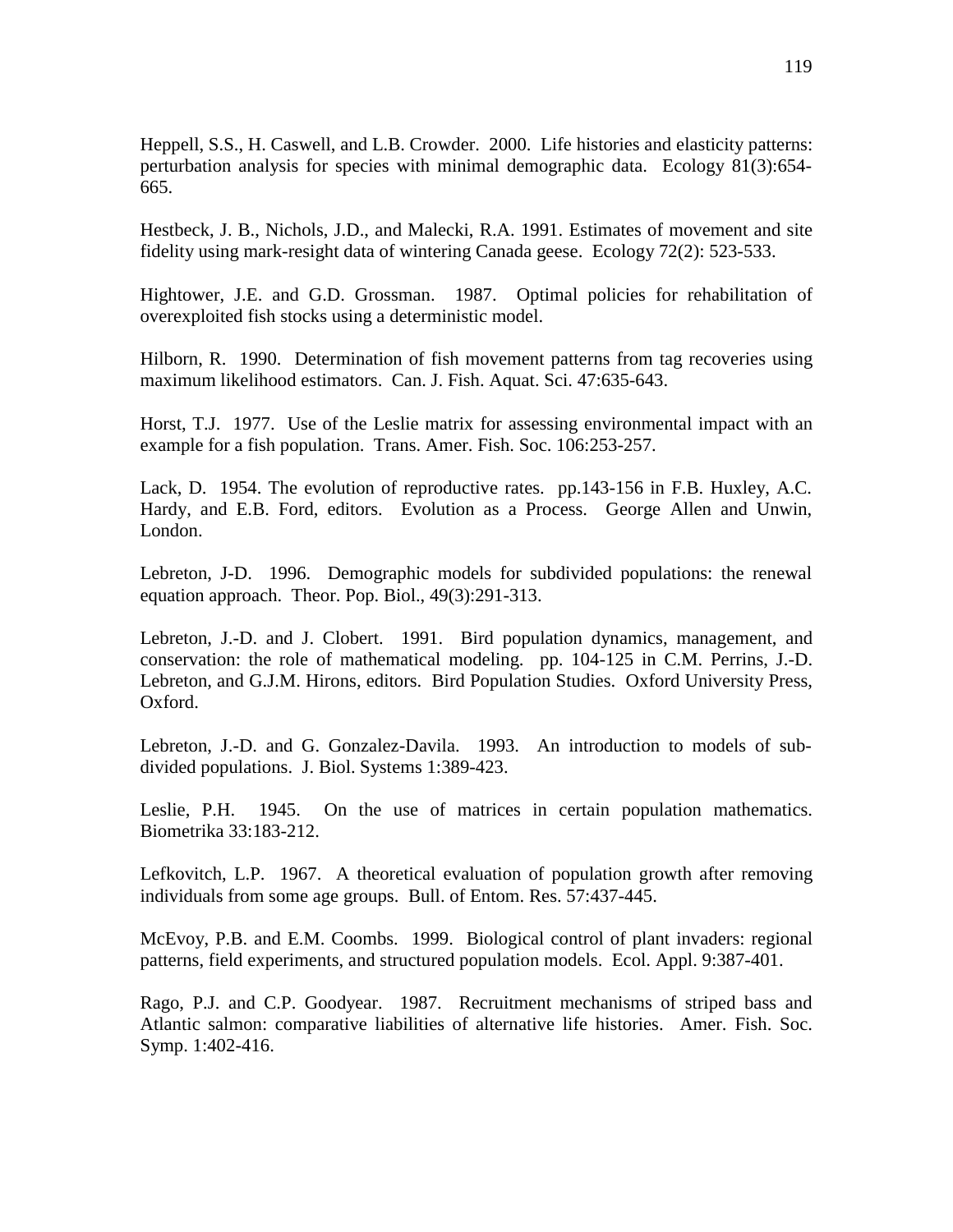Ruxton, G., J. L. Gonzalez-Andujar, and J.N. Perry. 1997. Mortality during dispersal stabilizes local population fluctuations. J. Anim. Ecol. 66: 289-292.

Sæther, B.E. and  $\acute{\Omega}$ . Bakke. 2000. Avian life history variation and contribution of demographic traits to the population growth rate. Ecology 81:642-653.

Schwarz, C.J., J.F. Schweigert, and A.N. Arnason. 1993. Estimating migration rates using tag-recovery data. Biometrics 49:177-193.

Tuljapurkar, S. 1982. Why use population entropy? It determines the rate of convergence. J. Math. Bio. 13:325-337.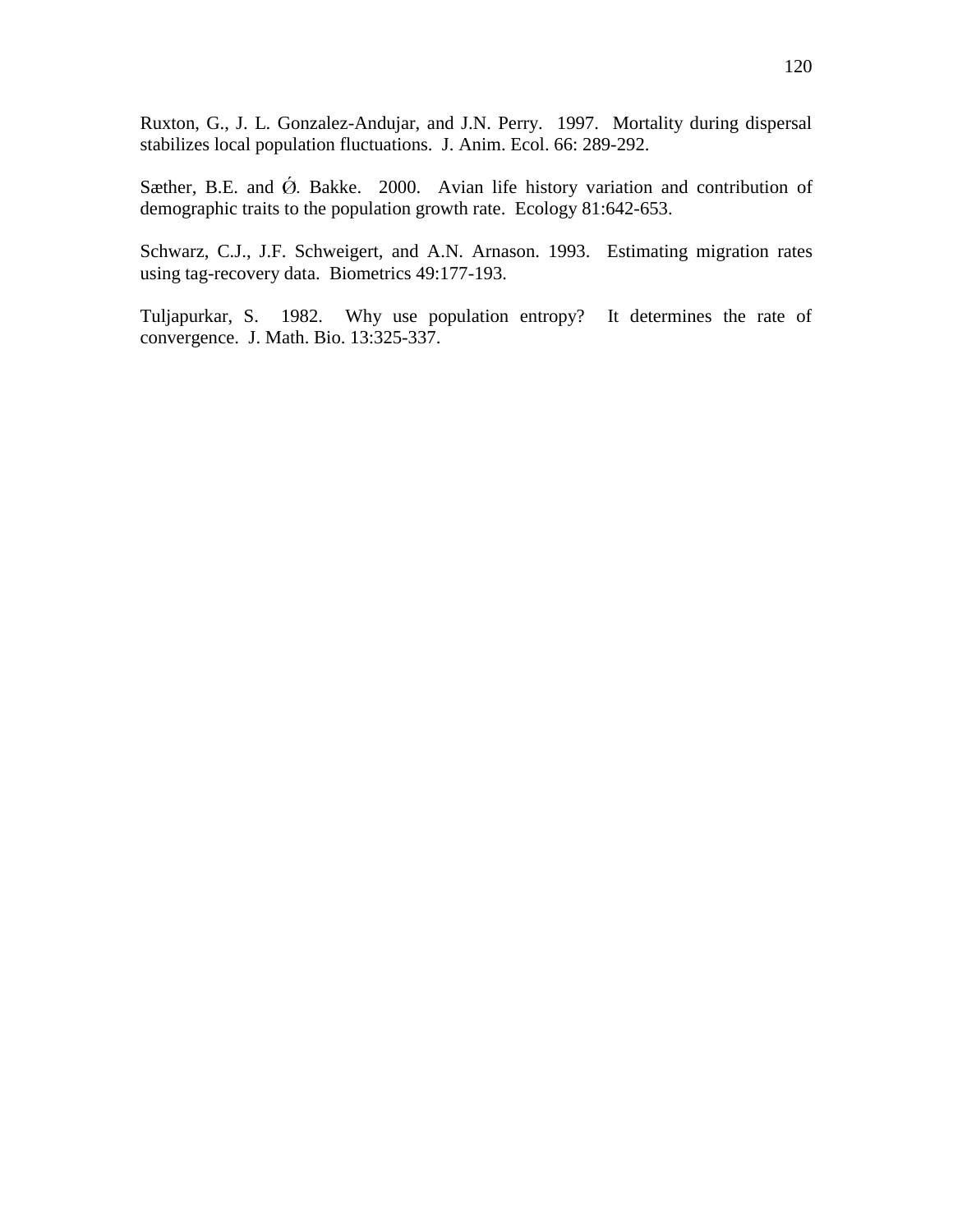### **Appendix 1**

Two questions are explored in this appendix:

- I. How does migration affect the sensitivity of  $\lambda$  to survival in a given site?
- II. How does the timing of migration affect the sensitivity of  $\lambda$  to survival in a given site

(or, when does timing not matter)?

Notation:

•  $S_a$  is a diagonal matrix of survival of individuals from age a to age  $a+1$  during  $s_{a1} = 0$ 

the time interval (t, t+1). For a 2-site model, I have: 
$$
S_a = \begin{bmatrix} s_{a,1} & 0 \\ 0 & s_{a,2} \end{bmatrix}
$$
, where

 $s_{a,i}$  is the survival of an age a individual in site i.

 $\bullet$   $D_a$  is a matrix of migration probabilities for age a individuals during the

interval (t, t+1):  $D_a = \begin{vmatrix} 2.1 & 1.2 \\ m & 1-m \end{vmatrix}$  $\overline{\phantom{a}}$  $\begin{vmatrix} 1 - m_{2,1} & m_{1,2} \\ m & 1 - m \end{vmatrix}$ L L −  $=\left| \frac{1-1}{1-1}\right|$ 2,1  $\mathbf{1} \mathbf{1} \mathbf{1} \mathbf{1} \mathbf{1}$ 2,1  $\mathbf{11}_{1,2}$  $m_{2,1}$  1-m  $1 - m_{2,1}$  m  $D_a =$   $\begin{bmatrix} 2,1 \\ 1,2 \end{bmatrix}$  where  $m_{i,j}$  is the probability and

individual migrates from site j to site i during the interval.

• **v** is the left eigenvector associated with the dominant eigenvalue,  $\lambda$ , and **w** is the associated right eigenvector. In multi-site models, **v** and **w** are partitioned according to age-by-site classes. For example,  $v_{a,i}$  is the reproductive value of an age a individual in site j.

Cases considered:

- 1. Migration occurs at the beginning of the year  $(S_a D_a)$ .
- 2. Migration occurs at the end of the year  $(D_aS_a)$ .
- 3. Migration occurs at some time  $\Delta t$  during the time interval t to t+1

 $(S_aD_a (1 - \Delta t) + D_aS_a \Delta t)$ .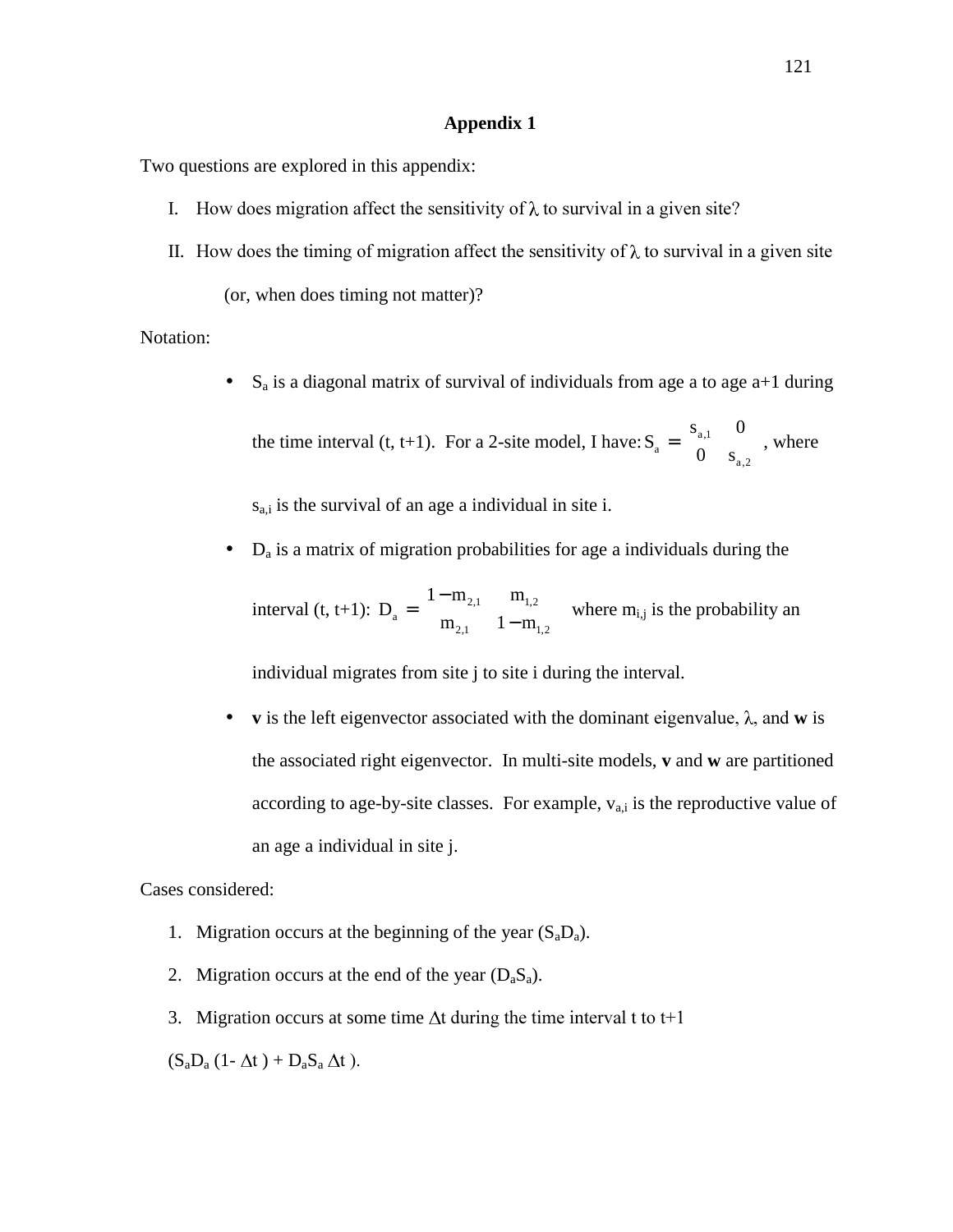Results (I) – I compare sensitivity of  $\lambda$  to survival at age a with and without migration.

Case 1: In the absence of migration,  $\frac{\partial V}{\partial a}$  =  $V_{a,1}W_{a-1,1}$  $a,1|_{\text{No}}$  mig.  $\left.\frac{\partial \lambda}{\partial s_{a,l}}\right|_{s'} = v_{a,l} w_{a-l,1}.$ 

In the presence of migration, 
$$
\frac{\partial \lambda}{\partial s_{a,1}}\Big|_{mig.} = v_{a,1}w_{a-1,1}(1-m_{2,1}) + v_{a,1}w_{a-1,2}m_{1,2}
$$
.

The question is whether migration will increase or decrease the sensitivity of  $\lambda$  to survival

at a given site in a multi-site context. I will have  $S_{a,1}\Big|_{\text{mig.}}$   $\partial S_{a,1}\Big|_{\text{No\_mig.}}$  $>\frac{3\lambda}{2}$ ∂  $\left|\frac{\partial \lambda}{\partial n}\right| \rightarrow \left|\frac{\partial \lambda}{\partial n}\right|$  when

$$
v_{a,1}w_{a-1,1}(1-m_{2,1}) + v_{a,1}w_{a-1,2}m_{1,2} > v_{a,1}w_{a-1,1},
$$

i.e. when

$$
w_{a-1,2}m_{1,2} > w_{a-1,1}m_{2,1}.
$$

Thus, migration increases the sensitivity of  $\lambda$  to survival when the proportion migrating into site 1 is greater than the proportion migrating out of site 1. Likewise, sensitivity would be decreased if migration favors emigration. This result is also true for the sensitivity of  $\lambda$  to fecundity.

Case 2: Following a similar procedure, migration will increase the sensitivity of  $\lambda$  to survival when

$$
m_{2,1}\left(\frac{v_{a,2}}{v_{a,1}}-1\right) > 0.
$$

Thus, the sensitivity of  $\lambda$  to survival in site 1 is increased when individuals migrate to a site with greater reproductive value. Again, the same result is true for fecundity.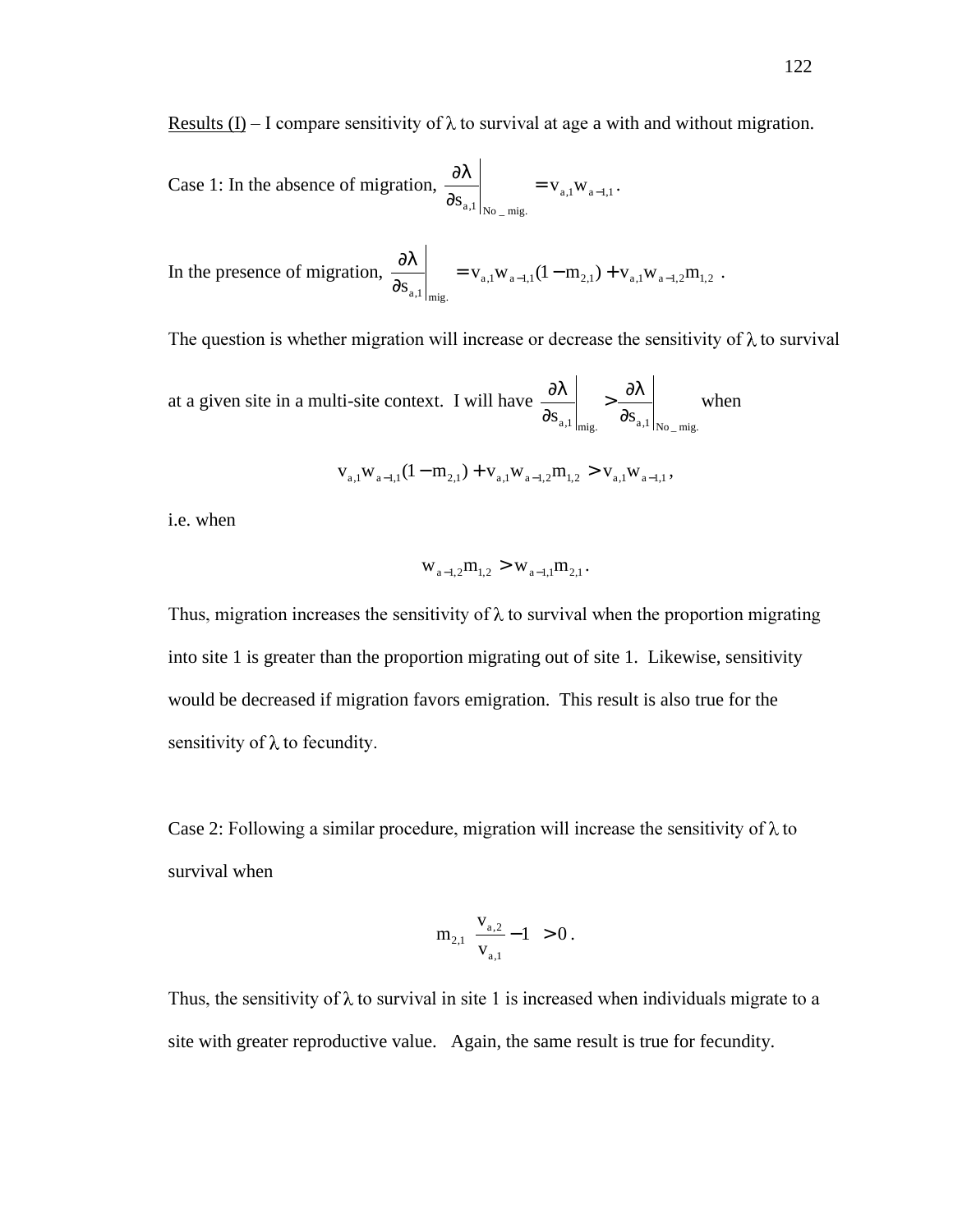Case 3: Migration will increase the sensitivity of  $\lambda$  to survival when

$$
\frac{w_{a-1,2}}{w_{a-1,1}}(1-\Delta t)m_{1,2} > m_{2,1}\left(1-\frac{v_{a,2}}{v_{a,1}}\Delta t\right).
$$

The interpretation of this expression is not so straightforward, though it clearly falls between the first two cases.

# Results (II)

The timing of migration does not matter when

$$
v_{a,1}w_{a-1,2}m_{1,2} = v_{a,2}w_{a-1,1}m_{2,1}.
$$

Thus, when the proportion of individuals leaving site 2 and the proportion of individuals leaving site 1 have the same reproductive value, the sensitivity of  $\lambda$  to survival at a particular site is the same regardless of when the migration occurs.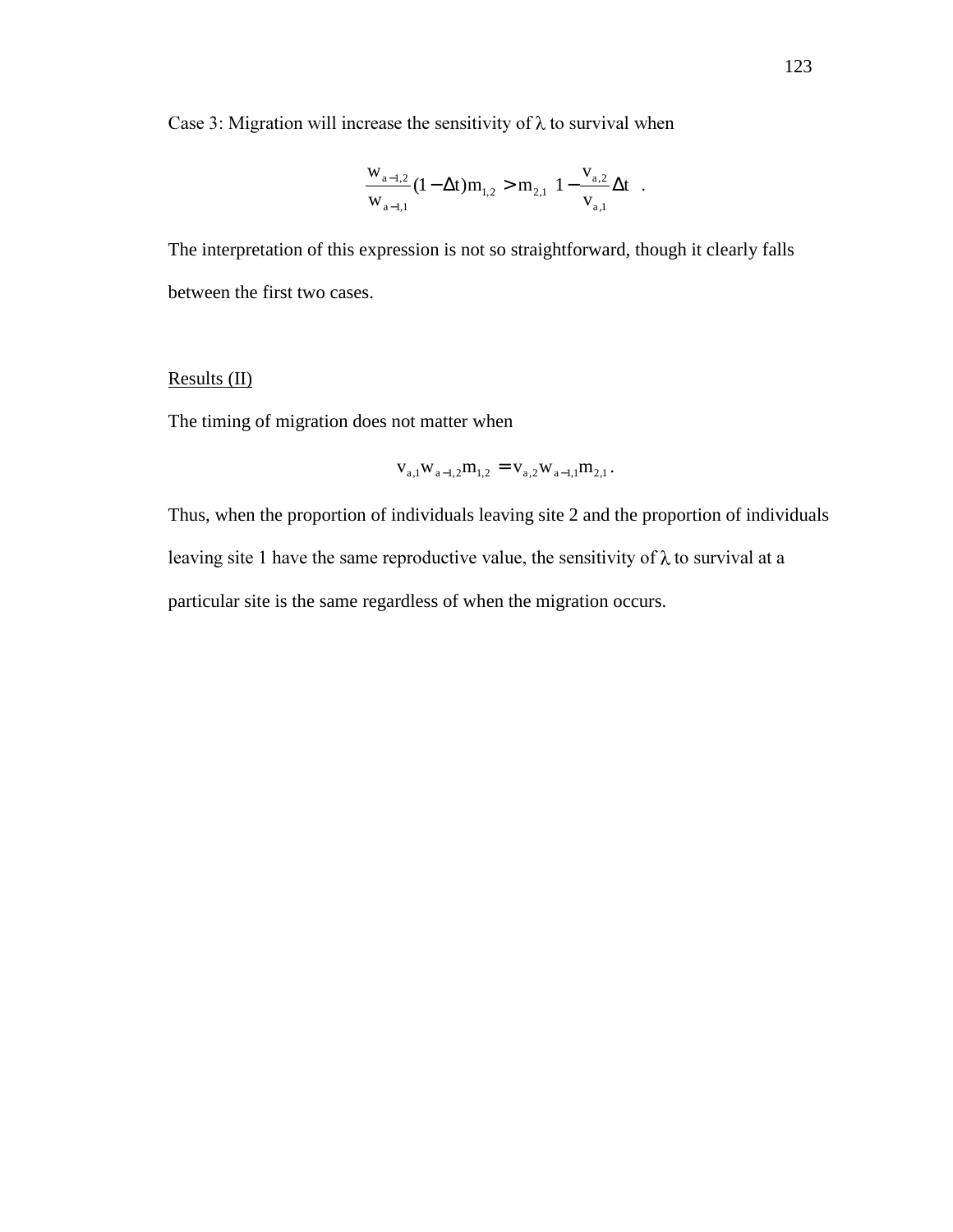|                  | r-selected              |                         | <b>K-selected</b>       |                         |
|------------------|-------------------------|-------------------------|-------------------------|-------------------------|
| Age              | $\mathbf{f}_\mathbf{x}$ | $\mathbf{S}_\mathbf{X}$ | $\mathbf{f}_\mathbf{x}$ | $\mathbf{S}_\mathbf{X}$ |
| $\boldsymbol{0}$ |                         | 0.32                    | -                       | 0.70                    |
| $\mathbf{1}$     | 2.1                     | 0.44                    | $\boldsymbol{0}$        | $0.80\,$                |
| $\sqrt{2}$       | 2.55                    | 0.40                    | $\boldsymbol{0}$        | 0.85                    |
| $\mathfrak{Z}$   |                         |                         | $\boldsymbol{0}$        | $0.87\,$                |
| $\overline{4}$   |                         |                         | $\boldsymbol{0}$        | 0.87                    |
| 5                |                         |                         | $\boldsymbol{0}$        | 0.87                    |
| $\sqrt{6}$       |                         |                         | 0.25                    | 0.87                    |
| $\boldsymbol{7}$ |                         |                         | 0.45                    | $0.87\,$                |
| 8                |                         |                         | 0.60                    | $0.87\,$                |
| 9                |                         |                         | 0.90                    | $0.87\,$                |
| 10               |                         |                         | $1.00\,$                | $0.87\,$                |

Table 1: Age-specific fecundity  $(f_x)$  and survival  $(s_x)$  parameters for hypothetical r- or Kselected species. For the r-selected species, age class 2 contains individuals  $\geq 2$ ; for the K-selected species, age class 10 contains individuals  $\geq 10$ . ( $s_x$  is survival from age x to  $x+1$ ).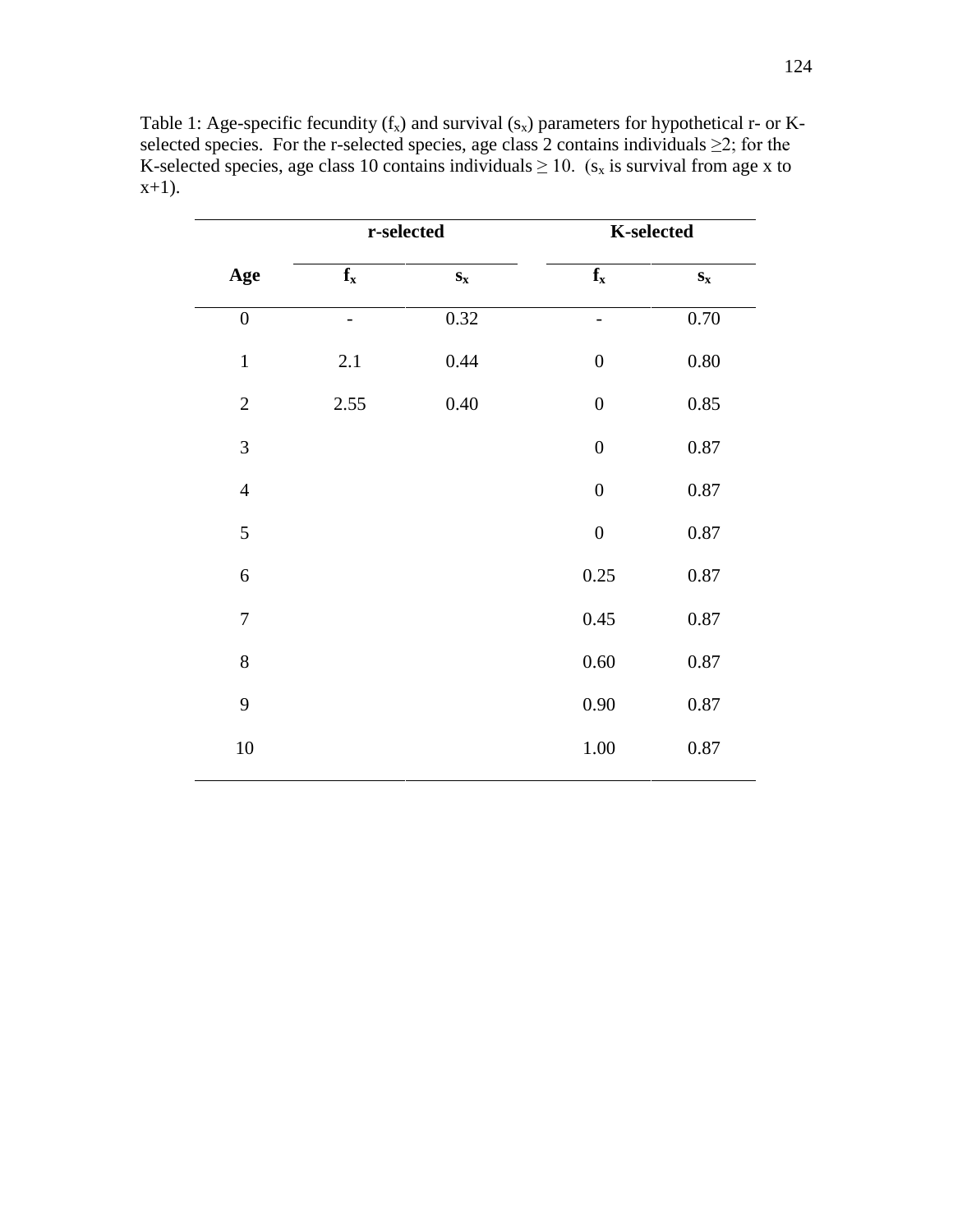|                  | r-selected |          | <b>K-selected</b>          |          |
|------------------|------------|----------|----------------------------|----------|
| Age              | $e(f_x)$   | $e(s_x)$ | $e(f_x)$                   | $e(s_x)$ |
| $\boldsymbol{0}$ |            | 0.6107   |                            | 0.0815   |
| $\mathbf{1}$     | 0.3567     | 0.2540   | $\boldsymbol{0}$           | 0.0815   |
| $\mathbf{2}$     | 0.2540     | 0.1354   | $\boldsymbol{0}$<br>0.0815 |          |
| 3                |            |          | $\boldsymbol{0}$           | 0.0815   |
| $\overline{4}$   |            |          | $\boldsymbol{0}$           | 0.0815   |
| 5                |            |          | $\boldsymbol{0}$           | 0.0815   |
| 6                |            |          | 0.0048                     | 0.0767   |
| $\tau$           |            |          | 0.0071                     | 0.0696   |
| 8                |            |          | 0.0078                     | 0.0618   |
| 9                |            |          | 0.0097                     | 0.0521   |
| 10               |            |          | 0.0521                     | 0.2511   |

Table 2: Elasticities of  $\lambda$  to all survival (e(s<sub>s</sub>)) and fecundity (e(f<sub>x</sub>)) parameters for both rand K-selected models. Bold entries in the table indicate the parameters to which  $\lambda$  has greatest elasticity.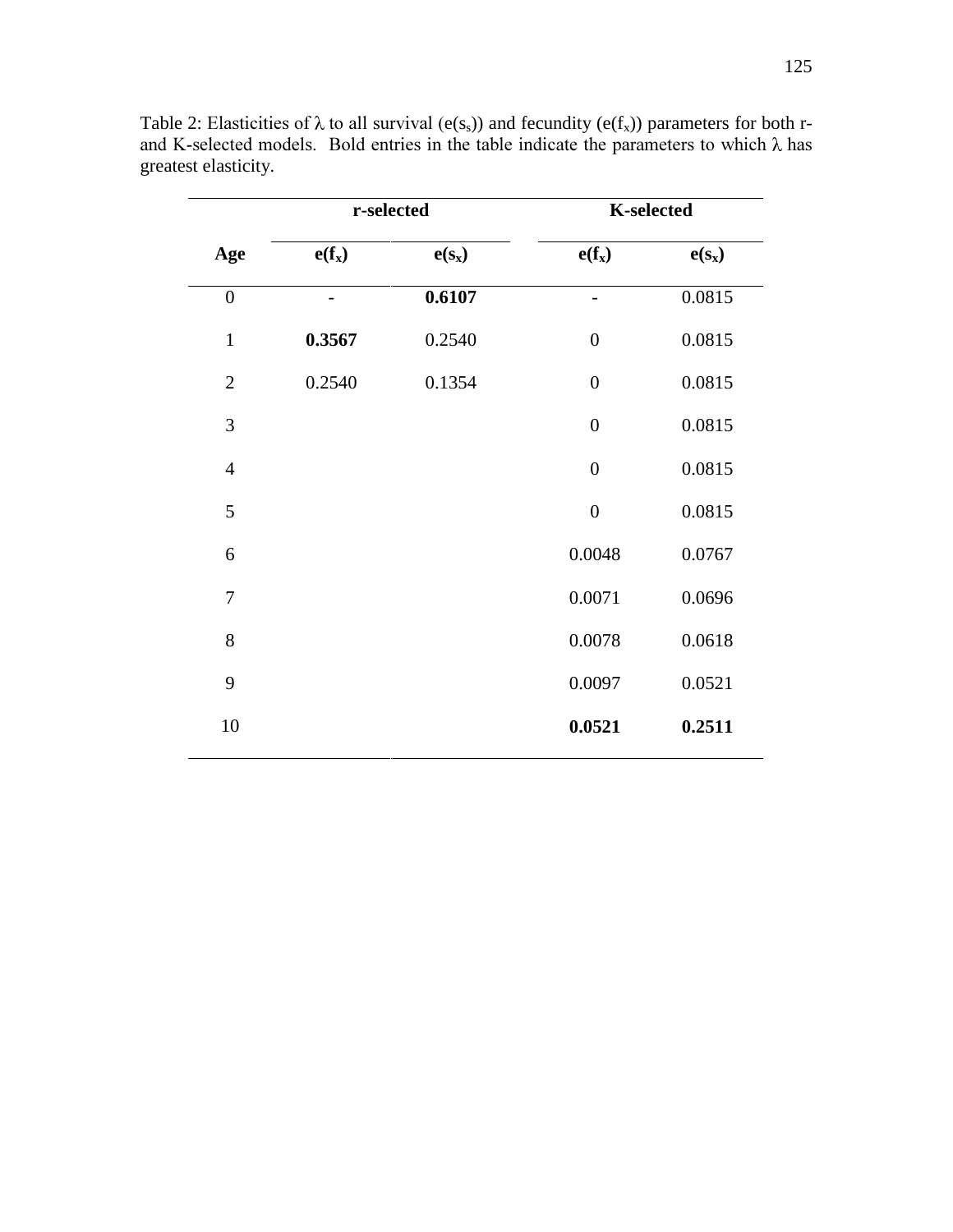| r-selected $\lambda$ | K-selected $\lambda$ |
|----------------------|----------------------|
| 1.1504               | 1.0504               |
| 0.7929               | 0.9816               |
| 0.9681               | 1.016                |
|                      |                      |

Table 3: Population growth rates for **1-site** models with no altered vital rates, or when either the survival or fecundity to which  $\lambda$  has greatest elasticity is decreased by 50%.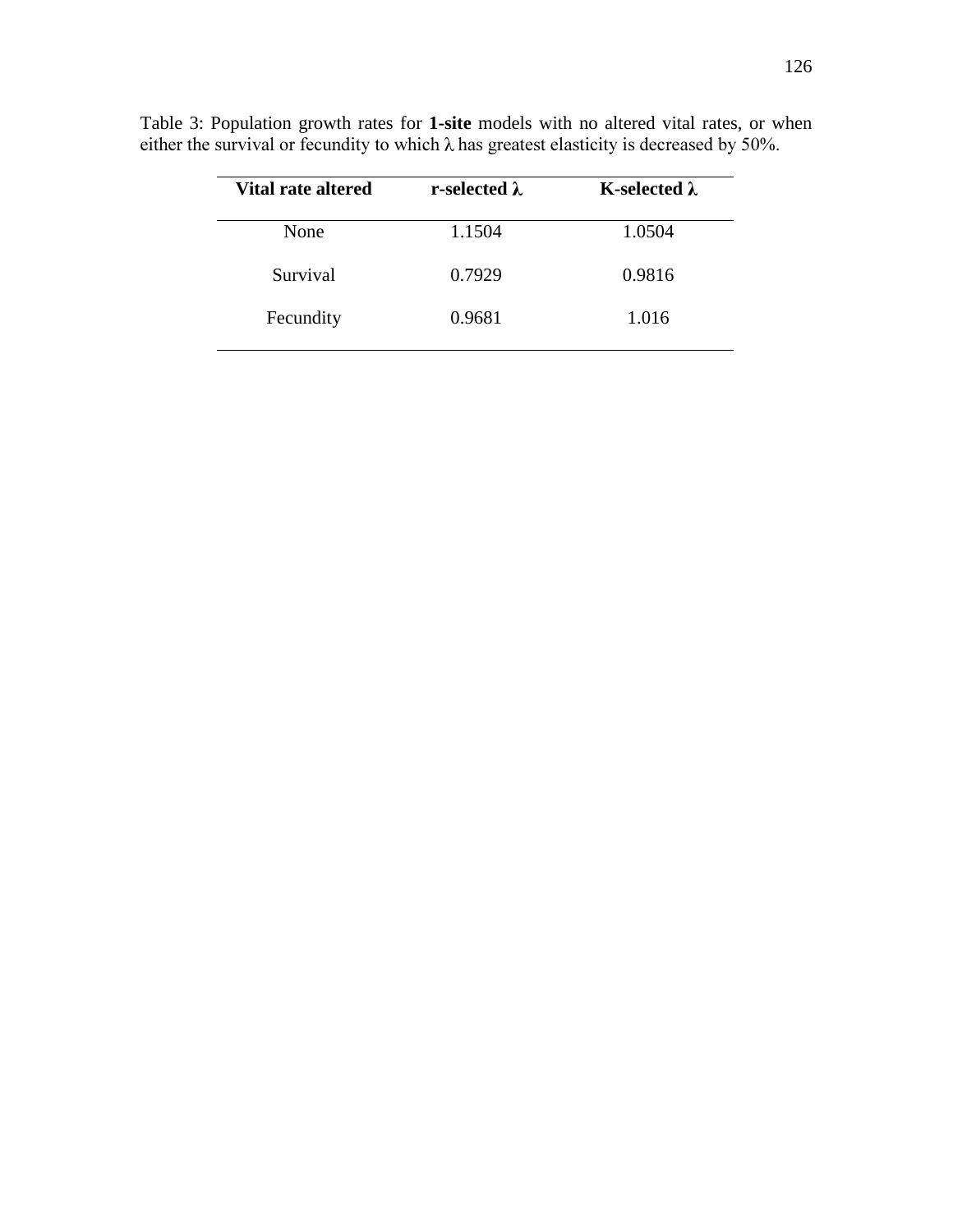| Pr(migr)<br>out of, into<br>altered site |            | <b>Decrease Survival</b>                 |                                          | <b>Decrease Fecundity</b>      |                                          |  |
|------------------------------------------|------------|------------------------------------------|------------------------------------------|--------------------------------|------------------------------------------|--|
|                                          |            | Migr. in<br><b>ALL</b><br><b>Classes</b> | Migr. in<br><b>FIRST</b><br><b>Class</b> | Migr. in ALL<br><b>Classes</b> | Migr. in<br><b>FIRST</b><br><b>Class</b> |  |
|                                          | $(1-site)$ | 0.7929                                   | 0.7929                                   | 0.9681                         | 0.9681                                   |  |
| EQUAL                                    | 0.75,0.75  | 0.9635                                   | 0.9532                                   | 1.0472                         | 1.0486                                   |  |
|                                          | 0.35,0.35  | 0.9867                                   | 0.9974                                   | 1.0578                         | 1.0597                                   |  |
|                                          | 0.05, 0.05 | 1.0996                                   | 1.1171                                   | 1.1075                         | 1.1198                                   |  |
| MORE<br>OUT                              | 0.75,0.05  | 1.1299                                   | 1.1308                                   | 1.1385                         | 1.1385                                   |  |
|                                          | 0.35,0.05  | 1.1195                                   | 1.1249                                   | 1.1310                         | 1.1324                                   |  |
| <b>MORE</b><br>$\overline{a}$            | 0.05,0.75  | 0.8182                                   | 0.8219                                   | 0.9789                         | 0.9790                                   |  |
|                                          | 0.05, 0.35 | 0.8774                                   | 0.9310                                   | 0.9965                         | 1.0021                                   |  |

Table 4: Population growth rates for **2-site** models of **r-selected** species when either the survival or fecundity to which  $\lambda$  has greatest elasticity is decreased by 50% at site 1. In a multi-site context,  $\lambda$  represents the overall growth of the system. Values from the 1-site model are given for comparison.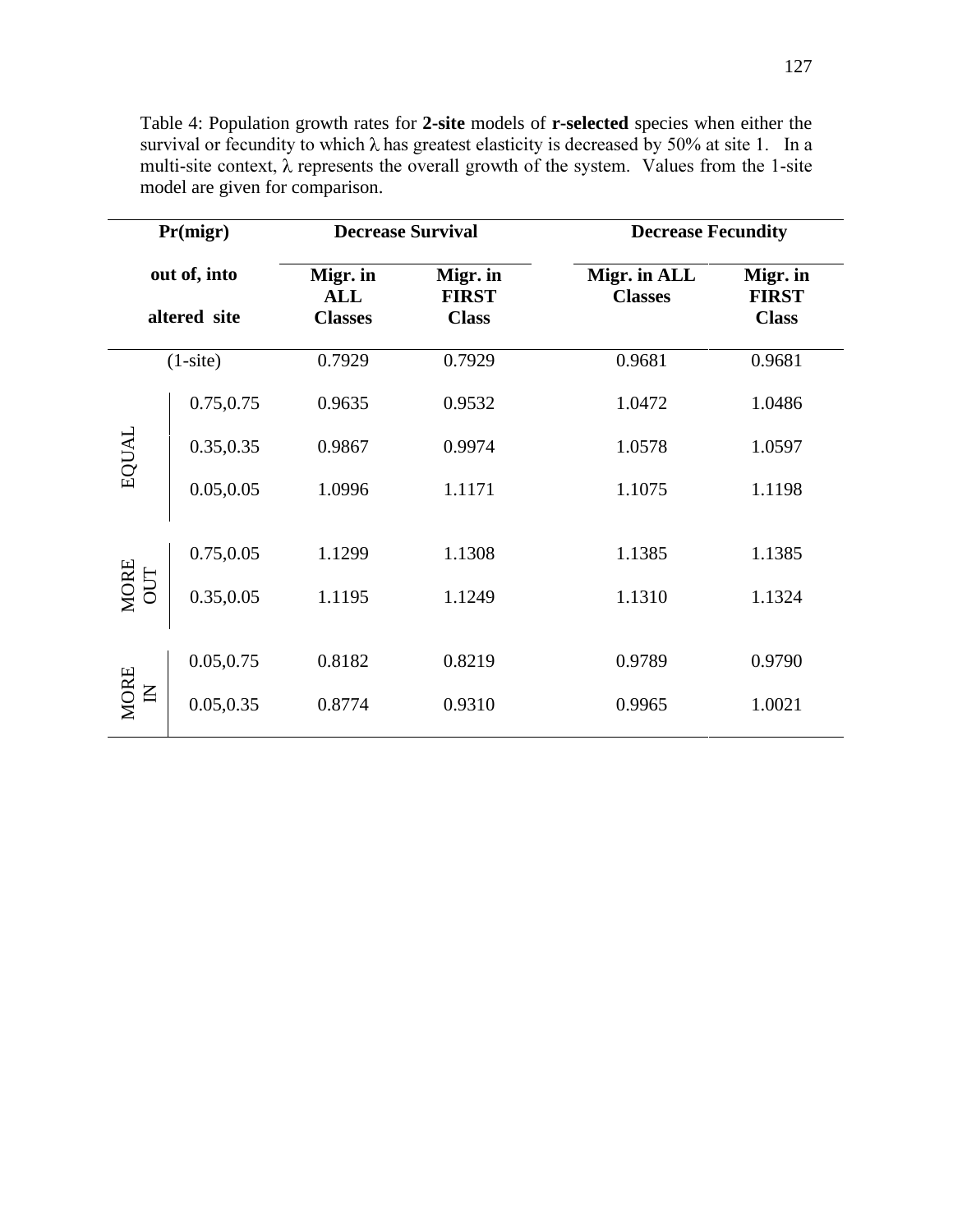| Pr(migr)<br>out of, into<br>altered site |            | <b>Decrease Survival</b>                 |                                          | <b>Decrease Fecundity</b>                |                                          |
|------------------------------------------|------------|------------------------------------------|------------------------------------------|------------------------------------------|------------------------------------------|
|                                          |            | Migr. in<br><b>ALL</b><br><b>Classes</b> | Migr. in<br><b>FIRST</b><br><b>Class</b> | Migr. in<br><b>ALL</b><br><b>Classes</b> | Migr. in<br><b>FIRST</b><br><b>Class</b> |
|                                          | $(1-site)$ | 0.9816                                   | 0.9816                                   | 1.016                                    | 1.016                                    |
| EQUAL                                    | 0.75,0.75  | 1.0021                                   | 1.0234                                   | 1.0353                                   | 1.0342                                   |
|                                          | 0.35,0.35  | 1.0072                                   | 1.0306                                   | 1.0353                                   | 1.0367                                   |
|                                          | 0.05, 0.05 | 1.0242                                   | 1.0463                                   | 1.0364                                   | 1.0465                                   |
| MORE<br>OUT                              | 0.75,0.05  | 1.0432                                   | 1.0482                                   | 1.0487                                   | 1.0488                                   |
|                                          | 0.35,0.05  | 1.0397                                   | 1.0474                                   | 1.0469                                   | 1.0480                                   |
| MORE<br>$\overline{a}$                   | 0.05,0.75  | 0.984                                    | 0.9936                                   | 1.0188                                   | 1.0191                                   |
|                                          | 0.05, 0.35 | 0.9885                                   | 1.0201                                   | 1.0214                                   | 1.0265                                   |

Table 5: Population growth rates for **2-site** models of **K-selected** species when either the survival or fecundity to which  $\lambda$  has greatest elasticity is decreased by 50% at site 1. In a multi-site context,  $\lambda$  represents the overall growth of the system. Values from the 1-site model are given for comparison.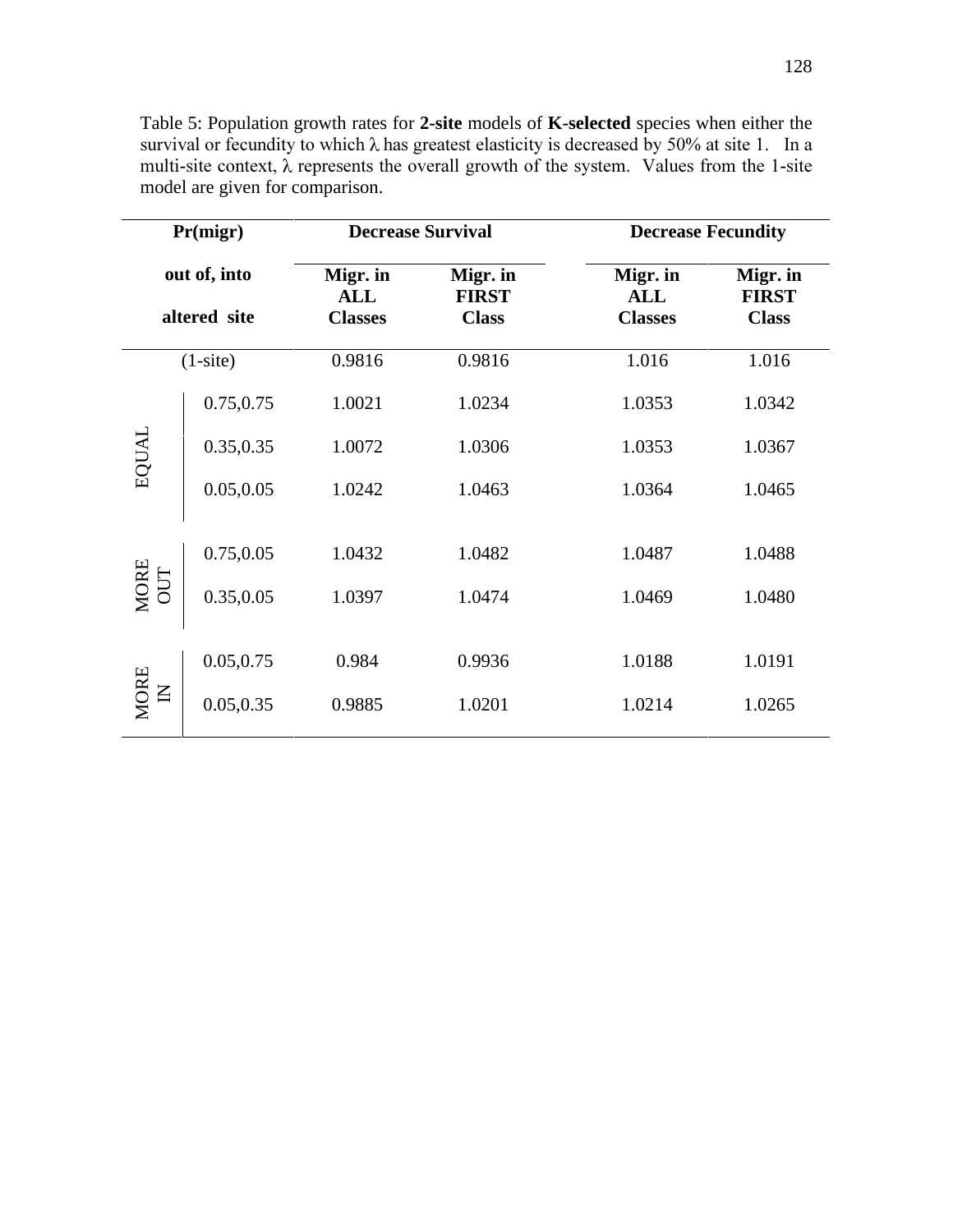Table 6: Population growth rates for **3-site** models of **r-selected** species when either the survival or fecundity to which  $\lambda$  has greatest elasticity is decreased by 50% at site 1. In a multi-site context,  $\lambda$  represents the overall growth of the system. Values from the 1-site model are given for comparison.

| <b>Pr(migration)</b> from                                                                                         |                         | <b>Decrease Survival</b>                 |                                          | <b>Decrease Fecundity</b>         |                                          |
|-------------------------------------------------------------------------------------------------------------------|-------------------------|------------------------------------------|------------------------------------------|-----------------------------------|------------------------------------------|
| site1 $\rightarrow$ site2, site2 $\rightarrow$ site1/<br>site $2 \rightarrow$ site 3, site $3 \rightarrow$ site 2 |                         | Migr. in<br><b>ALL</b><br><b>Classes</b> | Migr. in<br><b>FIRST</b><br><b>Class</b> | Migr. in<br>ALL<br><b>Classes</b> | Migr. in<br><b>FIRST</b><br><b>Class</b> |
| $(1-site)$                                                                                                        |                         | 0.7929                                   | 0.7929                                   | 0.9681                            | 0.9681                                   |
| EQUAL                                                                                                             | 0.75, 0.75 / 0.25, 0.75 | 0.9972                                   | 0.9959                                   | 1.0639                            | 1.0665                                   |
|                                                                                                                   | 0.35, 0.35 / 0.35, 0.35 | 1.0637                                   | 1.0792                                   | 1.0963                            | 1.1003                                   |
|                                                                                                                   | 0.05, 0.05 / 0.05, 0.05 | 1.1302                                   | 1.1375                                   | 1.1323                            | 1.1382                                   |
| $\begin{array}{c} \text{MORE} \\ \text{OUT} \end{array}$                                                          | 0.75, 0.05 / 0.05, 0.05 | 1.1409                                   | 1.1419                                   | 1.1446                            | 1.1449                                   |
|                                                                                                                   | 0.35, 0.05 / 0.05, 0.05 | 1.1368                                   | 1.1398                                   | 1.1412                            | 1.1423                                   |
|                                                                                                                   | 0.05, 0.75 / 0.05, 0.05 | 1.0972                                   | 1.1177                                   | 1.0981                            | 1.1179                                   |
| MORE                                                                                                              | 0.05, 0.35 / 0.05, 0.05 | 1.1020                                   | 1.1205                                   | 1.1036                            | 1.1209                                   |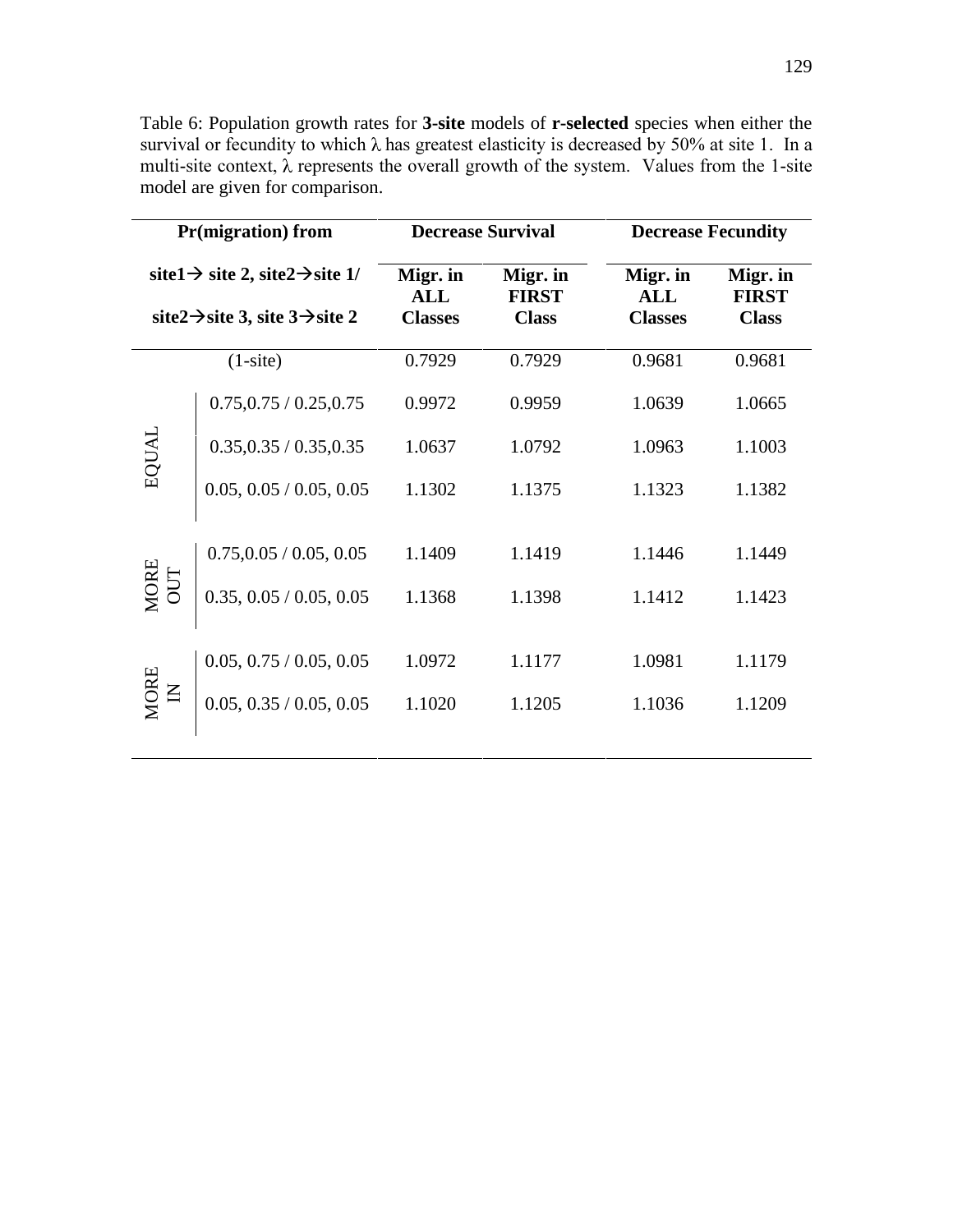Table 7: Population growth rates for **3-site** models of **K-selected** species when either the survival or fecundity to which  $\lambda$  has greatest elasticity is decreased by 50% at site 1. In a multi-site context,  $\lambda$  represents the overall growth of the system. Values from the 1-site model are given for comparison.

| <b>Pr(migration)</b> from                                                                                         |                         |                                          | <b>Decrease Survival</b>                 | <b>Decrease Fecundity</b>                |                                          |
|-------------------------------------------------------------------------------------------------------------------|-------------------------|------------------------------------------|------------------------------------------|------------------------------------------|------------------------------------------|
| site1 $\rightarrow$ site2, site2 $\rightarrow$ site1/<br>site $2 \rightarrow$ site 3, site $3 \rightarrow$ site 2 |                         | Migr. in<br><b>ALL</b><br><b>Classes</b> | Migr. in<br><b>FIRST</b><br><b>Class</b> | Migr. in<br><b>ALL</b><br><b>Classes</b> | Migr. in<br><b>FIRST</b><br><b>Class</b> |
| $(1-site)$                                                                                                        |                         | 0.9816                                   | 0.9816                                   | 1.016                                    | 1.016                                    |
| EQUAL                                                                                                             | 0.75, 0.75 / 0.25, 0.75 | 1.0084                                   | 1.0305                                   | 1.0377                                   | 1.0374                                   |
|                                                                                                                   | 0.35, 0.35 / 0.35, 0.35 | 1.0228                                   | 1.0418                                   | 1.0407                                   | 1.0435                                   |
|                                                                                                                   | 0.05, 0.05 / 0.05, 0.05 | 1.0377                                   | 1.0488                                   | 1.0426                                   | 1.0489                                   |
| $\begin{array}{c} \text{MORE} \\ \text{OUT} \end{array}$                                                          | 0.75, 0.05 / 0.05, 0.05 | 1.0468                                   | 1.0494                                   | 1.0495                                   | 1.0497                                   |
|                                                                                                                   | 0.35, 0.05 / 0.05, 0.05 | 1.0461                                   | 1.0492                                   | 1.0486                                   | 1.0494                                   |
|                                                                                                                   | 0.05, 0.75 / 0.05, 0.05 | 1.0070                                   | 1.0464                                   | 1.0229                                   | 1.0464                                   |
| MORE<br>$\overline{z}$                                                                                            | 0.05, 0.35 / 0.05, 0.05 | 1.0138                                   | 1.0467                                   | 1.0277                                   | 1.0467                                   |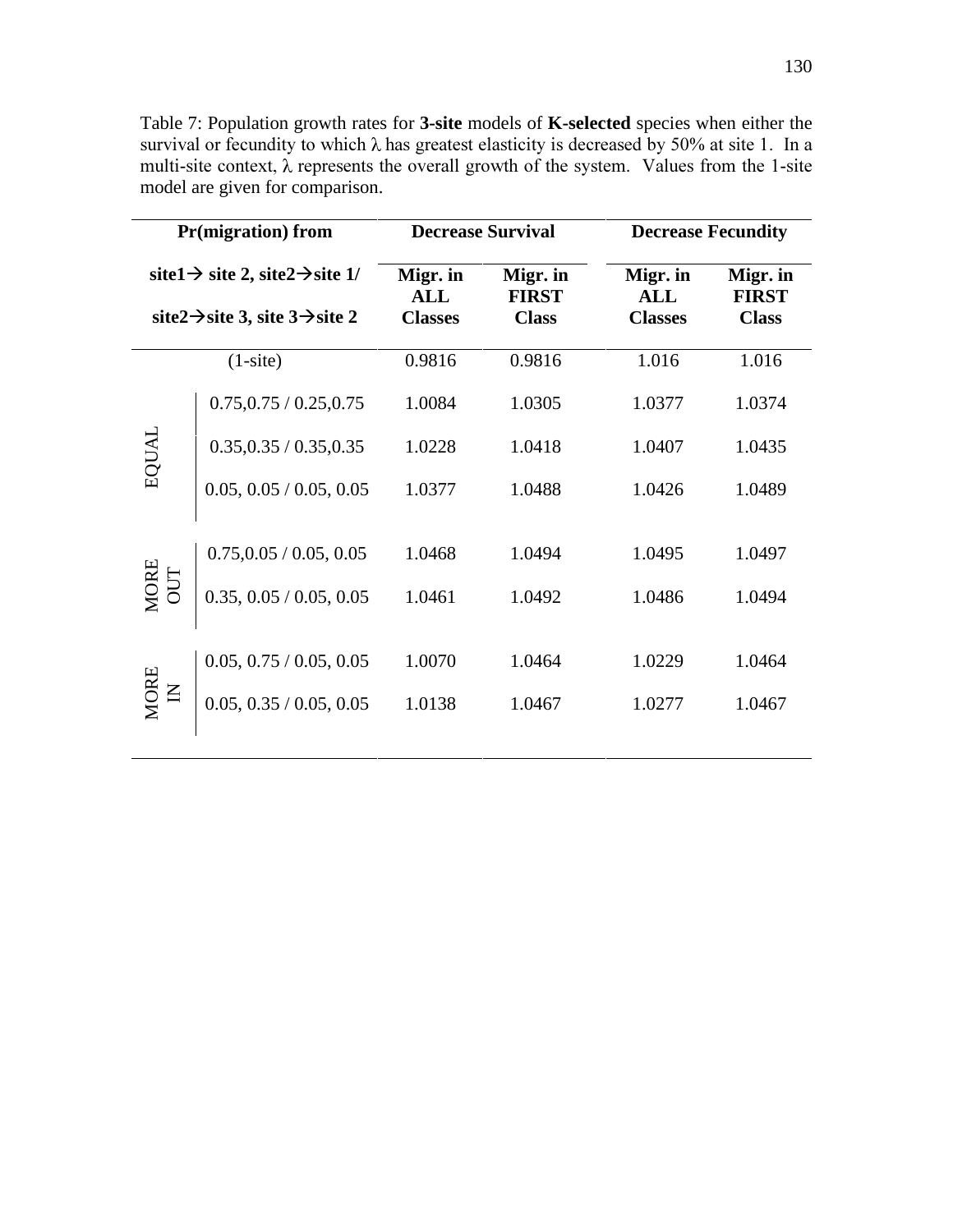| Pr(migr)<br>out of, into<br>altered site |            |                                          | <b>Decrease Survival</b>                 |                | <b>Decrease Fecundity</b>                |  |
|------------------------------------------|------------|------------------------------------------|------------------------------------------|----------------|------------------------------------------|--|
|                                          |            | Migr. in<br><b>ALL</b><br><b>Classes</b> | Migr. in<br><b>FIRST</b><br><b>Class</b> |                | Migr. in<br><b>FIRST</b><br><b>Class</b> |  |
| $(1-site)$                               |            | $\mathbf 1$                              | $\mathbf 1$                              | $\overline{2}$ | $\overline{2}$                           |  |
| EQUAL                                    | 0.75,0.75  | 6, 5,                                    | 3, 3,                                    | 4, 4,          | 2, 2,                                    |  |
|                                          |            | $\mathbf{1}$                             | $\mathfrak{2}$                           | $\mathbf{1}$   | $\mathbf{1}$                             |  |
|                                          | 0.35,0.35  | 4, 4,                                    | 8, 6,                                    | 2, 2,          | 4, 3,                                    |  |
|                                          |            | $\overline{2}$                           | 3                                        | $\overline{2}$ | $\overline{2}$                           |  |
|                                          | 0.05,0.05  | 15, 5,                                   | 18, 4,                                   | 19, 6,         | 25, 5,                                   |  |
|                                          |            | 9                                        | 10                                       | 10             | 13                                       |  |
| MORE OUT                                 | 0.75,0.05  | 3, 2,                                    | 7, 2,                                    | 2, 1,          | 3, 1,                                    |  |
|                                          |            | $\mathbf{1}$                             | $\mathbf{1}$                             | $\mathbf{1}$   | $\mathbf{1}$                             |  |
|                                          | 0.35,0.05  | 6, 3,                                    | 10, 3,                                   | 5, 1,          | 8, 1,                                    |  |
|                                          |            | $\mathbf{2}$                             | $\mathbf{2}$                             | $\mathbf{1}$   | $\mathbf{1}$                             |  |
| MORE IN                                  | 0.05,0.75  | 2, 4,                                    | 5, 9,                                    | 2, 2,          | 2, 3,                                    |  |
|                                          |            | $\mathbf{1}$                             | $\sqrt{2}$                               | $\sqrt{2}$     | $\sqrt{2}$                               |  |
|                                          | 0.05, 0.35 | 9, 10,                                   | 19, 12,                                  | 4, 6,          | 7, 12,                                   |  |
|                                          |            | $\sqrt{6}$                               | 15                                       | $\sqrt{2}$     | $\overline{2}$                           |  |

Table 8: Number of years to convergence within 1% of asymptotic  $\lambda$  for 2-site models of **r-selected species** when either the survival or fecundity to which  $\lambda$  has greatest elasticity is decreased by 50% at site 1. Convergence times are given for site 1, site 2, system (on a separate line). Values from the 1-site model are given for comparison.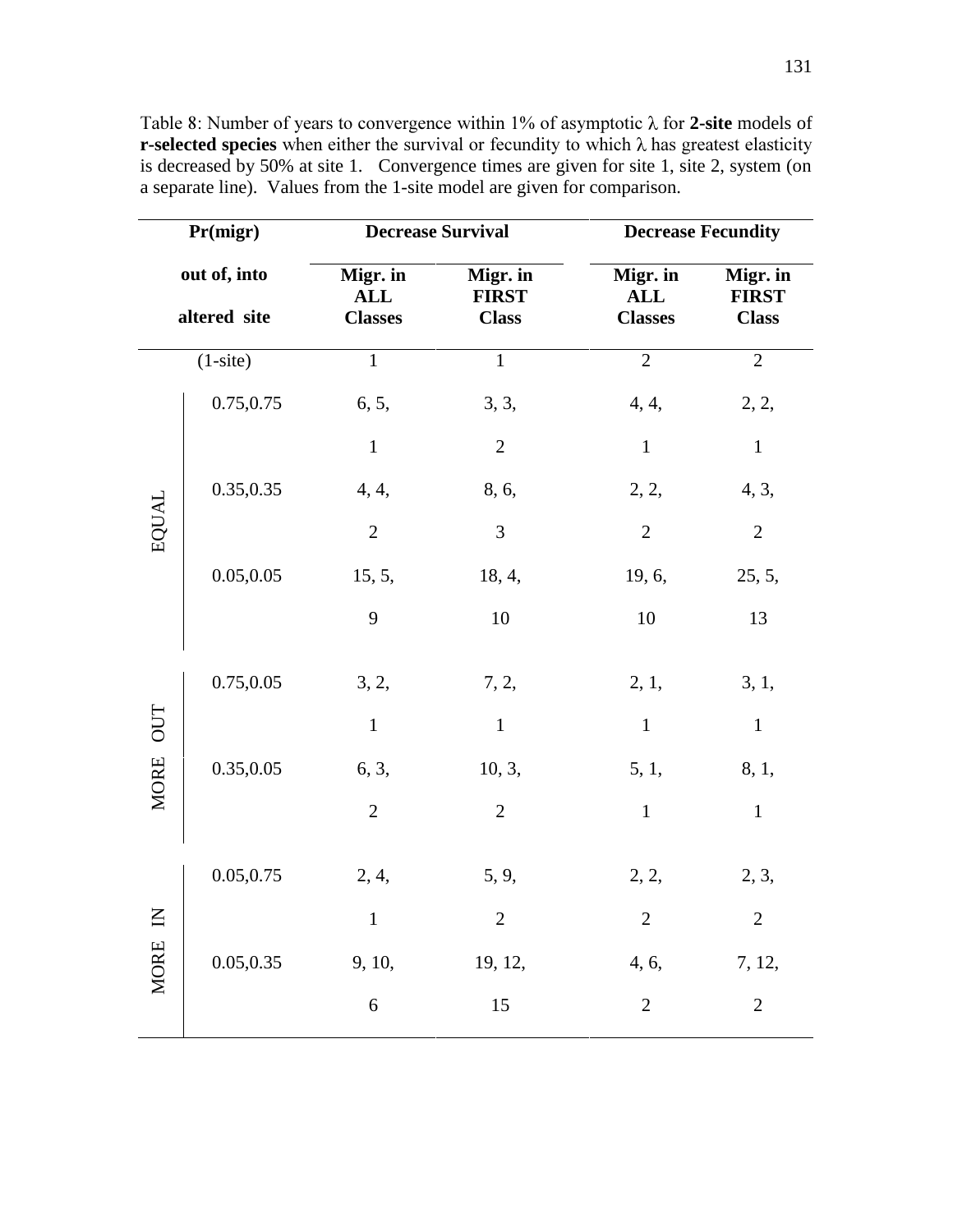| Pr(migr)<br>out of, into<br>altered site |            | <b>Decrease Survival</b>                 |                                          | <b>Decrease Fecundity</b>                |                                          |
|------------------------------------------|------------|------------------------------------------|------------------------------------------|------------------------------------------|------------------------------------------|
|                                          |            | Migr. in<br><b>ALL</b><br><b>Classes</b> | Migr. in<br><b>FIRST</b><br><b>Class</b> | Migr. in<br><b>ALL</b><br><b>Classes</b> | Migr. in<br><b>FIRST</b><br><b>Class</b> |
| $(1-site)$                               |            | 5                                        | 5                                        | $\overline{3}$                           | 3                                        |
| EQUAL                                    | 0.75,0.75  | 6, 5,                                    | 10, 7,                                   | 3, 2,                                    | 7, 5,                                    |
|                                          |            | 5                                        | $\overline{4}$                           | $\sqrt{2}$                               | $\mathbf{2}$                             |
|                                          | 0.35,0.35  | 3, 5,                                    | 14, 2,                                   | 3, 1,                                    | 4, 1,                                    |
|                                          |            | $\mathbf{1}$                             | $6\,$                                    | $\overline{2}$                           | $\mathfrak{Z}$                           |
|                                          | 0.05, 0.05 | 15, 8,                                   | 57, 1,                                   | 11, 2,                                   | 71, 1,                                   |
|                                          |            | 5                                        | 23                                       | 3                                        | 13                                       |
| MORE OUT                                 | 0.75,0.05  | 3, 1,                                    | 7, 1,                                    | 2, 1,                                    | 2, 1,                                    |
|                                          |            | $\mathbf 1$                              | $\mathbf{1}$                             | $\mathbf{1}$                             | $\mathbf 1$                              |
|                                          | 0.35,0.05  | 5, 2,                                    | 21, 1,                                   | 3, 1,                                    | 15, 1,                                   |
|                                          |            | $\mathbf{1}$                             | $\mathbf{1}$                             | $\mathbf{1}$                             | $\mathbf{1}$                             |
| $\mathbf{z}$<br><b>MORE</b>              | 0.05, 0.75 | 9, 14,                                   | 14, 19,                                  | 3, 3,                                    | 3, 8,                                    |
|                                          |            | 9                                        | 14                                       | 3                                        | $\mathfrak{Z}$                           |
|                                          | 0.05, 0.35 | 9, 10,                                   | 49, 12,                                  | 3, 1,                                    | 11, 10,                                  |
|                                          |            | 9                                        | 34                                       | 3                                        | $\overline{4}$                           |

Table 9: Number of years to convergence within 1% of asymptotic  $\lambda$  for 2-site models of **K-selected** species when either the survival or fecundity to which  $\lambda$  has greatest elasticity is decreased by 50% at site 1. Convergence times are given as: site 1, site 2, system (on a separate line). Values from the 1-site model are given for comparison.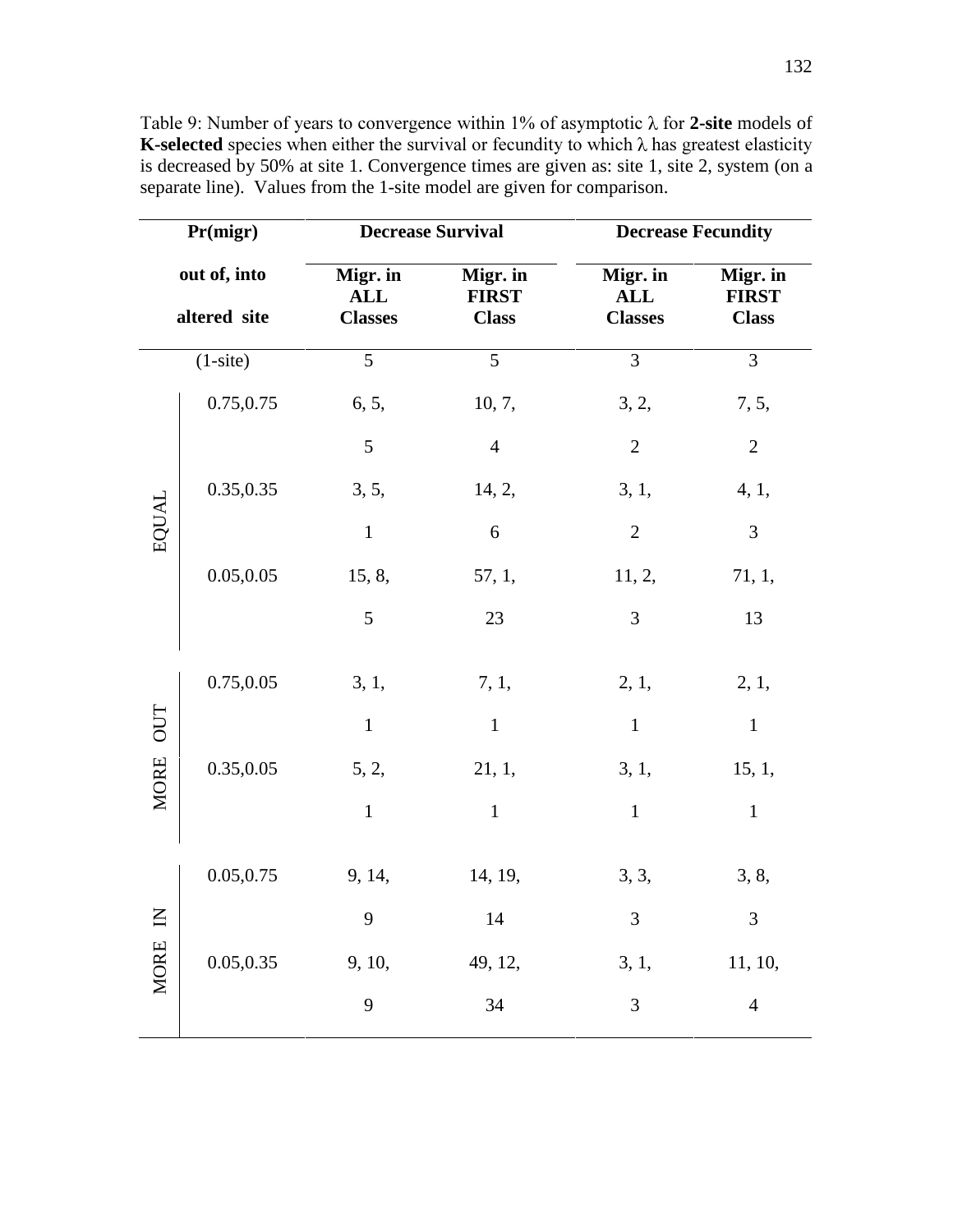| Pr(migration) from                                                                                                |             |                                          | <b>Decrease Survival</b><br><b>Decrease Fecundity</b> |                                                 |                                          |
|-------------------------------------------------------------------------------------------------------------------|-------------|------------------------------------------|-------------------------------------------------------|-------------------------------------------------|------------------------------------------|
| site1 $\rightarrow$ site2, site2 $\rightarrow$ site1/<br>site $2 \rightarrow$ site 3, site $3 \rightarrow$ site 2 |             | Migr. in<br><b>ALL</b><br><b>Classes</b> | Migr. in<br><b>FIRST</b><br><b>Class</b>              | Migr. in<br><b>ALL</b><br><b>Classes</b>        | Migr. in<br><b>FIRST</b><br><b>Class</b> |
| $(1-site)$                                                                                                        |             | $\mathbf{1}$                             | $\overline{1}$                                        | $\overline{2}$                                  | $\overline{2}$                           |
| EQUAL                                                                                                             | 0.75, 0.75/ |                                          | 11, 12, 10, 7, 2, 7,                                  | 8, 8, 7,                                        | 3, 2, 3,                                 |
|                                                                                                                   | 0.25, 0.75  | $\mathbf{1}$                             | $\mathbf{1}$                                          | $\mathbf{1}$                                    | $\mathbf{1}$                             |
|                                                                                                                   | 0.35, 0.35/ |                                          | 9, 4, 6, 12, 7, 8,                                    | 6, 1, 4, 9, 2, 6,                               |                                          |
|                                                                                                                   | 0.35,0.35   | 3                                        | 6                                                     | $\overline{2}$                                  | $\overline{2}$                           |
|                                                                                                                   | 0.05, 0.05/ |                                          | 20, 15, 9, 22, 15, 6,                                 | 24, 1, 9,                                       | 30, 1, 4,                                |
|                                                                                                                   | 0.05, 0.05  | 8                                        | 9                                                     | 10                                              | 11                                       |
| 0U<br><b>MORE</b>                                                                                                 | 0.75, 0.05/ |                                          | $6, 1, 1,$ $8, 1, 1,$                                 | $3, 1, 1,$ 4, 1, 1,                             |                                          |
|                                                                                                                   | 0.05, 0.05  | $\mathbf{1}$                             | $\mathbf{1}$                                          | $\mathbf{1}$                                    | $\mathbf{1}$                             |
|                                                                                                                   | 0.35, 0.05/ |                                          | 10, 7, 5, 14, 1, 1,                                   | $7, 1, 1,$ $11, 1, 1,$                          |                                          |
|                                                                                                                   | 0.05, 0.05  | $\mathbf{1}$                             | $\overline{2}$                                        | $\mathbf{1}$                                    | $\mathbf{1}$                             |
| MORE IN                                                                                                           | 0.05, 0.75/ |                                          |                                                       | $27, 21, 9, 29, 22, 7, 47, 37, 12, 49, 36, 10,$ |                                          |
|                                                                                                                   | 0.05, 0.05  | 20                                       | 20                                                    | 36                                              | 36                                       |
|                                                                                                                   | 0.05, 0.35/ | 26, 21, 9,                               | 31, 26, 9,                                            | 41, 31, 13,                                     | 45, 34, 11,                              |
|                                                                                                                   | 0.05, 0.05  | 18                                       | 19                                                    | 30                                              | 31                                       |

Table 10: Number of years to convergence within 1% of asymptotic  $\lambda$  for **3-site** models of **r-selected** species when either the survival or fecundity to which  $\lambda$  has greatest elasticity is decreased by 50% at site 1. Convergence times are given for site 1, site 2, site 3, system (on a separate line). Values from the 1-site model are given for comparison.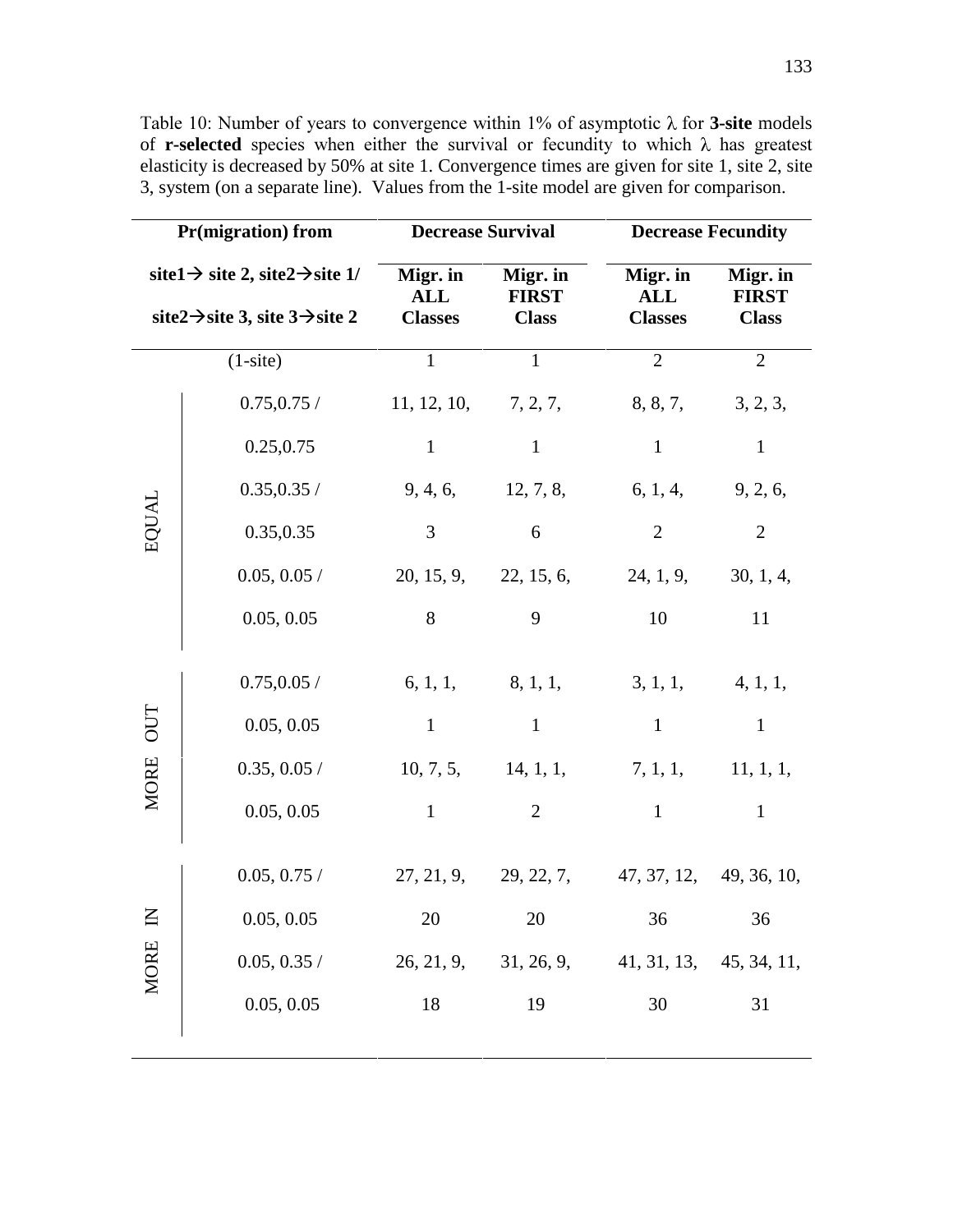Table 11: Number of years to convergence within 1% of asymptotic  $\lambda$  for **3-site** models of **K-selected** species when either the survival or fecundity to which  $\lambda$  has greatest elasticity is decreased by 50% at site 1. Convergence times are given for site 1, site 2, site 3, system (on a separate line). Values from the 1-site model are given for comparison.

| <b>Pr(migration)</b> from                                                                                         |                | <b>Decrease Survival</b>                 |                                          | <b>Decrease Fecundity</b>                   |                                          |
|-------------------------------------------------------------------------------------------------------------------|----------------|------------------------------------------|------------------------------------------|---------------------------------------------|------------------------------------------|
| site1 $\rightarrow$ site2, site2 $\rightarrow$ site1/<br>site $2 \rightarrow$ site 3, site $3 \rightarrow$ site 2 |                | Migr. in<br><b>ALL</b><br><b>Classes</b> | Migr. in<br><b>FIRST</b><br><b>Class</b> | Migr. in<br><b>ALL</b><br><b>Classes</b>    | Migr. in<br><b>FIRST</b><br><b>Class</b> |
| $(1-site)$                                                                                                        |                | 5 <sup>5</sup>                           | $5\overline{)}$                          | $\overline{3}$                              | $\mathfrak{Z}$                           |
| EQUAL                                                                                                             | 0.75, 0.75/    |                                          | 6, 8, 6, 4, 8, 11,                       | 3, 4, 3,                                    | 1, 5, 1,                                 |
|                                                                                                                   | 0.25,0.75      | $\mathbf{1}$                             | $\overline{4}$                           | $\mathbf{2}$                                | $\overline{2}$                           |
|                                                                                                                   | 0.35, 0.35 /   |                                          | 5, 3, 4, 25, 5, 1,                       |                                             | $3, 2, 1,$ 14, 2, 1,                     |
|                                                                                                                   | 0.35,0.35      | $\mathbf{1}$                             | 6                                        | $\overline{2}$                              | $\mathbf{1}$                             |
|                                                                                                                   | 0.05, 0.05/    |                                          |                                          | $25, 2, 7, 60, 1, 1, 14, 1, 1, 79, 1, 1,$   |                                          |
|                                                                                                                   | 0.05, 0.05     | 5 <sup>5</sup>                           | 15                                       | $\overline{2}$                              | $\overline{4}$                           |
| MORE OUT                                                                                                          | 0.75, 0.05/    |                                          | $3, 1, 1,$ $8, 1, 1,$                    | 2, 1, 1,                                    | 3, 1, 1,                                 |
|                                                                                                                   | 0.05, 0.05     | $\mathbf{1}$                             | $\mathbf{1}$                             | $\mathbf{1}$                                | $\mathbf{1}$                             |
|                                                                                                                   | 0.35, 0.05/    |                                          |                                          | 6, 1, 1, 23, 1, 1, 4, 1, 1, 17, 1, 1,       |                                          |
|                                                                                                                   | 0.05, 0.05     | $\mathbf{1}$                             | $\mathbf{1}$                             | $\mathbf{1}$                                | $\mathbf{1}$                             |
| MORE IN                                                                                                           | $0.05, 0.75$ / |                                          |                                          | 54, 35, 29, 115, 80, 1, 4, 3, 24, 175, 109, |                                          |
|                                                                                                                   | 0.05, 0.05     | 34 72                                    |                                          | $\overline{3}$                              | 1, 105                                   |
|                                                                                                                   | 0.05, 0.35/    | 42, 25, 23,                              | 116, 87, 1,                              | 4, 1, 19,                                   | 150, 14, 1,                              |
|                                                                                                                   | 0.05, 0.05     | 24                                       | 57                                       | 3                                           | 71                                       |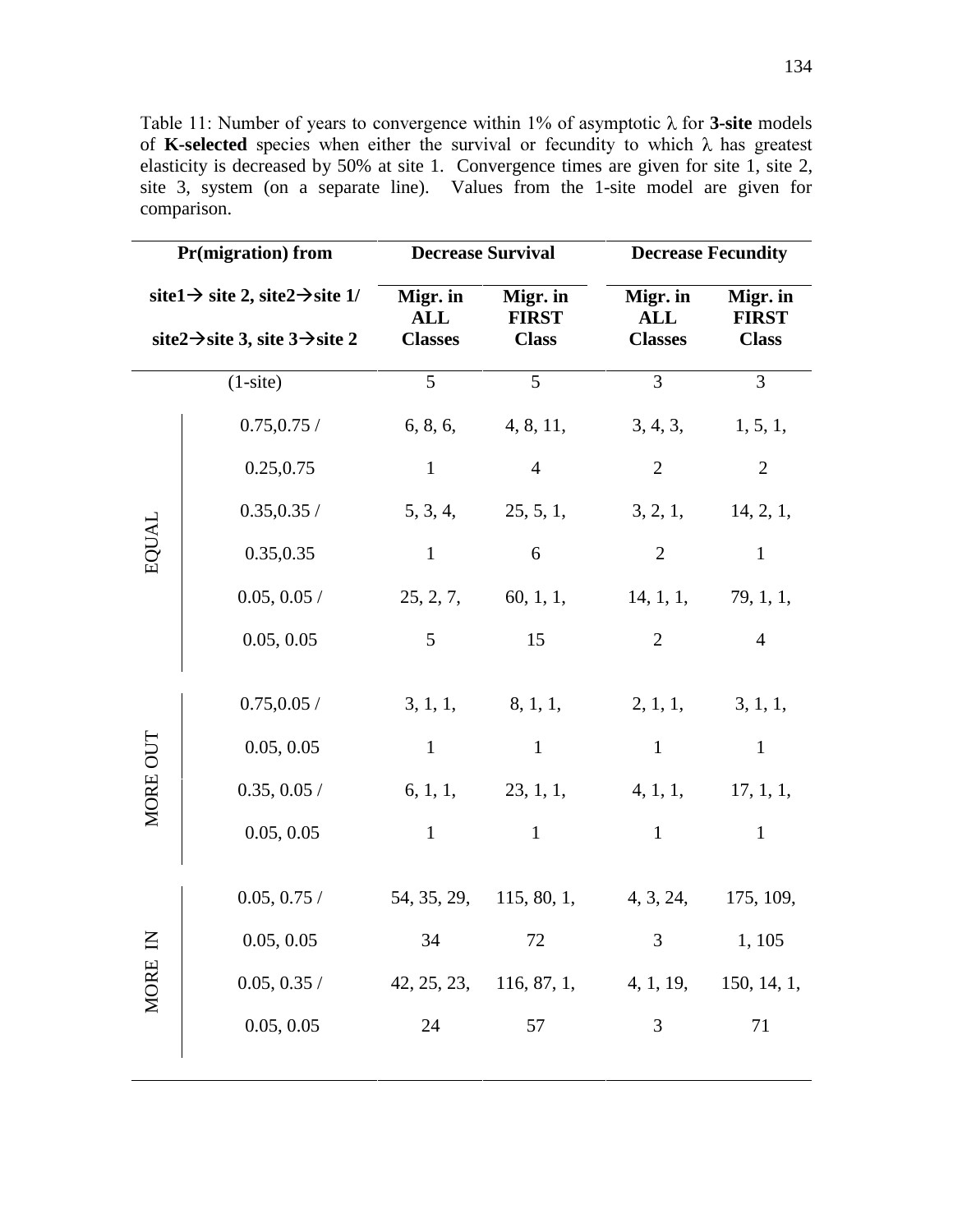Figure 1: Elasticity of population growth rate  $(\lambda)$  to survival increases with generation length while elasticity to fecundity decreases (after Lebreton and Clobert 1991, p. 109 Fig. 5.2).

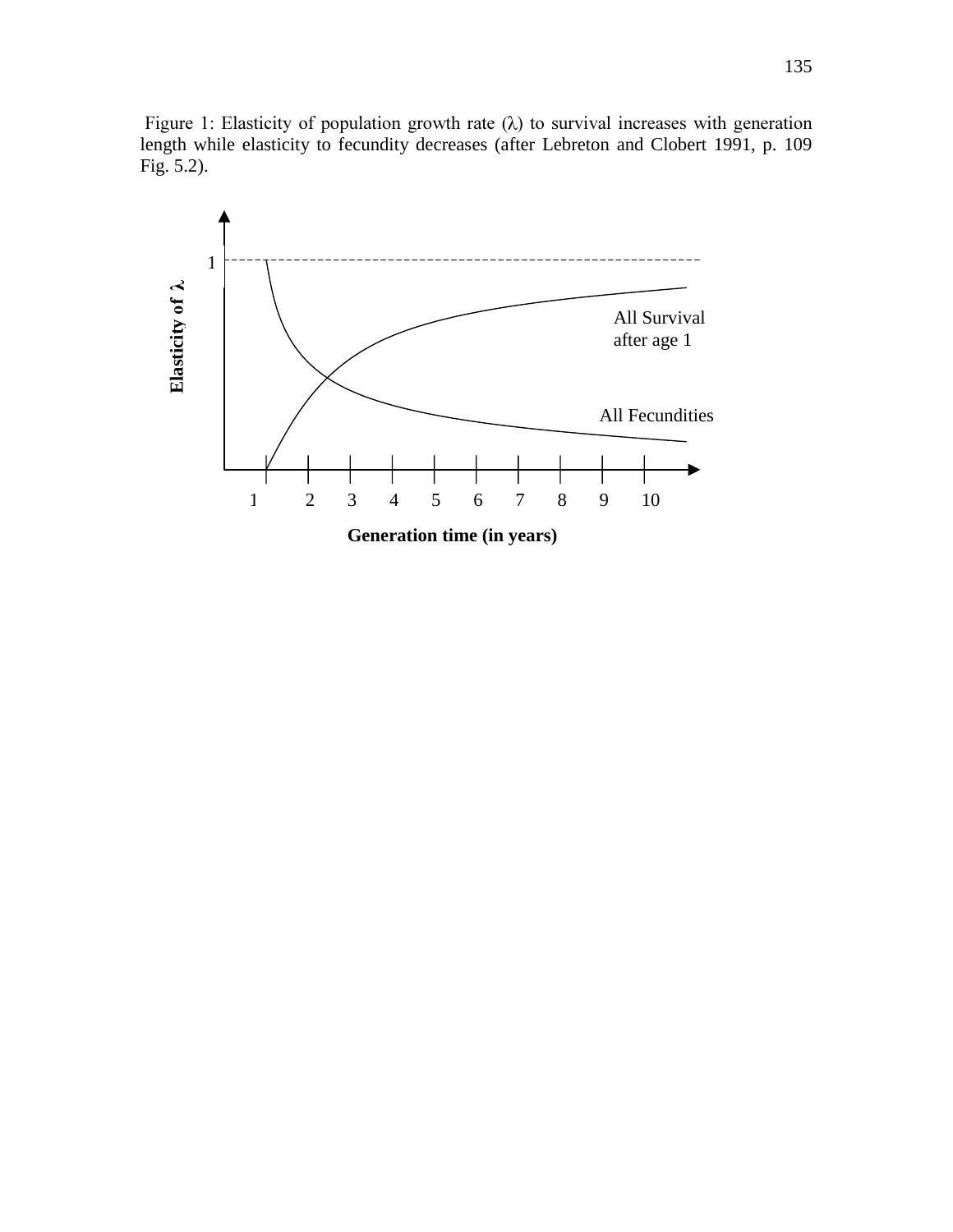Figure 2: Schematic of 1-, 2- , and 3- site models (a, b, c, respectively). For all models, site 1 is where survival or fecundity is lowered by 50%. Arrows represent migration. For the 3-site case, we explore only a linear arrangement with the altered site at one end of the chain.

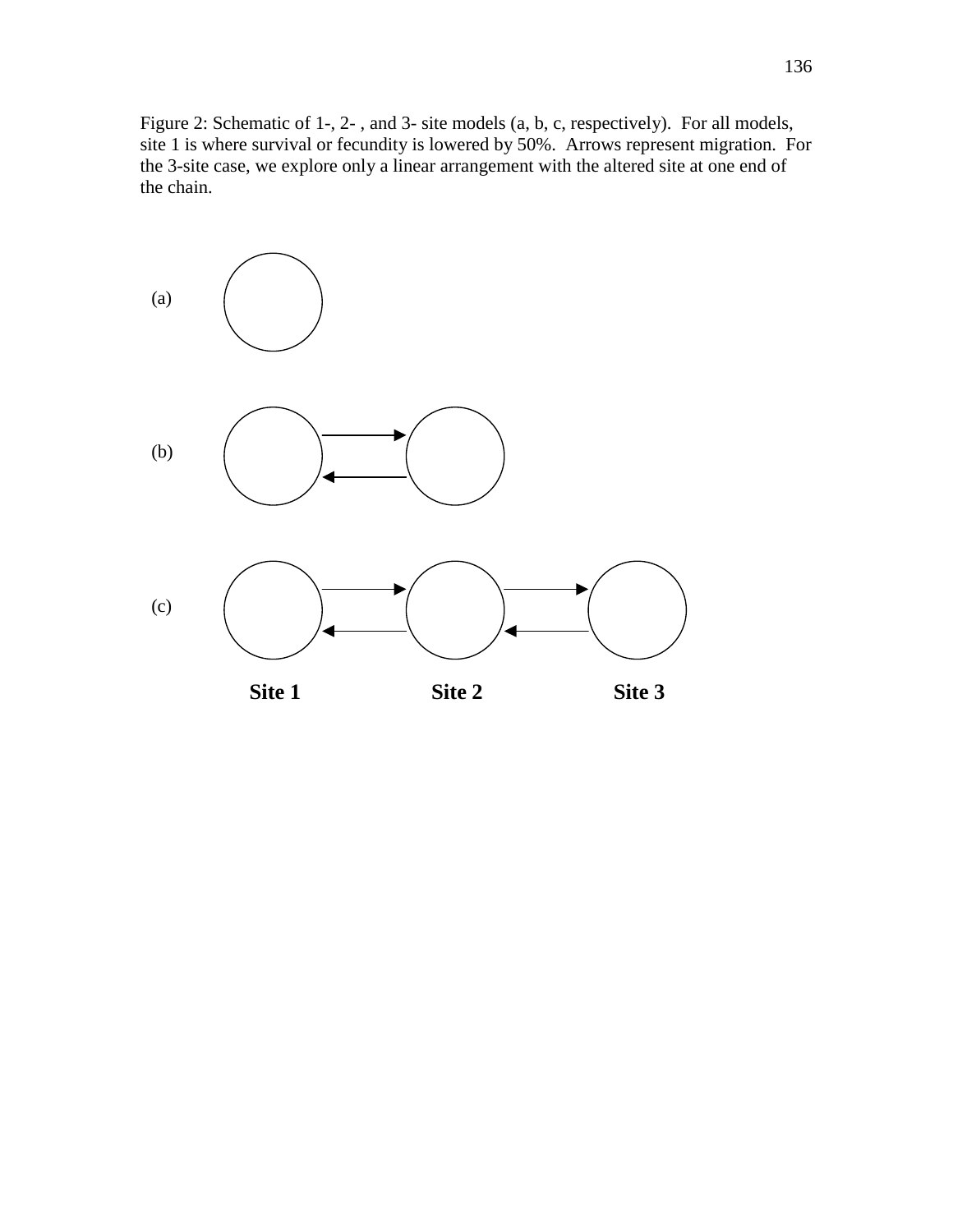Figure 3: Population growth rate of 1-site versus 2- and 3-site models after s<sup>\*</sup> was lowered by 50% in site 1 for (a) an r-selected species or (b) a K-selected species. For multi-site models, migration is given as the probability of moving out of, into the altered site. Migration was assumed to occur in all age classes. Values above (below) the line at 1 indicate increasing (decreasing) populations.



(a) r-selected species

## (b) K-selected species

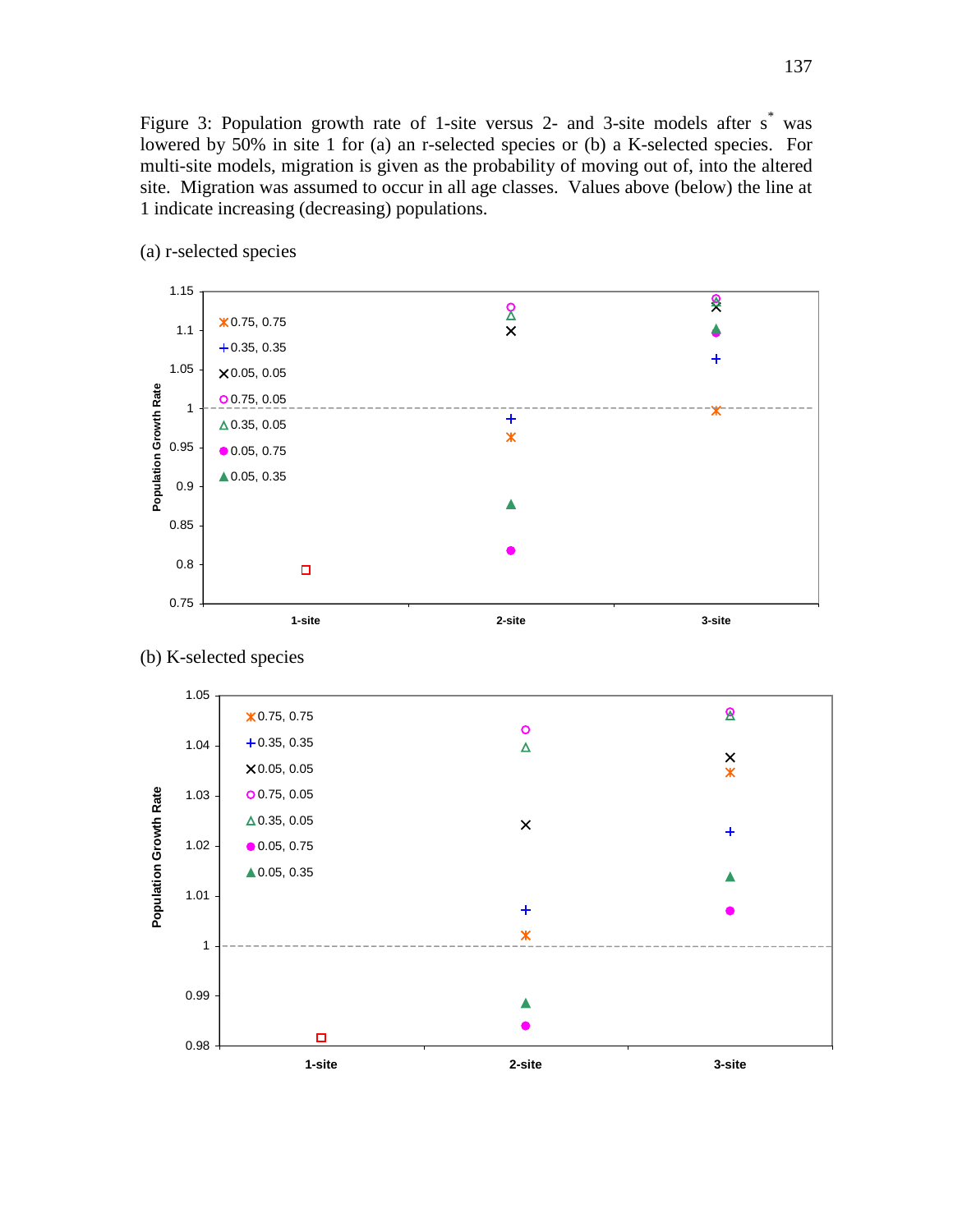Figure 4: Years to convergence (at system-level in multi-site models) for 1- , 2- and 3-site models when s\* is decreased by 50% at site 1 for (a) an r-selected species or (b) a Kselected species. Migration was assumed to occur in only the first age class. For multisite models, migration is given as the probability of moving out of, into the altered site.



(a) r-selected species



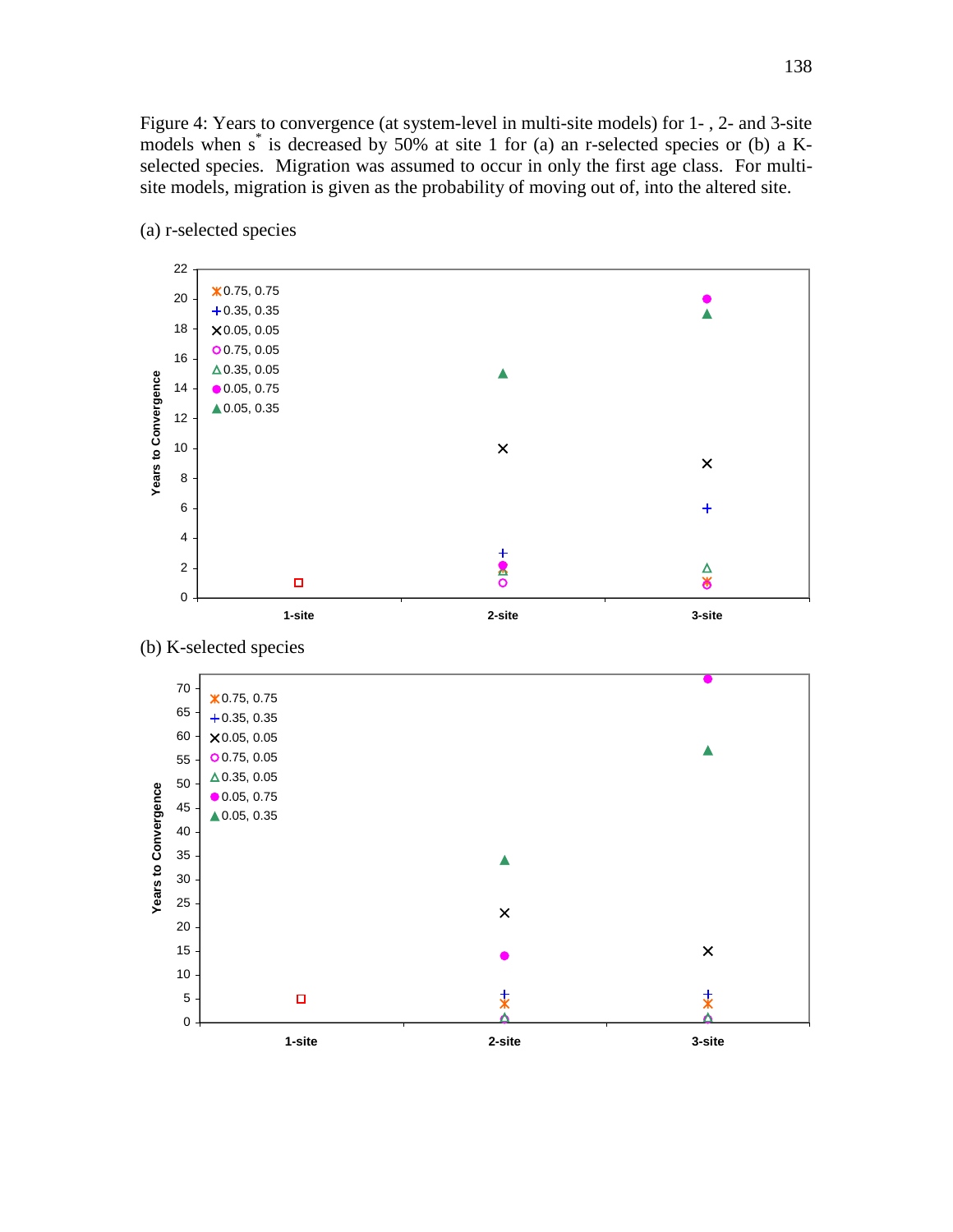Figure 5: Years to convergence at the system-level in 2- and 3- site models after s<sup>\*</sup> is decreased by 50% at site 1 for (a) an r-selected species or (b) a K-selected species. Migration was assumed to occur in only the first age class, and is given as the probability of moving out of, into the altered site.







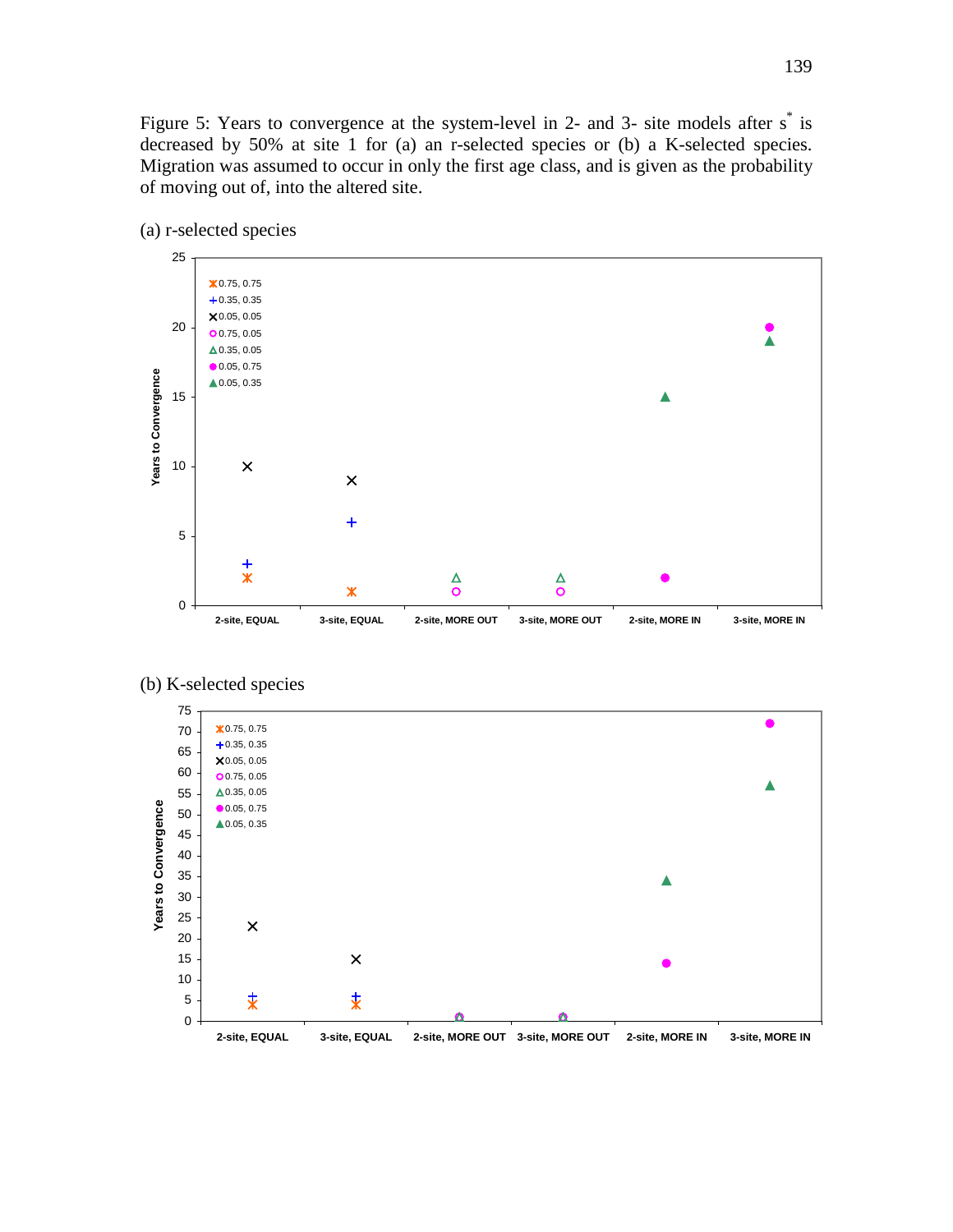Figure 6: Transient dynamics of population growth rate for a 2-site model of a K-selected species when s<sup>\*</sup> is decreased at site 1. Migration is assumed to occur in only the first age class, where the probability of migrating out of, into the altered site is (a) 0.05, 0.35 (MORE IN pattern) or (b) 0.35, 0.05 (MORE OUT pattern). Year "0" is the initial population growth rate prior to decreasing s\* .







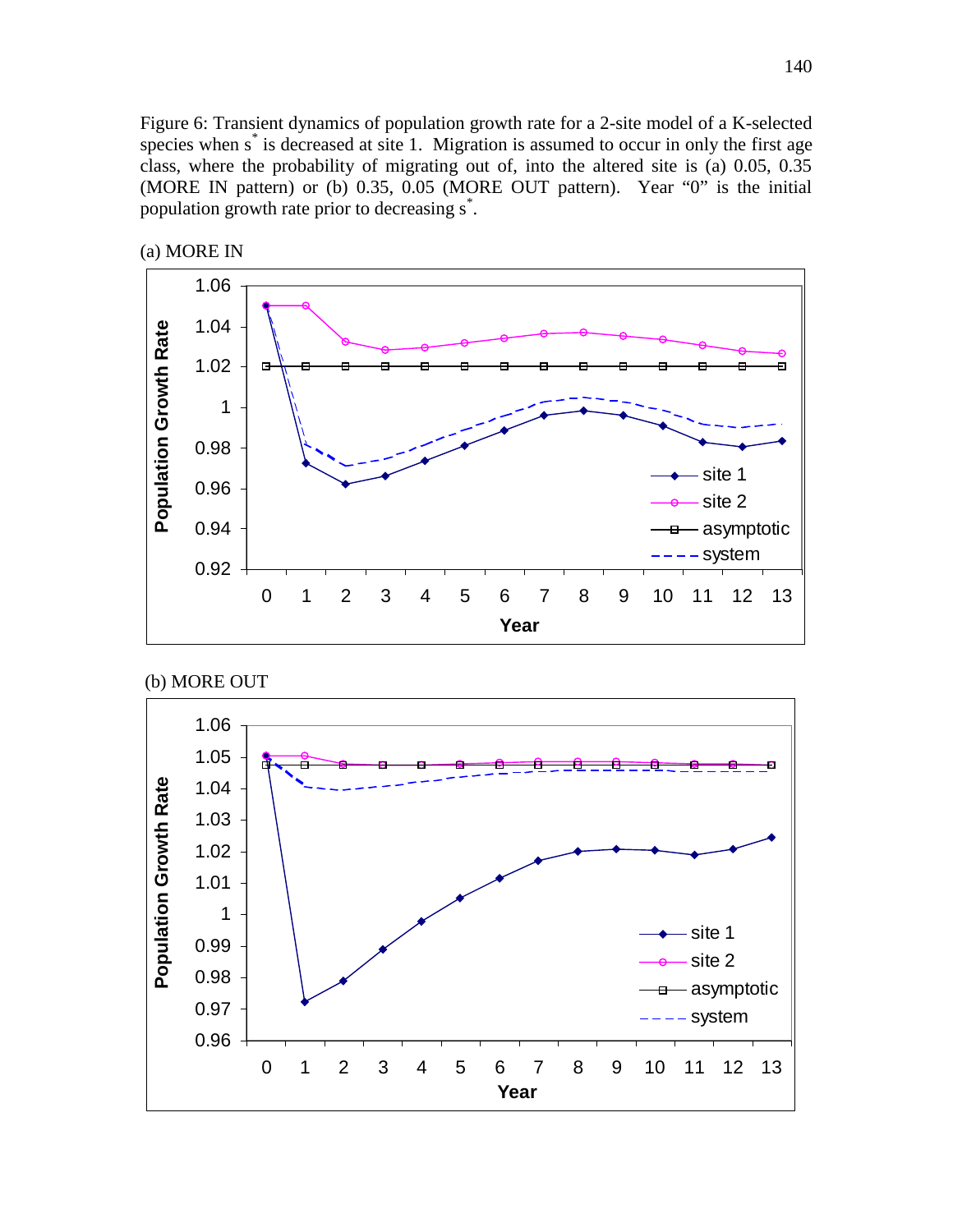Figure 7: Transient dynamics of population growth rate for (a) a 2-site model or (b) a 3 site model of a K-selected species when s<sup>\*</sup> is decreased at site 1. Migration is assumed to occur in all age classes, at the highest level (0.75) of the EQUAL pattern. Year "0" is the initial population growth rate prior to decreasing s<sup>\*</sup>.





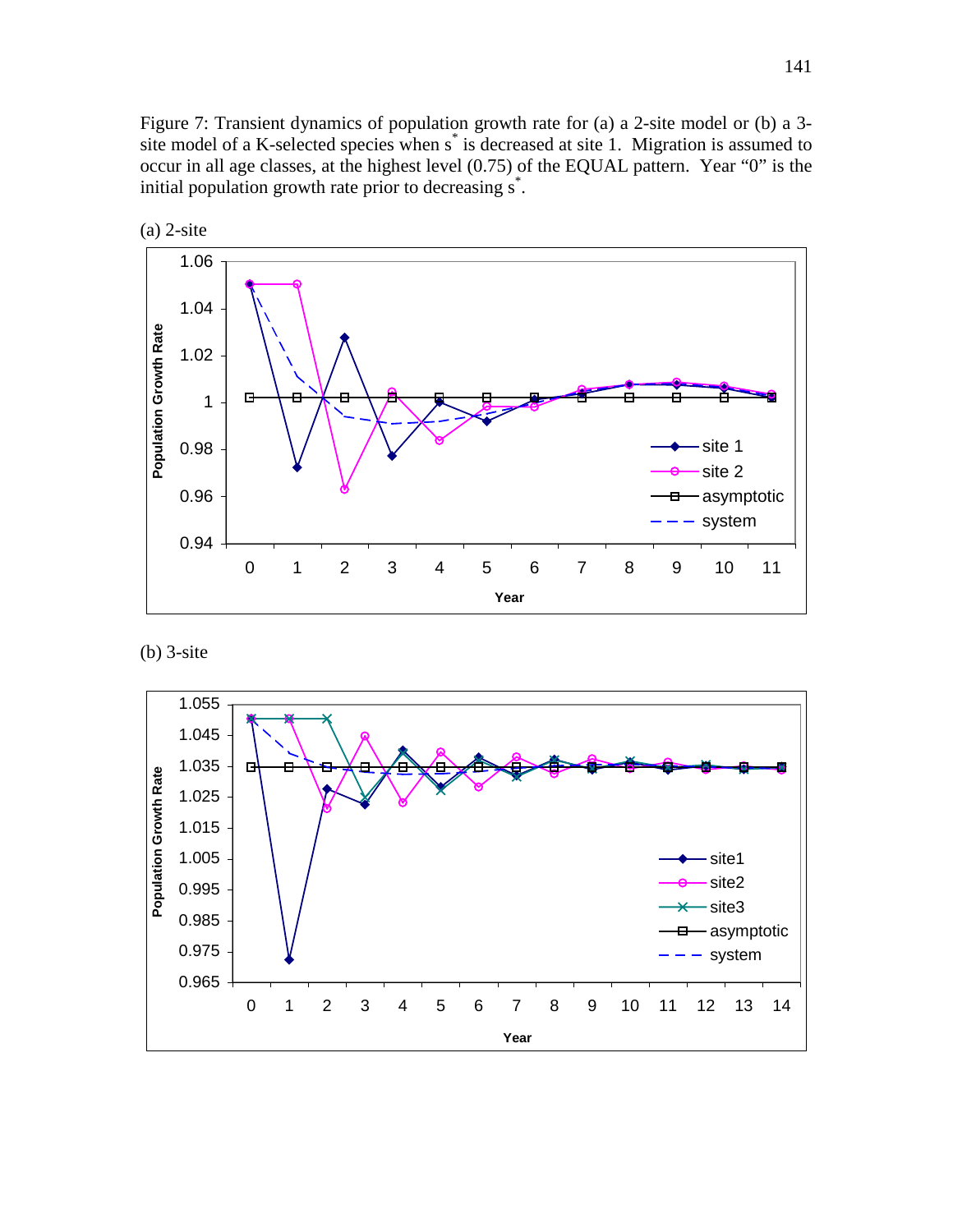Figure 8: Transient dynamics of population growth rate for a 3-site model of a K-selected species when s<sup>\*</sup> is decreased at site 1. Migration is assumed to occur in only the first age class, at the highest level (0.75) of the EQUAL pattern. Year "0" is the initial population growth rate prior to decreasing s\* .

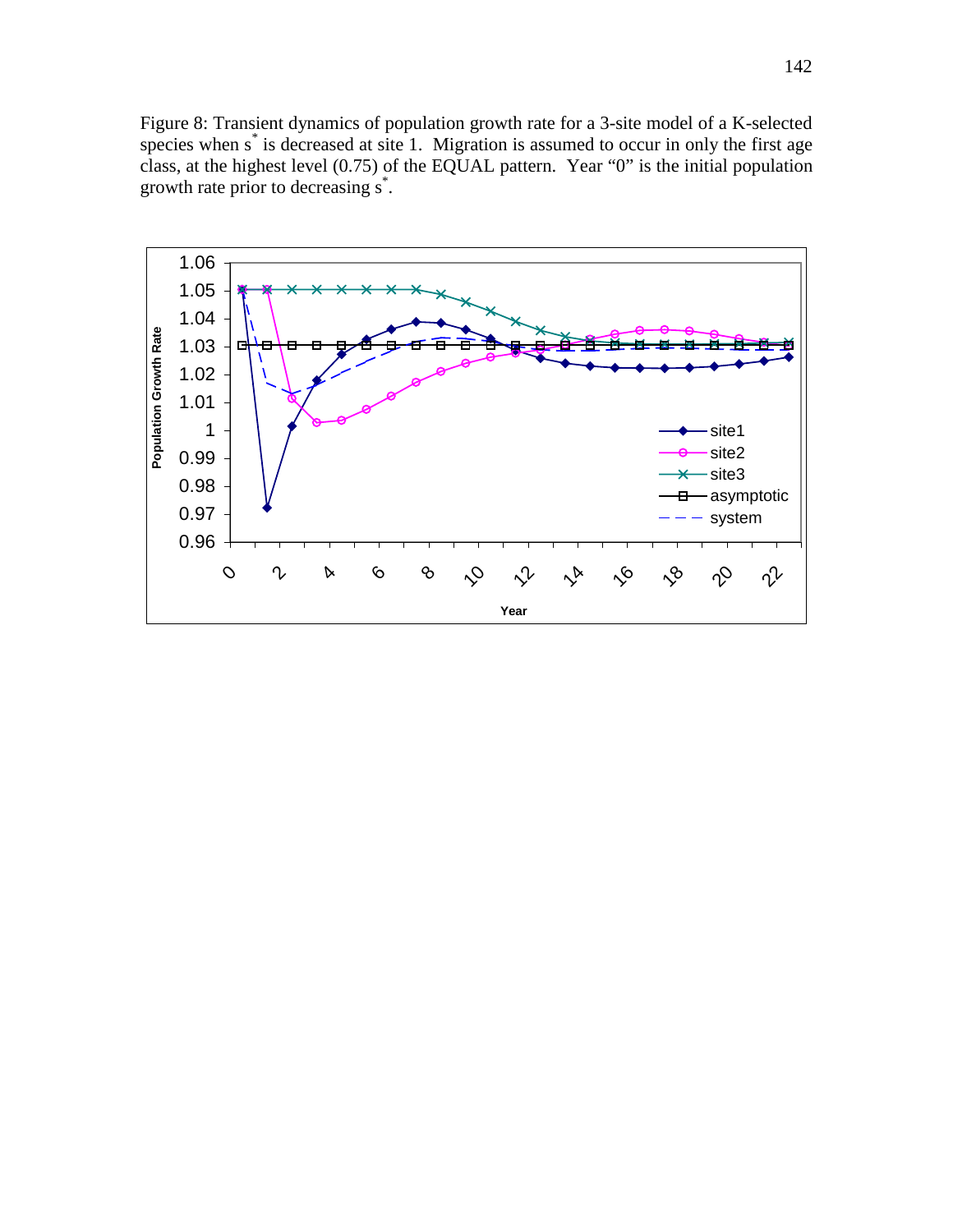Figure 9: Difference in years to convergence at the system-level of K-selected species and r-selected species when (a) migration occurs in the first age class only or (b) migration occurs in all age classes. Migration probabilities refer to migration out of, into the altered site. Points above the line at zero indicate that the K-selected species required more years to converge, i.e. (Years for K-species) – (Years for r-species)  $> 0$ .



(a) Migration in first age class

(b) Migration in all age classes

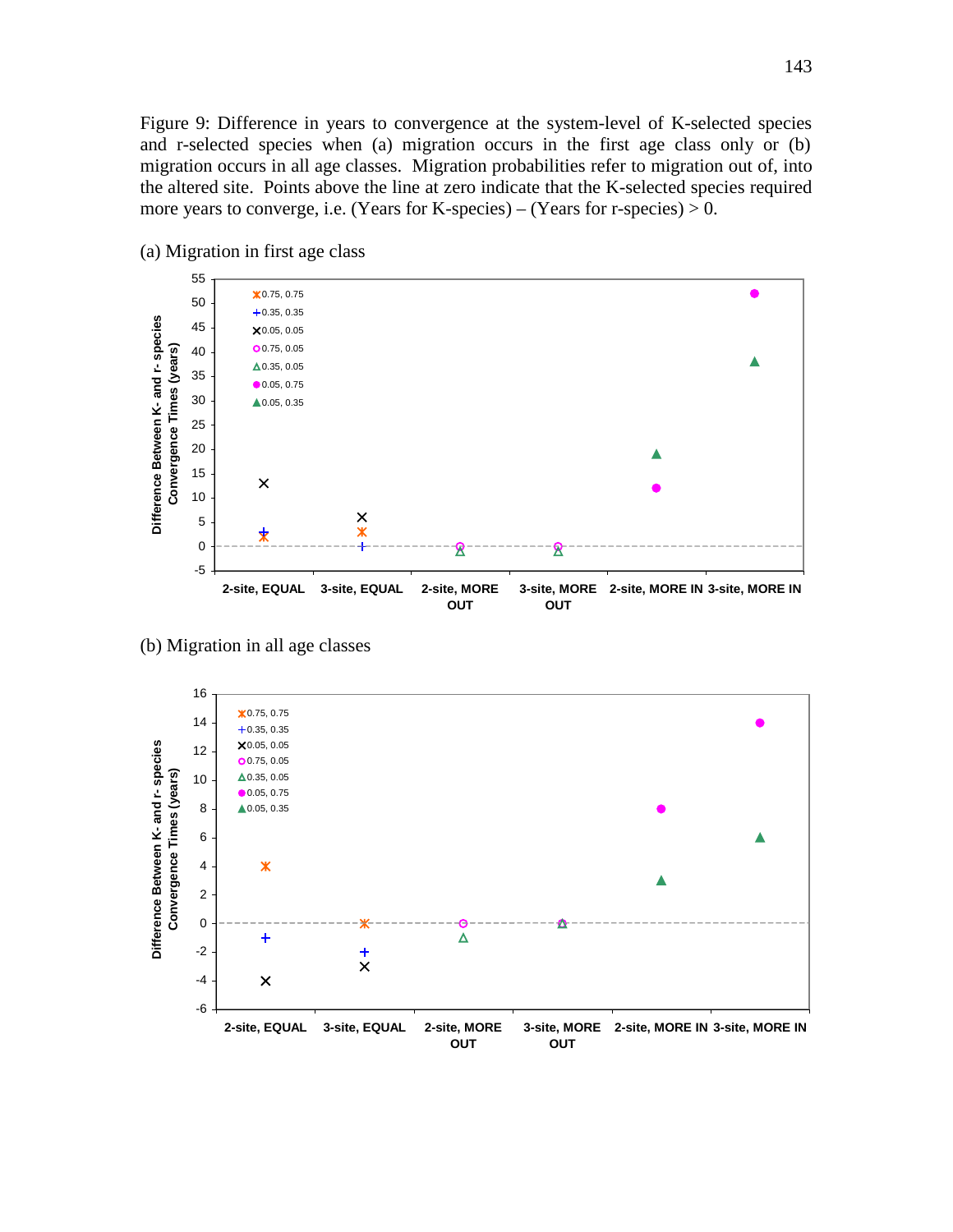## **Chapter 5: Conclusions and Future Research**

In both a density-independent and a density-dependent context, it was shown that the optimal strategy could be determined from inspection of elements of the left eigenvector (i.e. reproductive value) divided by a vector of age specific harvest value/cost. The maximum sustained yield is obtained when the age class with the smallest ratio is harvested. Depending on population parameters, this age-class should be harvested partially or completely. In one-site models, it is possible that a second (younger) age class could be harvested following complete removal of the first (older) age class. However, in multi-site models, the presence of migration permits the replenishment of age classes beyond the one fully exploited in a harvested site, and thus the optimal strategy can sometimes involve harvest of more than two age classes.

A unifying theme between the density-independent and density-dependent model was that of surplus production, and finding an optimal way to harvest it. In the densityindependent model, the goal was to optimally harvest the surplus of an increasing population so that population size remained constant from year to year (hence, the population was reduced to equilibrium). In the density-dependent model, the goal was to optimally harvest a population that was at equilibrium to reduce it to a size where surplus production was maximized. The tool used to identify the optimal strategy was the same in both cases: the vector of reproductive values/weight (or cost). This ratio encapsulated the trade-off in harvesting—a balance needs to be attained between the value of an individual to the harvester and the value (reproductively speaking) of that individual to the population. Many individuals with low reproductive value could be removed with the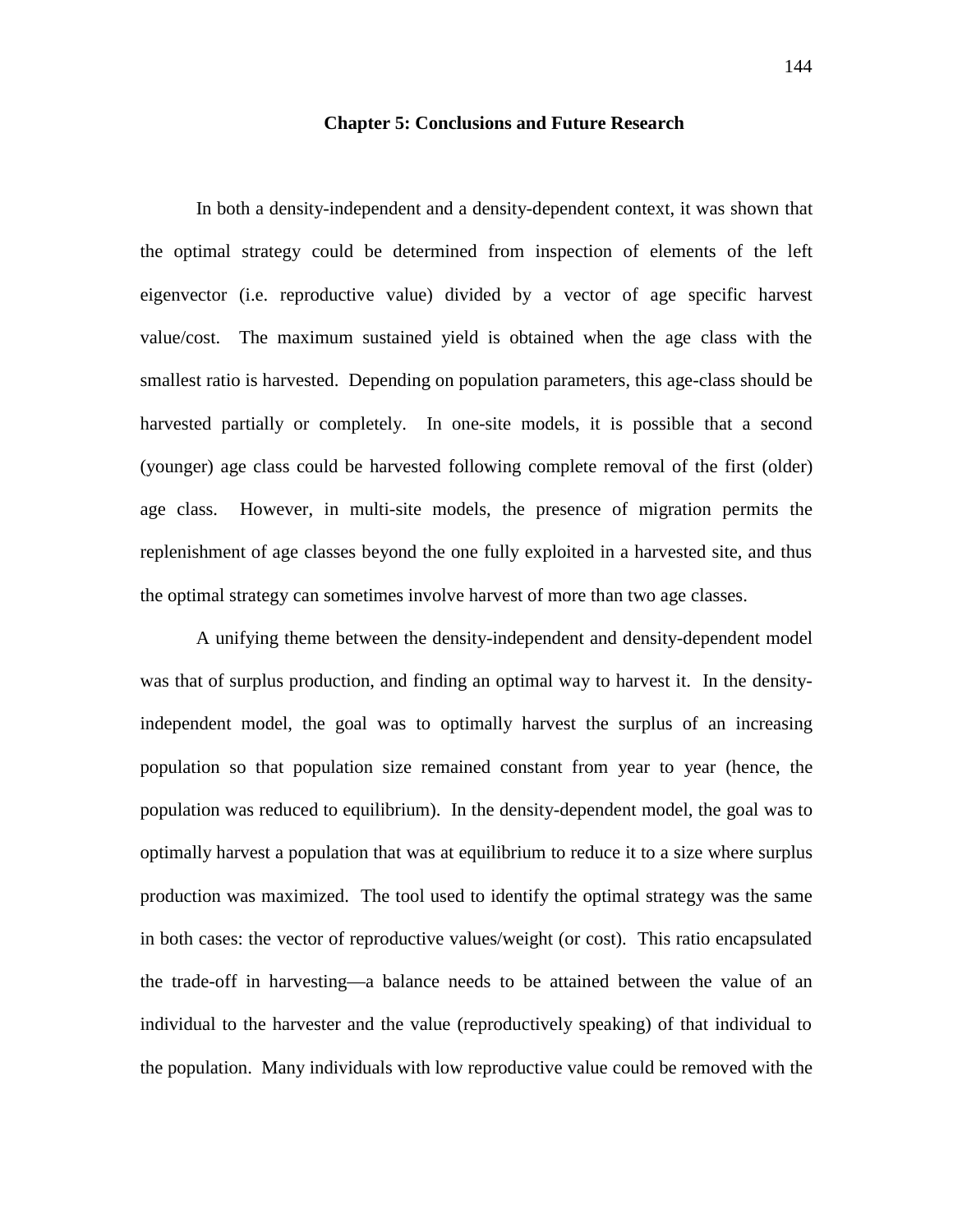same effect on the population as removing only a few individuals with high reproductive value. However, when economic value varies between age-classes, each removal strategy will produce a different yield. The optimal strategy maximizes the yield from individuals removed.

The concept of a "closed population" is a simplifying assumption rather than a biological reality. The existence of migration between apparently isolated, "local" populations necessitates multi-site models. As was seen in Chapter 4, when a management action is performed at one site in a system of connected sub-populations, the effects can spread to additional sites. It is thus important to be able to identify migration levels and patterns.

While migration rates are an important component of the dynamics of sub-divided populations, estimating migration rates is a difficult task. While the modeler easily can think up more complex models of migration, migration rates must be measured to parameterize the models. Even assuming that migration rates are constant still requires a large amount of data. Nevertheless, I believe that the models used in this thesis could be made more realistic (with possibly greater predictive value) by making the migration rates more complex. I considered the simplest case for migration (constant rates), but many migration events are associated with seeking out a place to breed. Clearly, an individual cannot successfully migrate if there are no available territories. The easiest way to dismiss this is to assume that the population is below a level where density matters. This may be the case for harvested populations, and possibly will become the case for the Yellow Legged Herring Gull (Chapter 2) if culling efforts are very